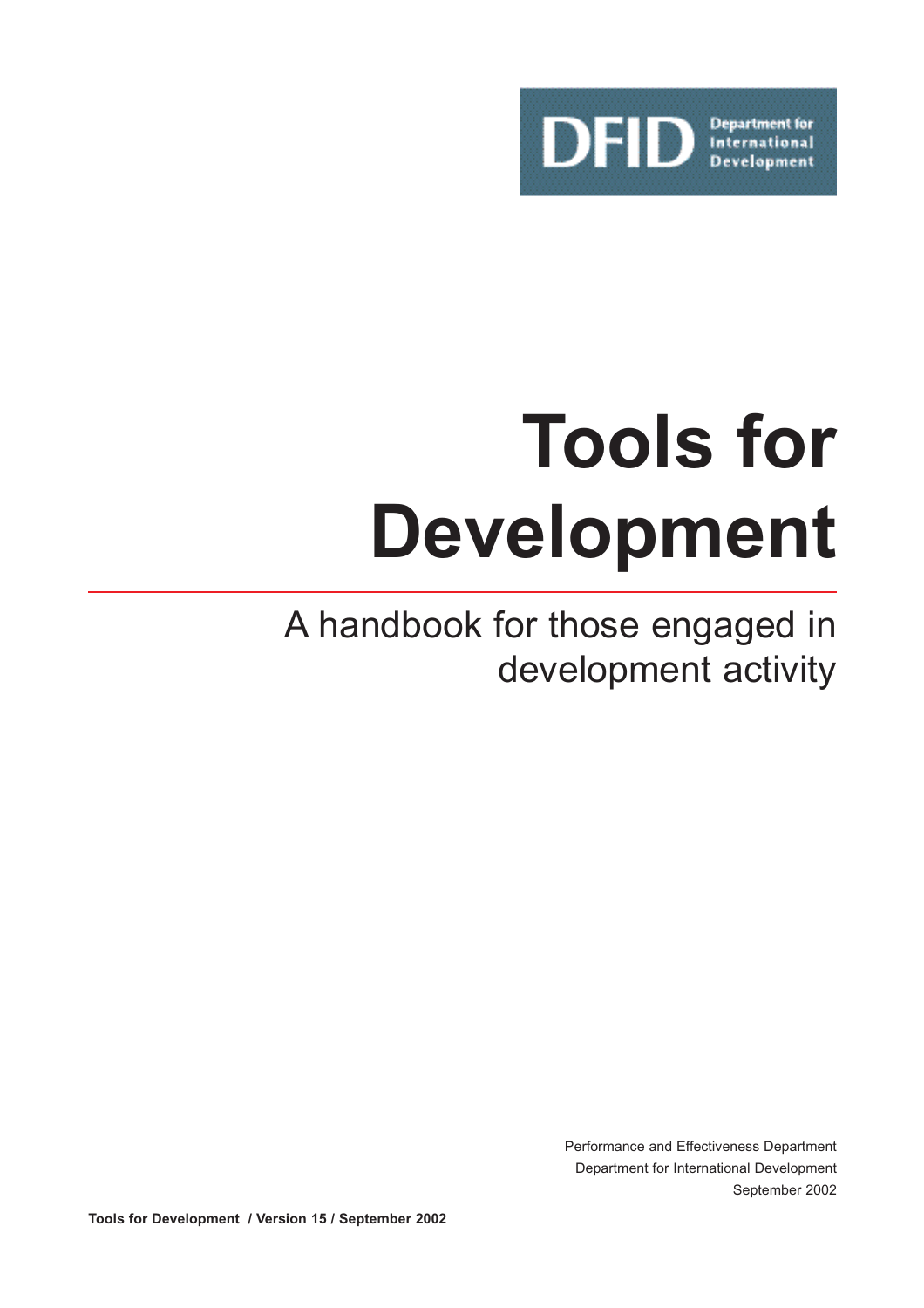### **The Contributors**

#### **Philip Dearden**

Philip Dearden is Head of the Centre for International Development and Training (CIDT) at the University of Wolverhampton.

#### **CIDT**

Staff of the Centre for International Development and Training provide call-down training and facilitation services to DFID on Project and Programme Management. CIDT staff who have made contributions to this Handbook include Gaia Allison, Mike Carter, Pat Daniel, Scott Jones, Bob Kowalski, John Lowe, Rachel Roland, Mary Surridge and Sarah Thomas.

#### **Steve Jones**

Steve Jones is an independent consultant, currently working as a project adviser on DFID s India and Pakistan programmes.

#### **Rolf Sartorius**

Rolf Sartorius is President of Social Impact, a valuesbased firm dedicated to increasing development effectiveness.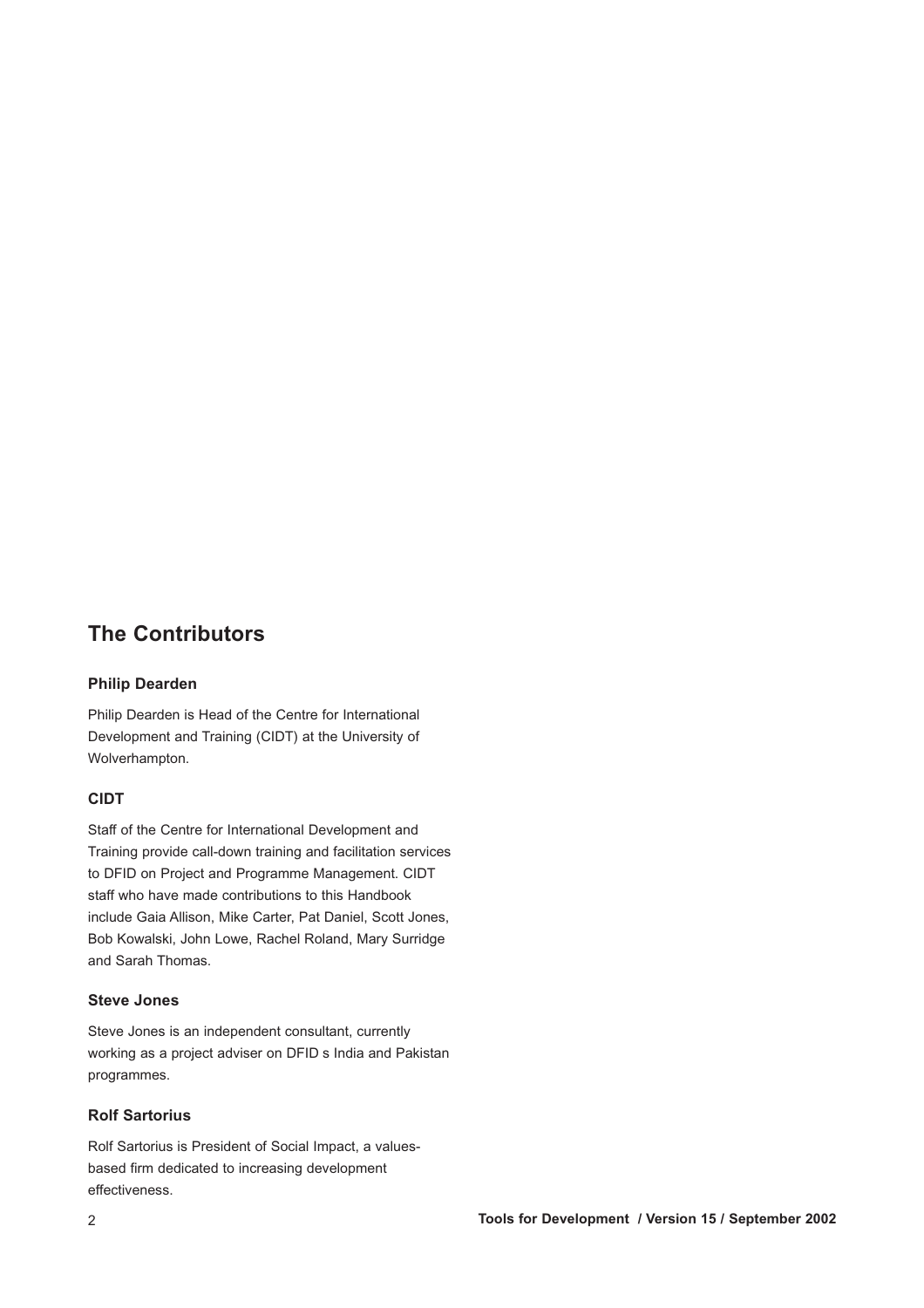## **Foreword**

*Tools for Development* draws together a range of techniques designed to help DFID officers and others undertake development activities and interventions of any size and kind.

This is a manual from which to pick and choose: you may need to employ different skills at different times or several skills at the same time. Some are more likely to be employed at the outset, or in the design stage. Some skills may be employed once; others will need to be revisited and may be revised as the activity or intervention continues. And the skills and techniques you start out with may need to be added to as you progress.

This document began life as an attempt to draw together many people s years of experience undertaking development activity. However, many of the skills outlined here, such as those relating to teamworking, facilitating group activity, influencing and negotiating, or conflict reduction, are ones that you will need in everyday life, whether within DFID or outside it. They will prove particularly useful when engaged in team-based and multi-disciplinary work that is becoming increasingly the means by which development activity is delivered.

Some skills and techniques, such as Situational Analysis, Risk Assessment, and the ability to complete a logframe, should be regarded as essential professional tools if you are to participate fully in delivering the Millennium Development Goals.

#### **A guide, not a leader**

You should not need to read this handbook from cover-tocover in order to undertake a development activity or intervention. If you do, you might do better to approach your line manager about many professional training courses available. You should, however, read all of Chapter 1, to give you an overview of what *Tools for Development* is about.

Nor does this handbook go into the procedural detail covered in *Office Instructions*, which sets out DFID s specific activity-related requirements and your responsibilities with regard to them. Use of the tools should be tailored to the specific circumstances you face. They should be applied in a proportional manner. For complex major spending activities, full-scale application of most of the tools may be appropriate. In contrast, for small-scale spending and non-spending activities, it may be more appropriate to apply only a sub-set of the tools in a more limited manner.

For experienced development personnel, this handbook should be regarded as an *aide-memoire*. For others, called on to use a particular skill or technique in a particular circumstance, *Tools for Development* may provide an introduction to issues that may arise and offer potential solutions. Specialist training, however, may still be necessary. Indeed, it is expected, even intended, that you will analyse your professional development needs in relation to work you are planning to undertake, and will supplement the material introduced here by formal and structured training from DFID or external providers.

#### **What next?**

This handbook does not offer answers to everything, it isn t the last word on any particular subject, and it is a living document. If you find something particularly useful, it may be valuable for us to expand upon it; alternatively, there may be areas which still need refinement. Many organisations, large and small, successfully use different techniques and skills from those mentioned here; if you know of any others of particular value, Performance and Effectiveness Department would welcome information about them, possibly for inclusion in future editions.

> **Performance and Effectiveness Department Department for International Development**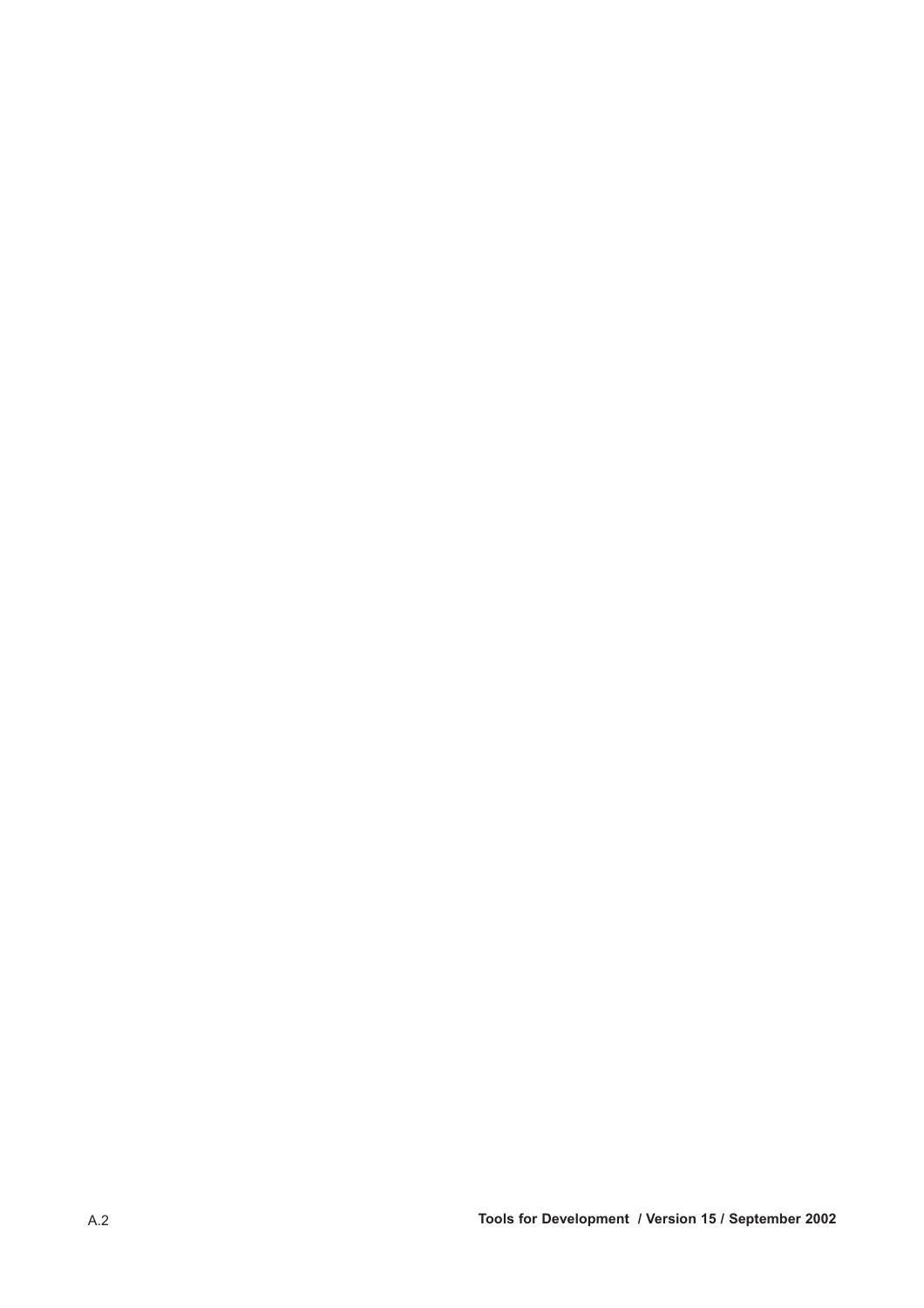## **Contents**

| <b>Foreword</b> |  |
|-----------------|--|
| <b>Contents</b> |  |
| $\mathbf{1}$    |  |
|                 |  |
|                 |  |
|                 |  |
|                 |  |
|                 |  |
|                 |  |
|                 |  |
|                 |  |
|                 |  |
|                 |  |
| 2.              |  |
|                 |  |
|                 |  |
|                 |  |
|                 |  |
|                 |  |
|                 |  |
|                 |  |
|                 |  |
|                 |  |
|                 |  |
|                 |  |
|                 |  |
|                 |  |
|                 |  |
|                 |  |
|                 |  |
|                 |  |
|                 |  |
|                 |  |
|                 |  |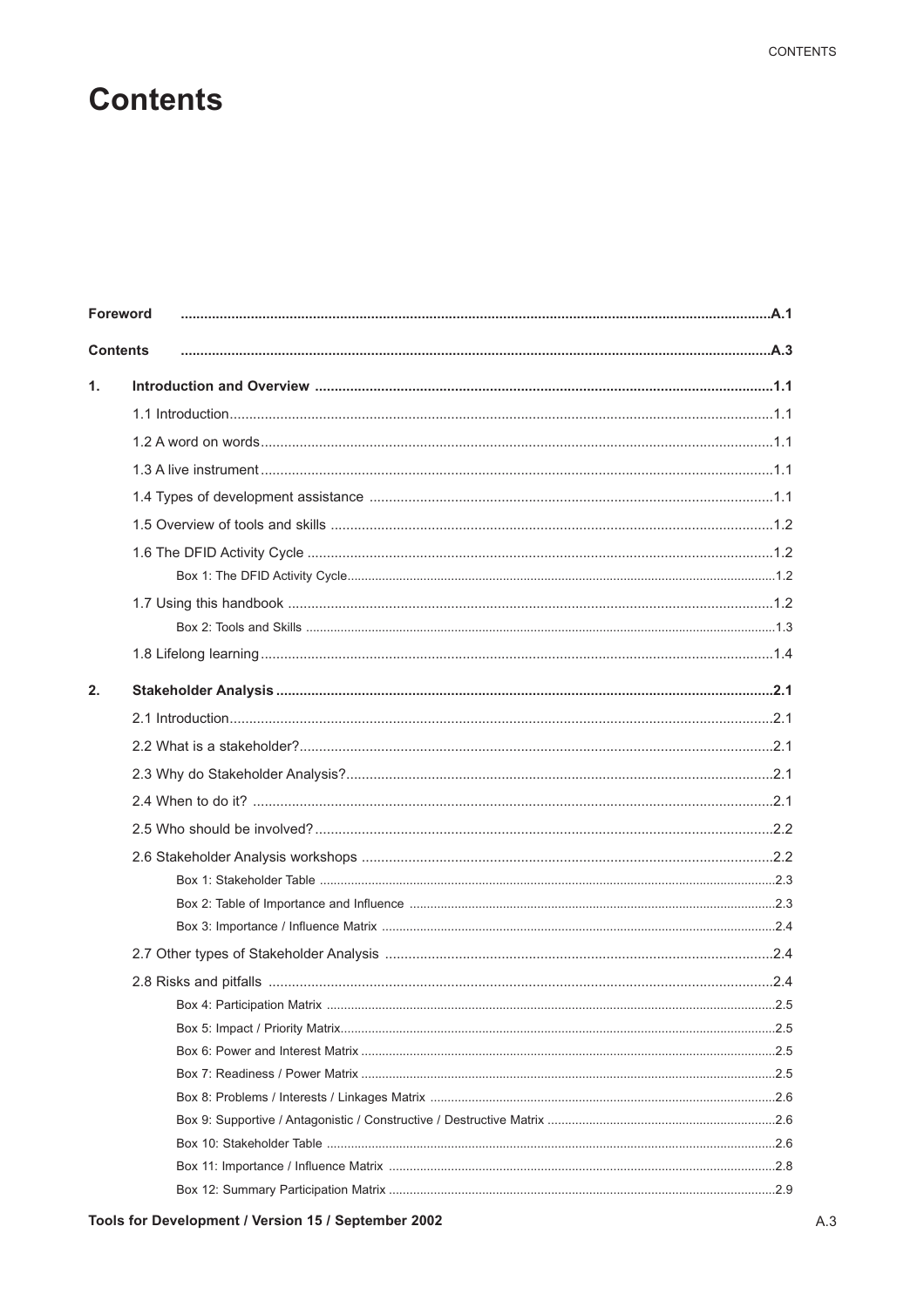| 3. |  |
|----|--|
|    |  |
|    |  |
|    |  |
|    |  |
|    |  |
|    |  |
|    |  |
|    |  |
|    |  |
|    |  |
|    |  |
|    |  |
| 4. |  |
|    |  |
|    |  |
|    |  |
|    |  |
|    |  |
|    |  |
|    |  |
|    |  |
|    |  |
|    |  |
|    |  |
|    |  |
|    |  |
|    |  |
|    |  |
|    |  |
|    |  |
| 5. |  |
|    |  |
|    |  |
|    |  |
|    |  |
|    |  |
|    |  |
|    |  |
|    |  |
|    |  |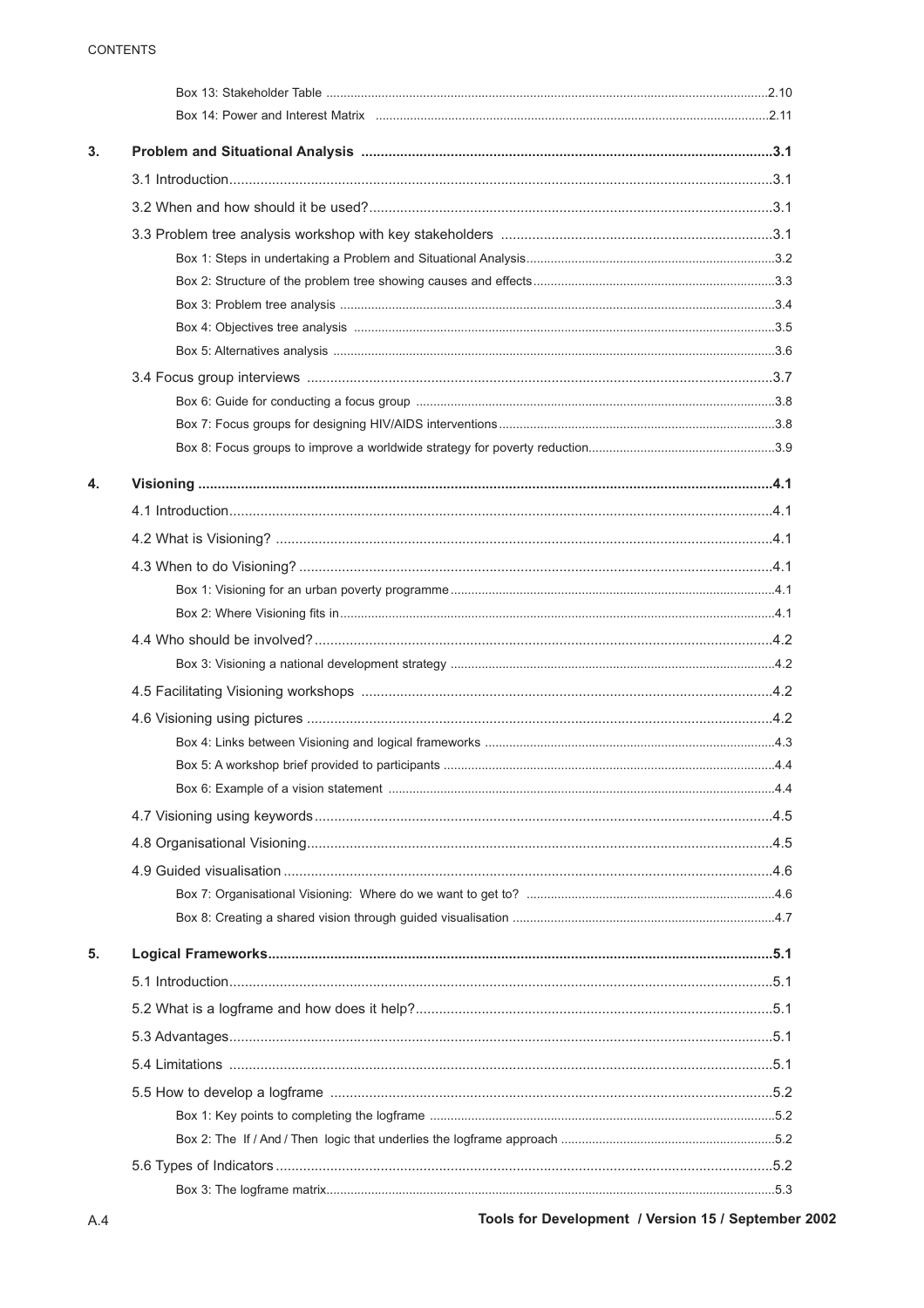|    | Box 11: The Logical Framework: Project Indicators, Monitoring, Evaluation and Reporting 5.9 |  |
|----|---------------------------------------------------------------------------------------------|--|
| 6. |                                                                                             |  |
|    |                                                                                             |  |
|    |                                                                                             |  |
|    |                                                                                             |  |
|    |                                                                                             |  |
|    |                                                                                             |  |
|    |                                                                                             |  |
|    |                                                                                             |  |
|    |                                                                                             |  |
|    |                                                                                             |  |
|    |                                                                                             |  |
|    |                                                                                             |  |
| 7. |                                                                                             |  |
|    |                                                                                             |  |
|    |                                                                                             |  |
|    |                                                                                             |  |
|    |                                                                                             |  |
|    |                                                                                             |  |
|    |                                                                                             |  |
|    |                                                                                             |  |
|    |                                                                                             |  |
|    |                                                                                             |  |
|    |                                                                                             |  |
|    |                                                                                             |  |
|    |                                                                                             |  |
|    |                                                                                             |  |
|    | 7.8 Participatory Learning and Action, Participatory Rapid Appraisal                        |  |
|    |                                                                                             |  |
|    |                                                                                             |  |
|    |                                                                                             |  |
|    |                                                                                             |  |
|    |                                                                                             |  |
|    |                                                                                             |  |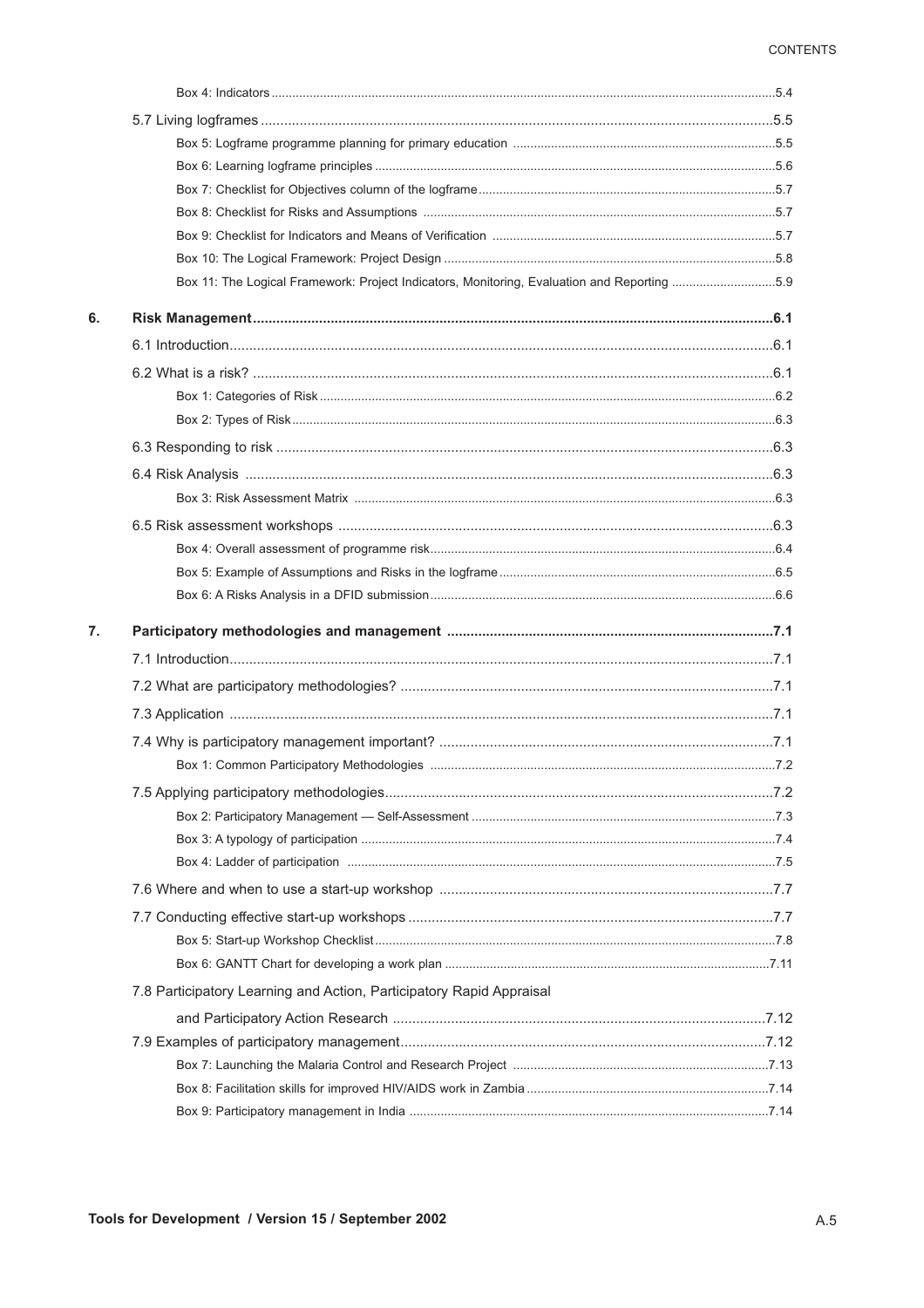| 8.  |  |
|-----|--|
|     |  |
|     |  |
|     |  |
|     |  |
|     |  |
|     |  |
|     |  |
|     |  |
|     |  |
|     |  |
|     |  |
|     |  |
|     |  |
|     |  |
|     |  |
|     |  |
| 9.  |  |
|     |  |
|     |  |
|     |  |
|     |  |
|     |  |
|     |  |
|     |  |
|     |  |
|     |  |
|     |  |
|     |  |
|     |  |
|     |  |
|     |  |
| 10. |  |
|     |  |
|     |  |
|     |  |
|     |  |
|     |  |
|     |  |
|     |  |
|     |  |
|     |  |
|     |  |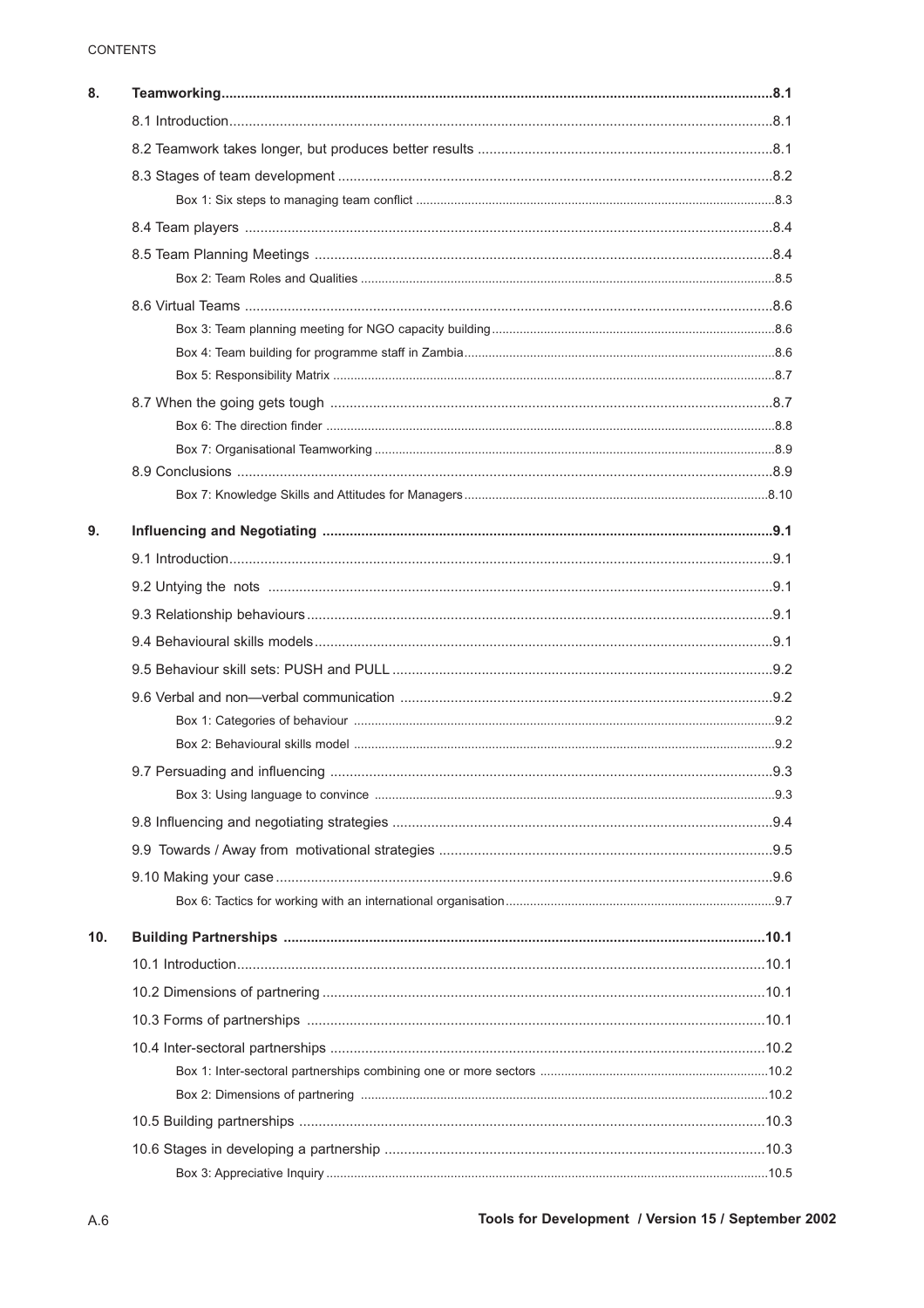|     | Box 5: Appreciative Inquiry for building partnerships and institutional capacity in HIV/AIDS 10.5 |  |
|-----|---------------------------------------------------------------------------------------------------|--|
|     |                                                                                                   |  |
|     |                                                                                                   |  |
| 11. |                                                                                                   |  |
|     |                                                                                                   |  |
|     |                                                                                                   |  |
|     |                                                                                                   |  |
|     |                                                                                                   |  |
|     | Box 2: Comparing Strategic Conflict Assessment and Peace and Conflict Impact Assessment 11.2      |  |
|     |                                                                                                   |  |
|     |                                                                                                   |  |
|     |                                                                                                   |  |
|     | Box 5: Example of the interaction between conflict and a development activity in Kyrgyzstan 11.3  |  |
|     |                                                                                                   |  |
|     | Box 6: Examples of adjustments to development activities to mitigate conflict-related risk11.3    |  |
|     |                                                                                                   |  |
|     |                                                                                                   |  |
|     |                                                                                                   |  |
|     |                                                                                                   |  |
|     |                                                                                                   |  |
| 12. |                                                                                                   |  |
|     |                                                                                                   |  |
|     |                                                                                                   |  |
|     |                                                                                                   |  |
|     |                                                                                                   |  |
|     |                                                                                                   |  |
|     |                                                                                                   |  |
|     |                                                                                                   |  |
|     |                                                                                                   |  |
|     |                                                                                                   |  |
|     |                                                                                                   |  |
|     |                                                                                                   |  |
|     |                                                                                                   |  |
|     |                                                                                                   |  |
|     | Box 6: The process of a Strategic Review: the Eastern India Rain-Fed Farming Project MTR 12.8     |  |
|     |                                                                                                   |  |
|     |                                                                                                   |  |
|     |                                                                                                   |  |
|     |                                                                                                   |  |
|     |                                                                                                   |  |
|     |                                                                                                   |  |
|     |                                                                                                   |  |
|     |                                                                                                   |  |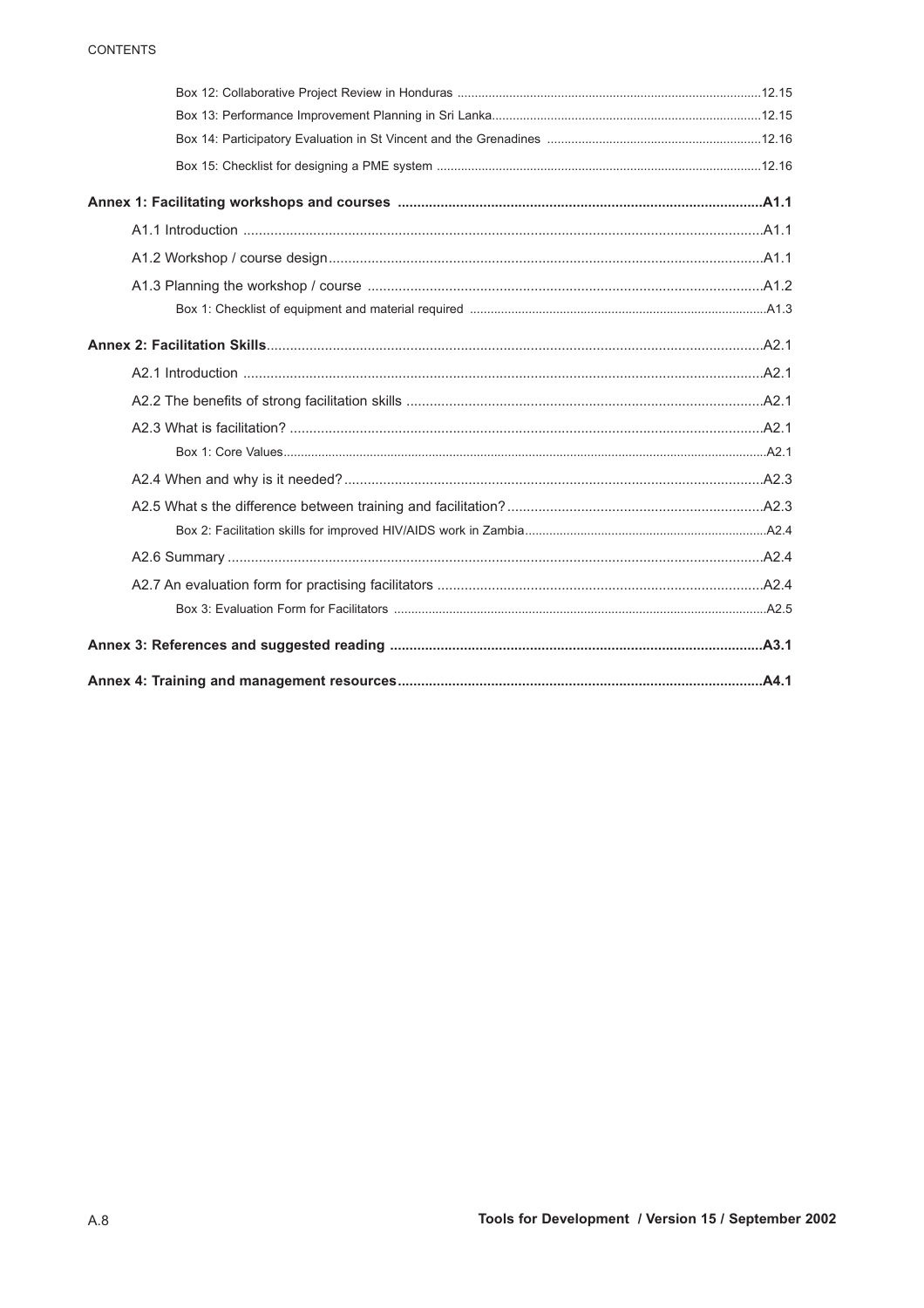## **1. Introduction and Overview**

#### **1.1 Introduction**

*Tools for Development* aims to help you deliver successful development activities and interventions by giving you access to the skills and techniques you will need to do so.

The demand for it has come from DFID staff both in the UK and overseas who recognise that development initiatives inside and outside DFID need to be designed and managed using people-driven and performancebased management methods. Over the past decade, DFID has worked with others to develop new methodologies and refine earlier ones to support such approaches; the range of techniques from which to choose is still expanding.

How well we use these techniques, as well as the depth of our commitment to doing so, has implications for how we engage in promoting development. Important potential benefits include:

- ¥ Development activities and interventions with clearer and more realistic goals and objectives;
- ¥ Broader and deeper stakeholder participation resulting in more responsive activities, increased stakeholder commitment, and more efficient use of local resources;
- ¥ An increased capacity by local institutions to manage development activities and interventions;
- ¥ Stronger partnerships between DFID and our partners in the North and South;
- ¥A common core of principles and best practice for managing DFID s portfolio of development activity.

In creating *Tools for Development* we have drawn on emerging experiences and best practices, as well as practical tips from DFID and our partners.

#### **1.2 A word on words**

Throughout this handbook we refer to activities to encompass different sorts of development initiatives; broadly, activities relate to both initiatives which result in a tangible product (an improved water supply, the

establishment of a healthcare programme), and nonfinancial initiatives, such as influencing or working with international organisations and civil society on policy development.

The trick, however, is not to get hung up on the language: whatever task you undertake, inside or outside DFID, large-scale or small, requires the use of certain skills and techniques; *Tools for Development* simply aims to help you deliver those tasks.

#### **1.3 A live instrument**

This handbook is a living, evolving resource for you to use, add to, and comment upon. It is not a substitute for DFID s *Office Instructions* or other key guidance documents; indeed, at certain points, *Tools for Development* will refer you directly to *Office Instructions* on technical matters. And it is only one of a range of professional and personal development options available from DFID to build your individual and group skills in delivering progress towards the 2015 Millennium Development Goals.

You might use *Tools for Development* in several ways:

- ¥ To become a better-informed customer when using local and international consultants, becoming better able to identify, contract and manage consultancy support;
- ¥ To improve your skills and techniques when designing, conducting or facilitating development initiatives, especially when working in an team-based and/or multi-disciplinary environment;
- ¥ To share the fruits of your own experience with your colleagues.

*Tools for Development* offers a range of skills and techniques from which to choose. Section 1.7 of this chapter tells you how to work your way through it.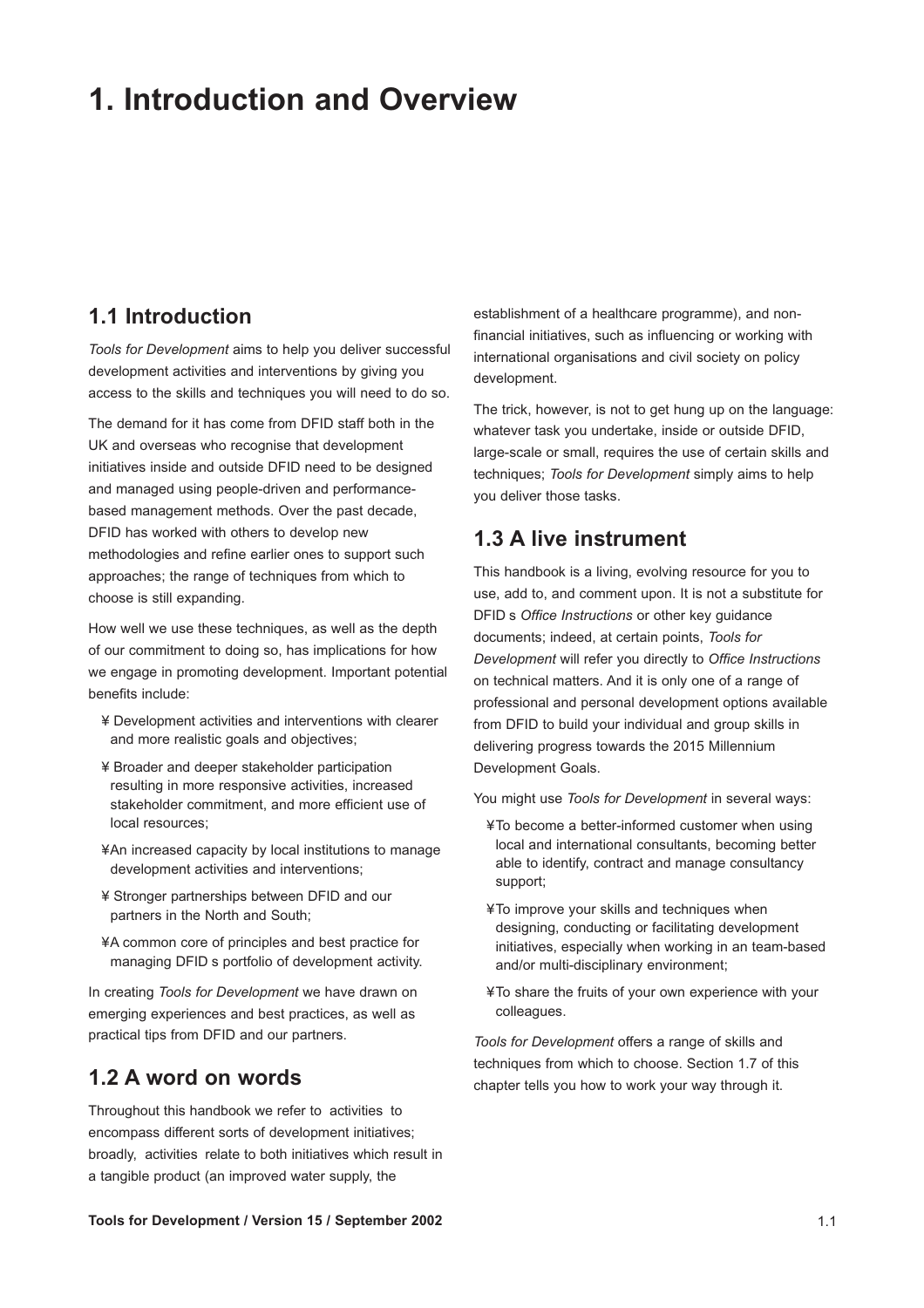### **1.4 Types of development assistance**

Development is a complex issue, not least because it operates at so many levels and in such diverse ways. Digging a well to provide water for a village may be one form of development, but determining the best and most equitable use for the water supplied by that well is another. So is determining the most appropriate and sustainable means for obtaining the water. And a wide range of factors may need to be taken into account: livestock management, crop use, upstream contamination or extraction may all affect water purity and quantity. And the supply of water drawn from that well may be the subject of trans-national debate over its ownership and use, or affected by global conditions such as climate change.

So DFID s forms of development assistance must be equally diverse, able to have immediate or short-term, medium- or long-term impacts. And they must be capable of application at a variety of levels.

### **1.5 Overview of tools and skills**

Many of the techniques and skills demonstrated in this handbook can be applied to any developmental activity or intervention, from short-term, small-scale project to highlevel strategic interventions to influence the establishment of a pro-poor framework in, for example, international trade. They are equally applicable to internal as well as external DFID initiatives, where DFID is a primary initiator as well as where it is a secondary stakeholder. You should use those parts of this handbook you find useful, and set aside those you do not. Please let DFID s Development Policy Department know of any new methods of working you find of particular utility and wish to share with your colleagues.

Underlying DFID s approach to developmental activity are four principal aims:

- ¥ Promoting increased stakeholder participation;
- ¥ Generating feedback and learning at each stage;
- ¥ Using results-oriented management tools such as the Logical Framework; and
- ¥ Transforming your own attitudes, behaviours and skills in support of each of the above.

The skills and techniques available in this handbook can be applied to every stage of the Activity Cycle (see Box 1). For you, the opportunity and the challenge is how to use this handbook to reinforce participation and improve performance at each stage of the Cycle.



### **1.6 The DFID Activity Cycle**

Box 1 shows a simplified version of the DFID Activity Cycle. It shows the journey of a development activity from Identification to Evaluation. Throughout the life cycle of a development activity or intervention of whatever kind, a continual process of re-appraisal, lesson-learning and adjustment will take place.

Not every activity requires all the stages shown here, however; influencing interventions at the multilateral level, for example, will tend to omit the Clearance and Approval stages. But whatever the nature of the activity or intervention, it is important that the process of feedback and lesson learning takes place.

This is not done simply to refine an activity s outcomes, but also to enable those involved in the activity to enhance their own skills, techniques and insights. At the end of each stage of the activity, those involved in it should be able to ask themselves not just How could this stage have been better undertaken? but also, How could I have done better?

### **1.7 Using this handbook**

The life cycle of any development initiative follows a certain broad pattern, from initial idea to completion and evaluation. *Tools for Development* is laid out in a way that roughly mirrors the cycle, and designed to assist you at every stage of the Activity Cycle. Box 2 demonstrates the tools and skills you can select from at each stage in order to improve your performance, and also indicates where particular chapters may be of use.

#### **Tools for Development / Version 15 / September 2002**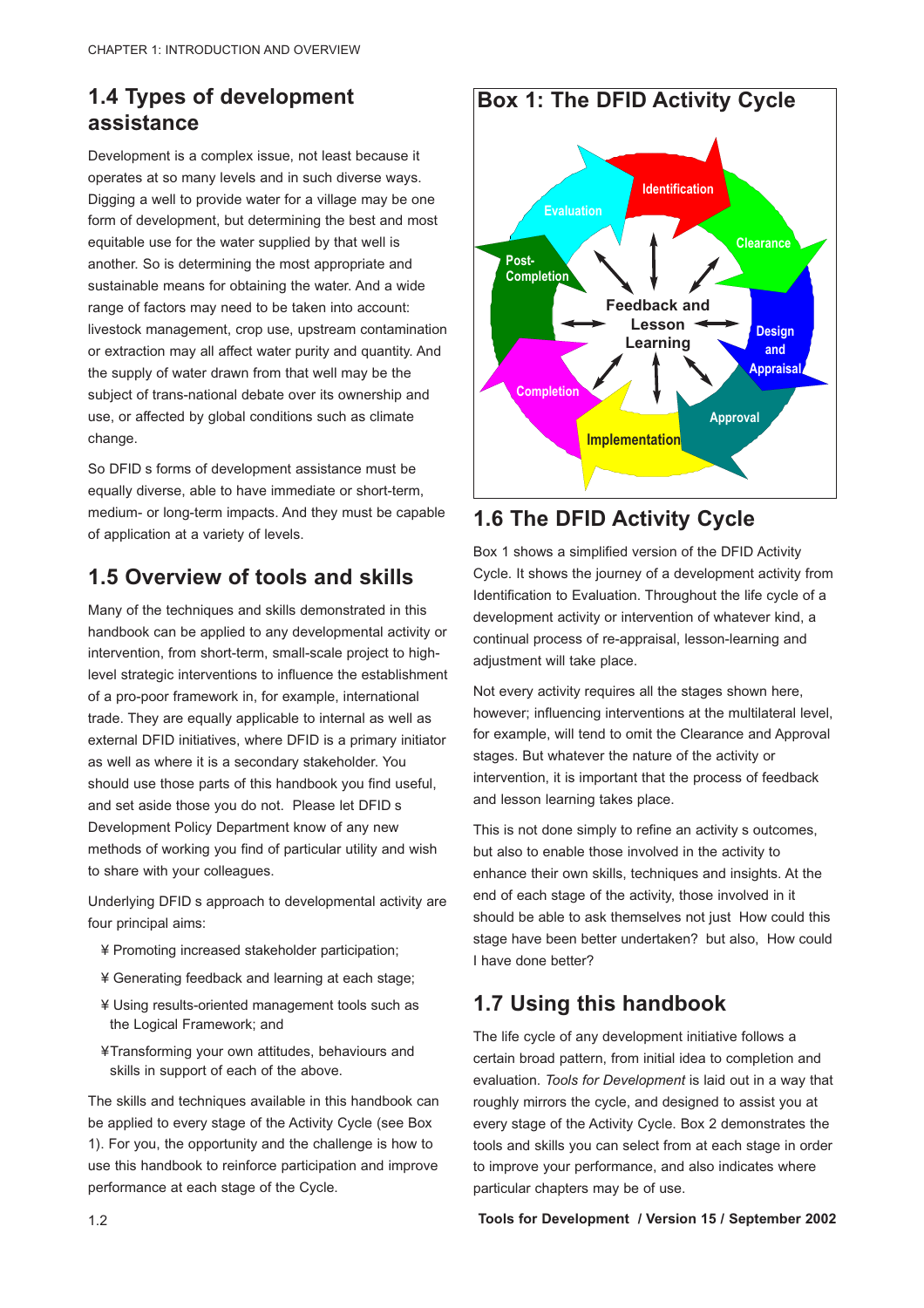| <b>Stage of Programme Cycle</b>                                       | <b>Purpose</b>                                                                                                                                                                                                                | <b>Tools/Skills</b>                                                                                                                                                                                                                                                                                                           |
|-----------------------------------------------------------------------|-------------------------------------------------------------------------------------------------------------------------------------------------------------------------------------------------------------------------------|-------------------------------------------------------------------------------------------------------------------------------------------------------------------------------------------------------------------------------------------------------------------------------------------------------------------------------|
| <b>Identification</b><br>Chapters 2, 3                                | To identify viable activity concepts and to<br>develop a concept note                                                                                                                                                         | <b>Stakeholder Analysis</b><br>Key informant interviews                                                                                                                                                                                                                                                                       |
| Problem and situational analysis<br>Chapters 2, 3, 6, 10              | To understand development problems,<br>underlying causes and potential solutions                                                                                                                                              | <b>Stakeholder Analysis</b><br>Group facilitation<br>Key informant and focus group interviews<br>Problem Tree Analysis<br><b>Situational and Alternatives Analysis</b><br>Participatory Approaches (PA),<br>Participatory Rapid Appraisal (PRA) and<br>Participatory Learning and Action (PLA)<br>techniques<br>Team building |
| <b>Design</b><br>Chapters 2, 4, 5, 6, 10, 13                          | To develop responsive and technically<br>sound activity design capturing the<br>commitment of key stakeholders                                                                                                                | <b>Stakeholder Analysis</b><br><b>Facilitation skills</b><br>Visioning<br>Logical Framework analysis<br>PA, PRA and PLA techniques<br>Team building skills<br>Social Development Handbook<br>Environmental Handbook                                                                                                           |
| <b>Start-Up</b><br>Chapters 7, 8, 10, 11, 12, 13                      | To build common vision of activity<br>success; develop clear roles,<br>responsibilities and time lines for<br>implementation<br>To develop Monitoring and Evaluation<br>plans                                                 | Programme launch workshop<br>Workshop to develop activity Monitoring<br>and Evaluation system<br>Team building<br>Partnering workshops                                                                                                                                                                                        |
| Implementation<br>Chapters 2, 5, 9, 10, 11, 13                        | To ensure smooth, efficient and effective<br>implementation in partnership with<br>government and implementing agencies<br>To build commitment<br>Build local capacity for activity<br>management                             | Participatory leadership<br><b>Stakeholder Analysis</b><br>Logical Framework Analysis<br>PA, PRA and PLA techniques<br>Collaborative work planning<br><b>Facilitation skills</b><br>Team building skills<br>Capacity building<br>Partnering workshops                                                                         |
| Monitoring, review, impact evaluation<br>Chapters 2, 8, 9, 10, 12, 14 | To generate useful information for<br>improving activity performance<br>To achieve accountability<br>To increase local learning, commitment<br>and capacity for activity management<br>To learn lessons for future activities | <b>Stakeholder Analysis</b><br>Participatory monitoring and evaluation<br>systems<br>Participatory reviews and assessments<br>PA, PRA and PLA techniques<br>Impact evaluations                                                                                                                                                |
| <b>Building Partnerships</b><br>Chapters 2, 10, 12, 13, 14            | To build local capacity, commitment and<br>sustainability<br>To leverage local resources<br>To expand benefits/impacts                                                                                                        | <b>Stakeholder Analysis</b><br>Appreciative Inquiry<br>Group facilitation<br>Participatory leadership<br>Team building skills                                                                                                                                                                                                 |

In initiating a development activity or intervention, the parameters of the issue to be tackled first have to be explored and understood. Who will be affected by what is proposed, whether positively or negatively? And what precisely is the issue that is being tackled? Chapter 2 (Stakeholder Analysis) answers the former question, while Chapter 3 (Problem and Situational Analysis) addresses the latter. Chapter 4 (Visioning) tries to help you establish precisely what is it that you are trying to achieve.

How do you get there from here? What is the logical progression from the current situation to the desired one?

**Tools for Development / Version 15 / September 2002**

And what factors do you need to take into account? Chapter 5 (Logical Frameworks) provides the tools for the first two questions, while Chapter 6 (Risk Management) helps you determine what might threaten the success of the planned activity or intervention.

Delivering a successful development activity or intervention is not likely to be a solo undertaking: how will you work with your partners to achieve it? Chapter 7 (Participatory Methodologies and Management) offers insights into different ways of working in a participatory manner from conception to delivery, with particular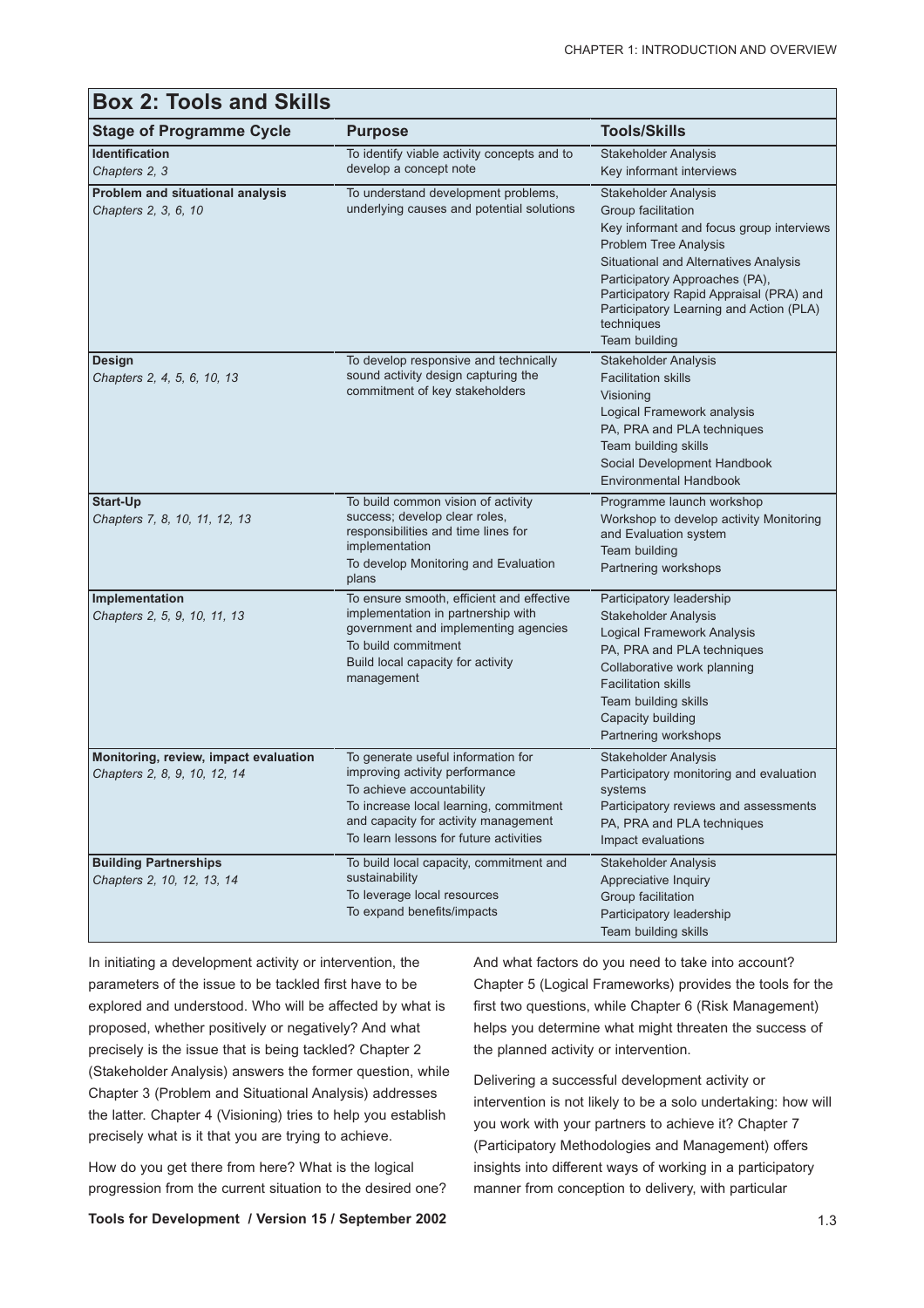emphasis on participatory management techniques and on getting it right from the outset.

Chapters 8 to 11 focus on the different skills you will need in working collaboratively. Chapter 8 centres on working as a team; Chapter 9 on influencing and negotiating, rather than dominating an activity; Chapter 10 on building real partnerships between individuals and groups with possibly competitive aims in mind; and Chapter 11 on handling conflicts in a constructive manner.

Chapter 12 covers the various monitoring, reviewing and evaluating processes you will need to undertake from Day One. To us the analogy of a journey, the purpose here is to ensure that where you re heading is where you want to be going, and that where you ve got to is where you thought you were. Monitoring helps you ensure you re heading in the right direction. Reviewing means checking the compass every now and then to make sure you re not off-course and that the compass isn t being affected by magnetic rocks. Evaluating is about establishing where you ve got to, and working out if there s a more direct or less difficult route you can use next time.

Finally, Annexes 1 and 2 address particular techniques you may need to use at any stage of an activity cycle: how to facilitate workshops and courses (Annex 1), and the skills you will need as a facilitator (Annex 2). Annex 3 provides a list of references and suggested reading, and Annex 4 a number of potential training sources.

### **1.8 Lifelong learning**

If this handbook is not a static document, it is because the work of promoting development cannot be a static one either. Organisations like DFID need to actively seek to learn lessons from its experience, sharing and applying them in such a way that the effectiveness of its future development activities is enhanced.

And because donors needs to be learning organisations, we must learn from the experience and knowledge of our staff and partners, actively incorporating them into the development of practices, policies, procedures and systems, to continuously improve our ability to achieve our objectives.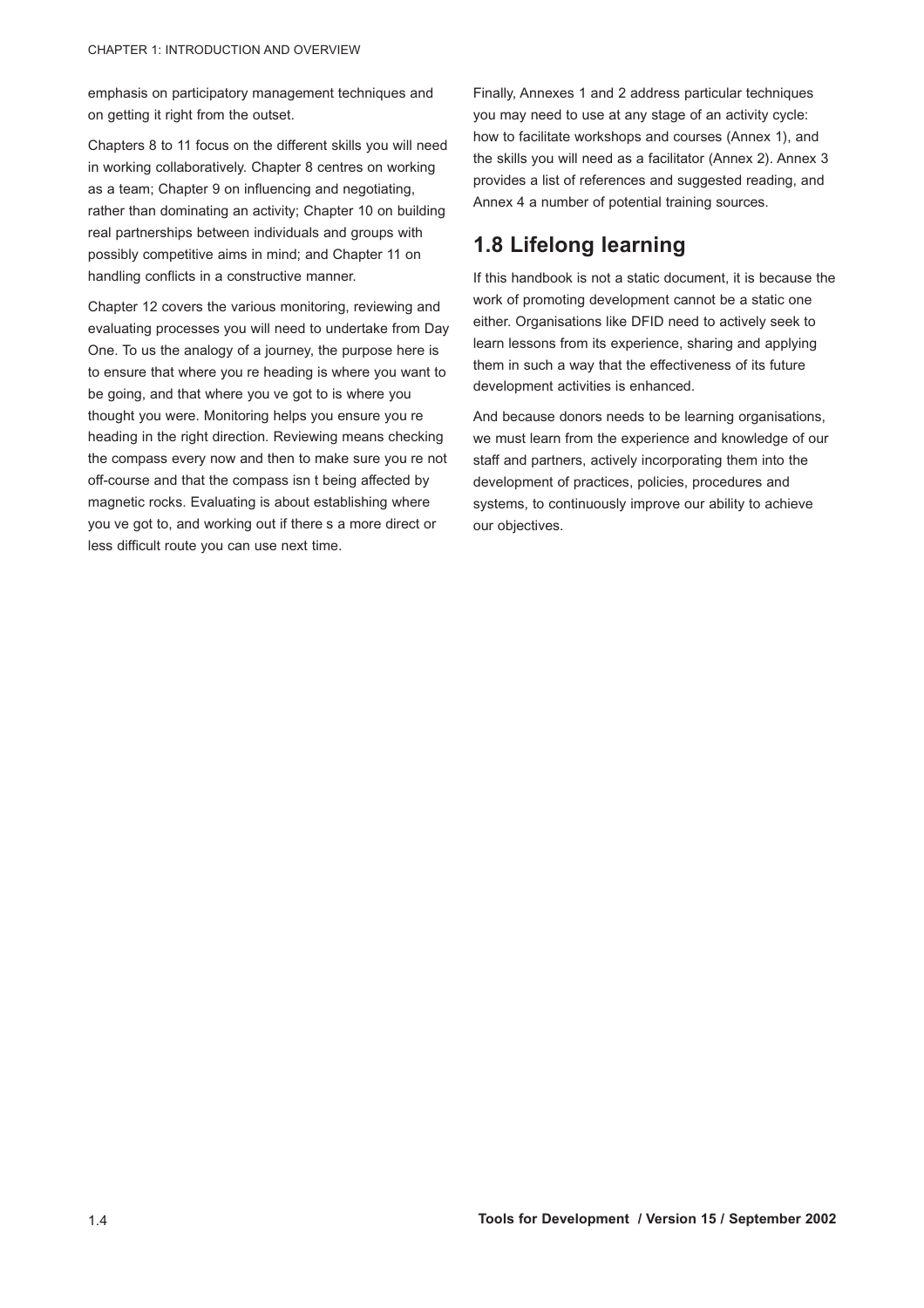## **2. Stakeholder Analysis**

#### **2.1 Introduction**

Who are the people who will benefit from any given development activity? And whose interests might be harmed by it? Identifying the stakeholders , large and small, individual and organisational, for any given activity is essential if all the people who could have a bearing on its success or failure are to have their voices heard. All stakeholders need to have their opinions taken into account, even if some are to be set aside at a later date.

Stakeholder Analysis allows managers to identify the interests of different groups and find ways of harnessing the support of those in favour or the activity, while managing the risks posed by stakeholders who are against it. It can also play a central role in identifying real development need — and that may mean devising a different programme from the one you thought you were about to embark upon.

Stakeholder Analysis should be an integral part of programme design, and appraisal. It is also a useful technique to use during reviews, missions and evaluations.

#### **2.2 What is a stakeholder?**

A stakeholder is any individual, community, group or organisation with an interest in the outcome of a programme, either as a result of being affected by it positively or negatively, or by being able to influence the activity in a positive or negative way.

There are three main types of stakeholder:

- **¥ Key stakeholders.** Those who can significantly influence or are important to the success of an activity.
- **¥ Primary stakeholders.** Those individuals and groups who are ultimately affected by an activity, either as beneficiaries (positively impacted) or disbeneficiaries (adversely impacted). In a rural roads activity, primary stakeholders might include both the petty traders and small farmers whose livelihoods are positively affected by the new roads, and those

households who are adversely affected, such as by having to relocate because of road widening.

¥ Secondary stakeholders. All other individuals or institutions with a stake, interest or intermediary role in the activity. In a primary health care scenario, secondary stakeholders might include the local health workers, health department officials, the Ministry of Health, NGOs, DFID, other donors, private doctors and so on.

In reality, the distinction may not be clear-cut, with overlap between these main types: some primary or secondary stakeholders may also be key stakeholders.

#### **2.3 Why do Stakeholder Analysis?**

Stakeholder Analysis is used in the design and management of development programmes to identify:

- ¥ The interests of all stakeholders who may affect or be affected by a programme;
- ¥ Potential conflicts and risks that could jeopardise a programme;
- ¥ Opportunities and relationships to build upon in implementing a programme to help make it a success;
- ¥ The groups that should be encouraged to participate in different stages of the activity cycle;
- ¥ Ways to improve the programme and reduce, or hopefully remove, negative impacts on vulnerable and disadvantaged groups.

#### **2.4 When to do it?**

Stakeholder Analysis can be undertaken at every principal stage of the Activity Cycle (see Chapter 1, Box 1), and should be undertaken at the **Identification**, and **Design and Appraisal** stages. A review process at subsequent stages should be built into the design of the activity. One reason for undertaking Stakeholder Analysis throughout the life of an activity is because it fulfils different functions at different stages.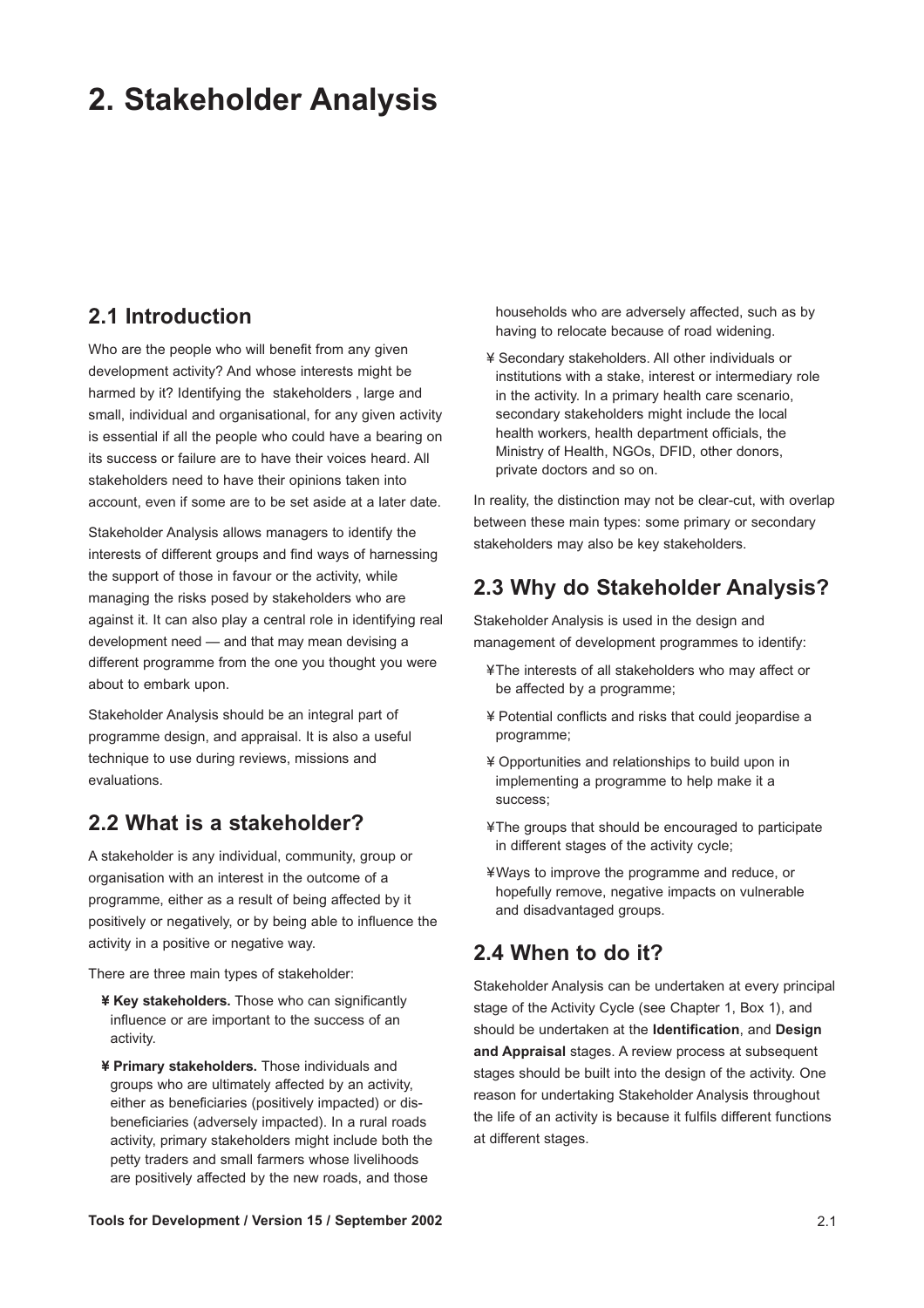In **Identification**, the purpose is to undertake preliminary identification of key stakeholders. Here, it is important to identify important and influential stakeholders and decide how to involve them in design and appraisal.

In **Design and Appraisal**, undertaking detailed Stakeholder Analysis, involving all key stakeholders, is used as a basis for design and risk analysis.

At **Inception**, Stakeholder Analysis is used to plan the involvement of different stakeholders in starting up the activity.

At **Implementation**, Stakeholder Analysis is used as an *aide-memoire* to ensure the effective involvement of key stakeholders who support the programme, and to monitor key stakeholders who are opposed to it.

At **Evaluation**, it is important to review any analyses undertaken, and use them to plan the involvement of different stakeholders in reviewing and evaluating the activity.

#### **2.5 Who should be involved?**

Stakeholder Analysis should be undertaken with all stakeholders where possible, and in proportion to the planned activity. However, you may need to use your judgement over the practicality of doing so if the stakeholders are widely spread. At the same time, it is important to avoid skewing the analysis — and possibly threatening the viability or success of the activity — by failing to take into account the legitimate concerns of stakeholders simply because they are hard to reach or difficult to incorporate into your planning. If in doubt, it may be preferable to expand your planning horizon rather than exclude legitimate stakeholders.

There are different ways of undertaking such an analysis, but what is important is that any particular analysis, and the methods used to achieve it, meet the needs of the programme at that particular point in time.

Workshops, focus group discussions or individual interviews are three out of a range of techniques that can be used for this purpose (On workshops, Chapters 2.6 and 7.5 and Annex 1, and on focus groups, Chapter 3 Box 6 provide more detailed information). In all, the aim is for design and management teams to have identified all key stakeholders and to be aware of their potential impact on the activity and vice versa.

Whatever methods are used, the basic steps in any Stakeholder Analysis are:

- 1. Identify the key stakeholders and their interests in the activity;
- 2. Assess the influence and importance of each of these stakeholders in the activity.

#### **2.6 Stakeholder Analysis workshops**

The use of workshops to undertake Stakeholder Analysis is one method that has proved successful. It is not the only means of undertaking an analysis, but it is a common one. It assumes that stakeholders can be brought together and fairly represented in one space at one time, which may not always be possible. It also assumes that, once present, everyone will have an equal chance to participate, which may bias the activity in favour of the voluble, the urban-based, or the literate.

Nevertheless, the widespread use of the workshop format means that you are likely to encounter it on a fairly regular basis in the course of your work, so this section explains in fairly full detail how such a process operates.

The workshop method assumes that a facilitator is used, who can either be an outside professional or one of the participants. He or she should be experienced in Stakeholder Analysis. One facilitator can generally manage a process involving up to 25 participants. Above this number, a second facilitator may be needed.

#### **Stage 1: Form working groups**

Divide the participants into working groups of 4-6 people. Groups may either comprise individuals of similar background (e.g., managers, officials, etc) or be mixed. The participants should be involved in deciding on the constitution of groups, while the facilitator should ensure that all participants know why the groups have been formed in a particular way.

#### **Stage 2: Inform participants about Stakeholder Analysis**

Since participants need to understand their role and the purpose of the analysis, the facilitator should convey the information below. Flipcharts are ideal for this purpose.

The first flipchart should define who and what stakeholders are, using the definitions in 2.2. A key point for the facilitator to make is that stakeholders may be positively or adversely affected by an activity.

A second flipchart should define the reasons for undertaking Stakeholder Analysis, using the reasons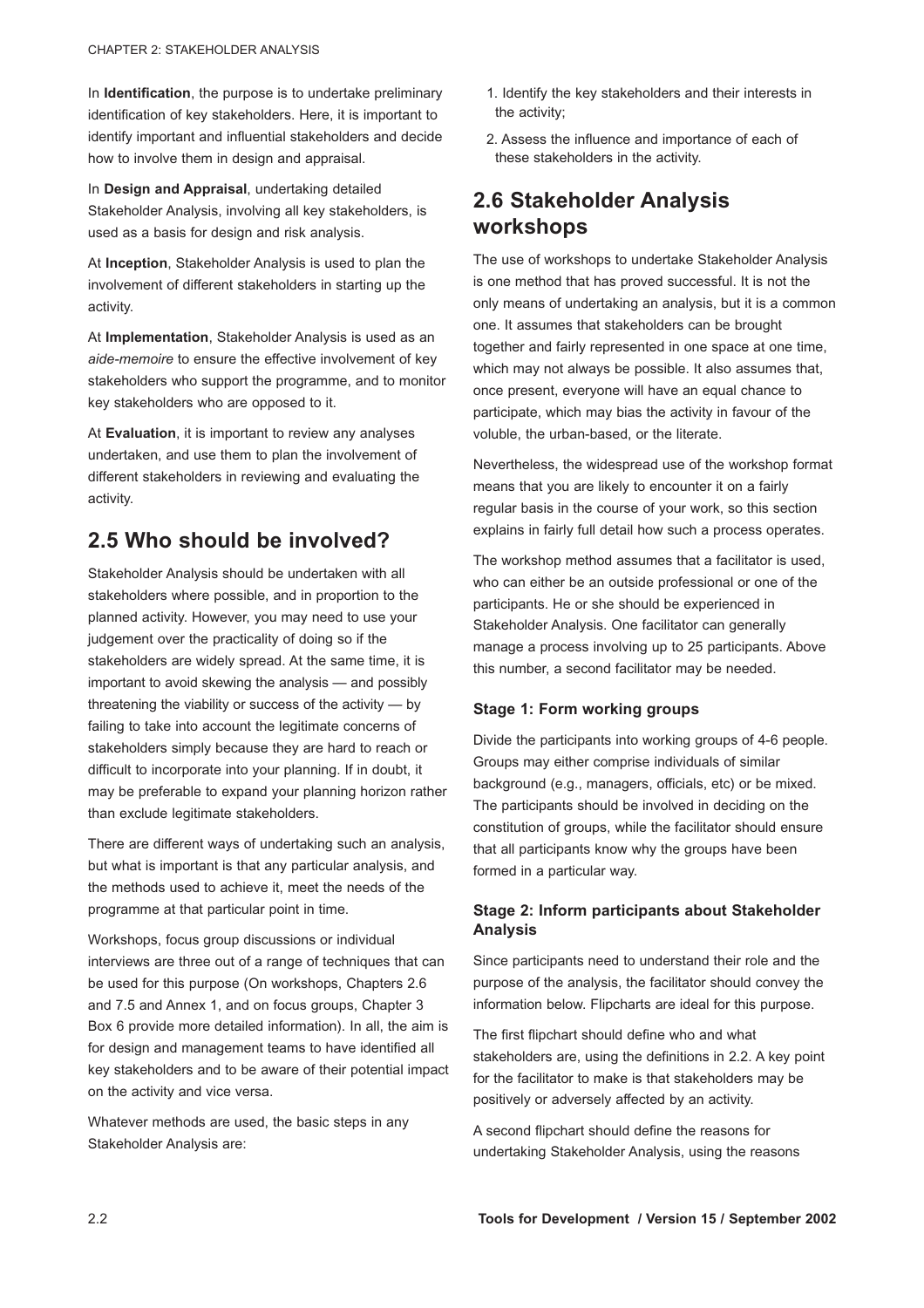given in 2.3. The facilitator should give relevant examples for each of the bullet points.

- ¥ For bullet point 2, an example could be a flood control programme that benefits farmers (whose yields go up) but not fishers (whose catches go down). If the fishers are sufficiently angry, they may breach the embankments and the programme will fail.
- ¥ For bullet point 3, an example could be an urban poverty programme where an activity seeks to overcome problems caused by exploitative slum landlords. Here, the partners might include governmental ministries involved in social welfare, NGOs and community-based organisations. The activity s success may depend on building supportive links between these three stakeholders.
- ¥ For bullet point 4, an example could be to identify why the rural poor should participate in all stages of a rural livelihoods activity.

The third flipchart should show the three basic steps in undertaking a Stakeholder Analysis:

- 1. Identifying the main stakeholders using a stakeholder table (see Stage 3, below), and the reasons for their interest in the activity;
- 2. Identifying the influence and importance of each and showing them in a matrix (see Stage 4, below);
- 3. Identifying the risks that may affect activity design and discussing how they can be dealt with (see Chapter 6).

The fourth flipchart should show an illustrative Stakeholder Table (see Box 1), such as in Box 1, or one drawn from another activity.

|                      | <b>Box 1: Stakeholder Table</b>                      |             |
|----------------------|------------------------------------------------------|-------------|
| <b>Stakeholder</b>   | Interest in project                                  | $+ve / -ve$ |
| Small farmers        | Higher output and incomes                            |             |
| Food traders         | More sales                                           | $\div$      |
| Labourers            | More jobs                                            | $\ddot{}$   |
| Moneylenders         | <b>Empowered clients</b>                             |             |
|                      | Less business                                        |             |
| Government officials | Success of project                                   |             |
|                      | Possible loss of rent if farmers<br>become empowered |             |

#### **Stage 3: Completing a Stakeholder Table**

Participants should be asked to compile an initial Stakeholder Table for their own activity in small groups. An hour is usually adequate for this purpose. Only the main stakeholders should be listed at this stage, with no attempt to determine whether the stakeholders listed are key, primary or secondary.

Here, a useful method for each group is to:

- 1. Draw an outline table on a flipchart;
- 2. Identify stakeholders in a brainstorming session using Post-Its to write them down (one stakeholder per Post-It);
- 3. Place the stakeholders in the first column of the table;
- 4. Select (up to) ten main stakeholders. For each one, complete the other columns (again using Post-Its);
- 5. Check that no important stakeholders have been missed out. If they have, add them in and complete the other columns for them also.

At the end of this period, each group should present its findings to the others, followed by a discussion to identify common ground and differences of opinion. It may be possible to agree on a single table; if not, the facilitator should suggest that each group nominate one person to produce a single stakeholder table.

#### **Stage 4: Influence and importance**

Influence is the power a stakeholder has to facilitate or impede the achievement of an activity s objectives. Importance is the priority given to satisfying the needs and interests of each stakeholder.

In an urban livelihoods programme, local politicians may have a great influence over a programme by facilitating or impeding the allocation of necessary resources, while the urban poor (at least to start with) may have very little power to influence the outcome of the activity. At the same time, local politicians may have very little importance as far as the activity is concerned, since it is not designed to meet their needs, while the urban poor are central and very important to it.

A specimen Table of Importance and Influence is shown as Box 2. From the initial stakeholder table agreed by the participants, and using the headings shown in Box 2, list the main stakeholders in the first column. Ask the whole group to agree on influence and importance scores for each stakeholder, allowing sufficient time for discussion. To score each stakeholder, use a five-point scale where 1

### **Box 2: Table of Importance and Influence**

| <b>Stakeholder</b>   | Importance | <b>Influence</b> |
|----------------------|------------|------------------|
| <b>Small farmers</b> |            |                  |
| <b>Food traders</b>  |            |                  |
| Labourers            |            |                  |
| Moneylenders         |            |                  |
| Government officials |            |                  |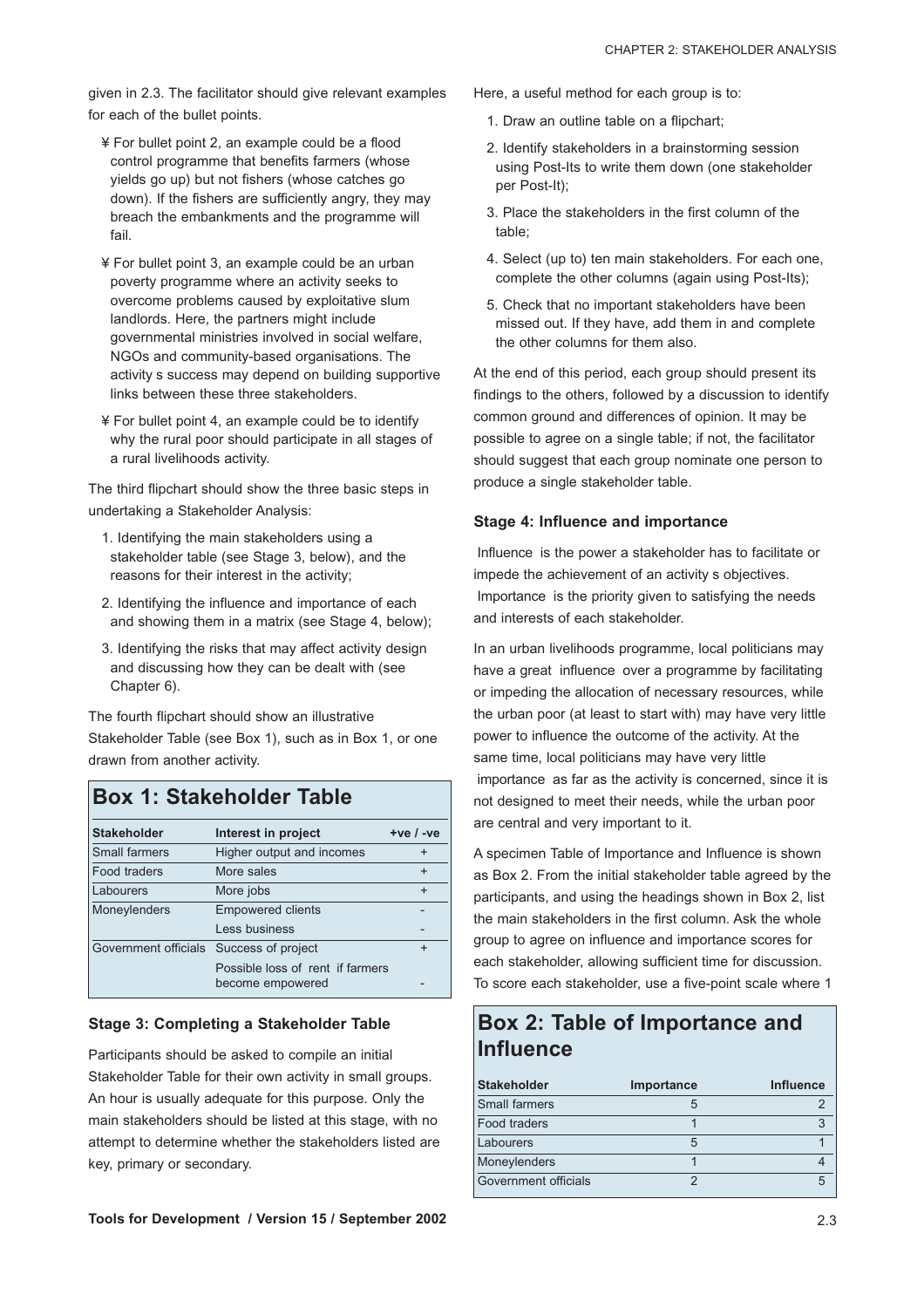$=$  very little importance or influence, to  $5 =$  very great importance or influence.

Once each stakeholder has been scored, the facilitator should introduce the Importance / influence Matrix (see Box 3), and the scores transferred from the Table of influence and importance. The Matrix gives the relative locations of the various stakeholders, of whom those in Boxes A, B and C can now be identified as key stakeholders .

### **Box 3: Importance / Influence Matrix**

| .<br>High Importance /<br>Low Influence | High Importance /<br>High Influence |  |
|-----------------------------------------|-------------------------------------|--|
|                                         | В                                   |  |
| C                                       | D                                   |  |
| Low Importance /<br>Low Influence       | Low Importance /<br>High Influence  |  |

The facilitator should explain the Importance / Influence Matrix as follows:

- Those included in Boxes A, B and C are the key stakeholders in the activity: they can significantly influence it or are most important if the activity s objectives are to be met.
- Box A shows stakeholders of high importance to the activity, but with low influence. They require special initiatives if their interests are to be protected.
- Box B shows stakeholders of high importance to the activity who can also significantly influence its success. Managers and donors will need to develop good working relationships with these stakeholders to ensure an effective coalition of support for the activity.
- Box C shows stakeholders who are of low priority but may need limited monitoring. They are unlikely to be the focus of the activity.

Box D shows stakeholders with high influence, who can affect outcome of the activity, but whose interests are not the target of the activity. These stakeholders may be able to block the activity and therefore could constitute a killer risk .

### **2.7 Other types of Stakeholder Analysis**

There are many other techniques that can be used for Stakeholder Analysis. The important thing is that whatever technique is used, it should be one that is found useful.

Some other common forms of Stakeholder Analysis are set out in Boxes 4-9. Two detailed examples of Stakeholder Analysis can be found: the first (Boxes 10, 11 and 12) comprises the Stakeholder Table, Importance / Influence Matrix and Participation Matrix from an Icitrap training exercise; the second (Boxes 13 and 14) comprises a Stakeholder Table and a Power and Interest Matrix for the Dir District Development Project in Pakistan.

### **2.8 Risks and pitfalls**

Stakeholder Analysis can go wrong. It is a tool, but it does not guarantee success:

- ¥ The jargon can be threatening to many
- ¥ The analysis can only be as good as the information collected and used (as in GIGO : Garbage In, Garbage Out );
- ¥ Matrices can oversimplify complex situations;
- ¥ The judgements used in placing stakeholders in a matrix or table are often subjective. Several opinions from different sources will often be needed to confirm or deny the judgement;
- ¥ Teamworking can be damaged if the differences between groups in an activity, rather than their common ground, are over-emphasised.
- ¥ Trying to describe winners and losers , as well as predicting hidden conflicts and interests, can alienate powerful groups.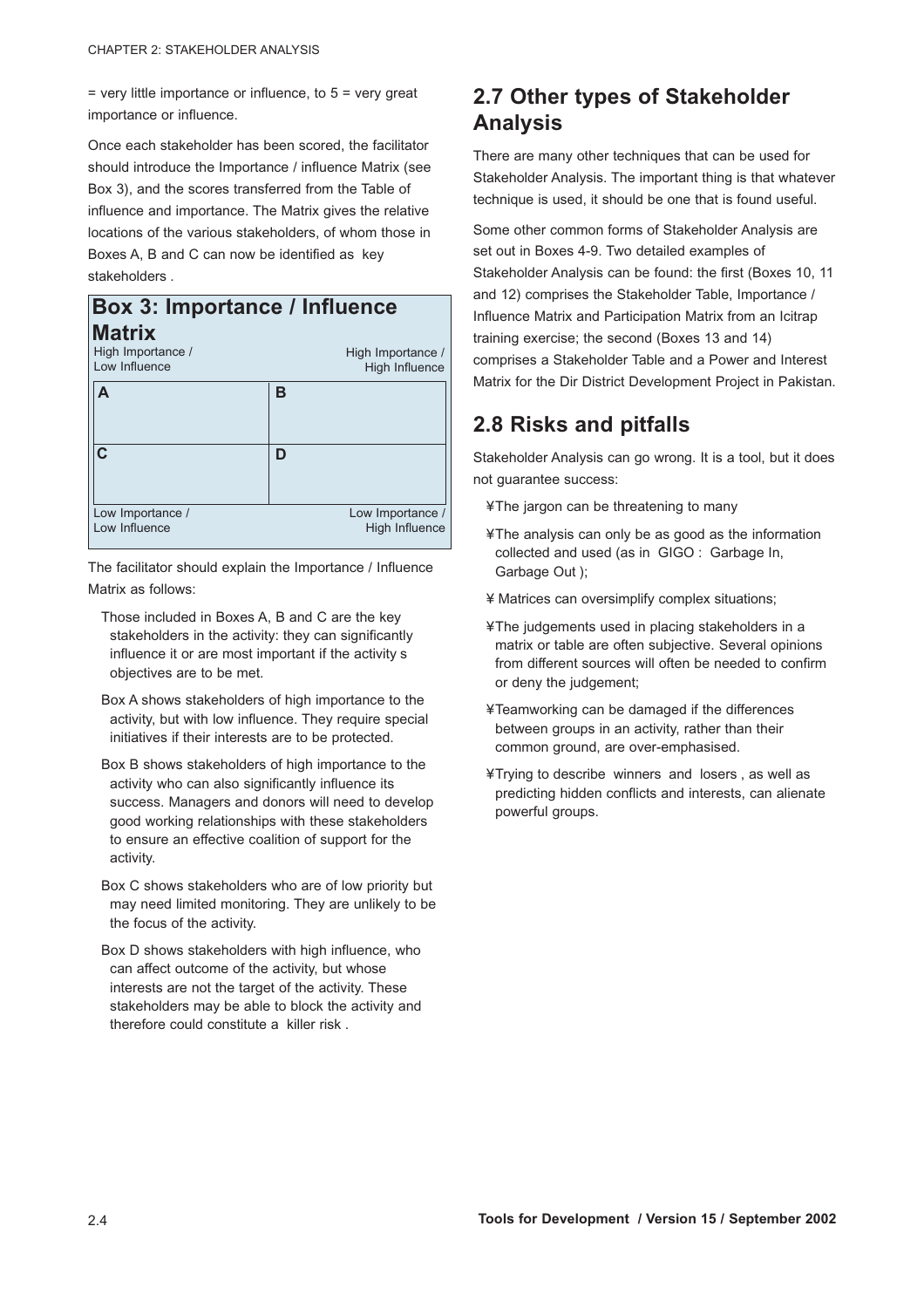### **Box 4: Participation Matrix**

The participation matrix is used to indicate the type of participation (from being informed about the activity to actually controlling it) by key stakeholders at different stages of the activity cycle.

For example, in a rural poverty initiative in which the aim is to fully empower poor people to ultimately take over and control that activity, it may only be possible for a government agency to consult the poor at the identification and planning stages. However, as the

| <b>Action</b>                      | <b>Inform</b> | <b>Consult</b> | <b>Partnership</b> | <b>Control</b> |
|------------------------------------|---------------|----------------|--------------------|----------------|
| <b>Stage</b>                       |               |                |                    |                |
| <b>Identification</b>              |               | Rural poor     |                    | Govt agency    |
| <b>Planning</b>                    |               | Rural poor     |                    | Govt agency    |
| Implementation                     |               |                | <b>Rural Poor</b>  |                |
|                                    |               |                | Govt agency        |                |
| <b>Monitoring &amp; Evaluation</b> |               |                | Rural poor         |                |
|                                    |               |                | Govt agency        |                |

activity is implemented, a partnership with the poor (e.g., through groups or a facilitating NGO) may be established which, over time, involves the poor taking more and more control of the activity. As the poor gain more power, the government agency loses power and by the end is, possibly, only being consulted or informed about the progress of the activity.

### **Box 5: Impact / Priority Matrix**

Stakeholder **Interests** Potential Impact Priority of Importance Primary **Secondary External** 

successful implementation of the activity?

The Impact / Priority Matrix is another way of presenting the

interests of different stakeholders and involves assessing the potential impact of different stakeholders. What power

### **Box 6: Power and Interest Matrix**

The Power and Interest Matrix can be a powerful tool in assessing the feasibility of an activity. It also ensures the management team focuses on how the activity should be trying to empower or reduce the power of different stakeholders.

### **Box 7: Readiness / Power Matrix**

The Readiness / Power Matrix is used in assessing how ready different stakeholders are to participate in an activity and how much power they have.

- ¥ Readiness is defined as **either** the amount a stakeholder knows about the activity **or** a stakeholder s view of the activity, whether positive or negative;
- ¥ Power is the influence a stakeholder has over the success of the activity;
- ¥ X is the position from which they start;
- ¥ O is the position we may decide we wish them to move to.
- In the above example:
- ¥ 1 is a senior manager. It is in our interest to move his knowledge of our programme from Low to Medium.

In formulating the Matrix the power of key stakeholders to facilitate or impede the programme (from 1 = little power to 5 = great power) is assessed, together with the

do different stakeholders have to facilitate or impede the

interest of the stakeholder in the success or failure of the programme (from  $-2$  = great interest in failure, to  $+2$  = great interest in success). See Box 14.

| <b>Stakeholders</b> | <b>Readiness</b> |  | <b>Power</b> |                 |  |
|---------------------|------------------|--|--------------|-----------------|--|
|                     | High Medium Low  |  |              | High Medium Low |  |
|                     |                  |  | X            |                 |  |
| 2.                  |                  |  |              |                 |  |
| 3.                  |                  |  |              |                 |  |
| 4.                  |                  |  |              |                 |  |
| etc.                |                  |  |              |                 |  |

- ¥ 2 is our middle manager direct counterpart. It is in our interest to increase his influence.
- ¥ 3 is a programme worker. We may decide we don t need to do anything about him / her.
- ¥ 4 is a competing middle manager who is disruptive to the activity and whose power needs to be lessened.

In all cases where we decide that we need to do something, we now have to decide what to do and how to achieve it.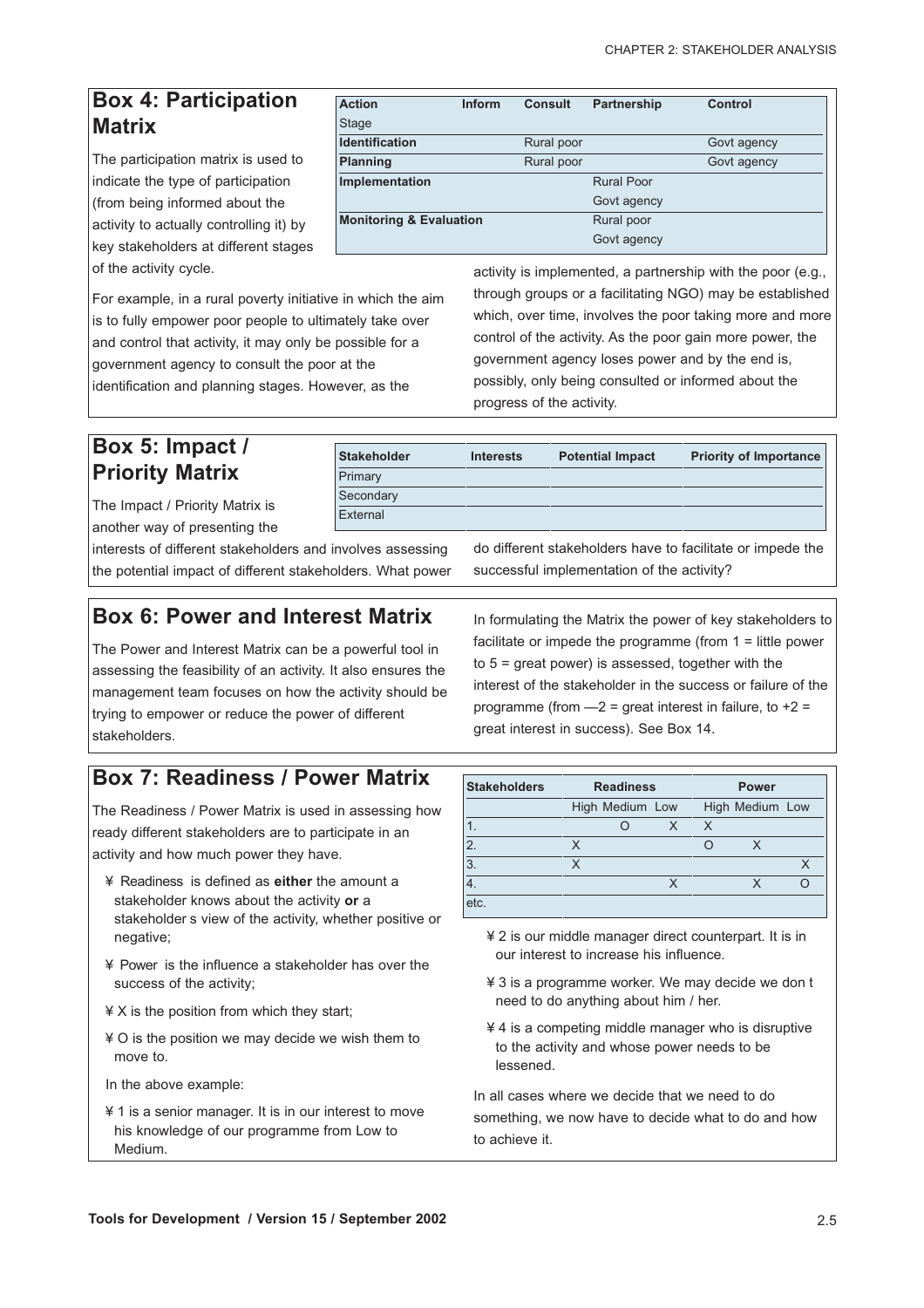### **Box 8: Problems / Interests / Linkages Matrix**

This Matrix is used to identify the problems different stakeholders have in the activity and the linkages between the stakeholders.

#### **Stakeholders Problems Interests Linkages**

| <b>Box 9: Supportive /</b>                                                                                                            | <b>Constructive / Supportive</b> | Destructive / Antagonistic (-) |
|---------------------------------------------------------------------------------------------------------------------------------------|----------------------------------|--------------------------------|
| <b>Antagonistic / Constructive</b><br>// Destructive Matrix                                                                           |                                  |                                |
| The idea is to place the stakeholders in the<br>Matrix, then decide where you need to move<br>them to and how you are going to do it. |                                  | 6                              |

#### **Box 10: Stakeholder Table** Example from Icitrap Training Exercise *Interests Likely impact Relative priorities of the activity of interest* **PRIMARY STAKEHOLDERS** *Lower income men and women smallholders of East and West Marivi Districts* Enhanced quality of life the contract of the contract of the contract of the contract of the contract of the contract of the contract of the contract of the contract of the contract of the contract of the contract of the c *Women* **Sustainable fuelwood sources** (+) (+) 1 Improved water supplies (+) Status (+) *Cash crop producers* Sustained yields and income (+/-) 3 *Forest adjacent dwellers* Enhanced quality of life (the life of the life of the life of the life of the life of the life of the life of the life of the life of the life of the life of the life of the life of the life of t *Large landowners: Ekim Cattle Owners Association (ECOA)* Sustained production and income  $(+/-)$   $(+/-)$  4 Improved livestock services (+) *Fisher folk and processors* Sustained production and income (+) 2 *Market traders* **Increased trading activity A** (+) 4 4 4 *Public service vehicle owners* Increased activity **1998 1998 1999 1999 1999 1999 1999 1999 1999 1999 1999 1999 1999 1999 1999 1999 1999 1999 1999 1999 1999 1999 1999 1999 19 SECONDARY STAKEHOLDERS** GOVERNMENT AGENCIES *Ministry of Forests and Environment (MoFE)* Achievement of objectives and the set of the set of objectives and the set of the set of the set of the set of the set of the set of the set of the set of the set of the set of the set of the set of the set of the set of t Better utilisation of existing infrastructure and resources (+) Better trained staff (+) Control of encroachment into Forest Reserve (+/-) *Yram Fuel Wood Project (YFWP)* Development of eucalyptus plantation in Forest Reserve (-) (-) (-) 4 *Ekim Natural Resources College (ENRC)* Better trained staff and the state of the state of the state of the state of the state of the state of the state of the state of the state of the state of the state of the state of the state of the state of the state of th Control of training programmes and other activities (-) Improved training programmes (+)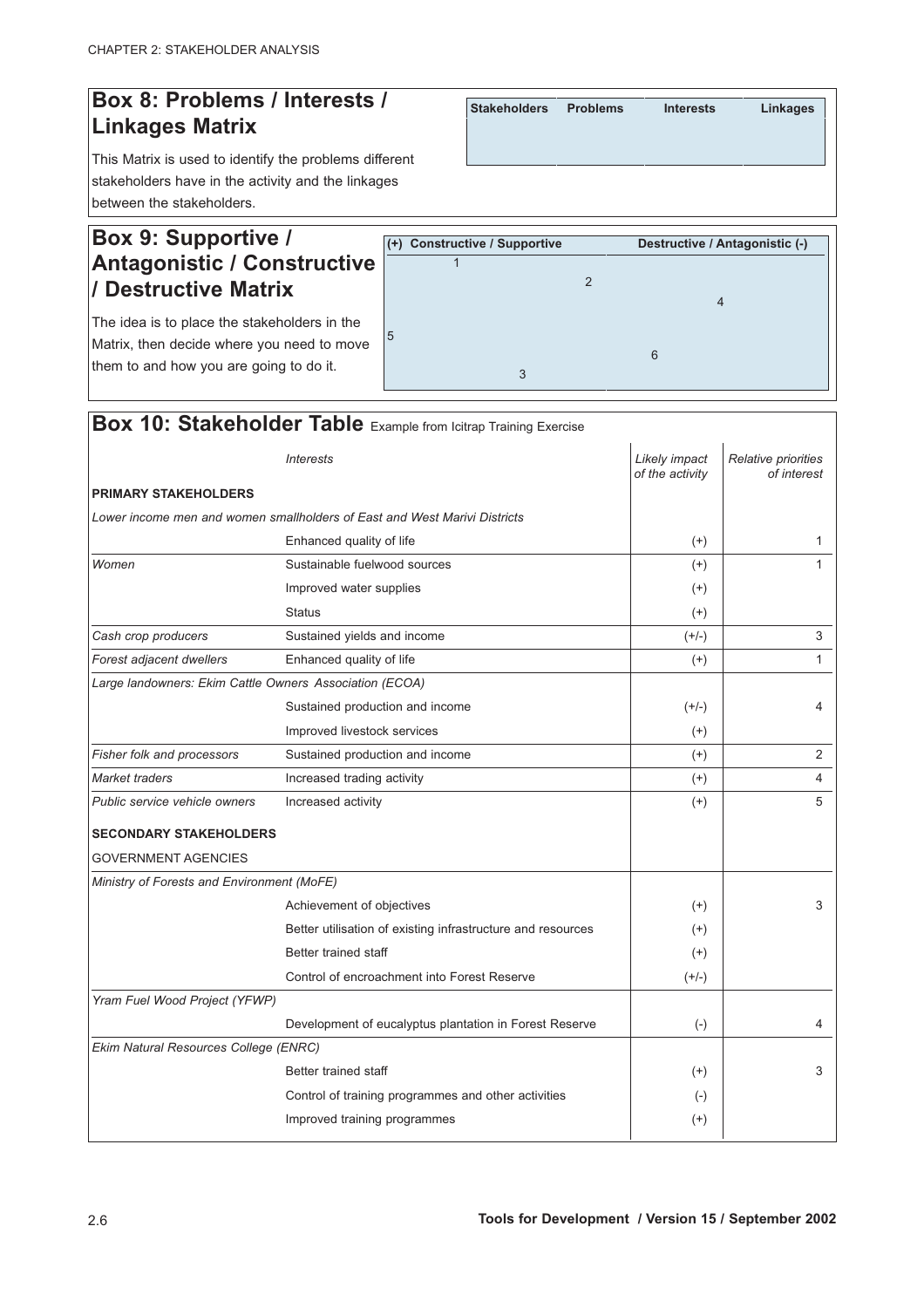| Ministry of Tourism, Wildlife and National Parks (MoTWNP)                                                                                                 |                                                                  |          |   |
|-----------------------------------------------------------------------------------------------------------------------------------------------------------|------------------------------------------------------------------|----------|---|
|                                                                                                                                                           | Achievement of programme objectives                              | $^{(+)}$ | 3 |
|                                                                                                                                                           | Development of tourism potential within Ekim                     | $(+/-)$  |   |
|                                                                                                                                                           | Better trained staff                                             | $^{(+)}$ |   |
|                                                                                                                                                           | Better utilisation of existing infrastructure and resources      | $^{(+)}$ |   |
|                                                                                                                                                           | Control of poaching                                              | $^{(+)}$ |   |
|                                                                                                                                                           | Buffer zone development                                          |          |   |
| Ministry of Agriculture (MoA)                                                                                                                             |                                                                  |          |   |
|                                                                                                                                                           | Achievement of programme objectives                              | $^{(+)}$ | 3 |
|                                                                                                                                                           | Better trained staff                                             | $^{(+)}$ |   |
|                                                                                                                                                           | Better utilisation of existing infrastructure and resources      | $^{(+)}$ |   |
|                                                                                                                                                           | Buffer zone development                                          | $(+/-)$  |   |
|                                                                                                                                                           | Control of encroachment into Forest Reserve                      |          |   |
| National Cattle Breeding Programme (NCBP)                                                                                                                 |                                                                  |          |   |
|                                                                                                                                                           | Control over stocking rates in Forest Reserve                    | $(-)$    | 5 |
| Ministry of Water and Fisheries (MoWF)                                                                                                                    |                                                                  |          |   |
|                                                                                                                                                           | Achievement of programme objectives                              | $^{(+)}$ | 2 |
|                                                                                                                                                           | Control of funds                                                 | $(-)$    |   |
|                                                                                                                                                           | Better utilisation of existing infrastructure and resources      | $^{(+)}$ |   |
|                                                                                                                                                           | Better trained staff                                             | $^{(+)}$ |   |
|                                                                                                                                                           | Reduced siltation in Lake Ekim                                   | $^{(+)}$ |   |
| Department of Women s Development, Ministry of Health and Population (MoHP)                                                                               |                                                                  |          |   |
|                                                                                                                                                           | Achievement of programme objectives                              | $^{(+)}$ | 2 |
|                                                                                                                                                           | Better utilisation of existing                                   |          |   |
|                                                                                                                                                           | infrastructure and resources                                     | $^{(+)}$ |   |
|                                                                                                                                                           | Better trained staff                                             | $^{(+)}$ |   |
|                                                                                                                                                           | NON-GOVERNMENTAL ORGANISATIONS, COMMUNITY GROUPS, OTHER AGENCIES |          |   |
| <b>AFCON Nkonia</b>                                                                                                                                       | Development of operating capacity                                | $^{(+)}$ | 4 |
|                                                                                                                                                           | Income from consultancy, management and                          |          |   |
|                                                                                                                                                           | training services                                                | $^{(+)}$ |   |
| Anglican Diocese of Ekim South (ADES)                                                                                                                     |                                                                  |          |   |
|                                                                                                                                                           | Achievement of complementary objectives                          | $^{(+)}$ | 5 |
| Marivi Integrated Development Project (MIDP)                                                                                                              |                                                                  |          |   |
|                                                                                                                                                           | Achievement of complementary objectives                          | $^{(+)}$ | 3 |
| PROGRAMME DONORS                                                                                                                                          |                                                                  |          |   |
| EU                                                                                                                                                        | Fulfilment of sector policy objectives                           | $^{(+)}$ | 3 |
|                                                                                                                                                           | Institutional learning                                           | $^{(+)}$ |   |
|                                                                                                                                                           | Cost-effective disbursement                                      | $^{(+)}$ |   |
| <b>World Bank</b>                                                                                                                                         | Achievement of complementary objectives                          | $^{(+)}$ | 5 |
| <b>OTHERS</b>                                                                                                                                             |                                                                  |          |   |
| Overseas training institutions                                                                                                                            | Income from consultancy work and from                            |          |   |
|                                                                                                                                                           | training scholarships                                            | $^{(+)}$ | 5 |
| <b>MINOR STAKEHOLDERS</b>                                                                                                                                 |                                                                  |          |   |
| Department of Roads (DoR)<br>Methodist Church of Nkonia (MCN)<br>Roman Catholic Church<br>Spiritualist Church of Nkonia<br>Ekim Ornithological Club (EOC) |                                                                  |          |   |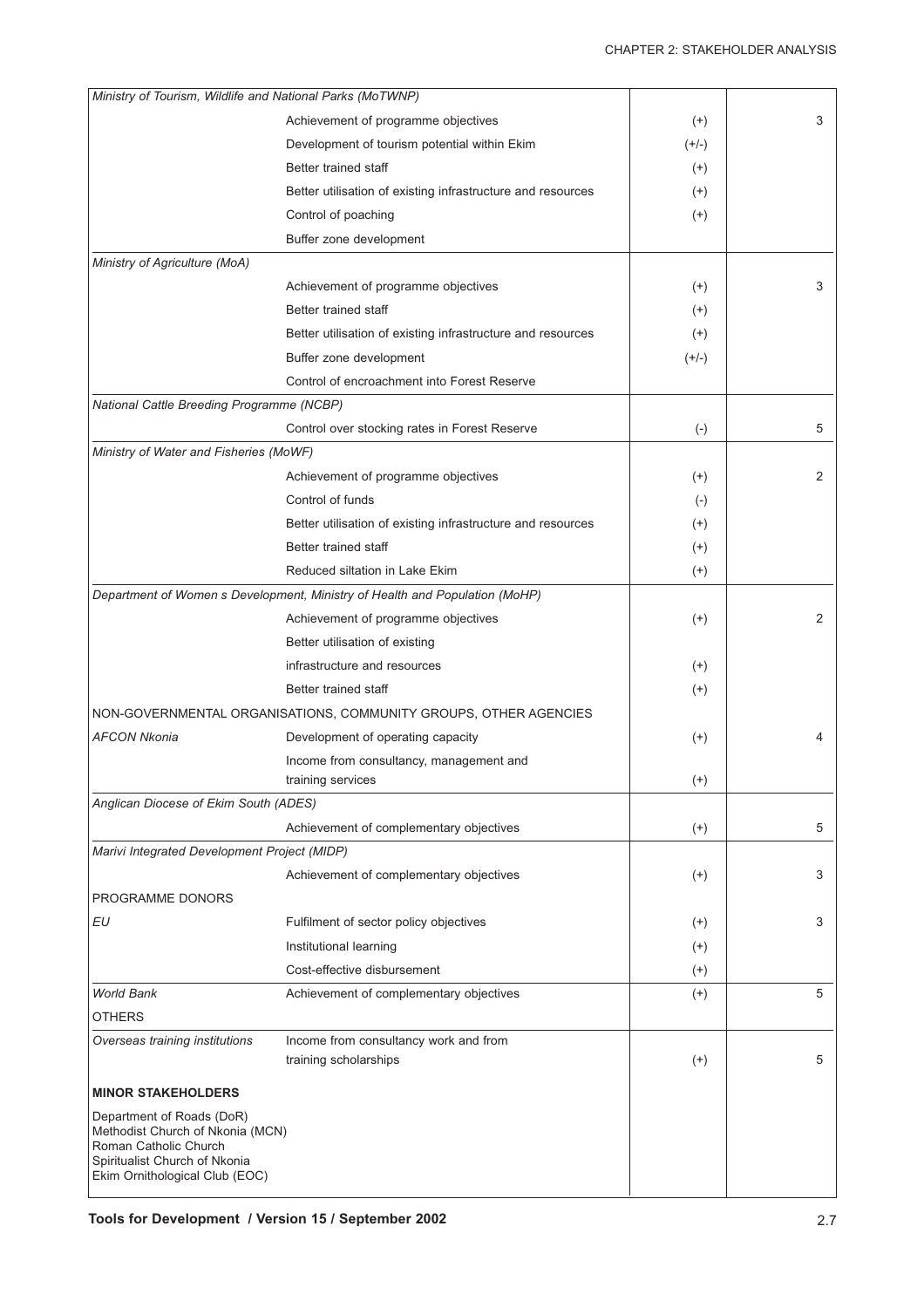#### **Box 11: Importance / Influence Matrix**

Example from Icitrap Training Exercise

| High importance /<br>Low influence                                               | High importance /<br><b>High influence</b> | of East and West Marivi Districts<br>2. Women<br>3. Cash crop producers                                                                                                                                                                                                                                                                                                                                      |
|----------------------------------------------------------------------------------|--------------------------------------------|--------------------------------------------------------------------------------------------------------------------------------------------------------------------------------------------------------------------------------------------------------------------------------------------------------------------------------------------------------------------------------------------------------------|
| Β<br>Α<br>$\overline{2}$<br>1<br>4<br>17<br>6<br>16<br>$\overline{3}$<br>22<br>5 | 15<br>13<br>20<br>21<br>12<br>19<br>9      | 4. Forest adjacent dwellers<br>5. Large landowners and cattle owners - Ekim<br>Cattle Owners Association (ECOA)<br>6. Fisher folk and processors<br>7. Market traders<br>8. Public service vehicle owners<br>Secondary<br>9. Ministry of Forests and Environment (MoFE),<br>10. Yram Fuel Wood Project (YFWP)<br>11. Ekim Natural Resources College (ENRC)<br>12. Ministry of Tourism, Wildlife and National |
| C<br>D<br>$\overline{7}$<br>8                                                    | 14<br>11<br>10<br>18                       | Parks (MoTWNP)<br>13. Ministry of Agriculture (MoA)<br>14. National Cattle Breeding Programme<br>(NCBP)<br>15. Ministry of Water and Fisheries (MoWF)<br>16. Department of Women s Development,<br>Ministry of Health and Population (MoHP)<br>17. AFCON Nkonia<br>18. Anglican Diocese of Ekim South (ADES)<br>19. Marivi Integrated Development Project<br>(MIDP)<br>20. EU<br>21. World Bank              |
| Low importance /<br>Low influence                                                | Low importance /<br><b>High influence</b>  | 22. Overseas training institutions                                                                                                                                                                                                                                                                                                                                                                           |

**Primary**

1. Lower income men and women smallholders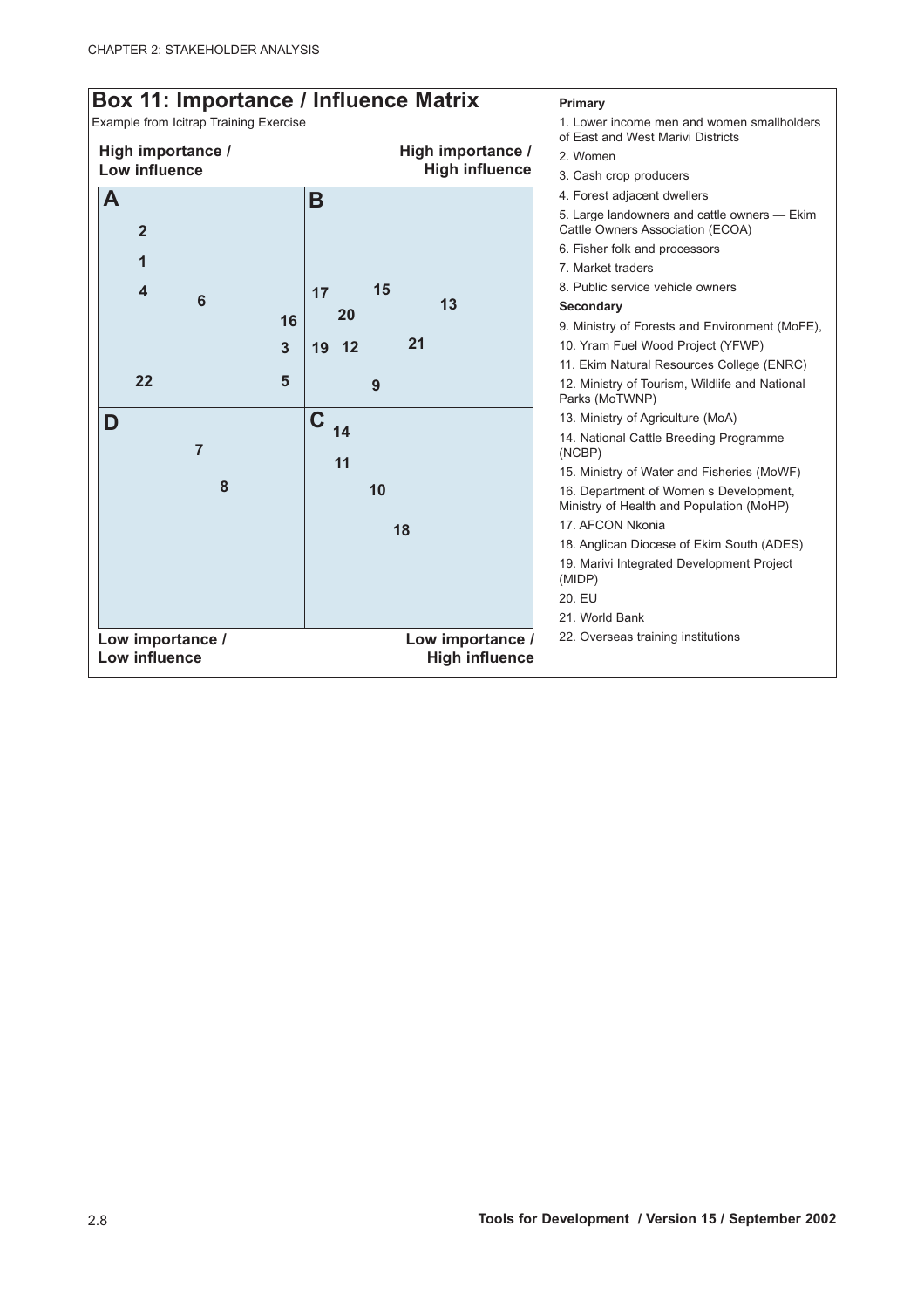| <b>BOX 1Z: SUMMAFY PAFTICIDATION MATFIX</b> Example from Icitrap Training Exercise |             |                          |                |                 |
|------------------------------------------------------------------------------------|-------------|--------------------------|----------------|-----------------|
| Type of participation<br>Stage in programme                                        | Inform      | <b>Consult</b>           | Partnership    | Control         |
| Identification                                                                     |             | <b>World Bank</b>        | <b>EU</b>      |                 |
|                                                                                    |             | MoFE/YFWP/ENRC           | <b>MoWF</b>    |                 |
|                                                                                    |             | <b>MoTWNP</b>            | Smallholders   |                 |
|                                                                                    |             | MoA/NCBP                 | Women s Groups |                 |
|                                                                                    |             | MoHP                     |                |                 |
| Planning                                                                           |             | World Bank               | EU             |                 |
|                                                                                    |             | MoFE/YFWP/ENRC           | <b>MoWF</b>    |                 |
|                                                                                    |             | <b>MoTWNP</b>            | Smallholders   |                 |
|                                                                                    |             | MoA/NCBP                 | Women s Groups |                 |
|                                                                                    |             | MoHP                     |                |                 |
|                                                                                    |             | <b>AFCON</b>             |                |                 |
|                                                                                    |             | <b>ADES</b>              |                |                 |
|                                                                                    |             | <b>MIDP</b>              |                |                 |
| Implementation                                                                     | EU          | MoFE/YFWP/ENRC           | <b>MoWF</b>    |                 |
|                                                                                    | <b>ADES</b> | <b>MoTWNP</b>            | NGOs AFCON?    | EU              |
|                                                                                    |             | MoA/NCBP                 | Smallholders   | Project Office? |
|                                                                                    |             | MoHP                     | Women s Groups |                 |
|                                                                                    |             | AFCON?                   |                |                 |
|                                                                                    |             | <b>MIDP</b>              |                |                 |
|                                                                                    |             | Forest adjacent dwellers |                |                 |
|                                                                                    |             | Cash crop producers      |                |                 |
|                                                                                    |             | Large landowners         |                |                 |
|                                                                                    |             | <b>Fisher Folk</b>       |                |                 |
| Monitoring and Evaluation                                                          |             |                          | <b>MoWF</b>    | External        |
|                                                                                    | EU          |                          | NGOs AFCON?    | Consultants     |
|                                                                                    |             |                          | Smallholders   |                 |
|                                                                                    |             |                          | Women s Groups |                 |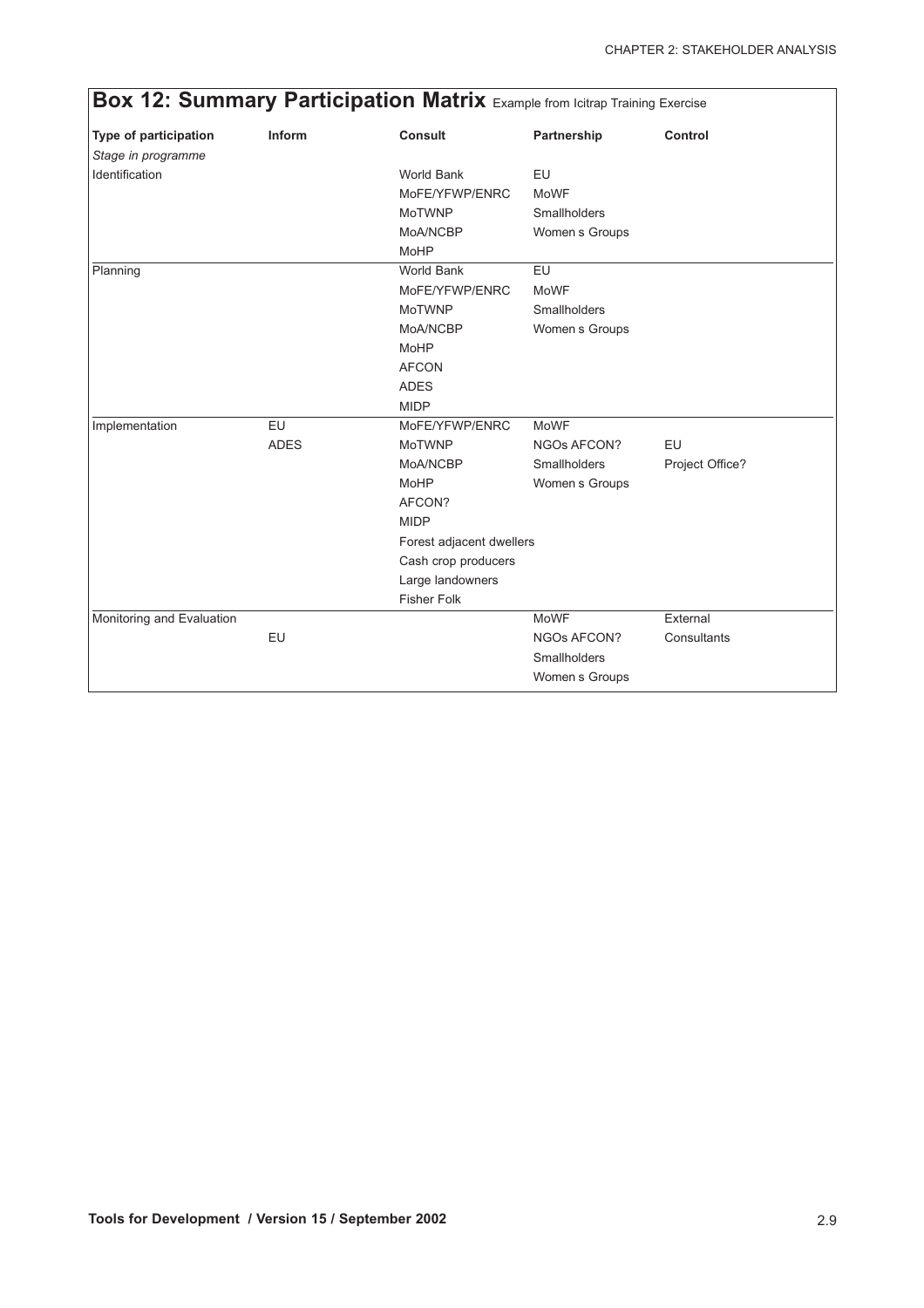## **Box 13: Stakeholder Table** Example from the Dir District Development Project

The Dir District Development Project, in Northwest Frontier District of Pakistan is a project co-financed by DFID and the United Nations Drug Control Programme. It aims to encourage farmers to give up poppy cultivation.

| <b>Stakeholder</b>            | $+/-$                    | <b>Interest</b>                                            |
|-------------------------------|--------------------------|------------------------------------------------------------|
| Local community               | $\ddot{}$                | Socio-economic development                                 |
|                               | +                        | Increase in non-poppy incomes                              |
|                               |                          | Loss of poppy income                                       |
| Farmers                       | $\ddot{}$                | Increase in non-poppy incomes                              |
|                               |                          | Loss of poppy income                                       |
| Women                         | $\ddot{}$                | New income-generating activities                           |
|                               | ÷                        | Drinking water and sanitation                              |
|                               |                          | Increased workload                                         |
| Men                           | $\ddot{}$                | Increased development                                      |
|                               |                          | Loss of control over women                                 |
| <b>Traffickers</b>            | $\overline{\phantom{a}}$ | Loss of business                                           |
|                               | $\ddot{}$                | Easier transport                                           |
| Politicians                   |                          | Loss of influence/ control over development funds          |
|                               | $\ddot{}$                | Increase in influence                                      |
| GoP / GoNWFP                  | $\ddot{}$                | Extra funds for drug eradication                           |
|                               | ÷                        | Integration of Dir into Pakistan                           |
|                               | +                        | More jobs                                                  |
|                               | $\ddot{}$                | Pakistan compliance with international commitments         |
| Line agencies                 | $\ddot{}$                | More funds                                                 |
|                               | $\ddot{}$                | Gain experience                                            |
|                               |                          | Resents interference in spending funds                     |
|                               |                          | Pressure to participate with communities                   |
| <b>UNDCP</b>                  | $\ddot{}$                | Achieve policy                                             |
|                               |                          | Worry that development overrides drug control aims         |
| DFID and other donors         | $\ddot{}$                | Achieve policy objectives                                  |
|                               | +                        | Institutional strengthening                                |
|                               | +                        | Support Pakistan compliance with international commitments |
|                               | $\ddot{}$                | Reduce world supply of opium                               |
| Special Development Unit      | $\ddot{}$                | Learn from DDDP                                            |
| <b>Chief Minister</b>         | $\ddot{}$                | Enforcement                                                |
|                               |                          | To please MLAs                                             |
| Project staff and consultants | $\ddot{}$                | Keen to attain project objectives                          |
|                               | $\ddot{}$                | Future employment                                          |
| Contractors                   | $\ddot{}$                | Increased contracts                                        |
|                               |                          | Opposed to participatory approach                          |
| <b>Maliks</b>                 |                          | May lose dominance to community organisations              |
| Poppy lancers                 |                          | Lose jobs and income                                       |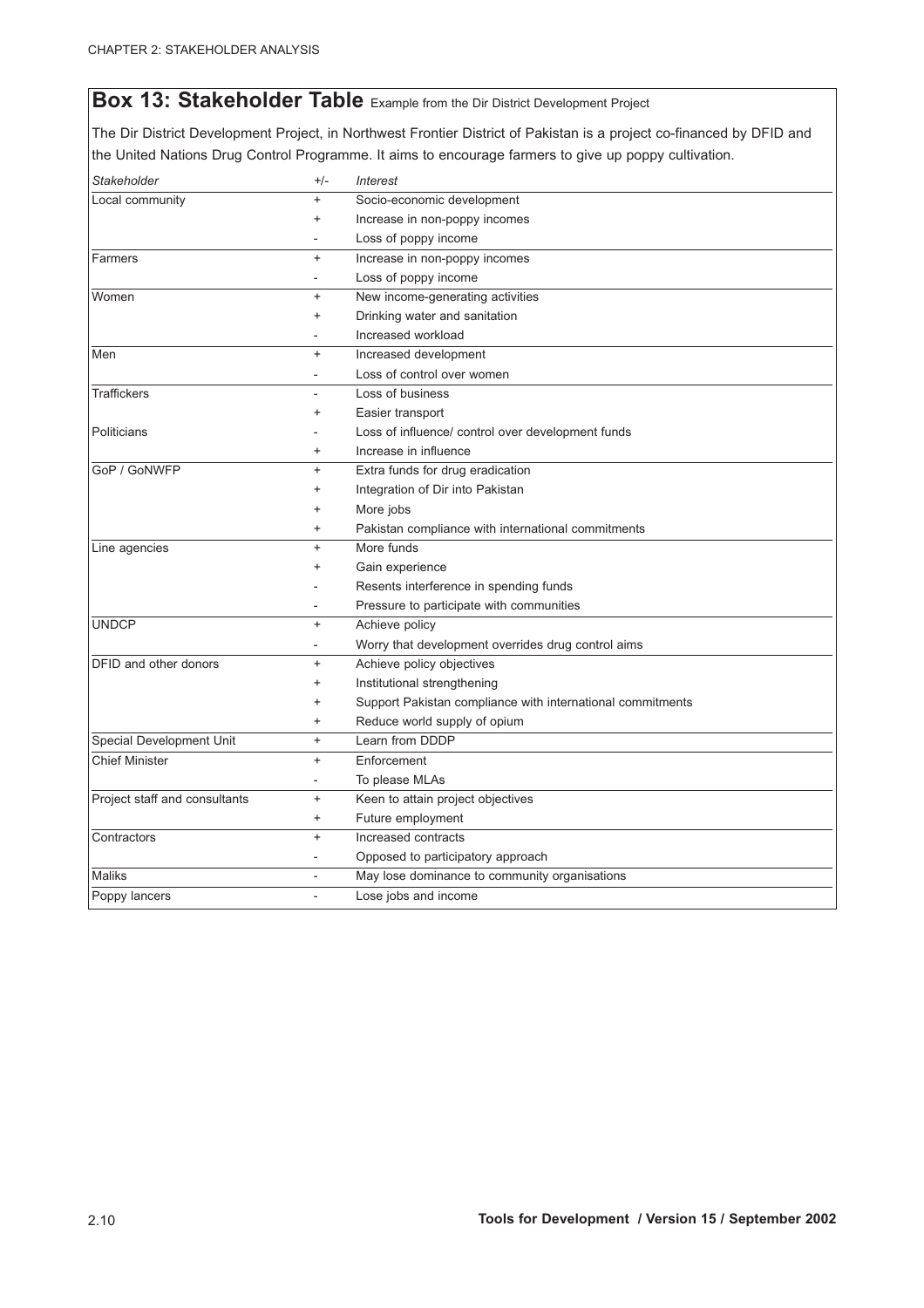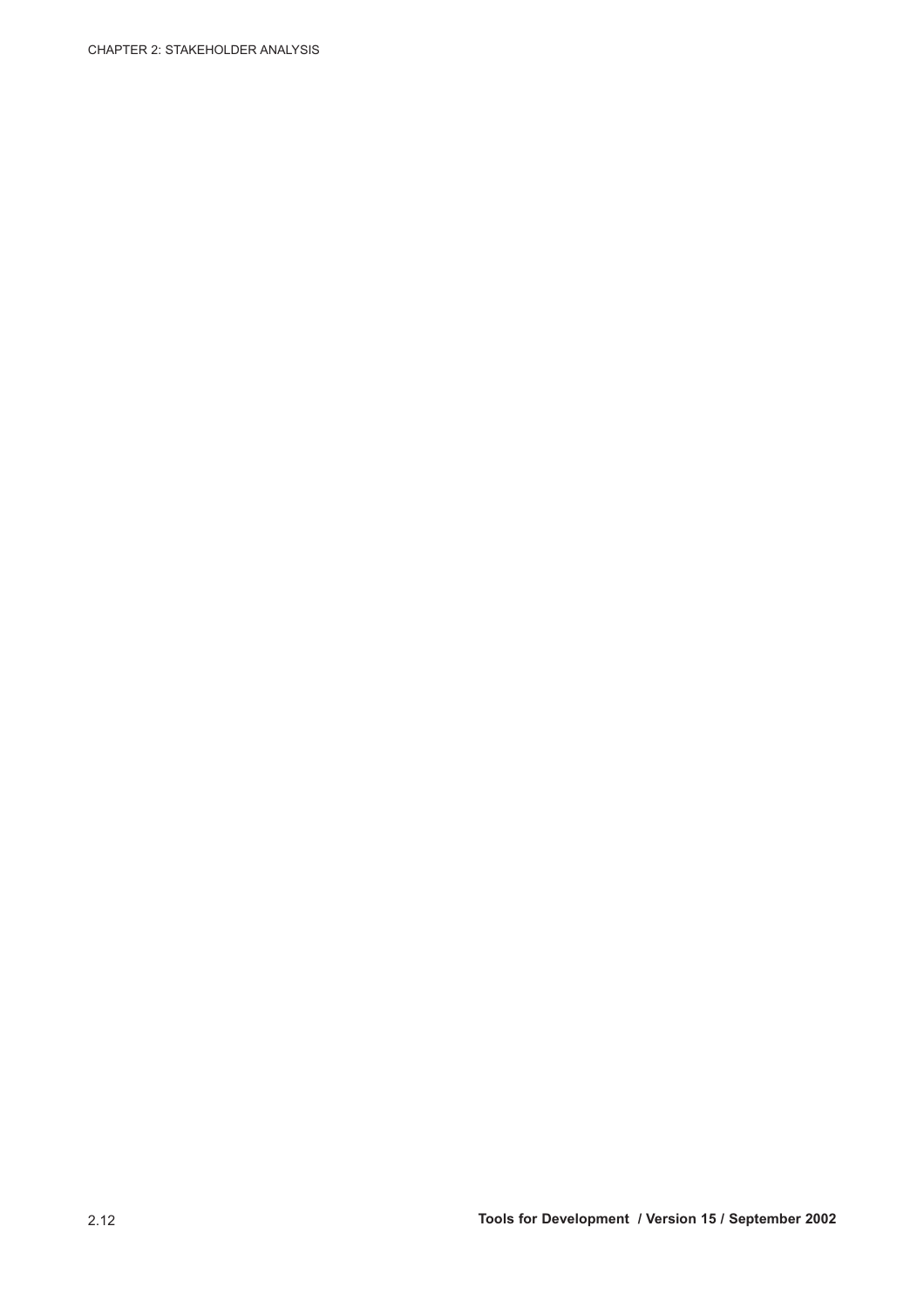## **3. Problem and Situational Analysis**

#### **3.1 Introduction**

Together with Stakeholder Analysis, Problem and Situational Analysis can be another central tool in the design and management of any activity or intervention.

Problem and Situational Analysis helps to determine real as opposed to apparent - development needs. In addition, it helps to bond programme participants together by identifying a variety of issues that may need to be dealt with, such as the roles of different partners in resolving those issues, or the timescale and resources needed to achieve a given solution.

Sometimes, for example, the analysis for a proposed activity may reveal upstream issues that need to be tackled before the apparent development activity downstream can take place. Or it may identify underlying issues affecting the sustainability of development benefits once the immediate activity is finished.

Problem and alternative analysis helps by:

- ¥ Building a better understanding of the underlying causes of development issues;
- ¥ Building stakeholder consensus;
- ¥ Identifying potential constraints;
- ¥ Aiding the analysis of the real causes of the problem;
- ¥ Helping establish meaningful relationships with other implementers;
- ¥ Helping establish the actual size of the problem and the likely resources needed to tackle it;
- ¥ Helping establish DFID's comparative advantage against alternative ways of solving the problem.

#### **3.2 When and how should it be used?**

Problem and Situational Analysis can be undertaken at any stage of the activity cycle. However, it is most useful at the stages of **Identification**, and **Design and Appraisal**.

The three main techniques used for Problem and Situational Analysis are:

- 1. Problem tree analysis workshop with key stakeholders (see 3.3);
- 2. Focus group interviews with key stakeholders (see 3.4);
- 3. Participatory Rural Appraisal (see Chapter 7).

The first two techniques are complementary, and ideally should be used together. The third technique is covered in Chapter 7.

#### **3.3 Problem tree analysis workshop with key stakeholders**

Problem tree analysis is undertaken in a workshop setting, where a variety of stakeholders are brought together to analyse the existing situation. As with stakeholder analysis, an experienced facilitator will be needed.

The first task is to identify major problems, then the main causal relationships between them are visualised using a problem tree.

#### **How to do it**

During the Problem Analysis stage, it is important that as many possible options are examined as possible. Here, the aim is to establish an overview of the situation. Later in the process, the perspective will be narrowed and deepened in order to prepare an activity design. To do this, follow the steps outlined, using the examples in Boxes 2-5.

#### **Linking the Problem Analysis with the logframe**

In some situations the Problem Analysis can be used to directly identify the hierarchy of objectives in the first or left-hand column of the logframe (see Chapter 5).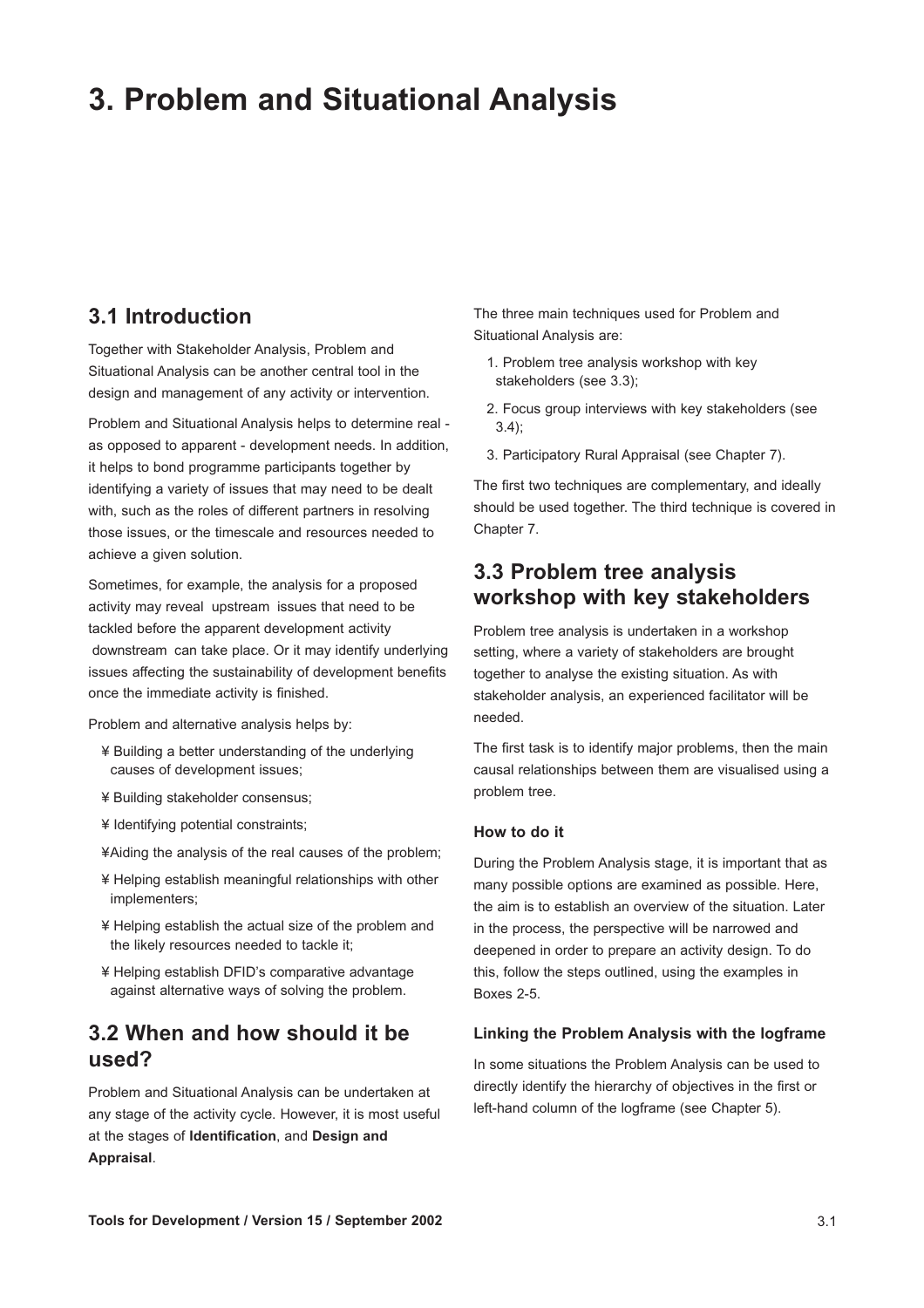## **Box 1: Steps in undertaking a Problem and Situational Analysis**

| <b>Guidance notes and key questions</b>                                                                                                                                                                                                                                                                      | <b>Hints</b>                                                                                                                                                                                                                       |
|--------------------------------------------------------------------------------------------------------------------------------------------------------------------------------------------------------------------------------------------------------------------------------------------------------------|------------------------------------------------------------------------------------------------------------------------------------------------------------------------------------------------------------------------------------|
| Step 1: Formulate problems<br>A. Stakeholders brainstorm suggestions to identify a focal<br>problem, that is, to describe what they consider to be the central                                                                                                                                               | Post-Its are a particularly useful device, otherwise use small<br>cards, such as 5 x 3 record cards, and display them where all<br>participants can see them.<br>Try only to identify existing problems, not possible, imagined or |
| point of the overall problem.<br>B. Each identified problem is written down on a separate card or<br>Post-It.                                                                                                                                                                                                | future ones.<br>What is a problem? A problem is not the absence of a solution<br>but an existing negative state: Crops are infested with pests is<br>a problem; No pesticides are available is not.                                |
| Step 2: Select one focal problem                                                                                                                                                                                                                                                                             | What is a focal problem? One that involves the interests and<br>problems of the stakeholders present.                                                                                                                              |
| A. The participants should discuss each proposal and try and                                                                                                                                                                                                                                                 | If agreement cannot be reached, then:                                                                                                                                                                                              |
| agree on one focal problem.                                                                                                                                                                                                                                                                                  | ¥ arrange the proposed problems in a problem tree according<br>to the causal relationships between them;                                                                                                                           |
|                                                                                                                                                                                                                                                                                                              | ¥ try again to agree on the focal problem on the basis of the<br>overview achieved in this way.                                                                                                                                    |
|                                                                                                                                                                                                                                                                                                              | If no consensus can be achieved:                                                                                                                                                                                                   |
|                                                                                                                                                                                                                                                                                                              | ¥ try further brainstorming;                                                                                                                                                                                                       |
|                                                                                                                                                                                                                                                                                                              | ¥ select the best decision, e.g. by awarding points; or                                                                                                                                                                            |
|                                                                                                                                                                                                                                                                                                              | ¥ decide temporarily on one, continue your work but return at a<br>later stage to discuss the other options.                                                                                                                       |
|                                                                                                                                                                                                                                                                                                              | Whenever possible, avoid a formal vote by the participants to<br>obtain a majority decision.                                                                                                                                       |
| Step 3: Develop the problem tree                                                                                                                                                                                                                                                                             | In developing the problem tree, the cards or Post-Its can be<br>moved so that:                                                                                                                                                     |
| A. Identify immediate and direct causes of the focal problem.<br>B. Identify immediate and direct effects of the focal problem.                                                                                                                                                                              | ¥ the immediate and direct causes of the focal problem are<br>placed in parallel beneath it;                                                                                                                                       |
| C. Construct a problem tree showing the cause and effect<br>relationships between the problems.                                                                                                                                                                                                              | ¥ the immediate and direct effects of the focal problem are<br>placed in parallel above it.                                                                                                                                        |
| D. Review the problem tree, verify its validity and completeness<br>and make any necessary adjustments.                                                                                                                                                                                                      | Causes and effects are further developed along the same<br>principle to form the problem tree.                                                                                                                                     |
|                                                                                                                                                                                                                                                                                                              | The problem analysis can be concluded when the stakeholder<br>groups are agreed that all essential information has been<br>included that explains the main cause and effect relationships<br>characterising the problem.           |
| <b>Step 4: Developing the Objectives Tree</b><br>A. Reformulate all the elements in the problem tree into positive<br>desirable conditions.<br>B. Review the resulting means-ends relationships to assure the<br>validity and completeness of the objective tree.<br>C. If required:<br>¥ Revise statements; | In the objectives analysis, the problem tree is transformed into a<br>tree of objectives (future solutions of the problems) and<br>analysed.                                                                                       |
|                                                                                                                                                                                                                                                                                                              | Working from the top, all problems are reworded, making them<br>into objectives (positive statements).                                                                                                                             |
|                                                                                                                                                                                                                                                                                                              | Difficulties in rewording may be solved by clarifying the original<br>problem statement.                                                                                                                                           |
|                                                                                                                                                                                                                                                                                                              | If a statement makes no sense after being reworded, write a<br>replacement objective, or leave the objective unchanged.                                                                                                            |
| ¥ Delete objectives that appear unrealistic or unnecessary;                                                                                                                                                                                                                                                  | Check that meeting objectives at one level will be sufficient to                                                                                                                                                                   |
| ¥Add new objectives where required.<br>D. Draw connecting lines to indicate the means-ends<br>relationships.                                                                                                                                                                                                 | achieve the objectives at the next level.                                                                                                                                                                                          |
|                                                                                                                                                                                                                                                                                                              | Problems: If cause is A, then the effect is B                                                                                                                                                                                      |
|                                                                                                                                                                                                                                                                                                              | Objectives: The means is X in order to achieve Y                                                                                                                                                                                   |
|                                                                                                                                                                                                                                                                                                              | Note: Not every cause-effect relationship becomes a means-<br>ends relationship. This depends upon the rewording.                                                                                                                  |
|                                                                                                                                                                                                                                                                                                              | Working from the bottom upwards, ensure that cause- effect<br>relationships have become means-end relationships.                                                                                                                   |
|                                                                                                                                                                                                                                                                                                              | Draw lines to indicate the means-ends relationships in the<br>objectives tree.                                                                                                                                                     |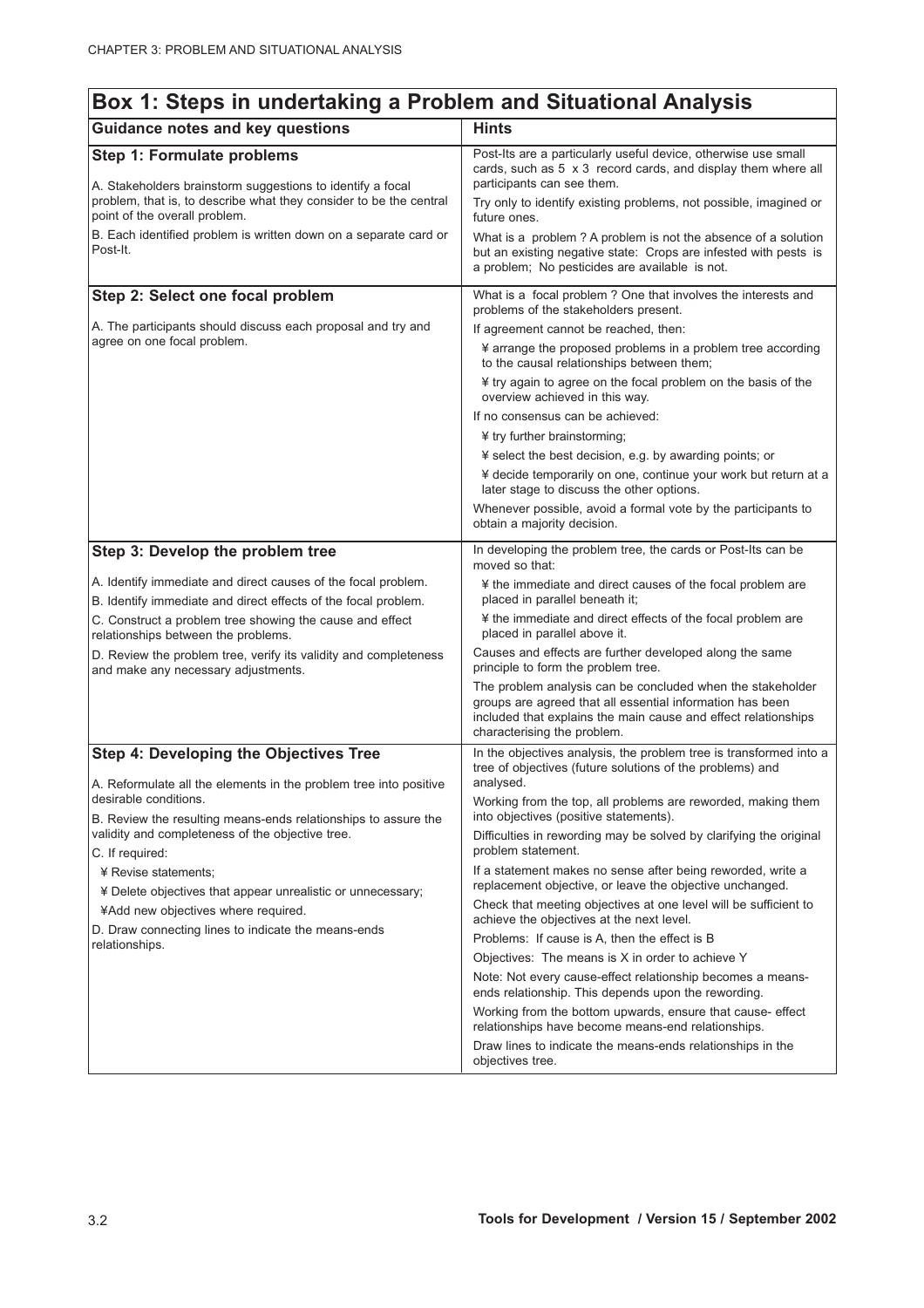| <b>Step 5: Alternative Analysis</b><br>A. Identify differing means-ends ladders, as possible alternative<br>options or activity components.<br>B. Eliminate objectives that are obviously not desirable or                                                                                                                                   | The purpose of the alternative analysis is to identify possible<br>alternative options, to assess their feasibility and agree upon<br>one strategy for action. |  |  |
|----------------------------------------------------------------------------------------------------------------------------------------------------------------------------------------------------------------------------------------------------------------------------------------------------------------------------------------------|----------------------------------------------------------------------------------------------------------------------------------------------------------------|--|--|
|                                                                                                                                                                                                                                                                                                                                              | Possible alternative means-ends branches in the objective tree<br>that could become activities are identified and circled.                                     |  |  |
|                                                                                                                                                                                                                                                                                                                                              |                                                                                                                                                                |  |  |
| C. Eliminate objectives being pursued by other development<br>activities in the area.                                                                                                                                                                                                                                                        | Alternative options should be discussed in the light of the<br>interest groups that would be affected by them and the ways in                                  |  |  |
| D. Discuss the implications for affected groups.                                                                                                                                                                                                                                                                                             | which they would be affected.                                                                                                                                  |  |  |
| <b>Step 6: Selecting the Activity Strategy</b><br>A. Make an assessment of the feasibility of the different<br>alternatives.<br>B. Select one of the alternatives as the activity strategy.<br>C. If agreement cannot be reached, then:<br>¥ introduce additional criteria;<br>¥ alter the most promising option by including or subtracting | In selecting the most viable alternative a series of criteria should<br>be developed and used. These could include:                                            |  |  |
|                                                                                                                                                                                                                                                                                                                                              | $4$ costs:                                                                                                                                                     |  |  |
|                                                                                                                                                                                                                                                                                                                                              | ¥ benefits to particular groups, e.g. the poverty focus of the<br>activity;                                                                                    |  |  |
|                                                                                                                                                                                                                                                                                                                                              | ¥ the probability of achieving objectives;                                                                                                                     |  |  |
|                                                                                                                                                                                                                                                                                                                                              | ¥ the social risks and costs:                                                                                                                                  |  |  |
| elements from the objectives tree.                                                                                                                                                                                                                                                                                                           | ¥ the assumptions made.                                                                                                                                        |  |  |
|                                                                                                                                                                                                                                                                                                                                              | Stakeholders should also agree on other criteria to use when<br>assessing the viability of the alternative options. These could<br>include:                    |  |  |
|                                                                                                                                                                                                                                                                                                                                              | Social criteria. Distribution of costs and benefits, gender<br>issues, socio-cultural constraints, local involvement and<br>motivation;                        |  |  |
|                                                                                                                                                                                                                                                                                                                                              | Environmental criteria. Environmental effects, environmental<br>costs versus benefits.                                                                         |  |  |
|                                                                                                                                                                                                                                                                                                                                              | Technical criteria. Appropriateness, use of local resources,<br>market suitability.                                                                            |  |  |
|                                                                                                                                                                                                                                                                                                                                              | Institutional criteria. Capacity, capability, technical<br>assistance.                                                                                         |  |  |
|                                                                                                                                                                                                                                                                                                                                              | Economic criteria. Economic return, cost effectiveness.                                                                                                        |  |  |
|                                                                                                                                                                                                                                                                                                                                              | Financial criteria. Costs, financial sustainability, foreign<br>exchange needs.                                                                                |  |  |

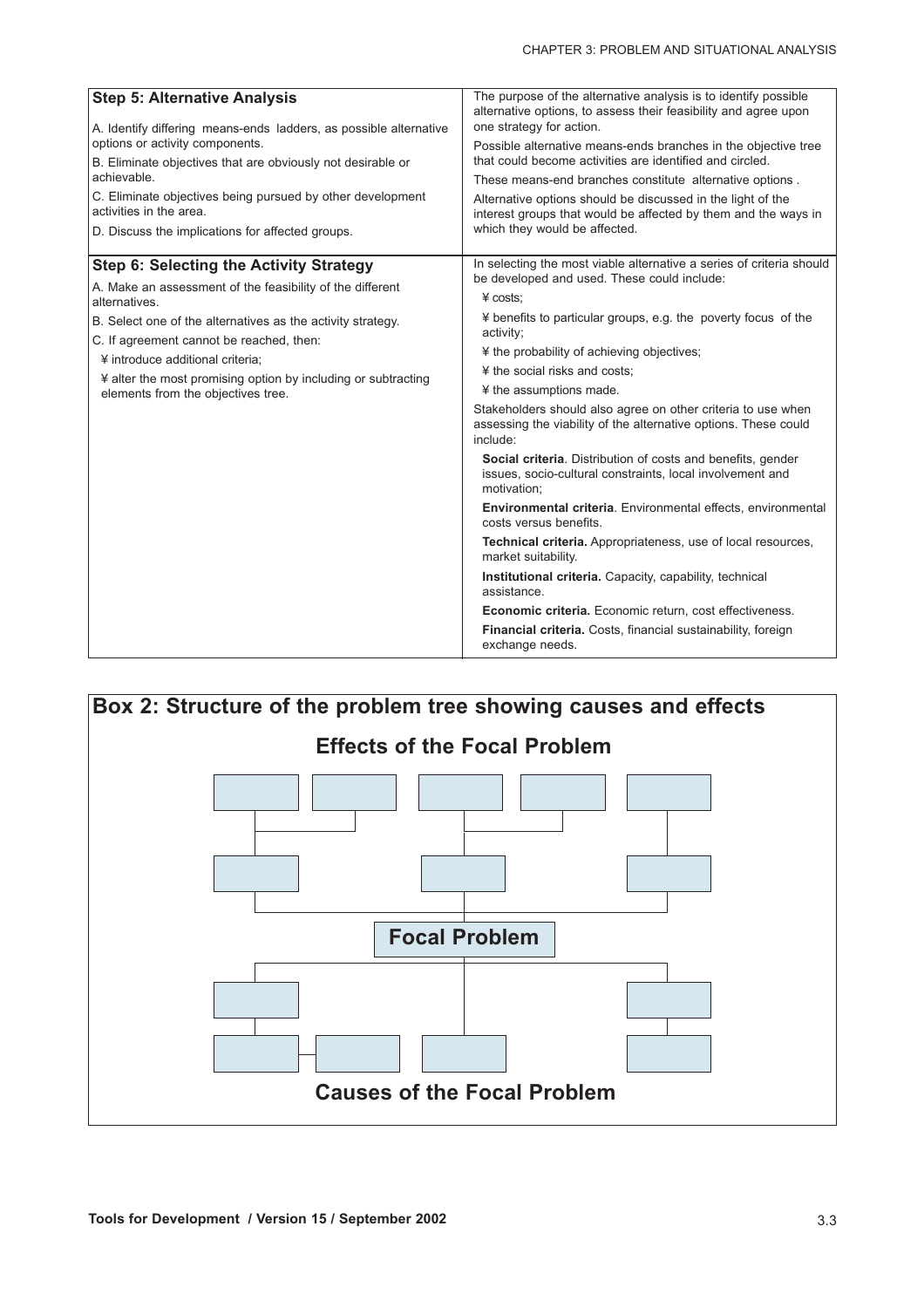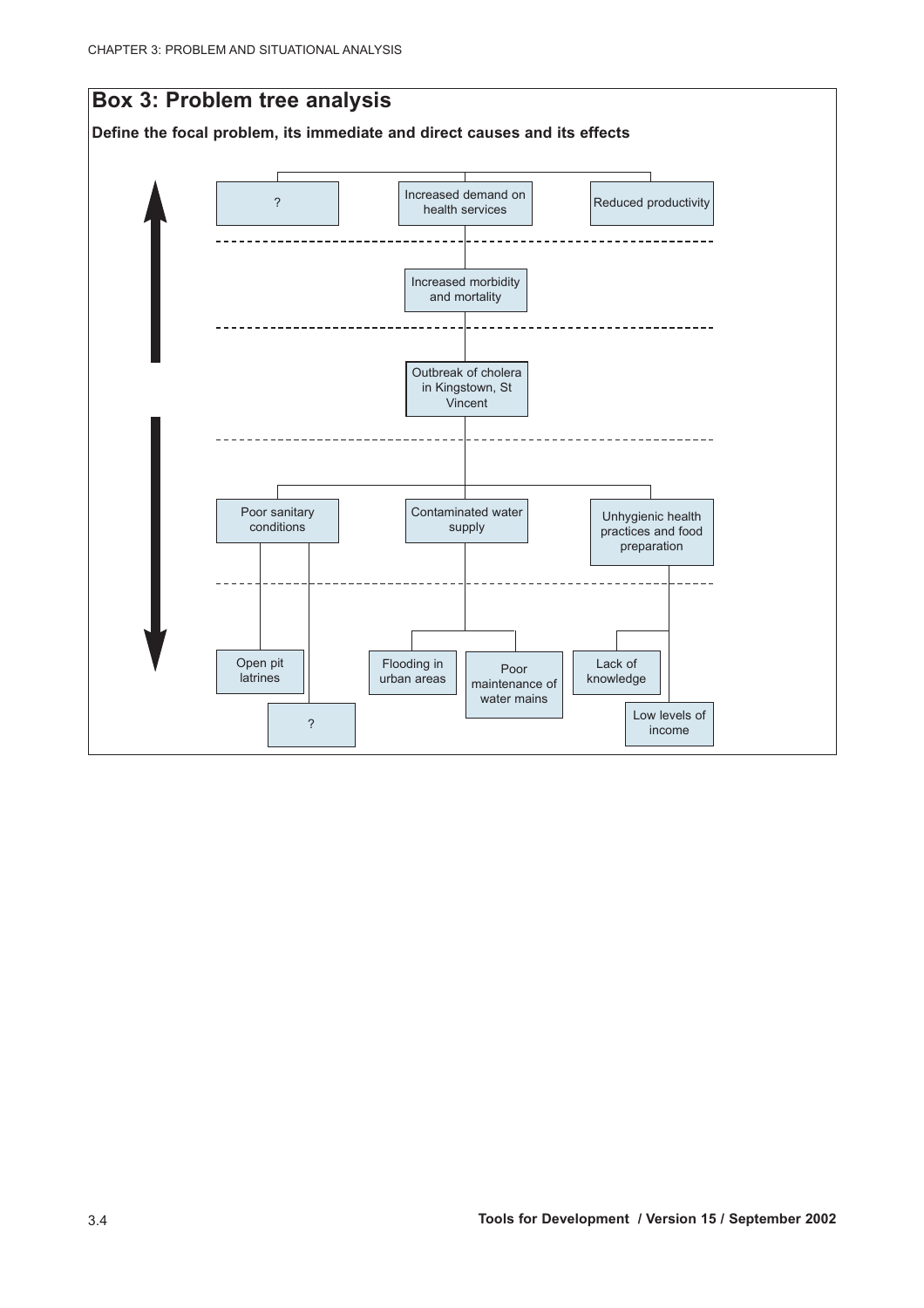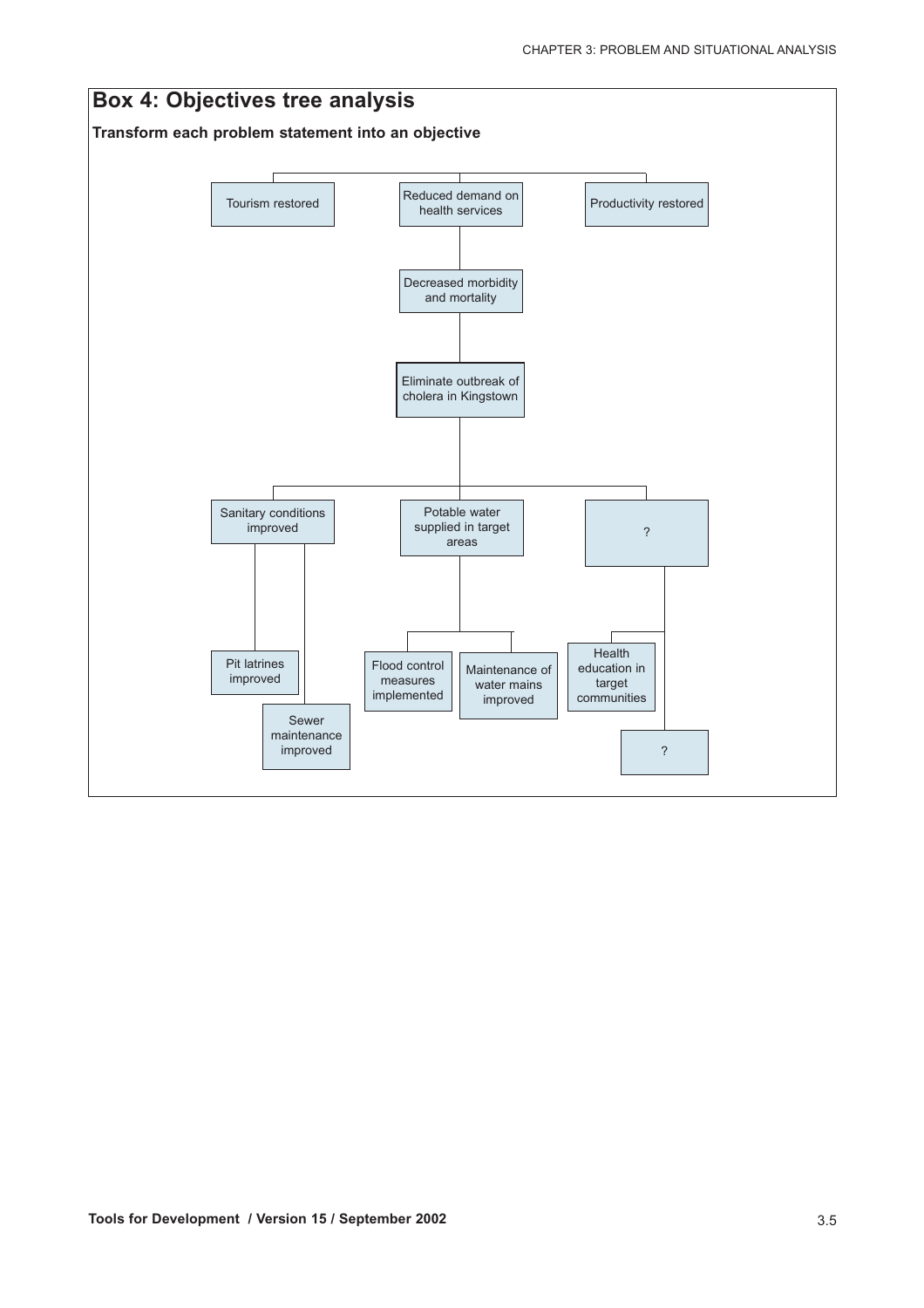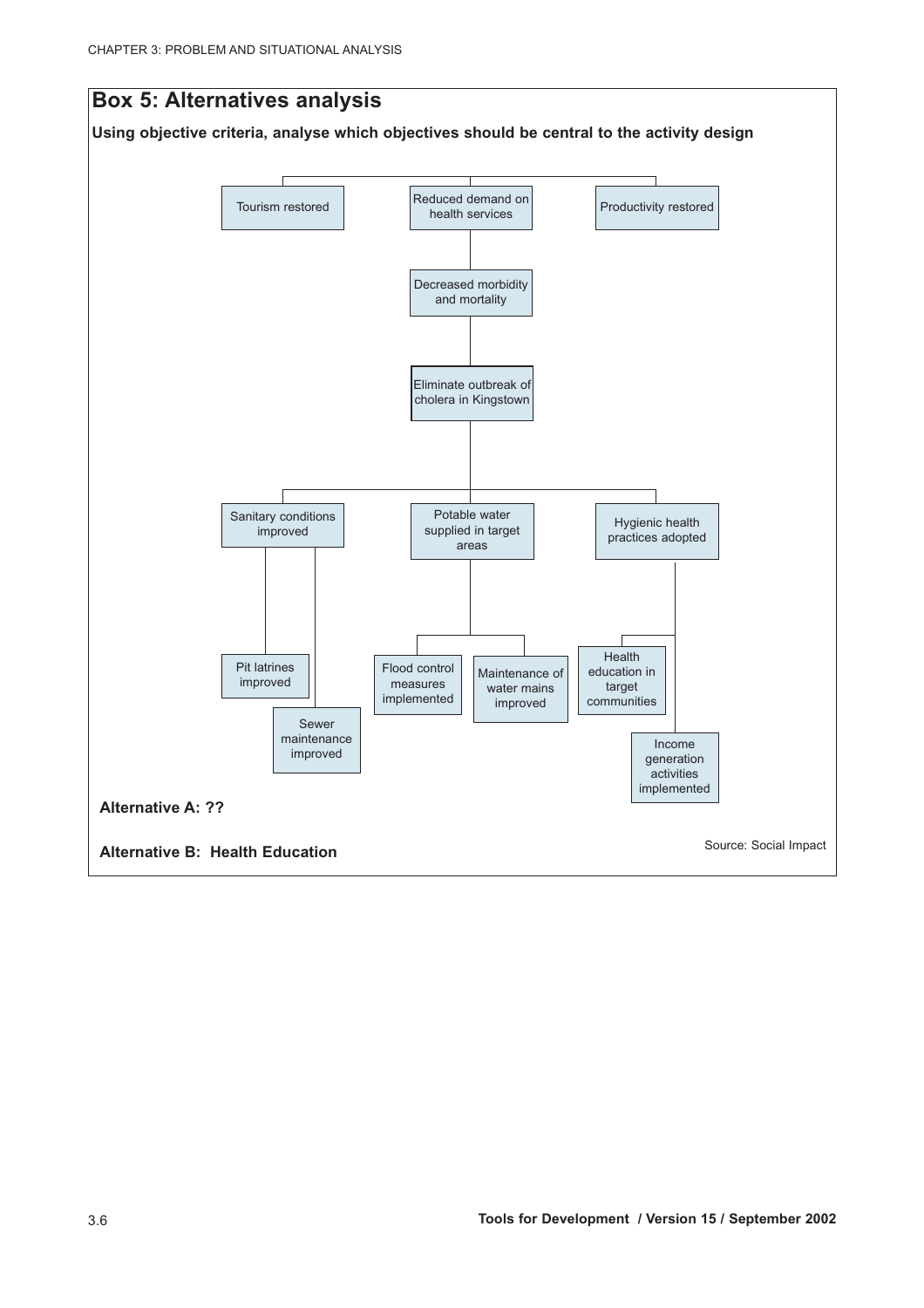#### **3.4 Focus group interviews**

Focus groups are a form of group interview used to guide. focus and inform planning and implementation of any activity, and to ensure that the activities undertaken respond to the needs of primary stakeholders. They are used to gain the views of stakeholders and to learn their perceptions about current or proposed activities.

Focus groups offer four principal advantages over other ways of working.

- 1. They have high face validity : for everyone involved, the technique looks as though it can measure what it says it will (people s opinions), it s transparent (everyone can see and hear what s going on), and those using the information can easily understand the results.
- 2. Focus groups place participants in a naturalistic, relaxed setting, assisting a higher degree of candour from participants as well as immediate crosschecking of responses from other group members.
- 3. Focus groups give their moderators the opportunity to probe and to explore unanticipated issues and diverse experiences.
- 4. Focus groups are rapid, low-cost data collection methods, making them especially practical for development planning and evaluation purposes.

Focus groups are not without their dangers. As with any group of people, the rules of group dynamics will apply: the views of the most voluble may overshadow those of the less talkative. And focus groups may be self-selecting, with those more confident of membership supplanting others with different but just as valid opinions. Hence the need for the careful selection of a facilitator, and for careful planning well in advance of the activity.

Focus groups can be used at each stage of the activity cycle.

In **Problem and Situation Analysis**, focus groups are used to understand user needs and requirements, or reactions to new or proposed product or service ideas.

During **Implementation**, focus groups can be used to ensure that activities are on track and performing to user standards.

At the time of **Completion**, focus groups can be used to determine to what extent an activity has accomplished its objectives and to identify lessons learned for improving future activities.

#### **What is required?**

Creating a focus group requires:

- 1. 8-10 open-ended questions (see below), carefully thought through and sequenced.
- 2. A group of 8-12 participants of similar background and experience (see below).
- 3. A moderator with knowledge of group dynamics and facilitating skills to ask the questions.
- 4. An assistant moderator to take notes.
- 5. A comfortable place where everyone can sit facing each other.
- 6. An optional inducement (such as a free lunch) to persuade people to attend.

An open-ended question is one that generates a range of responses. Are you well today? presumes the answer yes or no and is not open-ended. What do you think about the workshop? is open-ended: it invites any one of a number of answers.

Participants of similar background or experience are used to generate a variety of responses to the questions, but from people with a comparable body of experience. For example, when testing ideas for new management software, you might organise focus groups for office staff and others for field staff. The participants would have similarly broad backgrounds and knowledge, but their perspectives on the software s utility will differ.

The actual focus group should not take much longer than an hour. Analysis of the discussion and of your notes may take several hours.

Further guidance on conducting a focus group is provided in Box 6. Boxes 7 and 8 give examples of the use of focus groups in a development context.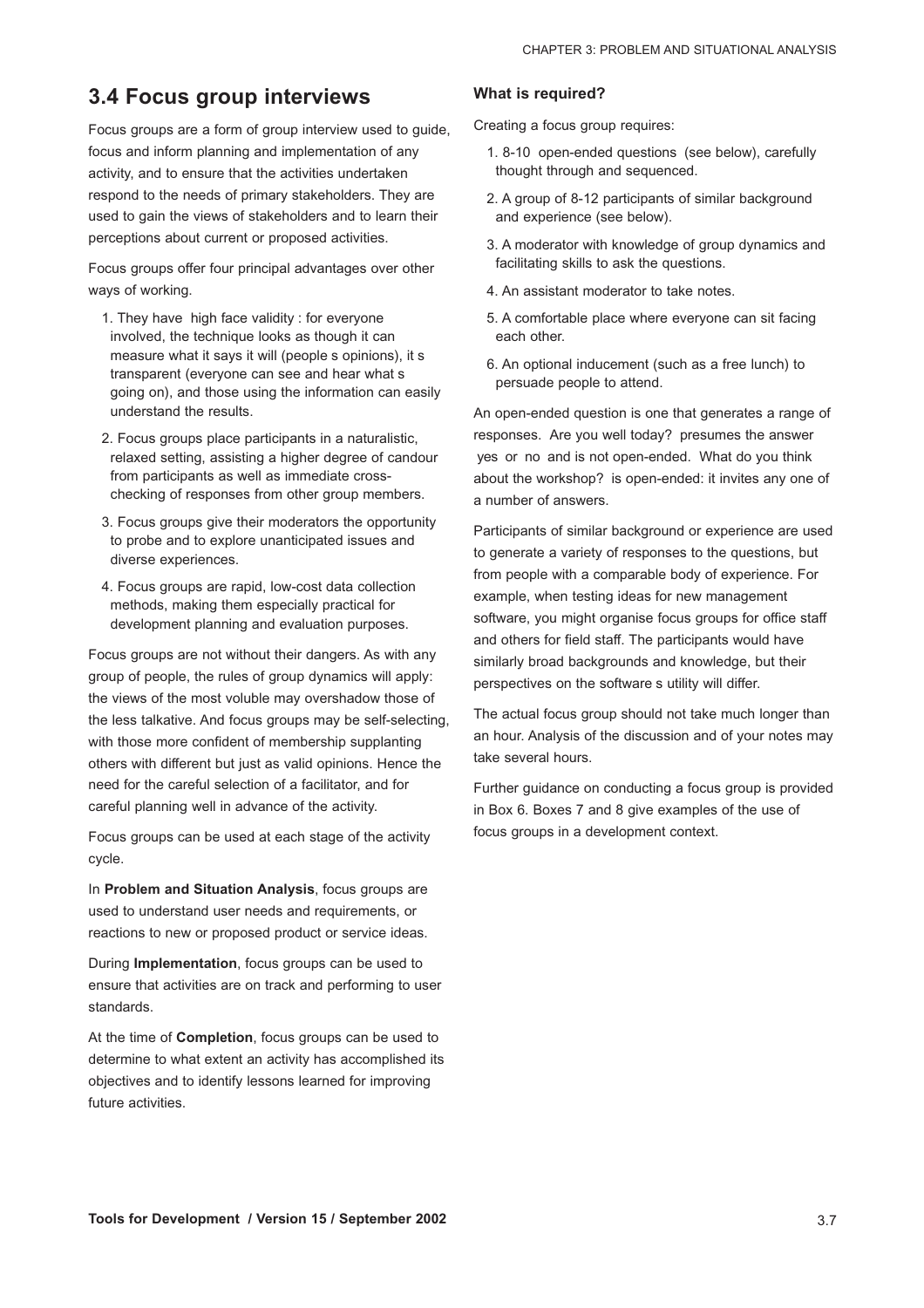### **Box 6: Guide for conducting a focus group**

1. Think about the purpose of the focus group and the information you need very carefully. Do you really need the information? How will the information be used? How much is worth knowing?

2. Develop a basic set of open-ended questions. They should be sequenced so that more mundane and general questions are at the front-end. There should be a logical flow to the questions that is clear to the respondents.

Pilot test the questions to make sure they are clear. Memorise the questioning route so that you don t have to refer to it during your interview. This will keep the discussion flowing more smoothly.

3. Invite participants to your session well in advance and get firm commitments to attend. Contact people to remind them the day of the event.

4. Set up your working area and organise either a table or circle of chairs so that people can sit comfortably facing each other. Arrange for coffee, tea or lunch at the beginning of the session.

5. When people begin to arrive for the event welcome them and make them feel comfortable. When everyone has arrived, sit down and get started.

6. Open the session with thanks, a description of the purpose of the interview, any assurances about confidentiality, and an overview of the discussion topics.

7. The moderator should work through his/her questions, seeking a balanced input from all participants. Watching the time and knowing your bottom line questions, will mean that when time runs out, you have your most important information. You may need to probe for more details on important points, Could you tell me more about that?

The co-moderator should take notes, highlighting key points, important themes and patterns to the discussion. Don t try to take detailed notes, this will distract you. When you re through, thank people for their time and contributions.

8. Analyse your findings. This is the key step and it should take place right after the interview while things are still fresh. Plan to spend at least an hour with the comoderator to discuss and analyse your findings. Now is the time to make detailed notes. Use this time as an opportunity to review and critique your questions and moderator skills.

9. Decide if you need to run additional focus groups to round out or deepen your analysis.

### **Box 7: Focus groups for designing HIV/AIDS interventions**

As part of designing an HIV/AIDS activity in Kenya, the design team needed to have a deeper understanding of various issues and constraints related to the epidemic. Before moving to a large logframe workshop (see Chapter 5) the team decided to conduct focus group interviews with potential target groups and service providers:

¥ People living with HIV/AIDS

¥ Youth

- ¥ Groups providing counselling and testing services
- ¥ Groups providing home-based care
- ¥ Business leaders, and
- ¥ Religious leaders.

Through the focus groups the team gained a much deeper understanding of HIV/AIDS-related problems, constraints and opportunities. At the same time, participants in the groups learned much about common problems they themselves were facing and their possible solutions. For example, counselling and testing groups discovered they all faced a critical issue about how to protect the confidentiality of HIV-positive clients. Through the discussion they were able to exchange ideas of how to achieve this. These issues were brought into the logframe workshop, where they were integrated in the design through an activity output dealing with improved counselling and testing services.

Source: Social Impact, 1998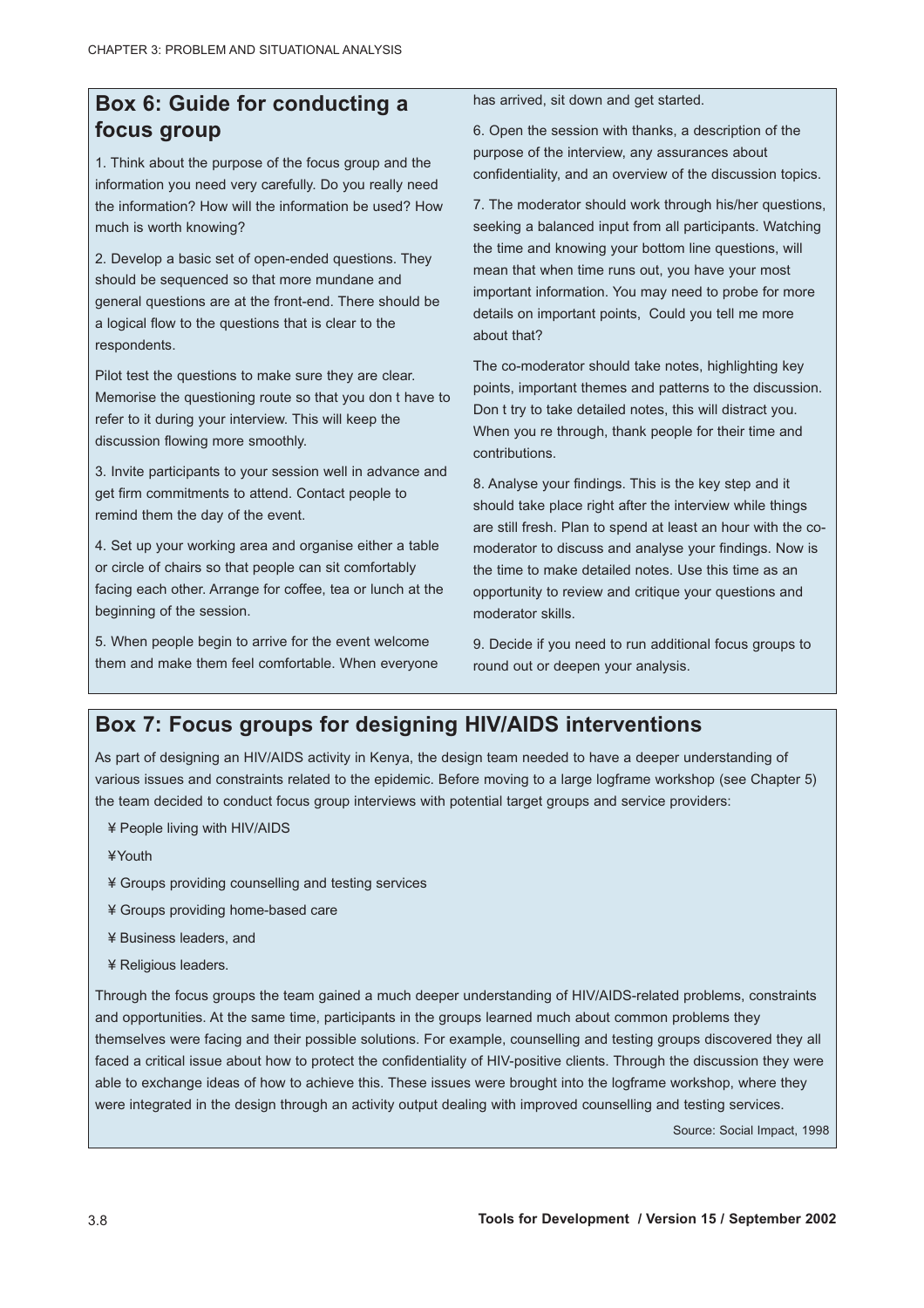### **Box 8: Focus groups to improve a worldwide strategy for poverty reduction**

As part of a worldwide assessment of the World Bank s Poverty Reduction Strategy, focus groups were held in six countries. These involved Ministry officials, NGO leaders, academics and Bank watchers , and helped to generate a number of ideas and recommendations used to improve the Bank s poverty alleviation work.

What follows is the focus group interview guide, used in the two-hour discussions in each of the six countries. Before being used in the field, the guide was tested with a participant group at Bank headquarters. Interviews in local languages were conducted with the assistance of a local co-moderator.

#### **Knowledge about the Bank s Poverty Reduction Strategy and assessment of its relevance to country conditions**

- ¥ How would you define the overall goal of Bank assistance in your country?
- ¥ How would you describe, specifically, the Bank s Poverty Reduction Strategy in your country?
- ¥ How relevant is this strategy for actually reducing poverty in your country?

#### **Strengths and weaknesses of Bank assistance for poverty reduction**

- ¥ What are the major strengths of the implementation of the Bank s Poverty Reduction Strategy in your country?
- ¥ What are the major weaknesses in the strategy s implementation?
- ¥ What are some of the strengths and weaknesses in the way the Bank works with others like different levels of government, NGOs and other stakeholders -in defining and implementing its Poverty Reduction Strategy?
- ¥ How does the Bank s work on poverty in your country compare with the work of other donors?

#### **Looking ahead**

- ¥ How can the Bank improve the design of its Poverty Reduction Strategy, whether in content or process?
- ¥ How can the Bank improve the strategy s operational effectiveness?
- ¥ Finally, if you could write a manifesto for priorities in poverty reduction in your country, what would be its major elements?

Source: Social Impact, 1999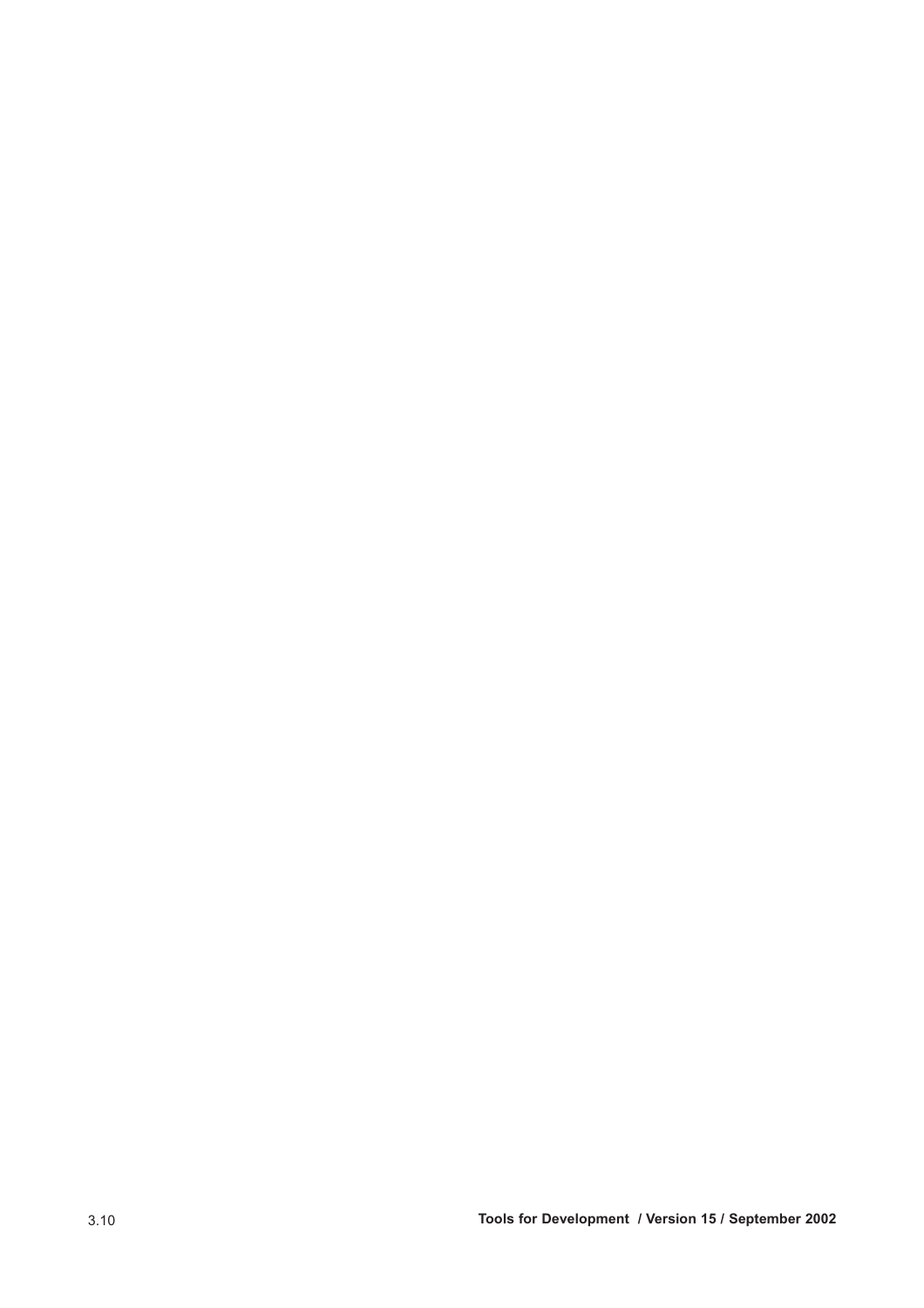# **4. Visioning**

### **4.1 Introduction**

Visioning is a technique used to assist key stakeholders in an activity or organisation in developing a shared vision of the future. It can be used in:

- **¥ Activity planning**. What will be the end result of the activity? How will the lives of poor people have been improved as a result of it?
- **¥ Organisational change**. What kind of organisation do we want? How will it be structured? What will be its core values and ways of working? How will effectiveness be improved?
- **¥ Formulating development strategy**. See Box 3, overleaf.

Visioning is a powerful technique, which, if used effectively, can result in a shared commitment to a future vision and an energised team focused on what needs to be done to achieve that vision.

### **4.2 What is Visioning?**

Visioning is a technique that is used to assist a group of stakeholders in developing a shared vision of the future. It involves asking the group to assess where they are now and where they can realistically expect to be in the future (Box 1).

### **4.3 When to do Visioning?**

In planning a new activity, Visioning is usually done after the Problem and Situation Analysis has been completed and before developing a logical framework for the activity (see Box 2). The results of the Problem and Situation Analysis help the group to define State A (Where are we now?). The results of the Visioning workshop describe

State B (Where do we want to be?), and can be used as an input to the logframe workshop. The vision provides a basis on which to develop the goal and purpose of the activity (see Box 3, overleaf).

### **Box 1: Visioning for an urban poverty programme**

#### **State A: Where are we now?**

Over 3 million poor people in Luanda, Angola, live in shanty towns with poor housing, limited access to drinking water, insanitary living conditions (owing to lack of sanitation, solid waste management problems) and suffer difficult road access in rainy season.

### **State B: here do we want to be?**

In 5 years, living conditions of 250,000 slum dwellers could be improved through the development and implementation of replicable, low-cost, communitymanaged systems for the provision and improvement of basic services.

In 10 years, living conditions of 1 million shanty town dwellers could be improved through provision of improved basic services.

At Implementation, Visioning can be used at any stage to help clarify where the activity is going (How will poverty be reduced as a result of the activity?) and to decide whether the activity design needs to be changed for the vision (the activity s purpose or goal) to be achieved.

Similarly in organisational change, Visioning is an essential step at the outset of the process (to gain a

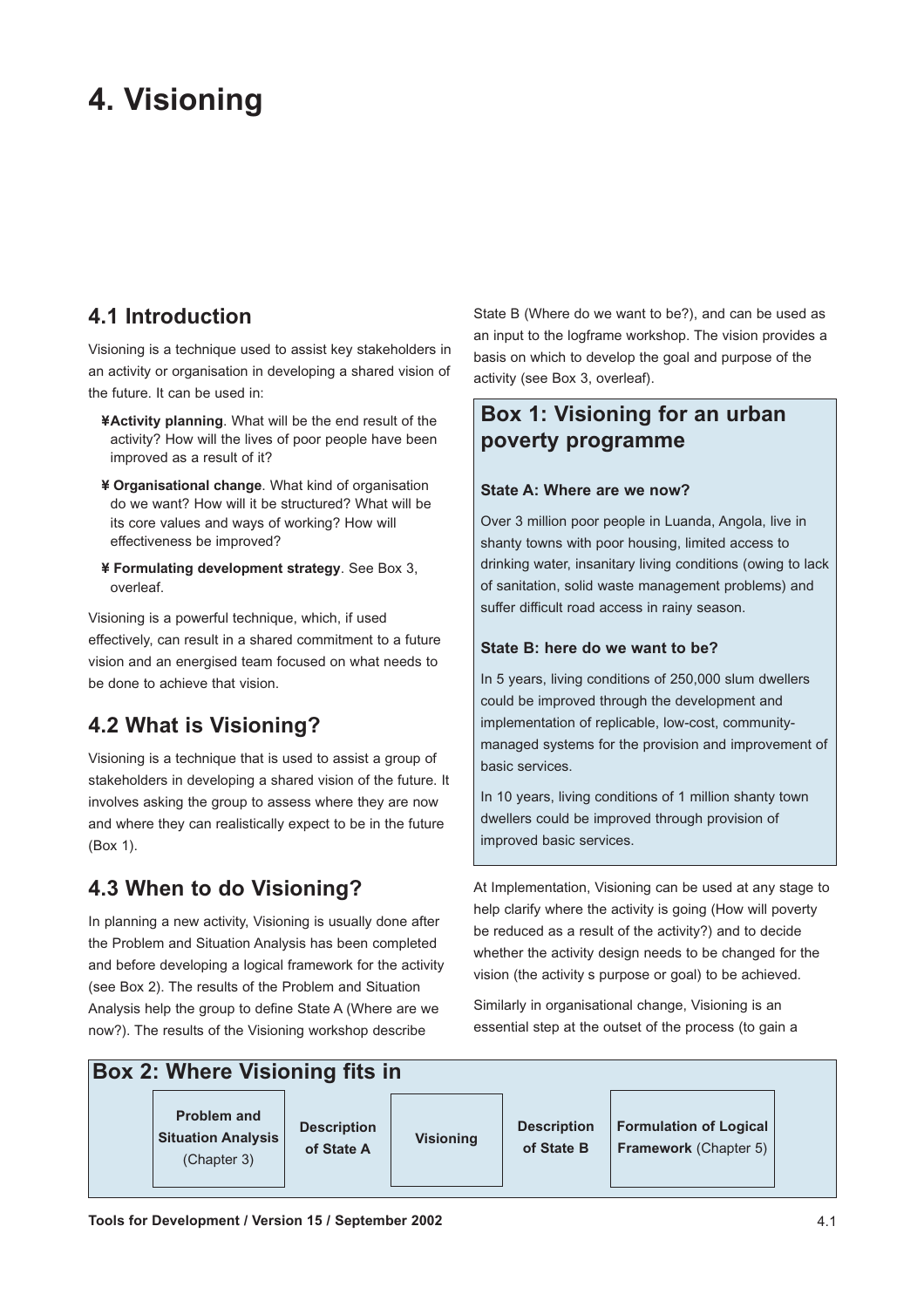shared vision of the kind of organisation the group wants to develop) and during Implementation (to check that the change process is on track).

### **4.4 Who should be involved?**

All the key stakeholders in a development activity or organisation undergoing change should be represented in the Visioning workshop. Ideally, representatives of all stakeholders should come together in the same workshop, and arrangements made to allow full participation by each stakeholder. The workshop described in Box 4, for example, took place in three languages.

Sometimes, if a new activity is being developed in an area where the poor have not previously been involved in

### **Box 3: Visioning a national development strategy**

A DFID geographical department, together with other donors, was concerned that a country, just emerging from civil war, was unable to verbalise or prioritise its needs for assistance. The new, democratically elected government had few policies and was a coalition of interests; politicians were inexperienced in government and did not know how to teamwork with civil servants, producing antagonism and inertia.

A Diagnostic / Visioning workshop was mounted after careful consultation with the President and leading ministers composed of all ministers and deputy ministers, permanent secretaries and heads of departments, around 150 participants in all. The threeday workshop sometimes included parliamentarians as well. It was constantly televised and the media were on hand throughout.

The workshop followed the basic structure of the Visioning methodology and included group work on subjects identified in plenary sessions. A team of four facilitators from the UK and the region assisted them. A leading politician from a nearby country that had successfully embarked upon change supplemented the facilitators. Evening sessions were given over to unstructured discussions, often built around the viewing of episodes of Yes, Minister. This succeeded in creating a closer bond between politicians and senior civil servants. The workshop outcome was evident in the policy framework adopted by the Government from that time forward.

Mel Blunt, Organisational Development Associates

development activity, it may be difficult for them to participate directly in a workshop. In this case champions , such as representatives from locally-based NGOs or social development consultants, should undertake participatory assessments with the poor, bring the results of that exercise to the workshop, and take the results of the workshop back to those same communities.

### **4.5 Facilitating Visioning workshops**

Visioning workshops can be difficult to facilitate. Participants often require more support and encouragement than in other kinds of workshop. Because of this, one facilitator is generally needed for every 15 or so participants. If there is one professional or trained facilitator, it may be possible to find a second facilitator, with suitable skills and experience, from among the participants.

The key points for facilitators to keep in mind in organising Visioning workshops, include the following:

- **¥** Allow sufficient time. Four hours is the absolute minimum, and a full day is often needed.
- **¥** Start the workshop in the morning, so participants are fresh. This is especially important if the previous day has been spent in problem analysis.
- **¥** Recognise that some people are happier thinking at the level of day-to-day activities and may be sceptical of the value of Visioning. These people will need to be persuaded.
- **¥** Recognise that not everybody finds Visioning easy. Some participants will need support from colleagues and coaching by the facilitator, in order to make an effective contribution.

There are many different methods that can be used in Visioning. Two that have proved most useful are described in 4.6 and 4.7.

### **4.6 Visioning using pictures**

This method is often used where participants speak different languages and/or many of the participants are illiterate. It can also be used in workshops with literate participants who all speak the same language, though the keywords approach (see 4.7) may be more effective for them.

Pictures can be very powerful ways of communicating, helping participants to show the relationships between different components and to visualise positive outcomes of an activity. Poetry, music or drama to aid the Visioning process can supplement the use of pictures.

4.2 **Tools for Development / Version 15 / September 2002**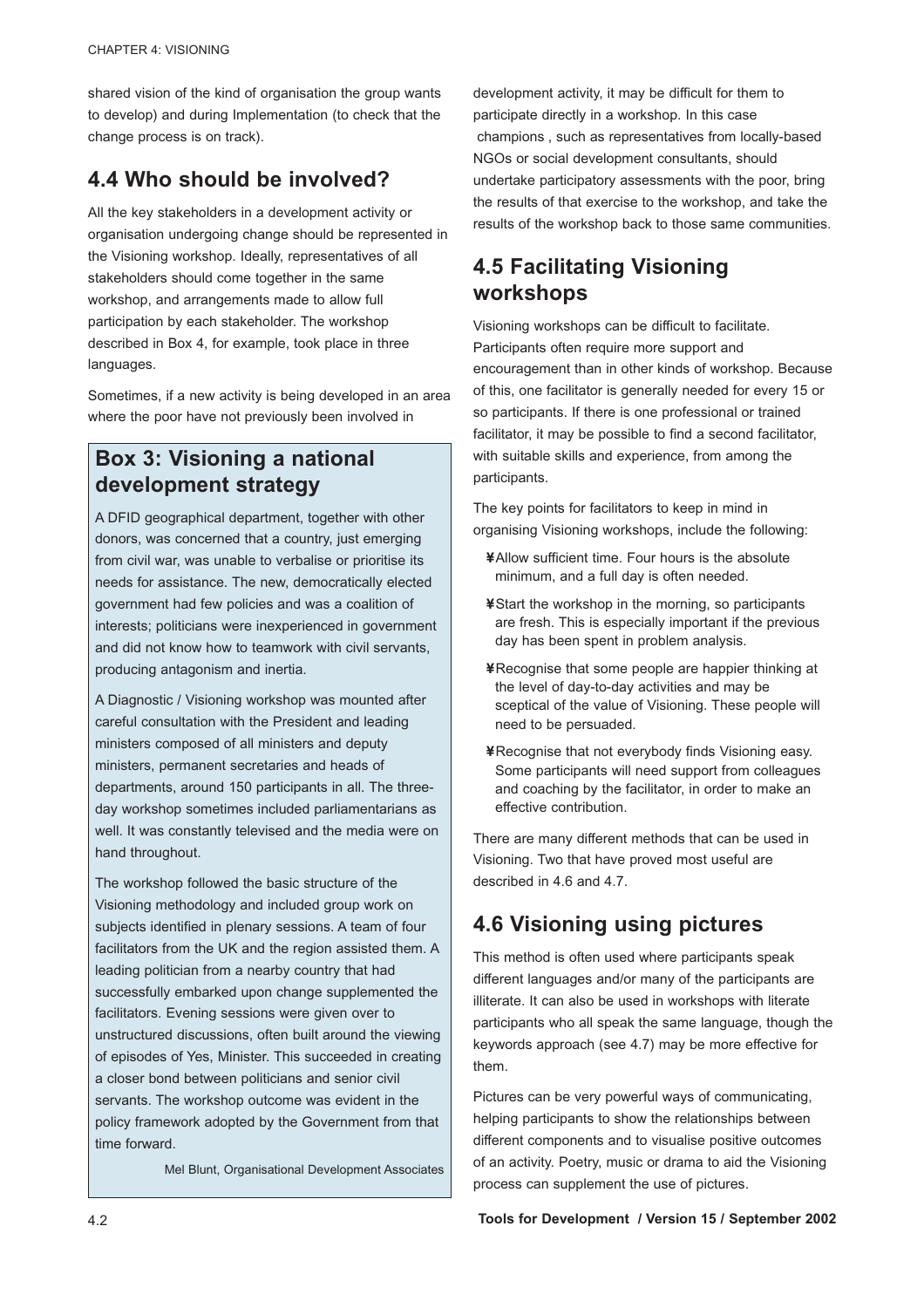The materials needed are large sheets of white paper and coloured flipchart pens.

#### **Stage 1: State the objective**

Use the Stage A to Stage B model to explain the objective of the workshop, that is, to come to a shared and realistic vision of how the lives of poor people can be improved by a given point in the future (e.g., 5 or 10 years hence). Agree with participants what the end product will be: a picture summarising the vision, which will also be described in words and written down.

A briefing document for participants at a 1997 Visioning workshop on primary education in Ethiopia is shown in Box 5.

#### **Stage 2: Create working groups**

Create mixed stakeholder groups of six or seven participants each. Ensure that the groups are genderbalanced. If it becomes clear that some stakeholders are not participating effectively in discussions (e.g., primary stakeholders, women, people who only speak a minority language) rearrange the groups to try to overcome the problem. If necessary set up single stakeholder groups and/or provide a higher level of coaching and support.

#### **Stage 3: Describe State A**

Ask each group to describe State A (Where are we now?) using a picture, and to be ready to present the picture in a plenary session. If a prior problem analysis has been undertaken, ask participants to reflect on the results of that analysis. If not, use selected problem analysis techniques to help the groups think through the current state and its causes (see Chapter 3).

Encourage participants to reflect for a while on their own before starting group discussions. The facilitators should move among the groups, encouraging participation, creativity and imagination.

#### **Stage 4: Present State A**

Ask each group to present its State A picture in a plenary session and to explain in detail what the picture is trying to convey. The facilitators should attempt to draw out the similarities and differences between pictures, and assist the workshop to reach a consensus description of the State A.

#### **Stage 5: Describe State B**

Ask participants to continue working in the same groups and to describe State B (Where do we want to be?),

### **Box 4: Links between Visioning and logical frameworks**

It is not always necessary for all stakeholders to understand logical framework analysis (see Chapter 5). Indeed, logical frameworks can be scary to some people. In such situations, it can be useful to ask the same questions that are used in logframe analysis, but without presenting the findings in a 16-box matrix.

This was the approach used in the 1997 Ethiopia Basic Education Project stakeholder workshop. Here, there were 40 participants - parents, teachers, local, regional and national officials, and DFID advisers - speaking three different languages. Over a period of one week, the following questions were asked. Only at the end of the process was a logframe produced.

| <b>Question</b>                                                                          | <b>Provides information on</b> |
|------------------------------------------------------------------------------------------|--------------------------------|
| Where are we now? What is the problem?                                                   |                                |
| What is our vision of the future?                                                        | Goal                           |
| Where would we like to get to in the next 5-10 years?                                    | <b>Purpose</b>                 |
| What are the main things that need to be delivered by the project to achieve the vision? | <b>Outputs</b>                 |
| What needs to be done to deliver each of these?                                          | <b>Activities</b>              |
| How would you assess or measure that you are on track?                                   | <b>Indicators</b>              |
| Where would you get the information needed to make these assessments?                    | <b>Means of Verification</b>   |
| What risks are there that the project might fail?                                        | <b>Assumptions</b>             |

Once the workshop had reached consensus on each of these questions, one of the most articulate participants was shown how this information could be arranged into a logical framework; he presented the result to the other participants. A logframe was produced, but the most important thing was that participants gained a shared vision and reached a consensus on what the project would deliver.

Adapted from Tomas Kennedy and Steve Jones, *Ethiopia Basic Education Project Workshop Report*, 1997.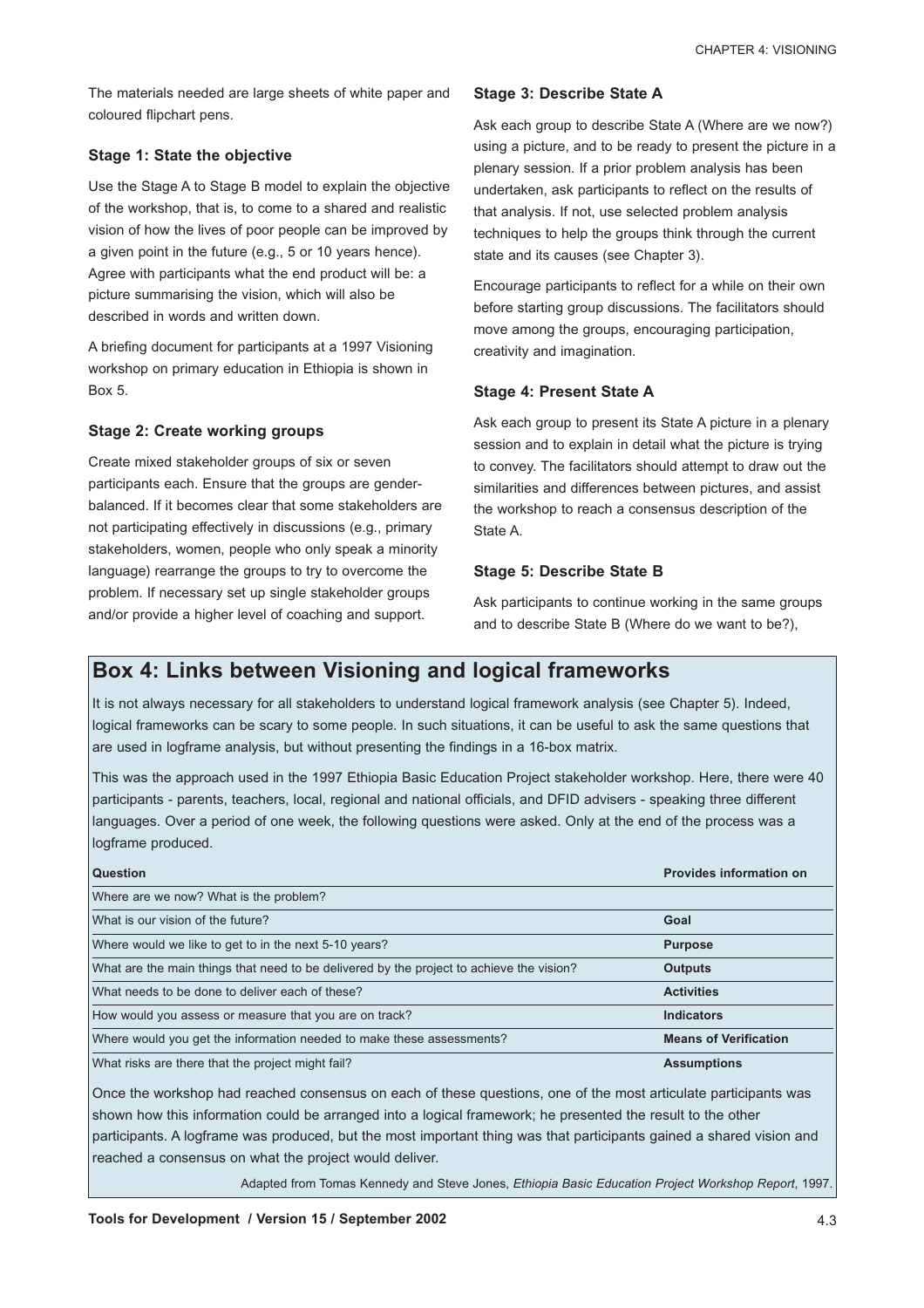### **Box 5: A workshop brief provided to participants**

**Primary Education in Ethiopia: The Ideal Future**

**Stakeholder Workshop Visioning Process (Addis Ababa, November 1997)**

### **Objective:**

Imagine what the ideal future for primary education in Ethiopia would be

In what ways would the lives of children, teachers and education officials be different from now?

At this stage don t think of how the ideal future could be achieved, concentrate on describing what it would look like.

### **Small Group Work**

#### **Individual Preparation**

- ¥ What would improving primary education achieve for Ethiopia?
- ¥ Make notes for your small group discussion.
- ¥ Draw a picture that shows, as best you can, what the ideal future for primary education in Ethiopia would look like if it were achieved.
- ¥ Discuss your picture, your thoughts and feelings with the rest of your group.

#### **Small group discussion**

- ¥ Each person shares their picture in turn with the rest of the group
- ¥ Listen carefully to each other. This is not the time for critical questions or analysis, but an opportunity to get a deeper understanding of how different individuals feel about the ideal future for the primary education sector.
- ¥ Ask any questions you may have for clarification.
- ¥ Draw a group picture that conveys as much of the group s ideas as possible.
- ¥ Post the group s picture on the wall of the workshop room.

### **The General Session**

- ¥ Each group views all the pictures.
- ¥A representative from each group should describe the picture to the other groups, who may also make comments about the ideas and feelings suggested by the picture.
- ¥ Are there themes, ideas or emotions that are common to each group?
- ¥ Record the characteristics of the ideal future on flipcharts and use this information as a lead-in to the logframe session.

For facilitators, it is a good idea to take photographs of the groups at work, and of the pictures that they create. If you use a digital camera the photographs can be inserted quite easily into a workshop report. Otherwise they can be scanned and then inserted.

Adapted from Tomas Kennedy and Steve Jones, *Ethiopia Basic Education Project Workshop Report*, 1997

### **Box 6: Example of a vision statement**

In five years, the Ethiopia Basic Education Project would result, in three regions of the country:

### **Pupils**

- ¥ All girls and boys of appropriate ages will be in school and achieve good levels of literacy and numeracy.
- ¥ More relevant curriculum taught in local language and including practical skills.
- ¥ Reduced drop-out, repeat and failure rates.

#### **Schools**

¥ Equipped and furnished primary schools with sufficient classrooms, libraries and laboratories.

- ¥ Schools will have adequate toilets for teachers and children and water supplies.
- ¥ Increasing numbers of schools will have electricity and access to modern teaching aids (e.g., videos, computers).

### **Teachers**

¥ Teachers will be well trained, better paid, respected and professionally interested.

### **Education officials**

¥ Capacity to do their professional work will be enhanced, including their management skills.

#### **Parents**

- ¥ Aware of the importance of education.
- ¥ Will co-operate in the management of schools.
- ¥ Will encourage their children to go to school.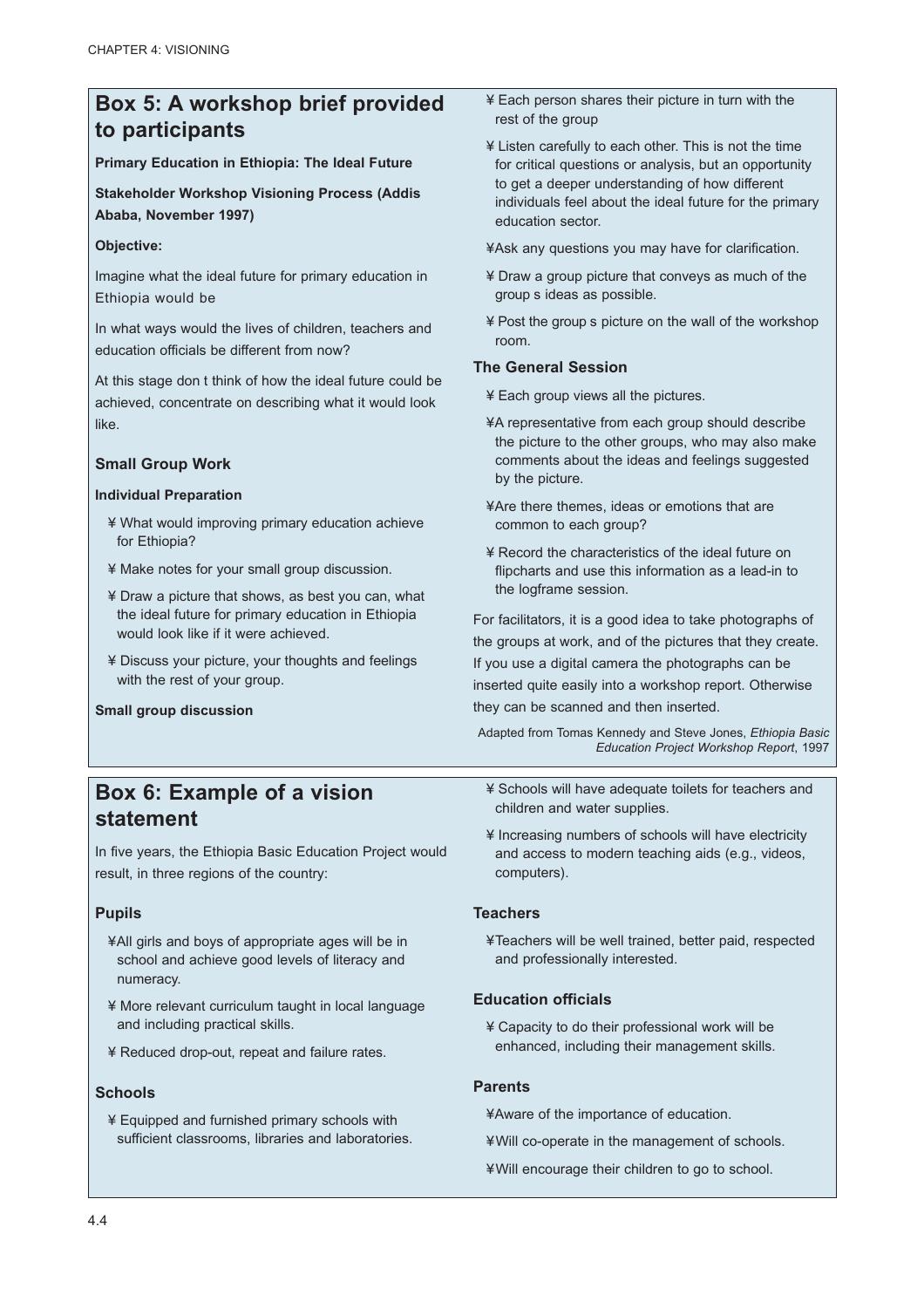again using a picture, and to be ready to present the picture in a plenary session. Encourage participants to imagine they have the authority and power needed to implement their preferred solutions to the problems identified in the State A description. An example could be: Imagine you are the Minister of Education and have the resources you need to bring about significant improvements in basic education. What could be achieved in 5 or 10 years?

#### **Stage 6: Present State B**

As with Stage 4, the facilitators should draw out the similarities and differences among the pictures presented. Now, the workshop should be assisted to reach a consensus on State B.

#### **Stage 7: Turn the State B picture into words**

The facilitators should now assist the workshop in translating the picture into words. This can be done either in plenary session or using a small group comprising members from each of the working groups. Once drafted, the statement of the vision should be agreed in a plenary session.

Vision statements are usually up to one page in length, though there is no fixed rule for this. An example of a vision statement for the Ethiopia Basic Education Project is shown in Box 6.

### **4.7 Visioning using keywords**

This method is often useful where participants share the same language and are literate. The materials needed are flipcharts for working groups, coloured flipchart pens and Post-Its.

#### **Stage 1: State the objectives of the workshop**

As 4.6 Stage 1, except that here, the end product will be a written statement of the group s vision of the future.

#### **Stage 2: Create working groups**

As 4.6 stage 2, save that here, setting up single stakeholder groups will probably not be needed, although facilitators should still ensure that everyone has an opportunity to contribute, but not to over-contribute.

#### **Stage 3: Describe State A**

Explain to each working group that the aim is to create a list of keywords describing the current situation, then to use the keywords to develop a brief description of State A. The list of keywords and the description will be

presented by a group member in a plenary feedback session.

If a prior problem analysis has been undertaken, ask participants to start by reflecting on the results of that analysis. If not, use appropriate problem analysis techniques to help the groups think through the current state and its causes (see Chapter 3). Encourage participants to reflect individually before starting group discussions. The facilitators should encourage full participation, creativity and imagination.

The facilitator should invite individuals to think, on their own, of five keywords that describe the current situation. The facilitator should then go round the members of each group in turn to supply one word, not previously said, to be written on a Post-It or card and placed on the flipchart or an area of wall. Once all the words have been recorded, the group should be asked to suggest how the keywords could be grouped to describe different dimensions of the current situation. These groupings of keywords can then be used as a basis for a brief description, in a few sentences, of State A.

The different descriptions of State A are then presented in a plenary session.

One of the facilitators highlights the similarities and differences between the descriptions, and assists the workshop to reach a consensus on State A.

#### **Stage 4: Describe State B**

Ask participants to continue working in the same groups and describe State B, using keywords to arrive at a brief description, and to be ready to present this in a plenary session. As in 4.6 Stage 4, facilitators should encourage participants to imagine they have the authority and power needed to implement their preferred solutions to the problems identified in the description of State A.

Each group is then asked to give a detailed presentation of its vision (State B) in a plenary session. One of the facilitators should attempt to draw out the similarities and differences among the presentations, and assist the workshop to reach a consensus on the vision of the future.

### **4.8 Organisational Visioning**

The principal circumstances in which staff working to create development interventions will come into contact with Visioning, will be as shown in 4.6 and 4.7. Where the objective is to assist a group of stakeholders to envision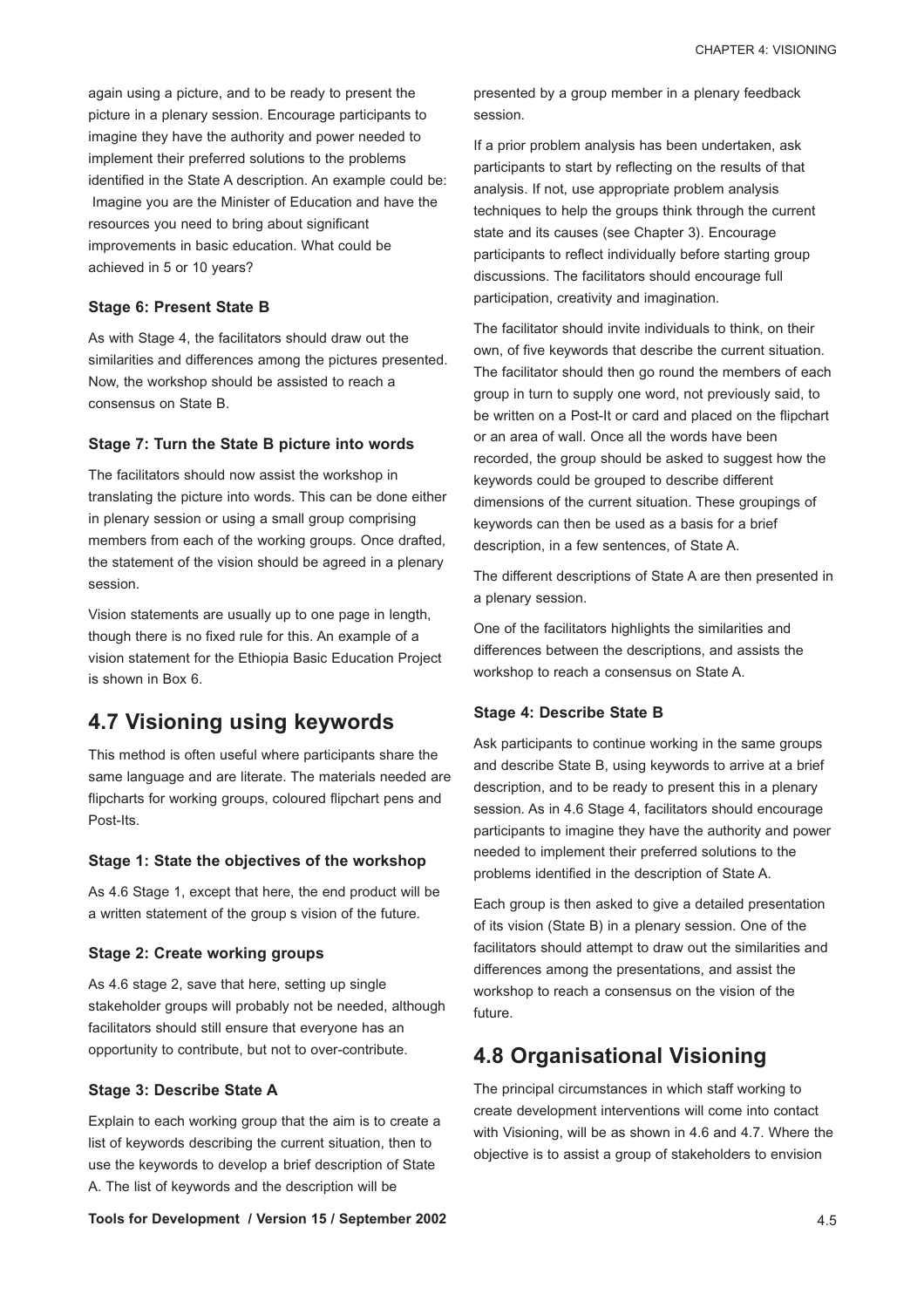where they wish to get to, Visioning at an organisational level can be both more complex and more challenging.

Often, the most difficult thing for any collection of people to do is to imagine what the future of their organisation should look like. Here, it will be the facilitator s task to assist the participants through this Visioning.

Where an organisation is seeking in a workshop environment to review what its role should be, Visioning can be important to the overall success of the workshop process, by divorcing participants from the problems of the present. Visioning allows participants to visualise not only the future role and functions of the organisation but its purpose, its values and its style of operation. Participating in the process can help commit participants to that vision and can provide a base for obtaining subsequent commitment in the wider organisation. For instance, it is often used in change processes for police services in the form of a Statement of Common Purpose and Values, a mission or vision statement found on a plastic card in every police officer s pocket. The Visioning process, therefore, lies at the heart of organisational future planning and the change process necessary to bring it about.

Visioning is not a one-time activity, and self-limitations by participants — such as I couldn t possibly suggest that may harm the outcomes, The facilitator must not be afraid of having repeated attempts, using different Visioning techniques, to create a common vision, if the initial results are unsatisfactory.

A keyword approach to undertaking an organisational Visioning workshop is shown in Box 7.

### **4.9 Guided visualisation**

Whether used in creating a development activity, or change within an organisation, Visioning has one common feature: its participants should operate as equals, with the facilitator seeking to ensure that all are given an equal voice in the process of determining the future.

At one level this reflects DFID s own promotion of the role of partnership in development, where different partners bring different skills and resources to an activity, but for a common aim. While the doctor-patient approach to development assistance — this will be good for you — may have been consigned to history, many organisations operate on a basis of inherited vision — sometimes cloaked in spurious historicity as the founder s vision .

### **Box 7: Organisational Visioning: Where do we want to get to?**

There have been many techniques developed to assist workshops to think through their vision of the future organisation. The most common and simple is to use keywords.

Having told workshop participants they are now going to visualise their organisation in the future, the facilitator can ask them to shout out single words that describe some aspect of their future organisation s operations.

The experienced facilitator may introduce some drama by asking them to close their eyes to visualise the organisation. The facilitator may also direct the participants thoughts in various ways given the words s/he uses to describe the task. Phrases such as give me a word that describes the feel of the organisation is more likely to result in words describing values and style whereas give me a word that describes what the organisation does will result in purposes, functions and roles.

The facilitator writes up all the words on a flipchart, adding the name of the person who suggested it. When new words have been exhausted, the facilitator asks the

participants to concentrate on the words as a way of getting them back together as a group. Some words will overlap or describe roughly the same thing, but it is not the facilitator s task to recognise this.

The facilitator then asks the person who suggested each word to write a sentence about what the word means. Those participants who did not suggest a word can help the individual keyword champions . The results are then fed back in plenary.

It is possible to continue to produce a mission or vision statement on the flipchart in plenary, but this is often disruptive to the flow of the workshop. It is therefore best left to a group to undertake following the workshop, or a statement can be drafted by the facilitator during a break and fed back to participants later in the workshop. If the latter technique is used, it is useful to underline those participants words that have been used in the statement.

The resulting mission or vision statement will often have a concise, catchy beginning and then a list of functions and/or values attached to it. For example, This organisation [the Ministry of X] exists to It does so by / through

Mel Blunt, Organisational Development Associates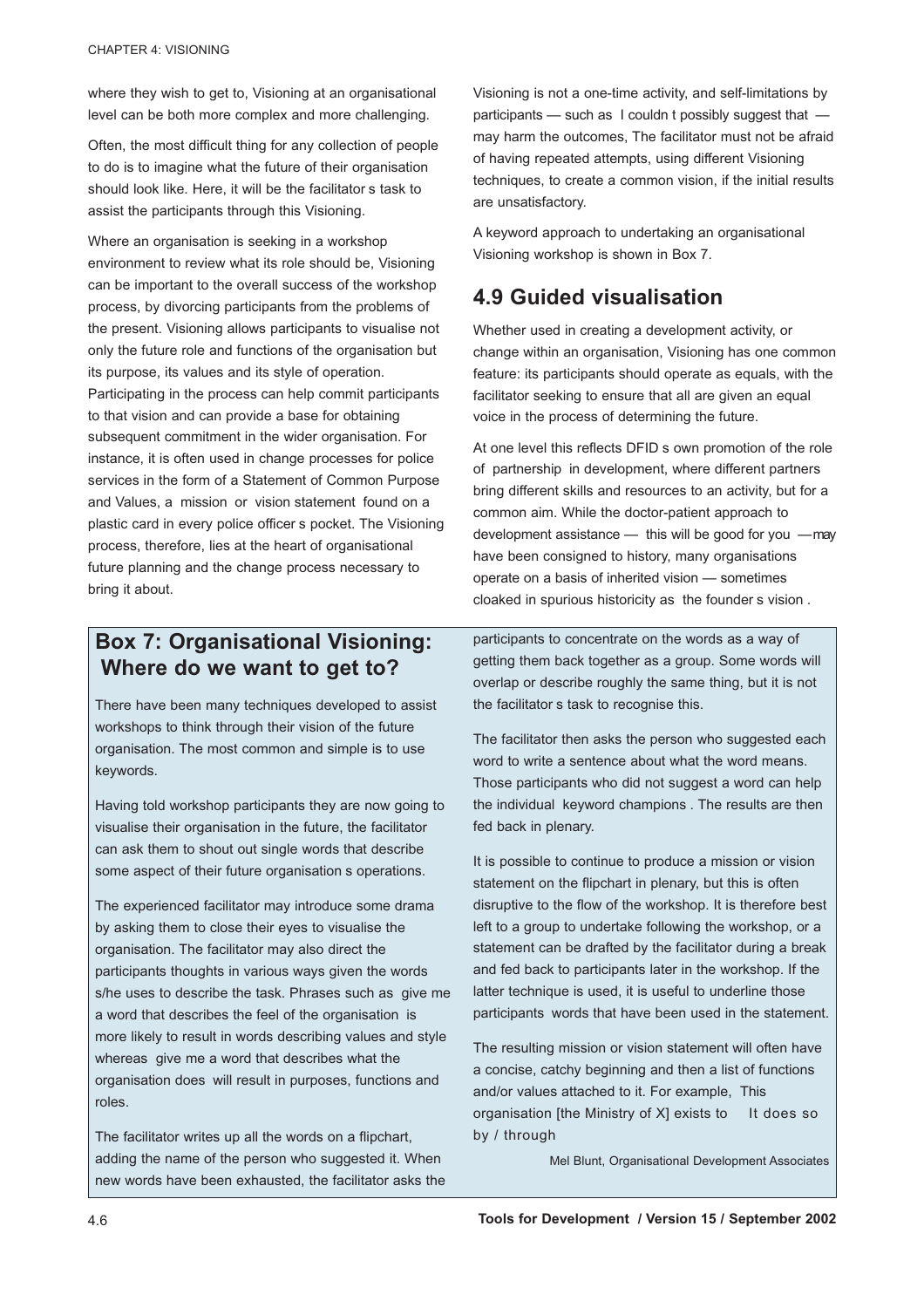Here, the salient feature is that the vision was handed down from the top. Co-creating a vision is different: it results not in an imposed vision, but a shared one.

A shared vision is a collective awareness of what is important for the future, and, by being more likely to link past, present and future, can be a more holistic view of the organisation than an imposed vision.

Creating a shared vision, however, may need assistance, since, as management consultant Peter Senge describes (see Annex 3), there are several different ways in which a vision can be created, and only one of them involves cocreation:

- ¥ **Telling**. We ve got to do this. It s our vision. Be excited about this, or reconsider your vision of your future with us.
- ¥ **Selling**. We have the best answer. Let s see if we can get you to buy in.
- ¥ **Testing**. What excites you about this vision? What doesn t?
- ¥ **Consulting**. What vision do members recommend that we adopt?
- ¥ **Co-creating**. Let s create the future we individually and collectively want.

Guided visualisation is about drawing pictures in people s minds, and allowing them to act as co-creators, filling in the details of the general landscape that has been pictured. Box 8 shows how it can be used with large groups to focus on specific initiatives or areas of work.

### **Box 8: Creating a shared vision through guided visualisation**

In Zambia, several hundred stakeholders were brought together to develop and implement a national HIV/AIDS programme and district action plans. Reading a short story about a better future, the facilitators guided the group through a half-day process to create a shared vision. Although the visualisation below relates to HIV/AIDS, it can easily be modified to suit your own purposes.

Ask participants to make themselves comfortable. Read the story slowly, with frequent pauses to allow the participants to visualise what is being depicted.

Imagine yourself three years from now in the future.

You have been away from Zambia since 2001 and are now just returning. On your flight, you recall receiving a letter from a former colleague.

Your colleague invited you to visit her and see the many changes in HIV/AIDS programmes while you were away.

She said that there have been many changes resulting from strengthened co-operation and collaboration among organisations, and between the district health teams, non-governmental organisations and donors.

After your plane lands, you will be able to see the changes.

As you and your colleague drive through the district, meeting people working on HIV/AIDS issues, you are pleased with the changes you see. Some changes are great, some small.

Now describe what you have seen. What has changed for the better? Be as specific as possible.

Source: Social Impact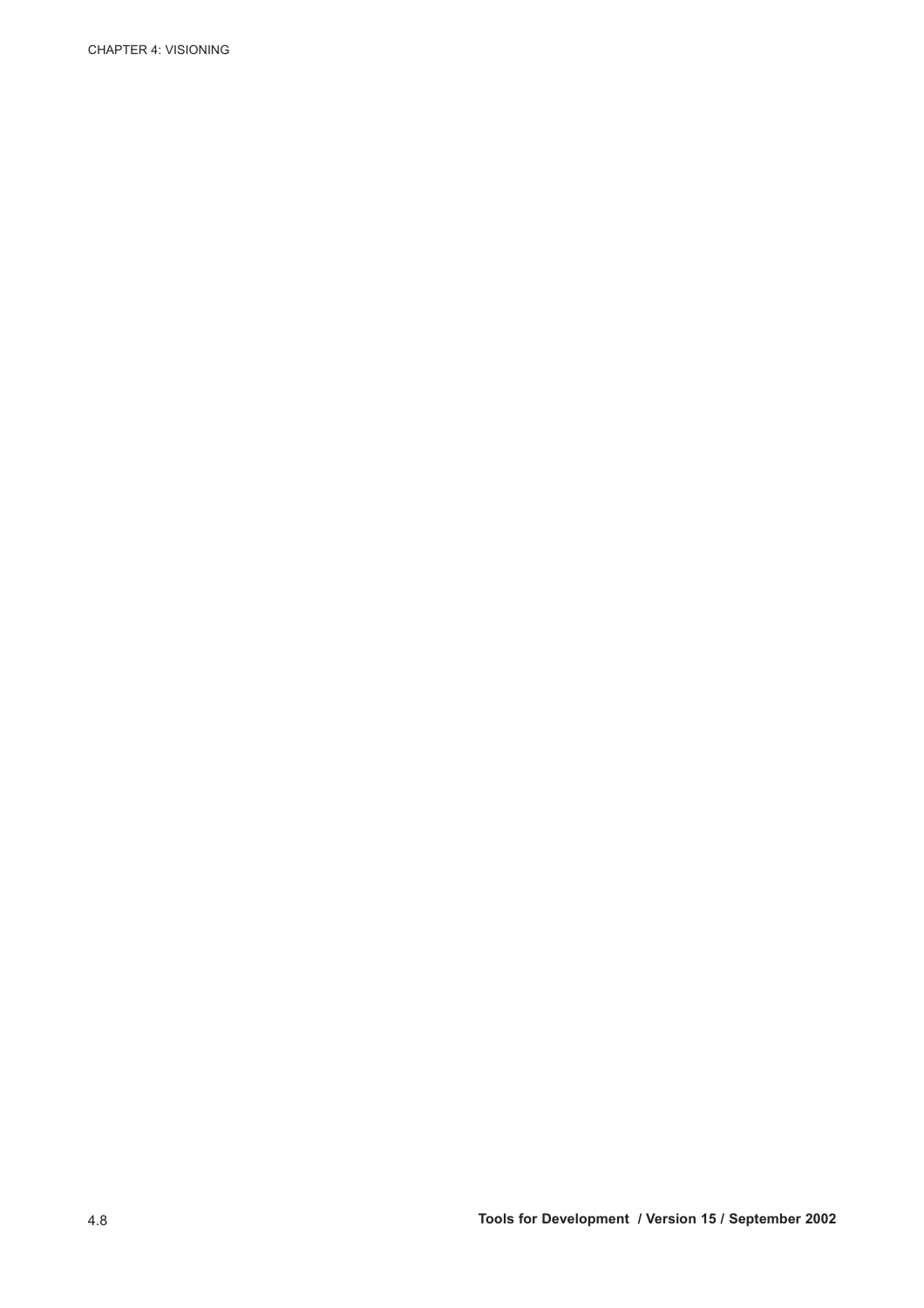# **5. Logical Frameworks**

### **5.1 Introduction**

Logical Frameworks (usually referred to as logframes ) are widely used by development organisations to help strengthen activity design, implementation and evaluation. They can be used in almost any context to identify what is to be achieved, and to determine to what degree the planned activity fits into broader or higher-level strategies.

Within the activity, the logframe helps to determine the role(s) to be played by different participants, and provide an accurate schedule of the actions that will need to be undertaken. It can also be used as the focus for discussions about amendments and alterations to an activity in the light of experience, while the activity is under way.

### **5.2 What is a logframe and how does it help?**

The logframe is a simple but potentially powerful participatory tool. The essential questions it helps to address are set out in Box 3. If used correctly the logframe approach can help us to:

¥ Achieve stakeholder consensus;

- ¥ Organise thinking;
- ¥ Relate activities and investment to expected results;
- ¥ Set performance indicators;
- ¥ Allocate responsibilities;
- ¥ Communicate concisely and unambiguously with all key stakeholders.

### **5.3 Advantages**

Most major donor agencies use logframes for planning, implementation and evaluation, because of the advantages they offer.

¥ The logframe draws together all key components of the planned activity into a clear set of statements. This provides a convenient overview that is useful for

busy staff. It can also act as an aid to the exchange of views amongst all those involved.

- ¥ It enables possible responses to weaknesses in past designs to be identified, documented, and lessons learned.
- ¥ It is easy to learn how to use.
- ¥ It is used internally for design and appraisal processes and externally with consultants working for DFID.
- ¥ It anticipates implementation and helps plan out development activities.
- ¥ It sets up a framework for monitoring and evaluation where planned and actual results can be compared.

### **5.4 Limitations**

However, the logframe approach also has limitations. It begins with identifying problems (Problem Analysis). This can have the following consequences:

- ¥ The process of problem analysis and this process can sometimes produce poor results. If this is the case a negative focus may pervade the rest of the logframe process. This may result in a limited vision. (See Chapter 4 on Visioning to try and overcome this problem)
- ¥ Starting with a problem analysis can be difficult in cultures where it is considered to be inappropriate to openly discuss problems or be critical of others
- ¥ Starting with a problem analysis is often not a suitable strategy where there is a great deal of uncertainty or where agreement cannot be reached on the main problem.

Over-emphasising objectives and external factors specified during design can cause rigidity in programme management. This can stifle innovative thinking and adaptive management.

It is not a substitute for other technical, economic, social and environmental analyses. It cannot replace the use of professionally qualified and experienced staff.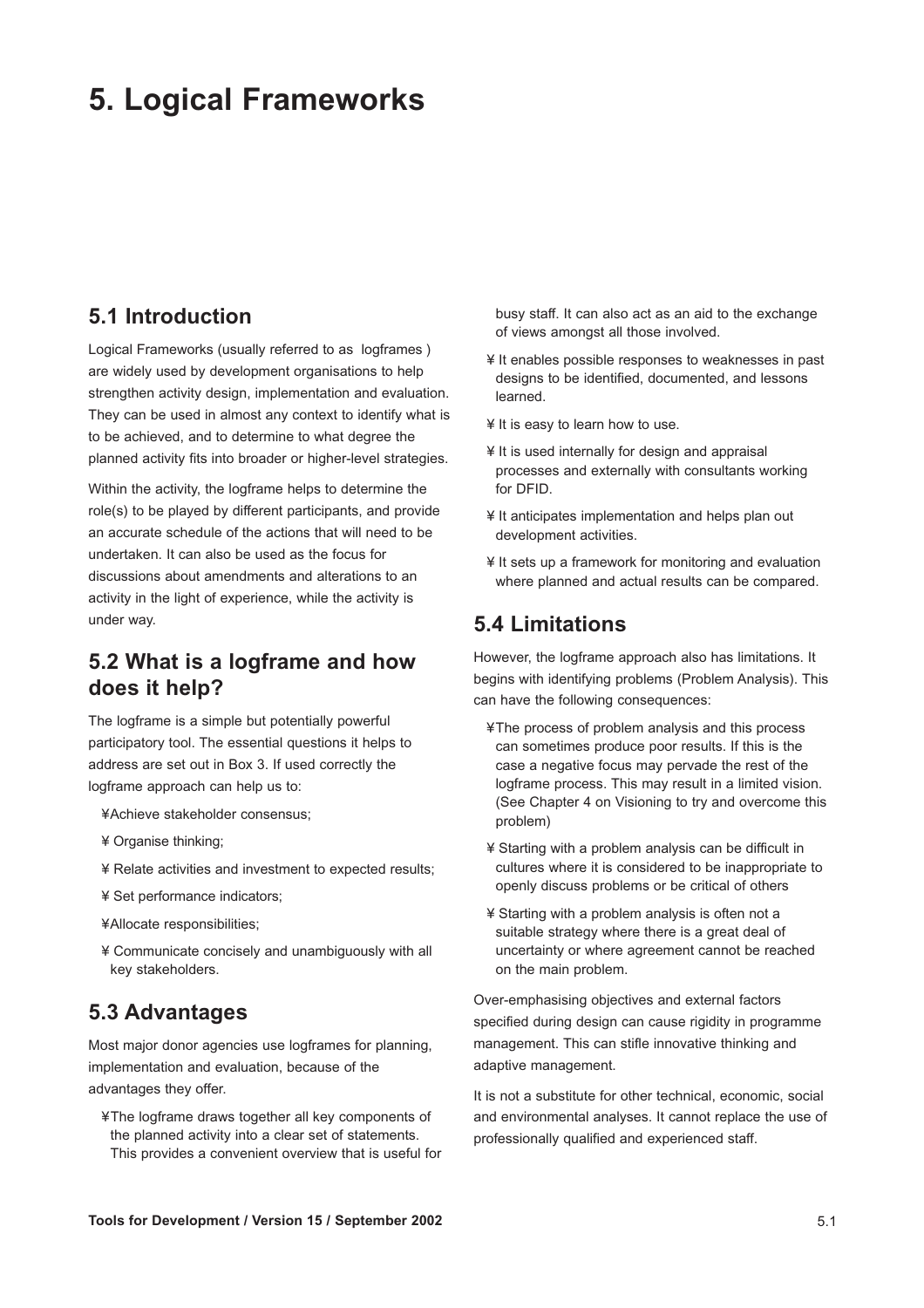It requires a team process with good leadership and facilitation skills to be most effective. Without these skills the logframe process can falter and have negative consequences.

The process requires strong facilitation skills to ensure effective participation by appropriate stakeholders — this may take time.

Logframes are often developed after the activity has been designed rather than used as the basis for design. The use of the logframe late in the design process can be caused by:

- ¥A lack of understanding of the logframe approach by the design team;
- ¥ The logframe being seen a bureaucratic requirement rather than as a design or management tool.

The whole culture of the logframe approach can be alienating for some stakeholder groups. For others the approach may be difficult to understand because of the language used.

### **5.5 How to develop a logframe**

Box 1 provides some key points to completing a logframe. The best logframes are built upon clear stakeholder

### **Box 1: Key Points to completing the logframe**

A logframe is a 4 x 4 matrix, with a hierarchy of objectives (the project structure), indicators of performance, means of verifying the indicators and important risks and assumptions along the horizontal axis and goal, purpose, outputs and activities along the vertical axis.

The logframe should be simple and concise.

Goal, Purpose and Output must be specified in full, activities should be summarised where possible.

The logframe in a programme or project document should rarely be more than two or three sides of paper.

It should be a stand-alone document, comprehensive, at first glance, to the reader.

The logframe is utilised not only at the programme or project proposal stage, but throughout the implementation and eventual evaluation as a basic management and monitoring tool.

The logframe is a living document: it should be reviewed regularly during programme and project implementation.

involvement. A participatory team approach is critical in the development of good logframe. The team should include not only the programme management and implementation people but also the key and primary stakeholders. In most circumstances a workshop approach works well: this may be allied to workshops being constructed as part of the process of Stakeholder Analysis or Visioning, or may be operated separately. It is likely that several of the participants from these other activities will need to be involved here, although timetabling for those with other pressing responsibilities may prove a difficult issue to resolve if several workshops are planned to run consecutively.

What follows is a simple step-by-step guide to developing a logframe. Follow the steps in numerical order working in small groups as part of a workshop process.

It is important to check the logic of the logframe (see Box 2). This is:

IF we undertake the activities AND the assumptions hold true, THEN we will create the outputs.

IF we create the outputs AND the assumptions hold true, THEN we will achieve the purpose.

IF we achieve the purpose AND the assumptions hold true, THEN we will contribute to the goal.

### **Box 2: The If / And / Then logic that underlies the logframe approach**

| <b>Indicators</b> | <b>MoV</b> | <b>Assumptions</b> |
|-------------------|------------|--------------------|
|                   |            |                    |
|                   |            |                    |
|                   |            |                    |
|                   | then       |                    |
|                   |            | and                |
|                   |            |                    |

### **5.6 Types of Indicators**

Indicators play a crucial role in logframe planning and analysis (Box 4). There are many different types of indicators: some are more common than others, some better than others, some easier to collect than others, some more widely recognised than others. The formulation of indicators has become a major field of development work, an indication itself that much of former and current practice may not be good practice.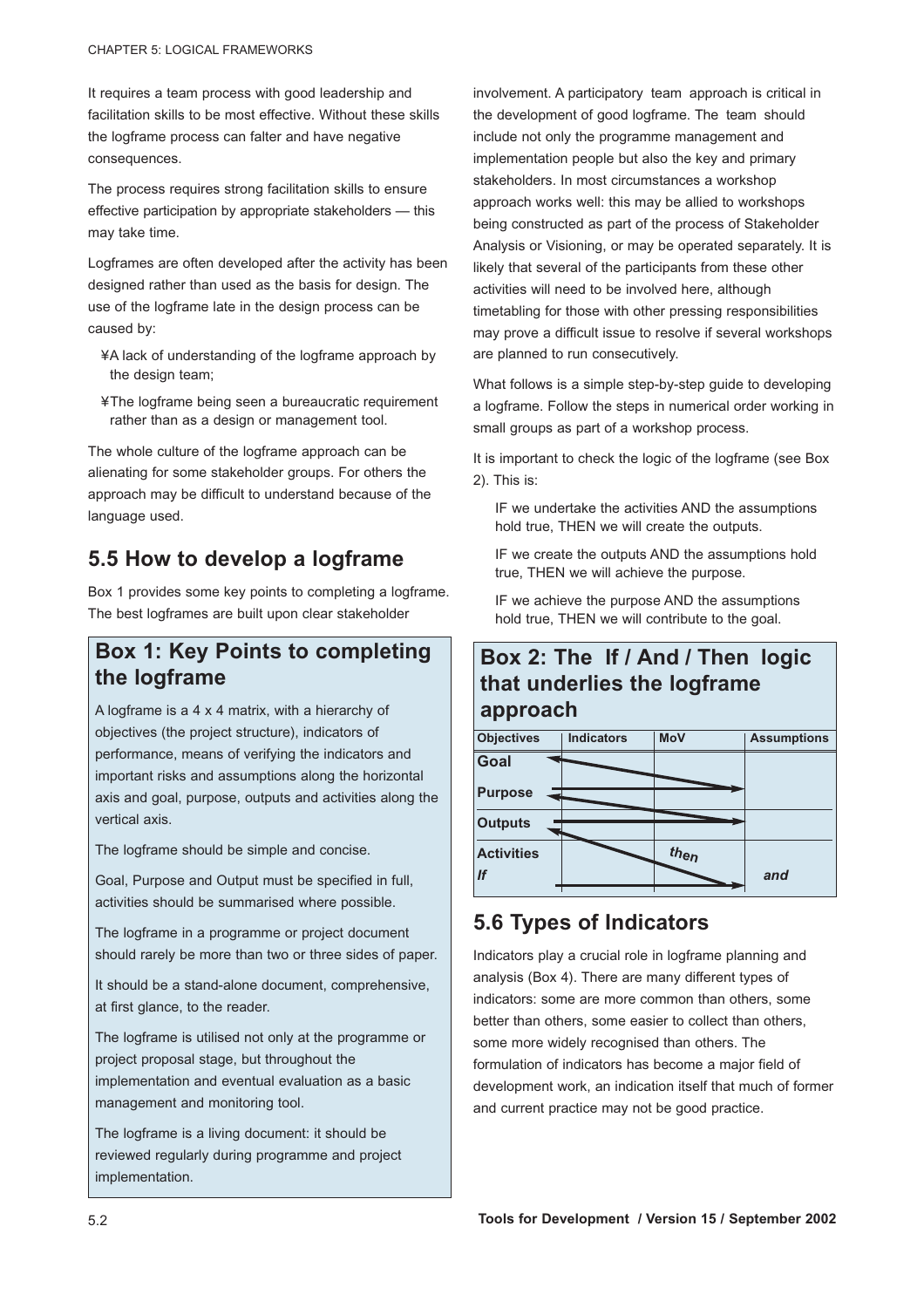| <b>Project Structure</b>                                                                                                                                                                                                                                                                  | Indicators of<br><b>Achievement (See 5.6)</b>                                                                                | <b>Means of Verification</b><br>(See Box 9)                                                                           | <b>Important Risks and</b><br><b>Assumptions (See Box 8)</b>                                                                |
|-------------------------------------------------------------------------------------------------------------------------------------------------------------------------------------------------------------------------------------------------------------------------------------------|------------------------------------------------------------------------------------------------------------------------------|-----------------------------------------------------------------------------------------------------------------------|-----------------------------------------------------------------------------------------------------------------------------|
| Goal<br>What are the wider objectives<br>which the activity will help<br>achieve? Longer term<br>programme impact                                                                                                                                                                         | What are the quantitative<br>measures or qualitative<br>judgements, whether these<br>broad objectives have been<br>achieved? | What sources of information<br>exist or can be provided to<br>allow the goal to be measured?                          | What external factors are<br>necessary to sustain the<br>objectives in the long run?                                        |
| <b>Purpose</b><br>What are the intended<br>immediate effects of the<br>programme or project, what are<br>the benefits, to whom? What<br>improvements or changes will<br>the programme or project bring<br>about? The essential motivation<br>for undertaking the programme<br>or project. | What are the quantitative<br>measures or qualitative<br>judgements, by which<br>achievement of the purpose can<br>be judged? | What sources of information<br>exist or can be provided to<br>allow the achievement of the<br>purpose to be measured? | What external factors are<br>necessary if the purpose is to<br>contribute to achievement of the<br>goal?                    |
| <b>Outputs</b><br>What outputs (deliverables) are<br>to be produced in order to<br>achieve the purpose?                                                                                                                                                                                   | What kind and quality of outputs<br>and by when will they be<br>produced? (QQT: Quantity,<br>Quality, Time)                  | What are the sources of<br>information to verify the<br>achievement of the outputs?                                   | What are the factors not in<br>control of the project which are<br>liable to restrict the outputs<br>achieving the purpose? |
| <b>Activities</b><br>What activities must be<br>achieved to accomplish the<br>outputs?                                                                                                                                                                                                    | What kind and quality of<br>activities and by when will they<br>be produced?                                                 | What are the sources of<br>information to verify the<br>achievement of the activities?                                | What factors will restrict the<br>activities from creating the<br>outputs?                                                  |

### **Box 3: The logframe matrix**

#### **Direct and Indirect Indicators**

Direct Indicators are used for objectives that relate to directly observable change. This is usually at Output and Activity level in the logframe. A direct indicator is simply a more precise, comprehensive and operational restatement of the respective objective.

Indirect or Proxy Indicators may be used instead of, or in addition to direct indicators. They may be used if the achievement of objectives:

- ¥ Is not directly observable like the quality of life, organisational development or institutional capacity;
- ¥ Is directly measurable only at high cost that is not justified:
- ¥ Is measurable only after long periods of time beyond the life span of the activity.

### **Process and Product Indicators**

It is important to measure not just what is done but how it is done; not just the products of an activity, but also the processes . Emphasis in development work is increasingly on the processes involved, where the means are just as important, if not more important, than the ends.

This is particularly the case in process work, where iterative processes are emphasised. Focus on the processes will generally lead to better targeting at real problems and needs, better implementation and improved sustainability. At the outset of a process-led task, it may

be very difficult, and undesirable, to state precise outputs. Instead, outputs and activities may be devised for the first stage or year; then later outputs and activities are defined on the basis of lesson-learning.

Product indicators may measure the technologies adopted, the training manual in print and disseminated , or the increase in income generated. Process indicators are usually entirely qualitative and will assess how technologies were developed and adopted, how income was generated, and who was involved. At least some of these indicators will be subjective. End-users and participants may be asked to verify them, but the means of verification may still be less than fully objective.

### **Qualitative and Quantitative Indicators**

The Quality, Quantity, Time (QQT) maxim for constructing an indicator generally works well. But its rigid application can result in performance and change that is difficult to quantify not being considered or given appropriate value. Just because a change may be difficult to quantify, or the analysis of qualitative data may not be straightforward, is not reason to ignore them. Instead, special effort and attention needs to be given to devising qualitative indicators. A balance of indicators is needed, some focusing on the quantitative, others on qualitative, aspects.

Quantitative indicators may relate to: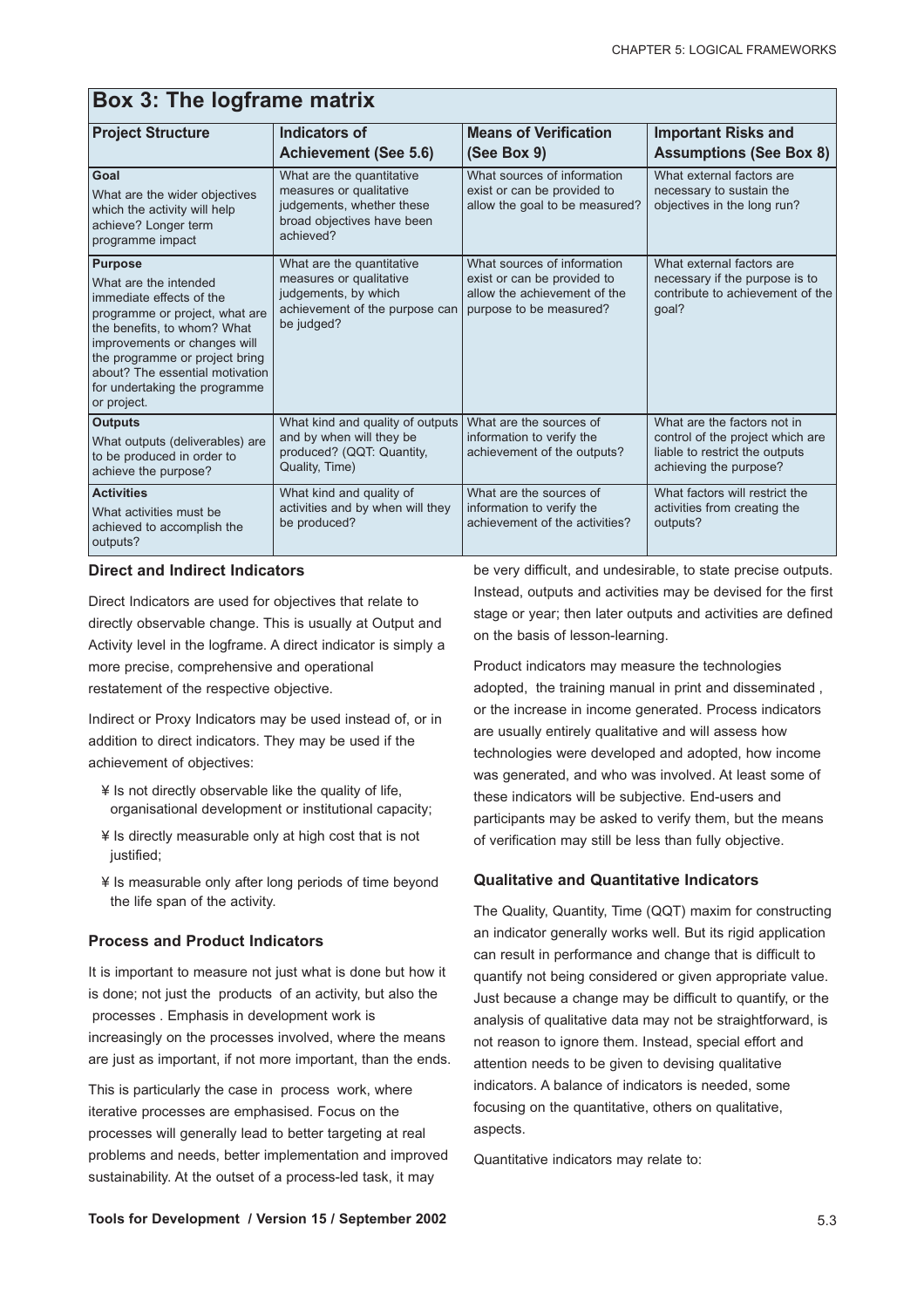- ¥ The frequency of meetings, the number of people involved;
- ¥ Growth rates;
- ¥ Climate data;
- ¥ Yields, prices;
- ¥ The up-take of activity inputs; e.g. loans, school enrolment, seeds, visits to the clinic, children vaccinated;
- ¥ The adoption/implementation of activity outputs; e.g. technologies, manuals, newsletters or guidelines in use.

Qualitative indicators may relate to:

- ¥ The level of participation of a stakeholder group;
- ¥ Stakeholder/consumer opinions; satisfaction;

### **Box 4: Indicators**

Indicators show performance. In logframe analysis and planning, they play a crucial role:

- ¥ They specify realistic targets (minimum and otherwise) for measuring or judging if the objectives at each level have been achieved;
- ¥ They provide the basis for monitoring, review and evaluation so feeding back into the management of programme/project implementation and into lesson learning and planning for other subsequent programme/projects (Box 11);
- ¥ The process of setting indicators contributes to transparency, consensus and ownership of the overall objectives, logframe and plan.

Some important points:

**Who** sets indicators is fundamental, not only to ownership and transparency but also to the effectiveness of the indicators chosen. Setting objectives and indicators should be a crucial opportunity for participatory management.

A **variety** of indicator types is more likely to be effective; the demand for objective verification may mean that focus is given to the quantitative or to the simplistic at the expense of indicators that are harder to verify but which may better capture the essence of the change taking place.

The **fewer the indicators the better**. Measuring change is costly so use as few indicators as possible. **But** there must be indicators in sufficient number to measure the breadth of changes happening and to provide the triangulation (cross-checking) required.

¥ Aesthetic judgements; e.g. taste, texture, colour, size, shape, marketability;

- ¥ Decision-making ability;
- ¥ Attitudinal change;
- ¥ The emergence of leadership;
- ¥ The ability to self-monitor;
- ¥ The development of groups and of solidarity;
- ¥ Behavioural changes;
- ¥ Evidence of consensus.

It is generally easier to measure behaviour than feelings; behaviour can be observed. So if an objective is to increase people s confidence in meetings , it may be appropriate to measure this by observing how often they speak and whether they speak clearly.

### **SMARTER and SPICED Indicators**

These indicators seek to examine different aspects of an activity s design. When defining the logframe s objectives (effectively the left-hand column), SMARTER helps in defining good and useful objectives. In the same way, SPICED helps when you are trying to define a relevant and comprehensive set of Objectively Verifiable Indicators, remembering that indicators have functions beyond simply attempting the measure the quantifiable aspects of an activity.

| <b>SMARTER Indicators</b> | <b>SPICED Indicators</b> |
|---------------------------|--------------------------|
| <b>Specific</b>           | <b>Subjective</b>        |
| Measurable                | Participatory            |
| Achievable                | Indirect                 |
| <b>Realistic</b>          | Cross-Checked            |
| <b>Time-Bound</b>         | <b>Empowering</b>        |
| $\ddot{}$                 | <b>Diverse</b>           |
| Enjoyable                 |                          |
| Rewarding                 |                          |

#### **Cross-Sector Indicators**

Sector-based or technical indicators must be balanced by the inclusion of other more cross-sector indicators; for example relating to social issues, gender, the environment, and capacity building.

### **Formative and Summative Indicators**

Formative indicators are set with a time-frame to be measured during part of, or across the whole of, an activity; hence, they are really synonymous with milestones. Summative indicators are used to measure performance at the end.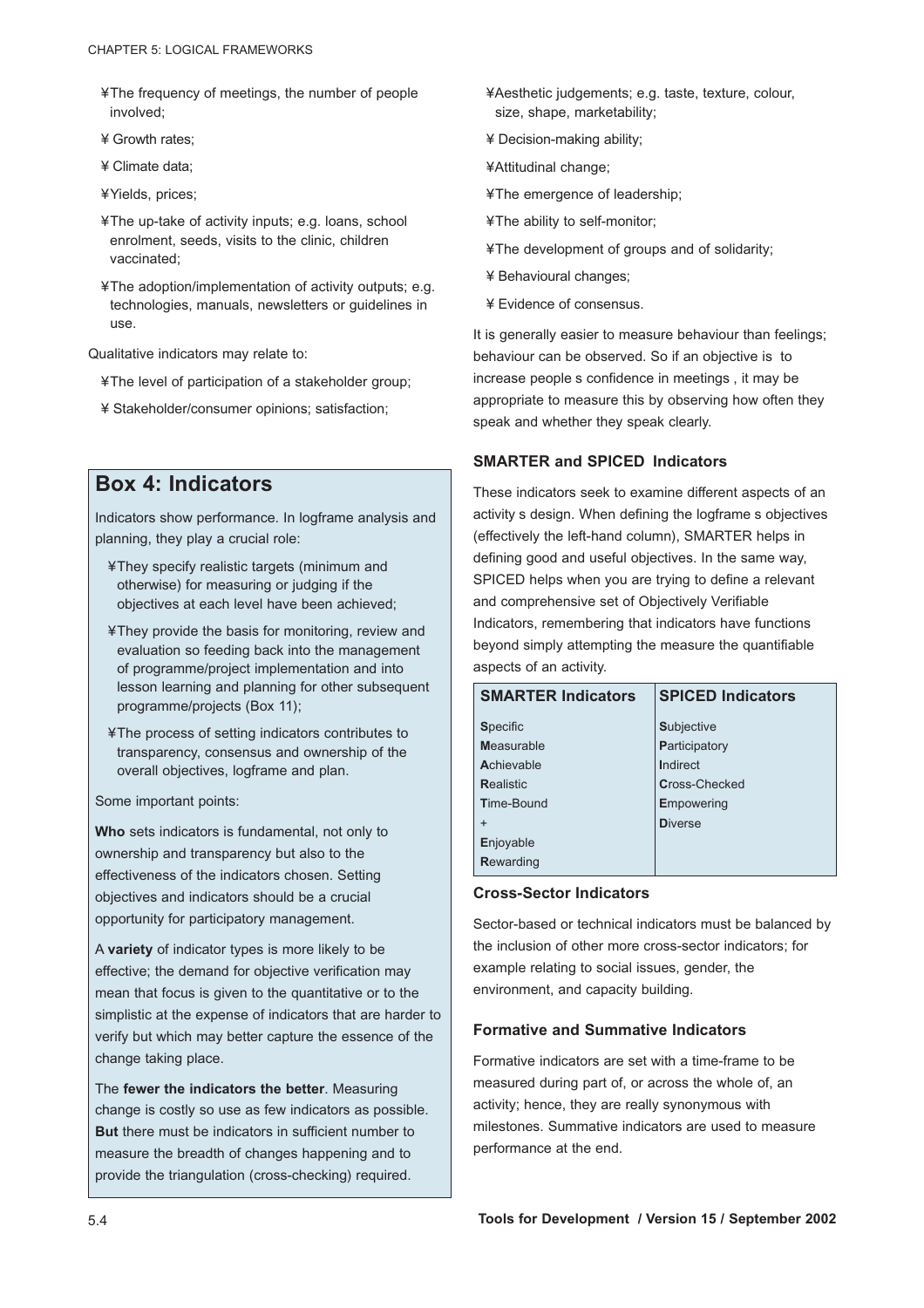Boxes 5 and 6 demonstrate practical ways in which the logframe can be developed with different kinds of groups, Boxes 7 to 11 provide checklists for developing a logframe.

### **5.7 Living logframes**

Logframes have great value in clarifying thinking about the task to be achieved and how to evaluate change. They also have value as a means of improving communication between participants in any given activity. And if they are constantly referred to and reported upon, people will understand what they are doing and why.

But logframes are dynamic, not static, and are therefore subject to change. There is a standard procedure for achieving this:

- ¥ Those managing any particular activity usually have the discretionary authority to change Activity level objectives for their logframe.
- ¥ Changes to Output level objectives require consultation with immediate managers or supervisors, but should be initiated by the person concerned.
- ¥ Changes to Purpose level objectives must be initiated by the level above and discussed with the staff affected.

However, changes impact downwards as well as up: changes to Activity level and Output level objectives may affect someone else s Purpose level objectives, so consulting downwards about proposed changes is always valuable.

### **Box 5: Logframe programme planning for primary education**

### **Background**

Structural adjustment in Kenya has placed an increased burden on all aspects of education and especially primary education, with a large proportion of poor families no longer able to afford school fees and related costs. As a result primary enrolment rates have declined dramatically since their peak in the mid-1980s.

In 1997 the Ministry of Education (MOE) developed a Master Plan for Education and Training (MPET) providing a broad framework for the development of the sector for 1998-2010. However, the Master Plan did little to place Primary Education within an operational programme structure.

### **Task**

The purpose of the planning activity was to develop an overarching programme framework and operational plan for the sub-sector integrating current and planned Government of Kenya inputs with those of donors, NGOs and communities and set them against the MPET priorities. Social Impact designed and facilitated a weeklong planning activity involving 35 senior MOE officials from the central and district levels and several education consultants. The activity was designed to tackle planning issues at the strategic, technical and operational levels.

The planning process first covered technical issues related to management of primary education, quality assurance, cost and financing, HRD, curriculum assessment and infrastructure. Social Impact then

employed a participatory process using the logframe approach to guide intensive working groups to develop the following aspects of the programme:

- 1) A shared vision for primary education within MOE.
- 2) An assessment of opportunities and threats to primary education.
- 3) A clearly defined hierarchy of sub-sector objectives (a generic logframe).
- 4) Measurable indicators of sub-sector programme performance.
- 5) A detailed operational plan for the programme including work break down structures, time lines and responsibility charts for each of the programme components including integration of GOK and donor inputs.
- 6) Agreement on Next Steps for programme implementation.

### **Results/Customer Satisfaction**

Through a simple survey, participants indicated a high degree of satisfaction with the logframe planning process and its results. The results included the creation of a shared vision for primary education, the comprehensive and realistic programme structure, consensus on critical program tasks and time lines, and clarification of roles and responsibilities for implementation.

MOE was especially pleased with the improved integration of donor and Government of Kenya inputs, the identification of gaps remaining for external financing and the specification of indicators of programme performance. In addition, MOE indicated it had gained an increased capacity for programme planning and management.

Source: Social Impact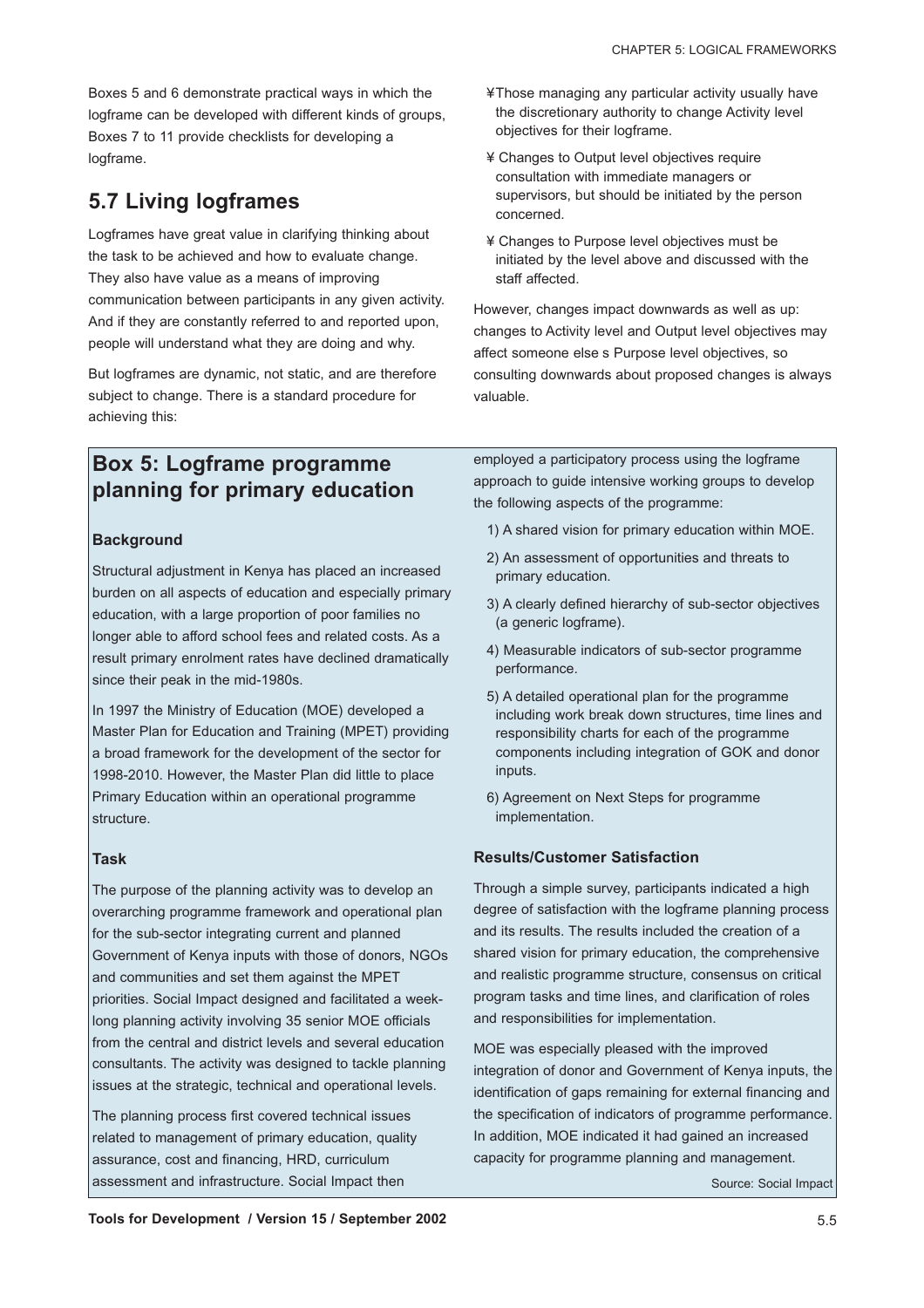### **Box 6: Learning logframe principles**

Here, the exercise was to train all the staff at an international research centre. Training senior scientific staff in an experiential manner in a two-day workshop was easy, while training support staff proved a bigger challenge.

In order to enable support staff to relate to the logframe process, the topic of building a recreational swing for children was chosen. The principles of the logframe process, the structure and the internal logic of the approach were outlined and then the participants set to work.

A team of ten support staff developed the resulting logframe in a participatory manner within two hours.

| <b>Objectively Verifiable</b><br><b>Indicators</b>                                                                                                                             | <b>Means of Verification</b>                                                                                      | <b>Risks and Assumptions</b>                                                                           |
|--------------------------------------------------------------------------------------------------------------------------------------------------------------------------------|-------------------------------------------------------------------------------------------------------------------|--------------------------------------------------------------------------------------------------------|
| Number of stressed families<br>decreases by 50%<br>Other communities adopt<br>similar ideas                                                                                    | Reports from village clinic and<br>counsellors<br>Newspaper articles                                              | Birth rate continues                                                                                   |
| 75% of young children use the<br>swing at least once a month<br>90% young children using the<br>swing feel happier                                                             | User survey<br>Participatory evaluation with the<br>children                                                      | Safe recreation leads to<br>happiness and community<br>integration<br>Facilities don t create conflict |
| 6-monthly meetings after<br>completion with >5 members.<br>New members become involved<br>at a rate of 2 a year.<br>Swing maintained and in use<br>over minimum 5 year period. | Minutes of meetings<br><b>Ditto</b><br>Maintenance and annual safety<br>inspection records                        | People see the benefit of it<br>Easy maintenance                                                       |
| Swing completed and in use in<br>12 months.<br>Minimal number of minor<br>accidents only.<br>Minimal number of minor<br>repairs needed.                                        | Safety certificate on completion<br>Accident records; bruises, minor<br>cuts & hospitalisation<br>Maintenance log | No vandalism<br>Swing works<br>Children like and use it<br>Children don t fight                        |
| Planning team set up by x<br>Committee chosen by x<br>Monthly meetings during<br>planning & building phase with<br>>8 members.                                                 | Minutes of meetings<br>Attendance records                                                                         | Enthusiasm is maintained<br>People support project                                                     |
| <b>Budget</b>                                                                                                                                                                  | <b>Accounts</b>                                                                                                   | Low inflation                                                                                          |
| Enough money raised by x                                                                                                                                                       | Income/receipts                                                                                                   | Money is raised                                                                                        |
| Rota agreed amongst parents<br>to maintain swing by x                                                                                                                          | Quarterly rota pinned on library<br>notice board                                                                  | Enough parents can be<br>identified                                                                    |
| Ideas generated and<br>incorporated in design                                                                                                                                  | Plan discussed with designers                                                                                     |                                                                                                        |
| Designed by x                                                                                                                                                                  | Design in hand                                                                                                    |                                                                                                        |
| Planning permission by x                                                                                                                                                       | Permit in hand                                                                                                    | Permission given                                                                                       |
| Tenders issued by x<br>Contract awarded by x                                                                                                                                   | Documentation                                                                                                     | Good builder<br>No strikes                                                                             |
| Completion by x                                                                                                                                                                | Documentation                                                                                                     |                                                                                                        |
| Tested by builders by x                                                                                                                                                        | Verbal report                                                                                                     |                                                                                                        |
| Inspection by x                                                                                                                                                                | Certificate in hand                                                                                               | No accidents                                                                                           |
| Survey carried out by x                                                                                                                                                        | Findings displayed in public<br>library                                                                           | Source: CIDT, University of Wolverhampton                                                              |
|                                                                                                                                                                                |                                                                                                                   |                                                                                                        |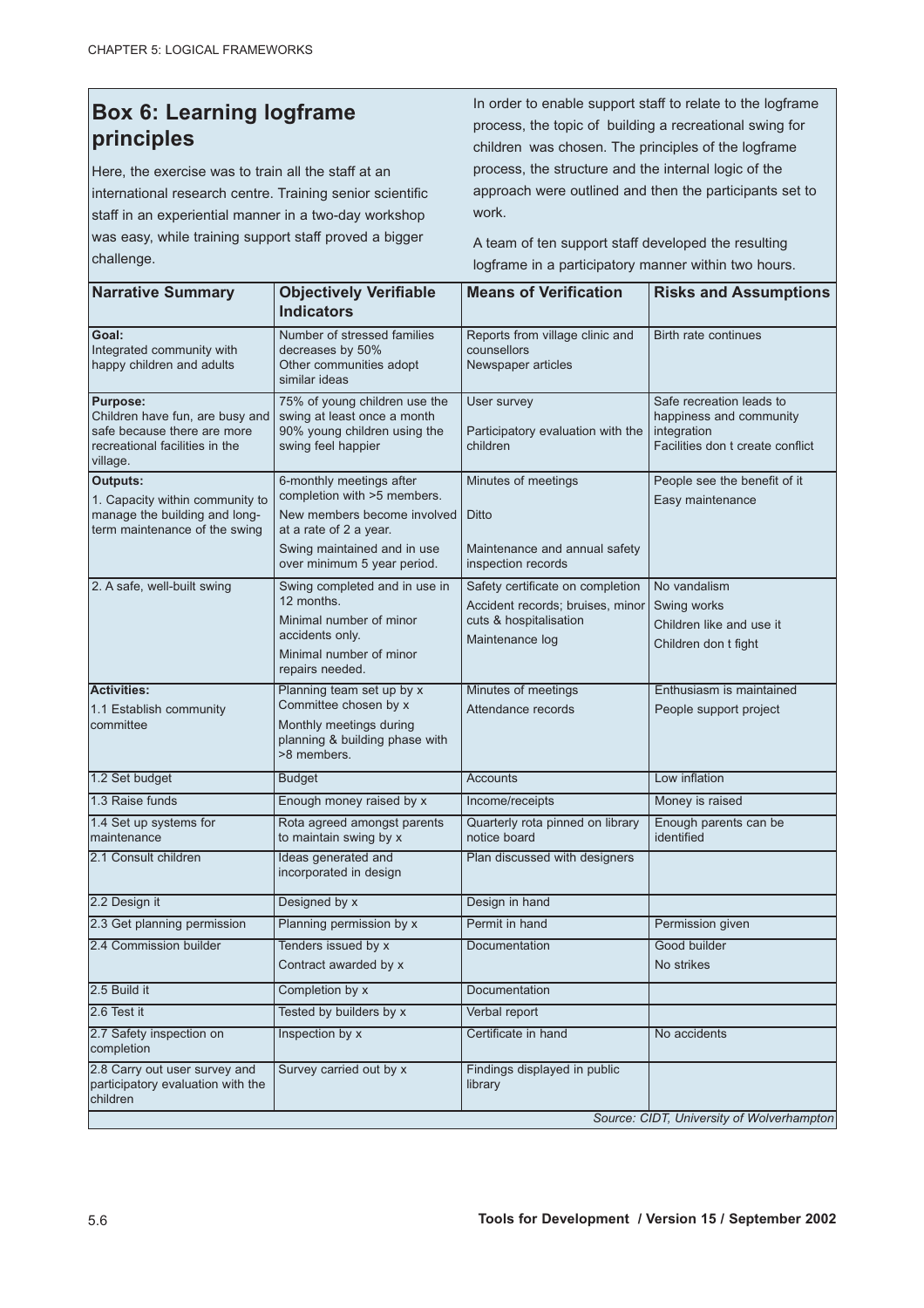

¥ Do they provide enough triangulation?

Source: CIDT, University of Wolverhampton

7. Is there need for baseline measurement?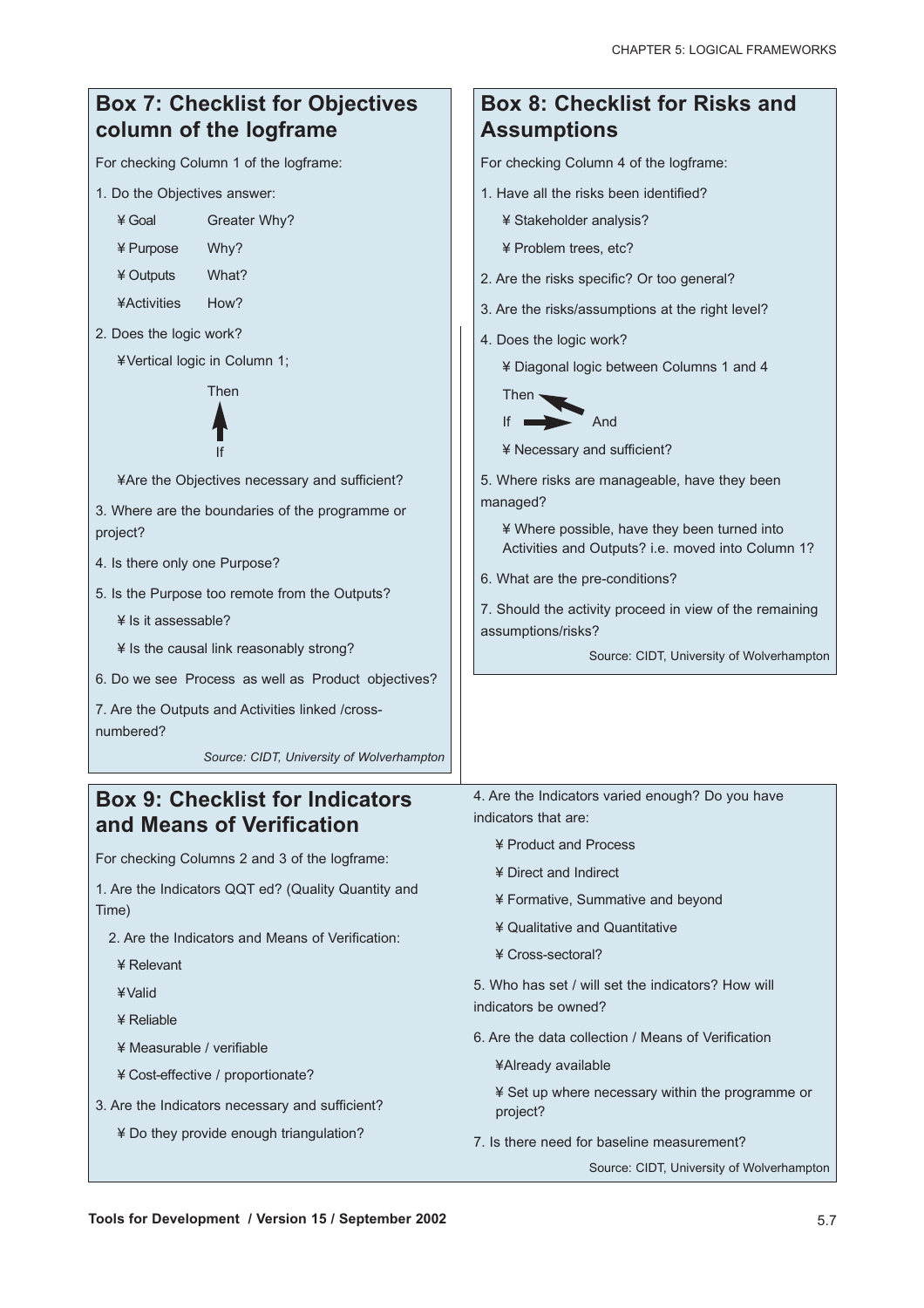| Box 10: The Logical Framework: Project Design                                                                                                                                                                                                                                            |                                                                 |                                                                |                                               |                                       |                                                                                                                                                                                                                                                                       |                                                                              |
|------------------------------------------------------------------------------------------------------------------------------------------------------------------------------------------------------------------------------------------------------------------------------------------|-----------------------------------------------------------------|----------------------------------------------------------------|-----------------------------------------------|---------------------------------------|-----------------------------------------------------------------------------------------------------------------------------------------------------------------------------------------------------------------------------------------------------------------------|------------------------------------------------------------------------------|
| Assumptions (Columns: 1 and 4). Return<br>Sartwork on the Project Summary and<br>With it is with sector or pagramme<br>Step 1: Define the Goal<br>to Columns 2 and 3 bler.                                                                                                               | Hierarchy of<br>Summary -<br>Objectives<br>Column <sub>1:</sub> | Objectively<br>Column 2:<br>Indicators<br>Verifiable<br>(QV S) | Verification<br>Column 3:<br>Meansof<br>(MoV) | Assumptions<br>Column 4:<br>and Risks | As design and implementation progress.<br>Changes to assumptions, activities and<br>which he smalled with measure.<br>autputs are certain to happen.<br>Step Se: Define the<br>assumptions                                                                            | Redesign the plan<br>Action                                                  |
| you tying to add ess? The goal does not<br>gaaf? What overall need or problem are<br>autside the project. A group of projects<br>change. It is diected by alter factors<br>Step 2: Define the Purpose<br>leog rommon e svery yem.                                                        | eog                                                             |                                                                |                                               | assumptions<br>a<br>G<br>E            | may pravent. the long-term structurality<br>What external factors are needed for, or<br>like activity's purpose is achieved will<br>this in fact contribute to solving the<br>Step 6d: Define the<br>assumptions<br><b>Number out of</b>                              | Redesign the plan<br>Evaluate your<br>Evaluale your<br>assumptions<br>Action |
| With its live railonale for with its planed?<br>With Impact doyou hape to make? How<br>dien relates to how outputs will be used<br>will the cilentaser benefit? The purpose<br>dieted by ladors outside your project.<br>or implemented. The purpose maybe<br>Step 3: Define the Outputs | Purpose                                                         |                                                                |                                               | assumptions<br>Purpose<br>Teg         | original problemineed. Le, the grain if Not<br>sveri nov suggunase svi Aresio sjeva<br>then redesign the activity. If Yes, then<br>Step 6c: Define the<br>made to leach this view.<br>assumptions                                                                     | Redesign the plan<br>assumptions<br>Action                                   |
| of the planed activities? What results will<br>With will be the measurable and results<br>the activity be directly responsible ion<br>Given the necessary resources. the<br>management learn will be directly<br>accountable for the outputs.                                            | <b>Outputs</b>                                                  |                                                                |                                               | assumptions<br><b>Dutput</b><br>මූ    | autputs? If the risk or assumptions are too<br>purpose be achieved? What assumptions.<br>been made about the achievement of the<br>Fine autiputs were produced, would the<br>autside the control of the activity, have<br>Step 6b Define the<br>great. then redesign. | Evaluale your<br>assumptions<br>Action                                       |
| What will actually be done to achieve the<br>notations or year more of the Travision<br>Step 4: Definethe Activities<br>showing what needs to be done to<br>accomplish each output.                                                                                                      | Activities                                                      |                                                                |                                               | assumptions<br>Activity<br>66)        | or passes coordered in the over the graphic<br>achileve the outputs? What assumptions.<br>autside the control of the project, have<br>Chect your logic. Will the completed<br>ad kilks kad to achievement of the<br>assumptions                                       | Redesign the plan<br>Evaluate your<br>assumptions                            |
| Step 5: Verify the vertical logic<br>aut, will he stated autput result? And so<br>the the lithen lest to check cause and<br>offect. If the given activities are carried<br>on up Column 1.                                                                                               |                                                                 |                                                                |                                               | conditions<br><b>Critical</b><br>@    | include here anything that must happen<br>been made? If the risk or assumptions<br>before the activity can commence.<br>are too great. Use medes bin<br>Step 6a Define the<br>assumptions                                                                             |                                                                              |
|                                                                                                                                                                                                                                                                                          |                                                                 |                                                                |                                               |                                       |                                                                                                                                                                                                                                                                       |                                                                              |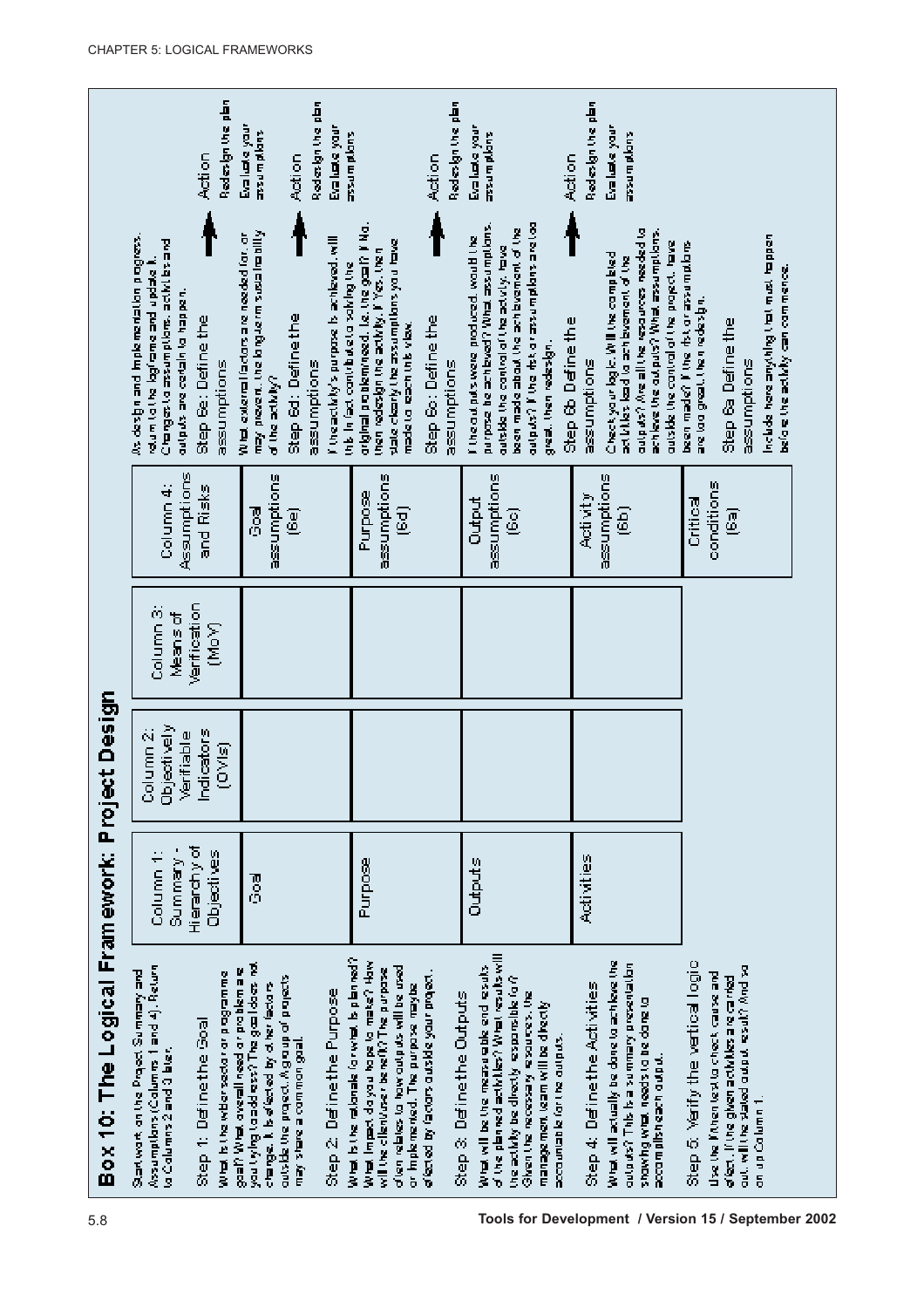What are the child sources you will use to verfy the indicators? e.g., reports, minules, surveys, accounts, government statistics, harvest records. If a survey is needed, are related activities included in the Assumptions assumptions assumptions assumptions Activity and Column 4: Dveral goal hypothesis and Risks conditions Purpose Output Critical te<br>De Column 17 Finit casts manay, is keeded to the budget? Box 11: The Logical Framework: Project Indicators, Monitoring, Evaluation and Reporting Verification Column 3: Means of Means of Verification se an apply and on one of line structors.<br>הא אינט אינו אם סיפ סלואלץ (אינט אפיג).<br>אסא אינו אסט אפילאלץ (אינט אפיג). JSIAO JEOG KINDA POÁTIJM MOH Play will you verify purpose OV is? Step 8c Flow will you ve rify output OVIS? Step 88 88 as 88 Step 8d also be an entry here. What inputs are reeded What will indicate what her the gradinals been What will indicate what her the activities have What will indicate what her the outputs have been achieved? These indicators define the What will indicate what her the purpose has been achieved? The inputs and budget will lams of reference, the deliverables for the la carry aut the setivities? Sall, transport. OV is a cloud and adalms which change can be measured. Set largets in utable, measurable, sensitive, cost-effective and available. Begin with higher order objectives and apply the necessary and sufficient lest. le ms of quantity, quality and time. Indicators should be specific, make tals. (Inance, been achieved? Step 7a achleved? Step 7b Step 70 PZ dep. act kity. Objectively Verifiable Indicators Column 2: Objectively Verifiable Indicators  $Summay -$ Hierarchy of **Objectives** Purpose(s) Column<sub>1:</sub> Activities **Outputs** Goals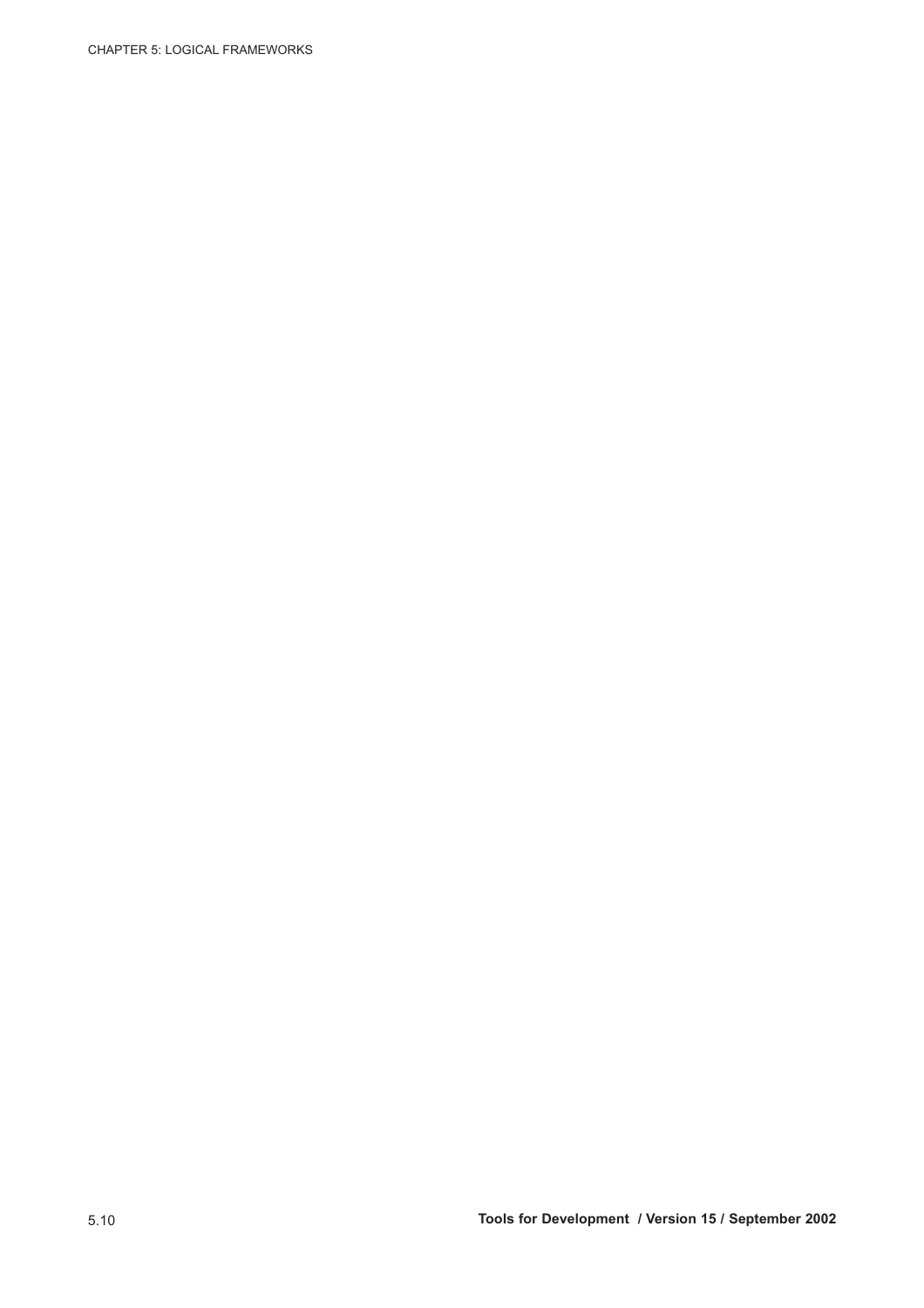# **6. Risk Management**

### **6.1 Introduction**

The analysis of risk is an essential part of the design of any activity, whether large or small, internal and narrowly focused, or multi-partnered and global in impact. Risk analysis involves the identification and systematic evaluation of all risk factors. Once identified and assessed, risks can then be managed, and this chapter shows how risks can be dealt with in different ways. It also shows how Risk Assessment Workshops work, and how a Risk Assessment was applied to a particular DFID activity.

Risk analysis is carried out during the planning stage and at key points in the life cycle of an activity. Risk management is carried out continuously.

Risk has to be considered in a variety of forms, and so appears in different contexts in activity planning, deign and management. Stakeholder analysis (Chapter 2), for example, identifies those stakeholders who present potential risks to a programme, and is a first step in risk assessment. Situation analysis (Chapter 3) must necessarily take risk into account. Creating the logframe (Chapter 5) also requires programme planning and implementation teams to focus on risks.

### **6.2 What is a risk?**

A risk is a factor that could adversely affect the outcome of an activity or intervention.

There are three principal types of risks.

- 1. Risks that arise from factors actually or potentially under your control (e.g., poor design, ineffective management systems; poor performance by contractors);
- 2. Risks that arise from factors in the wider policy and institutional environment, and which are only controllable by decision-makers elsewhere (e.g., poor policy environment; institutional weaknesses; lack of political will);

3. Risks that are essentially uncontrollable (e.g., natural disasters, political instability, world prices, interest rates).

One of the difficulties of considering and evaluating risk is that different types of risk arise, which may not be easily comparable. However, a critical stage in any attempt at risk assessment is to identify the range of different types of risk involved.

#### **Risks at source and as an effect**

Risk timing also needs to be taken into account. Each category of risk can potentially arise as **source** of risk to the activity, or as an **effect** of the activity, sometimes as a combination of both. Any real risk is unlikely to be confined to any one category.

Box 1 (overleaf) offers a summary of the most common categories of risk with examples of the nature of the source and effect issues. It is not comprehensive: different activities and interventions will need to take into account different categories of risk.

#### **Internal and external risks**

Risks can arise both from within and without, which can make risk assessment even more complicated. In addition, risks don t tend to have a straight-line effect: like the one small rock that starts an avalanche, one source of risk may give rise to several effects, or there may be several sources of any particular effect. The domino effect is also something to be aware of through the life of an activity, when the effect of one risk becomes the source of further risk(s), leading to complicated chains of effect, each consequent to others.

Box 2 (overleaf) demonstrates how internal and external sources and effects of risk combine to generate four areas of consideration in risk assessment and management.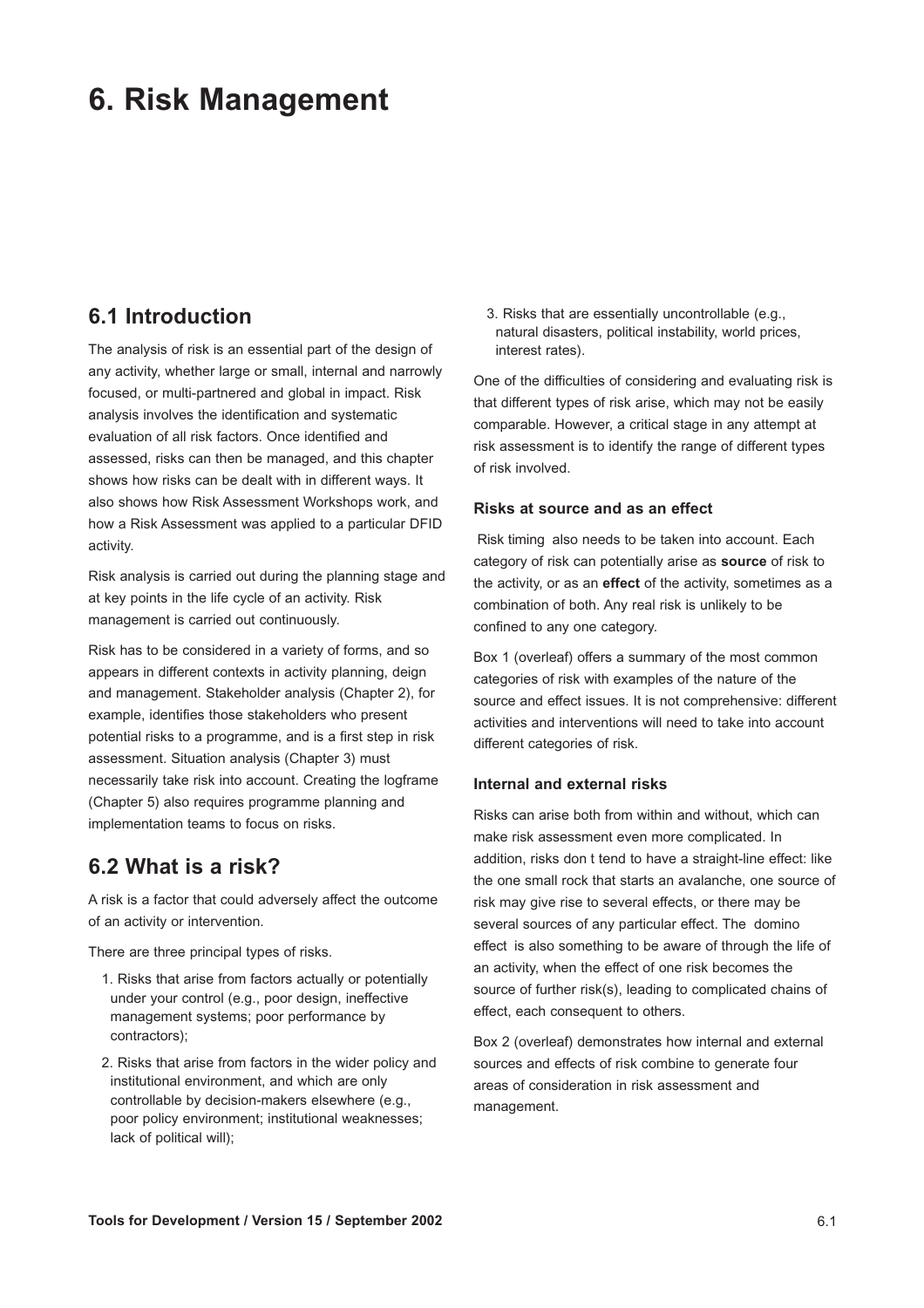| <b>Box 1: Categories of Risk</b>        |                                                                                                                           |                                                                                                            |
|-----------------------------------------|---------------------------------------------------------------------------------------------------------------------------|------------------------------------------------------------------------------------------------------------|
| <b>Categories</b>                       | <b>Risk at source</b>                                                                                                     | Risk as an effect                                                                                          |
| <b>External</b><br>1. Infrastructure    | Infrastructure failure prevents normal<br>functioning (e.g., key staff unable to<br>attend work due to transport strike). | Actions have adverse effect on<br>infrastructure (e.g., overload<br>communications systems such as email). |
| 2. Economic                             | Economic issues such as interest rates,<br>exchange rates or inflation adversely<br>affect plans.                         | Actions generate an adverse effect on<br>economic issues.                                                  |
| 3. Legal and Regulatory                 | Laws or regulations may limit scope to<br>act as desired.                                                                 | Inappropriate constraint through<br>regulation may be imposed                                              |
| 4. Environment                          | Environmental constraints limit possible<br>action.                                                                       | Actions have a damaging effect on the<br>environment.                                                      |
| 5. Political                            | Political change requires change of<br>objectives.                                                                        | Actions give raise to need for a political<br>response.                                                    |
| 6. Market                               | Market developments adversely affect<br>plans.                                                                            | Actions have a material effect on the<br>relevant markets.                                                 |
| 7. Act of God                           | Ability to act as desired affected by (e.g.,<br>flood, earthquake.                                                        | Contingency plans against disaster<br>scenario prove inadequate.                                           |
| <b>Financial</b><br>8. Budgetary        | Lack of resources to carry out desirable<br>actions.                                                                      | Inability to control or direct resources.                                                                  |
| 9. Fraud or theft                       | Resources not available to carry out<br>desirable actions.                                                                | Resources lost.                                                                                            |
| 10. Insurable                           | Insurance not obtainable at acceptable<br>cost.                                                                           | Failure to insure against insurable risk<br>leads to loss.                                                 |
| 11. Capital investment                  | Poor investment limits scope for future<br>action.                                                                        | Inappropriate investment decisions made.                                                                   |
| 12. Liability                           | The organisation is damaged by others<br>actions leading to the organisation<br>gaining a right to seek damages.          | A third party acquires a right to damages<br>against the organisation.                                     |
| <b>Activity</b><br>13. Policy           | Policies are founded on flawed<br>background information.                                                                 | Inappropriate or damaging polices are<br>pursued.                                                          |
| 14. Operational                         | Unachievable / impractical objectives.                                                                                    | Objectives not achieved or inadequately<br>achieved.                                                       |
| 15. Information                         | Inadequate information leads to decisions<br>being made without sufficient knowledge                                      | Information available for decision making<br>lacks integrity and is not reliable                           |
| 16. Reputational                        | Reputation may limit scope to act as<br>desired                                                                           | Development of poor reputation                                                                             |
| 17. Transferable                        | Risks which could be transferred are<br>retained or are transferred at wrong price                                        | the cost of transferring risk outweighs the<br>risk transferred                                            |
| 18. Technological                       | Technology failure (e.g. IT system)<br>prohibits operation as planned                                                     | Need to improve / replace technology to<br>maintain effectiveness                                          |
| 19. Project                             | Projects are embarked upon without the<br>associated risk being properly assessed.                                        | Projects fail to deliver either within<br>assigned resource or in functionality or<br>outcome.             |
| 20. Innovation                          | Opportunity to use new approaches<br>embarked upon without appropriate<br>identification of associated risk.              | Opportunities for gain from innovation<br>missed.                                                          |
| <b>Human Resources</b><br>21. Personnel | Lack of suitable personnel with<br>appropriate skills limits ability to act as<br>desired.                                | Personnel adversely affected in terms of<br>morale or loyalty.                                             |
| 22. Health and Safety                   | People unable to perform their<br>responsibilities due to health issues.                                                  | Damage to the physical or psychological<br>well being of people.                                           |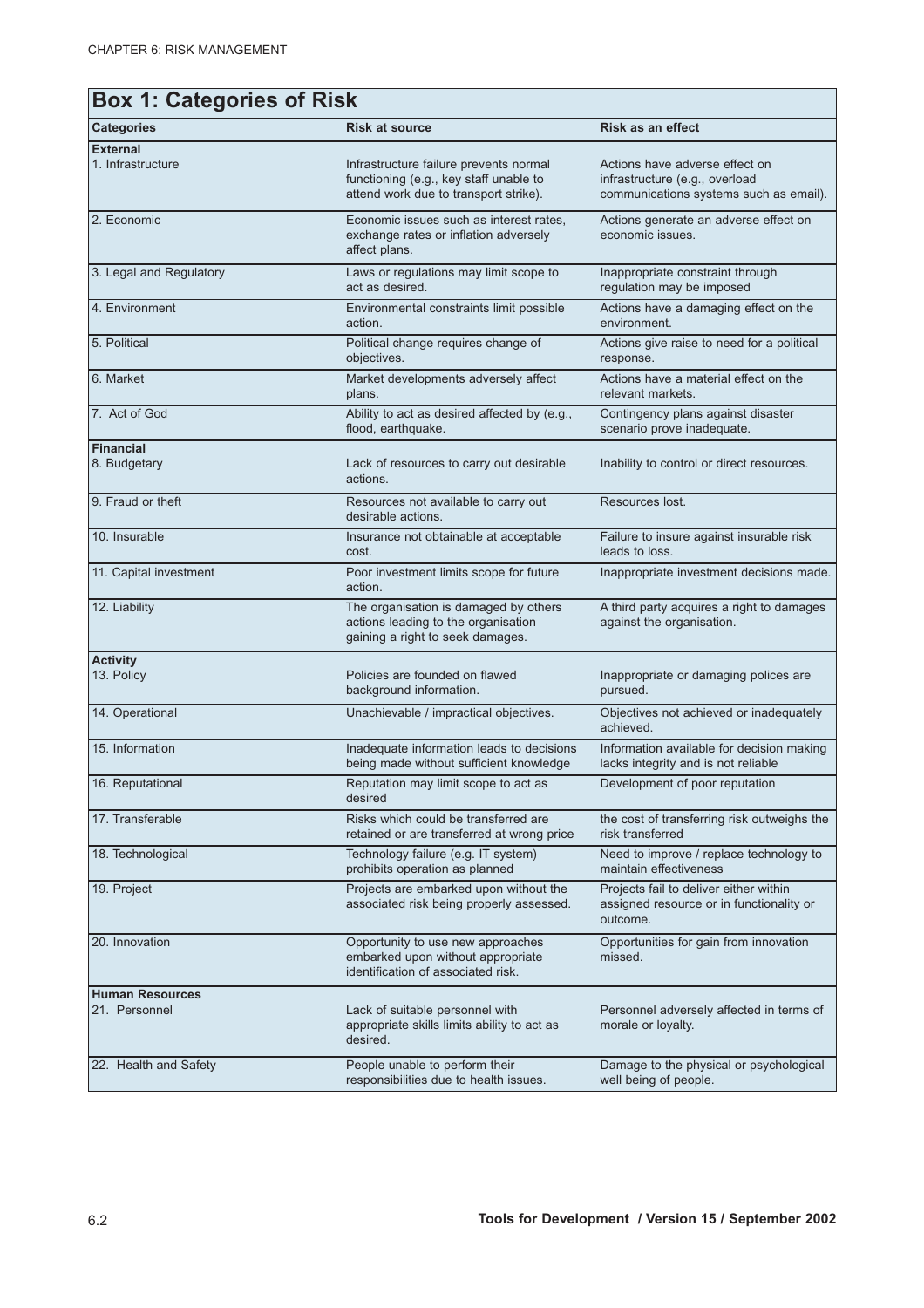| <b>Box 2: Types of Risk</b> |                                                                                                                                                                                                          |                                                                                                                                                                            |
|-----------------------------|----------------------------------------------------------------------------------------------------------------------------------------------------------------------------------------------------------|----------------------------------------------------------------------------------------------------------------------------------------------------------------------------|
|                             | <b>Internal</b>                                                                                                                                                                                          | <b>External</b>                                                                                                                                                            |
| <b>Source</b>               | A risk arises because of circumstances or<br>events within the organisation. There is a<br>high likelihood of ability to exert<br>appropriate control to limit likelihood of the<br>risk being realised. | A risk arises because of circumstances or<br>events outside of the organisation. The<br>ability to exert control may be limited to<br>planning for a contingency response. |
| <b>Effect</b>               | A realised risks has an impact within the<br>organisation. These impacts are likely to be<br>easier than external impacts to contain and<br>manage.                                                      | A realised risk has an impact outside of the<br>organisation. Regulatory or policy<br>frameworks are responses to these types<br>of risk.                                  |

### **6.3 Responding to risk**

Does risk always matter? No: sometimes your activity may be able to survive without doing anything about a known risk (although you will need to be confident why you and your team are setting that risk aside).

The result of looking at risk internally and externally as part of activity design is to create a risk environment . DFID s risk environment, for example, includes political change (e.g., commitment to agreed tasks, financial support for the work we undertake), economic change (the ability of the UK to fund development activity), and environmental change (the scale and frequency of humanitarian crisis).

The risk environment of any organisation or activity is constantly changing, objectives and their priorities may change, and with them the consequent importance of risks. Risk assessments have to be regularly revisited and reconsidered to ensure they remain valid.

### **Transfer, Tolerate, Treat**

Once a risk assessment has been undertaken, or when it is being reviewed, consideration can then be given to how best to respond to risks that have been identified. Responses can be in three ways:

- 1. Transfer. For some risks, the best response may be to transfer them. This might be done by conventional insurance, or by supporting a third party to take the risk in another way.
- 2. Tolerate. The ability to do anything about some risks may be limited, or the cost of taking any action may be disproportionate to the potential benefit gained. In these cases the response may be toleration.
- 3. Treat. By far the greater number of risks will belong to this category. The purpose of treatment is not necessarily to obviate the risk, but more to contain it at an acceptable level.

#### **Risk appetite**

Your Risk appetite is the amount of risk you are prepared to be exposed to before you judge action to be necessary.

**Tools for Development / Version 15 / September 2002**

The resources available to you to control or obviate risks are likely to be limited; that means that value for money decisions in terms of cost against the extent to which risks may actually be realised have to be made. In consequence every activity, small or large, has to identify its risk appetite. That means that the decisions on how you plan to response to identified risks have to include identifying how much risk can be tolerated. Greater risks may be tolerated if greater benefits are expected from an activity.

### **6.4 Risk Analysis**

Risk Analysis is the process of identifying risks, assessing their individual and collective potential for causing damage, and defining counter-measures.

Every development activity needs to describe risks and make an assessment of the overall risk of failure or success-limitation. The procedure involves:

- ¥ Identifying the key risk factors that could affect programme viability or cost-effectiveness;
- ¥ With this information, presented in a Risk Assessment Matrix, estimating the overall riskiness of the programme or risk of failure (Box 3);
- ¥ Assessing each risk in terms of its probability and impact (Box 4, overleaf).

|                    |     | <b>Box 3: Risk Assessment Matrix</b> |                   |
|--------------------|-----|--------------------------------------|-------------------|
| <b>Impact</b>      | Low | <b>Medium</b>                        | <b>High</b>       |
| <b>Probability</b> |     |                                      |                   |
| Low                |     | $\mathcal{P}$                        | 3                 |
| <b>Medium</b>      | 4   | 5                                    | 6                 |
| <b>High</b>        |     | 8                                    | g<br>Killer risk! |

### **6.5 Risk assessment workshops**

In risk assessment, all likely risks, internal and external to the programme, need to be identified. This is unlikely to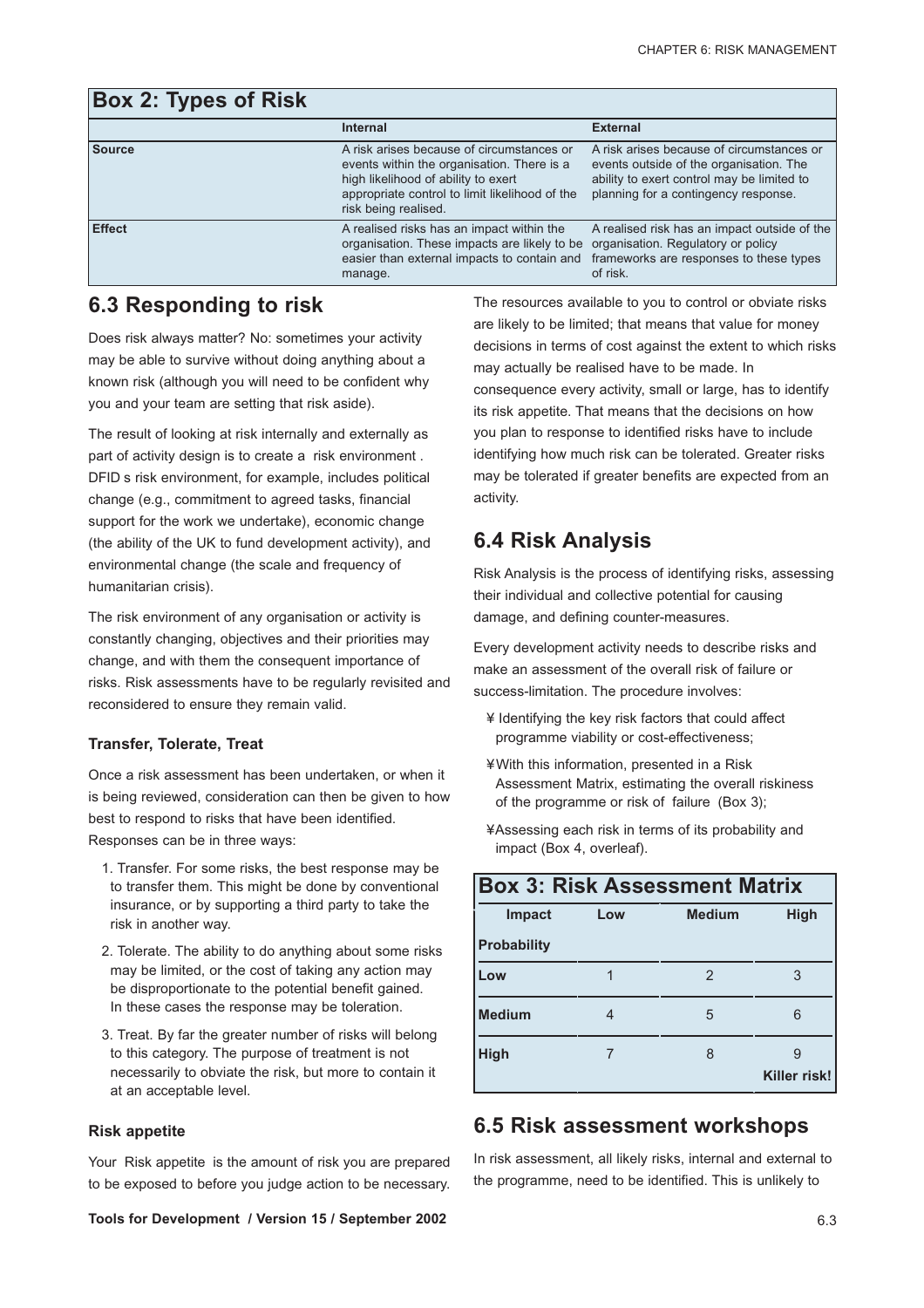### **Box 4: Overall assessment of programme risk**

| <b>Risk category</b>     | Number of<br>risks in<br>selected<br>matrix boxes                        | Impact                              | <b>Probability</b>                  |
|--------------------------|--------------------------------------------------------------------------|-------------------------------------|-------------------------------------|
| High risk<br>programme   | One or more<br>in 9<br>More than one                                     | High                                | High                                |
|                          | in 6<br>or $8$                                                           | High<br>Medium                      | Medium<br>High                      |
| Medium risk<br>programme | One or more<br>in $5$<br>One or more                                     | Medium                              | Medium                              |
|                          | in 6<br>or $8$<br>More than one                                          | High<br>Medium                      | Medium<br>High                      |
|                          | in 3<br>or $7$                                                           | Low<br>High                         | High<br>Low                         |
| Low risk<br>programme    | One or more<br>in <sub>1</sub><br>in $2$<br>in $4$<br>One in 3<br>or $7$ | Low<br>Medium<br>Low<br>Low<br>High | Low<br>Low<br>Medium<br>High<br>Low |

be achieved by one or two people working alone. A facilitated workshop session may be useful.

### **Workshop Design 1**

A useful way to organise the workshop is to bring together a group of key stakeholders (but excluding those who are opposed to the activity) and ask participants, working in small groups to undertake the following.

- ¥ Draw a Risk Assessment Matrix on a piece of flipchart paper and put it on the wall;
- ¥ Brainstorm all the risks to the success of the activity that anybody in the group can think of, writing each risk on a Post-It and placing them on a blank piece of wall;
- ¥ Take each risk in turn: discuss how critical or dangerous to the success of the enterprise if it happened, and classify all risks as either low , medium or high impact:
- ¥ Take each risk in turn, discuss how probable it is and classify all risks as either low , medium or high; probability;
- ¥ Put each of the Post-Its into the appropriate one of the nine boxes.
- ¥ Present the risk matrices of each group in plenary, discuss and decide on one overall risk matrix.

At this point, the facilitator should ask the group to focus on the lower right half of the matrix and ask the group to consider if the activity can be redesigned to minimise these risks; if not, to identify how they can be managed.

Sometimes, at this stage, a redesign will enable you to manage internal risks or to internalise external risks (e.g., by increasing the staff or other resources available; adding new activities, such as training your own staff or the staff of other participating organisations). This may not be possible in the case of risk types 2 and 3 (see 6.2), so monitoring systems and contingency plans should be included at the design stage to ensure that team leaders receive as much notice of the impact of such external risks and can implement contingency plans, when appropriate.

Risks in the bottom right-hand square (High Probability, High Impact) are killer risks ; if you have any of these and want the activity to go ahead, you should have your arguments ready when seeking approval for it!

### **Workshop Design 2**

Another way of identifying risks, if Column 1 of the logframe (see Chapter 5) has been agreed, is to ask the working groups to answer a series of questions:

- ¥ If the team successfully delivers the Activities in the logframe, what are the assumptions about external risks (risks outside the control of the team) that need to be made if the Outputs are to be delivered?
- ¥ If the team successfully delivers the Outputs in the logframe, what are the assumptions about external risks (risks outside the control of the team) that need to be made if the Purpose is to be achieved?
- ¥ If the team successfully delivers the Purpose in the logframe, what are the assumptions about external risks (risks outside the control of the team) that need to be made if the overall activity is to contribute to achievement of the Goal?

Box 5 offers such a series of questions in relation to a primary healthcare activity.

Box 6 (overleaf) presents a risk analysis for a poverty reduction activity in Angola. It starts with a brief introduction, then the section of the main submission and the Risk Analysis annex are presented.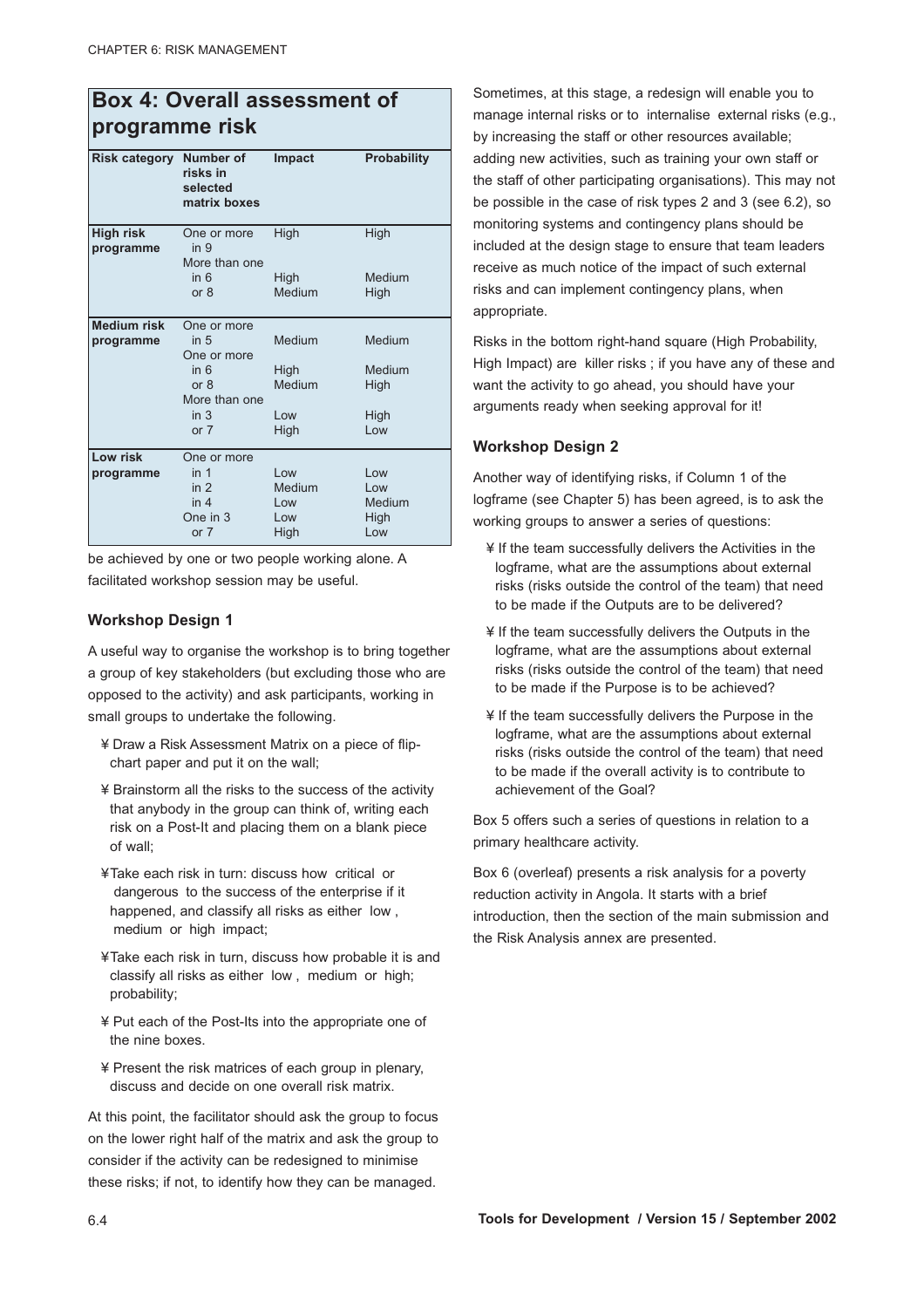#### **Box 5: Example of Assumptions and Risks in the logframe Narrative summary COVI COVICE COVICE Assumptions about risks Goal** Overall improvement in standards of living of poor households in region X NB: Many logframes do show risks at this level. Goal to super-goal assumptions not needed. **Purpose** Poor households enjoy improved access to primary healthcare facilities. QUESTION: If the project team successfully delivers the purpose in the logframe, what are the assumptions about external risks (risks outside the control of project managers) which need to be made if the project is to contribute to achievement of the goal? ¥ Other aspects of standard of living improved by other projects. ¥ Macro-economic and political stability. ¥ No civil war or prolonged civil strife. ¥ No natural disasters **Outputs** 1. Primary health care centres (PHCC) established and operational 2 Health care staff trained and posted to work in PHCCs 3. Public information campaign planned and implemented. QUESTION: If the project team successfully delivers the outputs in the logframe, what are the assumptions about external risks (risks outside the control of project managers) which need to be made if the purpose is to be achieved? ¥ Government can afford to provide drugs needed by PHCCs in providing effective health care. ¥ Public willing to listen to public information messages and willing and able to use PHCCs. ¥ PHCCs willing and able to target the needs of poor households. **Activities**  *For Output 1* 1. Survey on distance from villages to PHCCs conducted 2. Locations of new centres selected. 3. Contractor retained to construct and equip PHCCs. *For Output 2* 1. Training Needs Assessment for PHCC staff undertaken. 2. Training programmes planned and implemented. 3. Trained staff posted to new PHCCs. QUESTION: If the project team successfully delivers the activities in the logframe, what are the assumptions about external risks (risks outside the control of project managers) which need to be made if the outputs are to be delivered? ¥ Contractors do their work efficiently and on time. ¥ Necessary building materials available locally. ¥ Trained staff stay in post.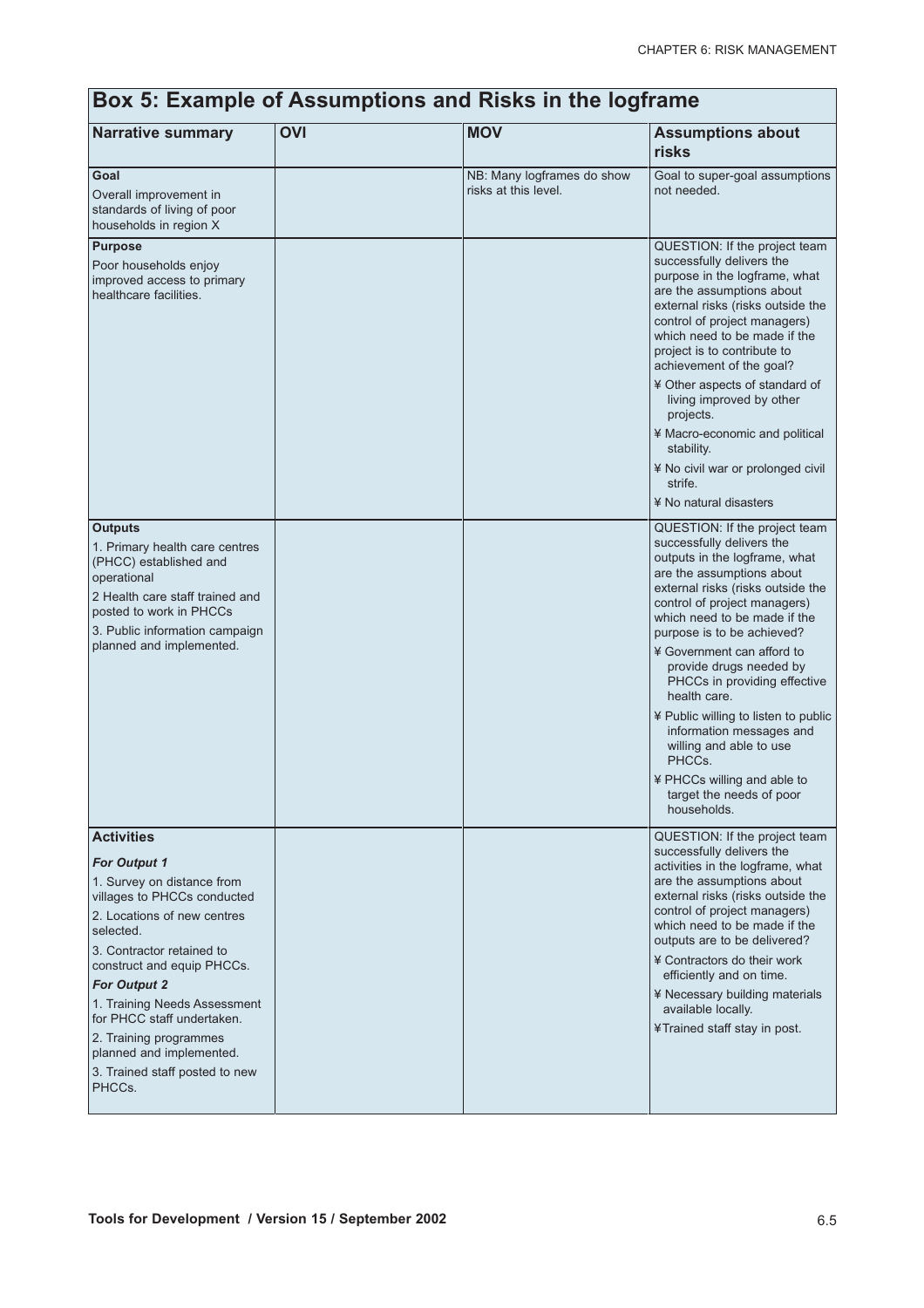### **Box 6: A Risks Analysis in a DFID submission**

This box starts with a brief introduction to the activity, the Luanda Urban Poverty Programme in Angola, then the section of the main submission and the Risk Analysis annex are presented.

Angola has suffered civil war for the last thirty years. Since the late 1980 s Luanda, the capital, has been one of the fastest growing cities in Africa as people leave rural areas for the relative security of the city

The Luanda Urban Poverty Programme (LUPP) purpose is to develop and implement sustainable ways of improving the economic livelihoods and access to basic services of the urban poor, most of whom live in shanty towns. To achieve this the project aims:

- ¥ To develop and test efficient and equitable community-managed service provision in selected parts of the city;
- ¥ To develop and test community-based ways of improving the economic livelihoods of the poor in selected parts of the city; and
- ¥ To enhance the capacity of communities, national NGOs and local government to meet the needs of the poor.

Because of the weakness of provincial and municipal authorities and national NGOs, the project will be implemented by three international NGOs, working with local partners, including local authorities.

Given the security situation in Angola and the havoc caused by thirty years of war, any development project in the country is bound to be risky. The DFID team that prepared the project carried out careful risk analysis, which was presented in the project submission and an annex. Both are reproduced here.

## **Main Submission**

### **5. RISKS AND UNDERTAKINGS**

5.1 The main risks that could adversely affect the project are as follows:

A: An increase in the intensity in the conflict, domestically and in Democratic Republic of Congo (DRC), results in further deterioration in economic governance, a rapid influx of displaced people into target areas and the collapse of infrastructure or inappropriate government response

Medium probability medium impact

Given the recent deterioration in the security situation, this a medium-to-high probability risk, that the project cannot mitigate.

B: Community-based approach is not sustained beyond project life

Medium probability medium-high impact

Primary and secondary stakeholders have few resources and government s recurrent budgets are stretched. This is a medium-high impact risk because it will undermine long-term benefits and sustainability of the project. The programme will devote significant resources to capacity building and training initiatives to ensure that community based approaches are embedded and key change agents can tap other sources of funding where appropriate.

C: No revival of long-term economic growth.

Medium probability medium impact

Some poverty reduction could be generated in urban areas without a step up in economic growth but the prospects for poverty eradication and significant welfare gains are seriously harmed if growth is note revived.

D: Implementation of supportive macro supply-side investments and policy changes by GoA (with support of the World Bank) does not occur.

Medium probability, high-medium impact

A failure to increase the overall supply of water or waste disposal facilities would present a medium impact to the direct project beneficiaries and a more severe impact on the long-term indirect beneficiaries. Capacity building to help local government will have very little impact if local government s powers and responsibilities are not extended or the utilities, such as EPAL, continue to be unresponsive to community demands.

E: Macro-economic policy deteriorates, worsening volatility and instability in the monetised sector, with rapid or hyper-inflation.

Medium-high probability, high impact

This would impact everyone in Angola, raising uncertainty, transaction costs and lowering the ability of money to retain its value. High price volatility has been identified as a primary reason why no autonomous micro credit programmes currently exist. The programme aims to design innovative approaches to deal with this problem, using experienced consultants and action research. Also, the project contains milestones (notable a review after year 1) to ensure that if any approach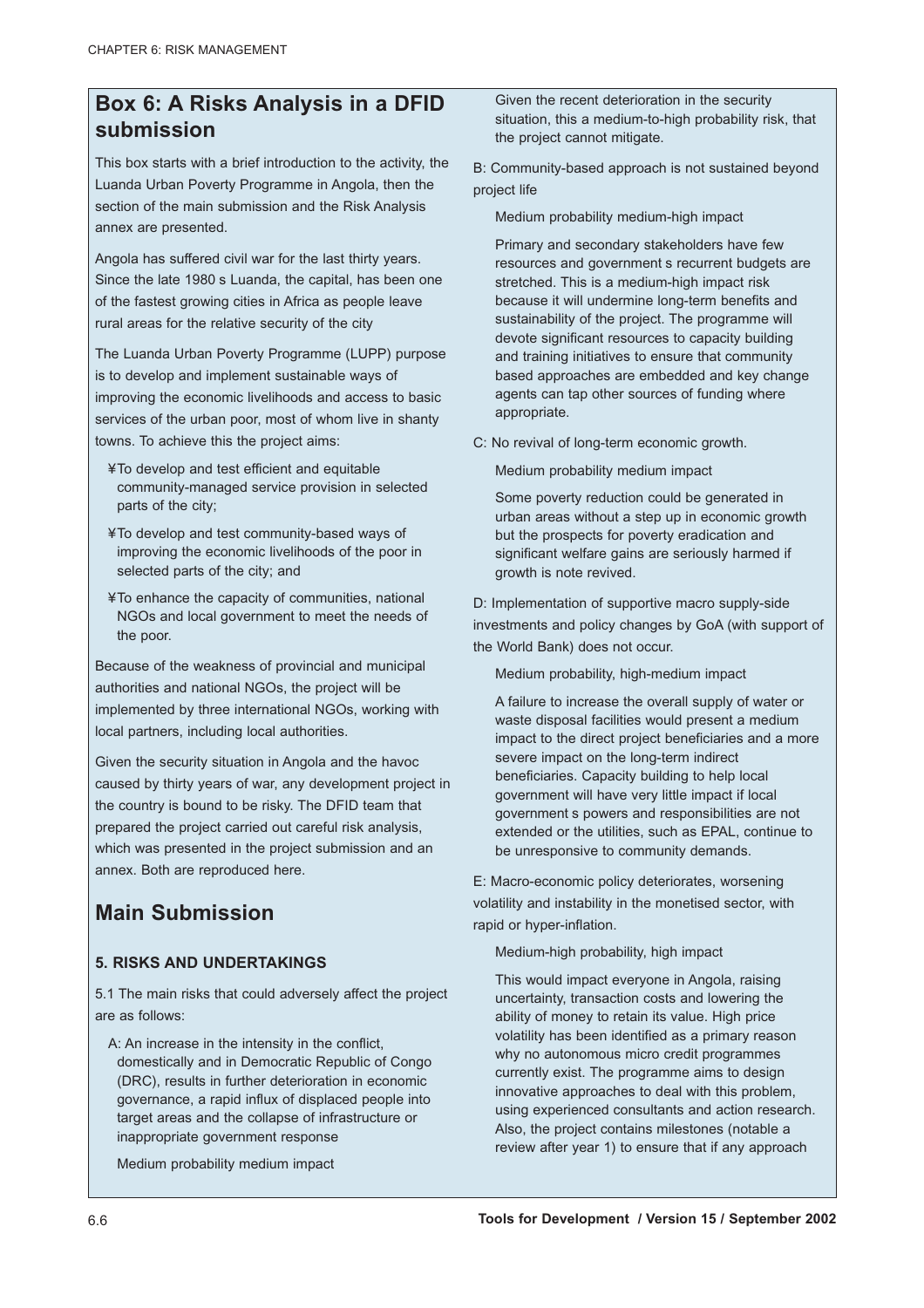is unsuccessful in coping with economic volatility, it will be discontinued.

F: Government policies and regulations (or lack of them) hinder development of small-scale credit activities.

Medium probability, low impact

Present Government policies and regulations are not conducive to micro-finance and micro-enterprise activities. The government is examining how it can improve this situation but changes in the laws are unlikely in the next year. However, the government is allowing NGOs to experiment with micro-finance initiatives and reviewing their experiences with interest.

Risks B, E and F represent a significant threat to the project. Their probability is interdependent and impact is likely to be cumulative. However, they are also closely linked to the problems of economic governance, which the project is partially trying to address, with significant amounts of capacity building and demonstration. This is a high-risk project, but the potential gains, in terms of reducing poverty, are proportionally high.

#### **Risks Matrix Summary**

|                           |   | Low Impact Medium Impact High Impact |         |
|---------------------------|---|--------------------------------------|---------|
| Low Probability           |   |                                      |         |
| <b>Medium Probability</b> | G | $A/B$ . C. D                         | B, E, F |
| <b>High Probability</b>   |   |                                      |         |

#### **Annex on Risks**

1. In any country, a participatory urban poverty reduction project of this kind is bound to entail some level of risk. In Angola, a country riven by civil war, these risks are even higher. The LUPP has been designed to minimise the impact of these risks so that the project s ability to achieve its outputs should only be affected in extreme conditions.

- 2. The risks the project faces are of three types:
	- ¥ Generic risks which pertain to the whole project;
	- ¥ Risks that impact the environmental components of the project (water, sanitation and solid waste management);
	- ¥ Risks that impact the micro-finance and income generating aspects of the project.

### **Generic Risks**

A. An increase in the intensity in the civil conflict, domestically and in the neighbouring Democratic Republic of Congo, results in further deterioration in economic governance.

#### Medium probability medium impact

Given the recent deterioration in the security situation, this a medium to high probability risk. The impact on direct project beneficiaries is likely to be low, since fighting is extremely unlikely in Luanda. However, if resources continue to be diverted towards the security situation and away from investing in physical and human infrastructure (and if the donor community withdraws its support as a consequence), then the negative long-term impact on economic governance will be high. The project will address this risk by raising community and municipal awareness and capacity to organise and lobby for improvements in economic governance.

B: An increase in intensity of the conflict, domestically and in DRC, resulting in a rapid influx of displaced people into target areas and the collapse of infrastructure or inappropriate government response:

Medium probability high impact

This is a medium probability risk, given the deterioration in the security situation and the trend movement of refugees into Luanda. Primary and secondary stakeholders have virtually no capital resources at their disposal and recurrent resources are likely to be more over-stretched than at present. There exists the remote possibility that the Angola government may choose to ameliorate social problems and discourage unrest by implementing large-scale relief type programmes in Luanda. These programmes may be directed at resolving, albeit temporarily, water, livelihood and sanitation problems without dealing directly with the root causes of these problems. Once in place, LUPP would build community and municipal capacity to advocate constructive policies and programmes for dealing with urban issues.

C: Community based approach is not sustained beyond project life

Medium probability medium-high impact

Primary and secondary stakeholders have virtually no investment resources at their disposal, and recurrent resources are already highly stretched. This situation is unlikely to change. It is a mediumhigh impact risk because it will undermine the wider indirect (and more crucial) long-term benefits and sustainability of the project. LUPP will devote significant resources (X% of project costs) to capacity building and training initiatives to ensure that community based approaches are embedded and key change agents can continue to tap other sources of funding where appropriate.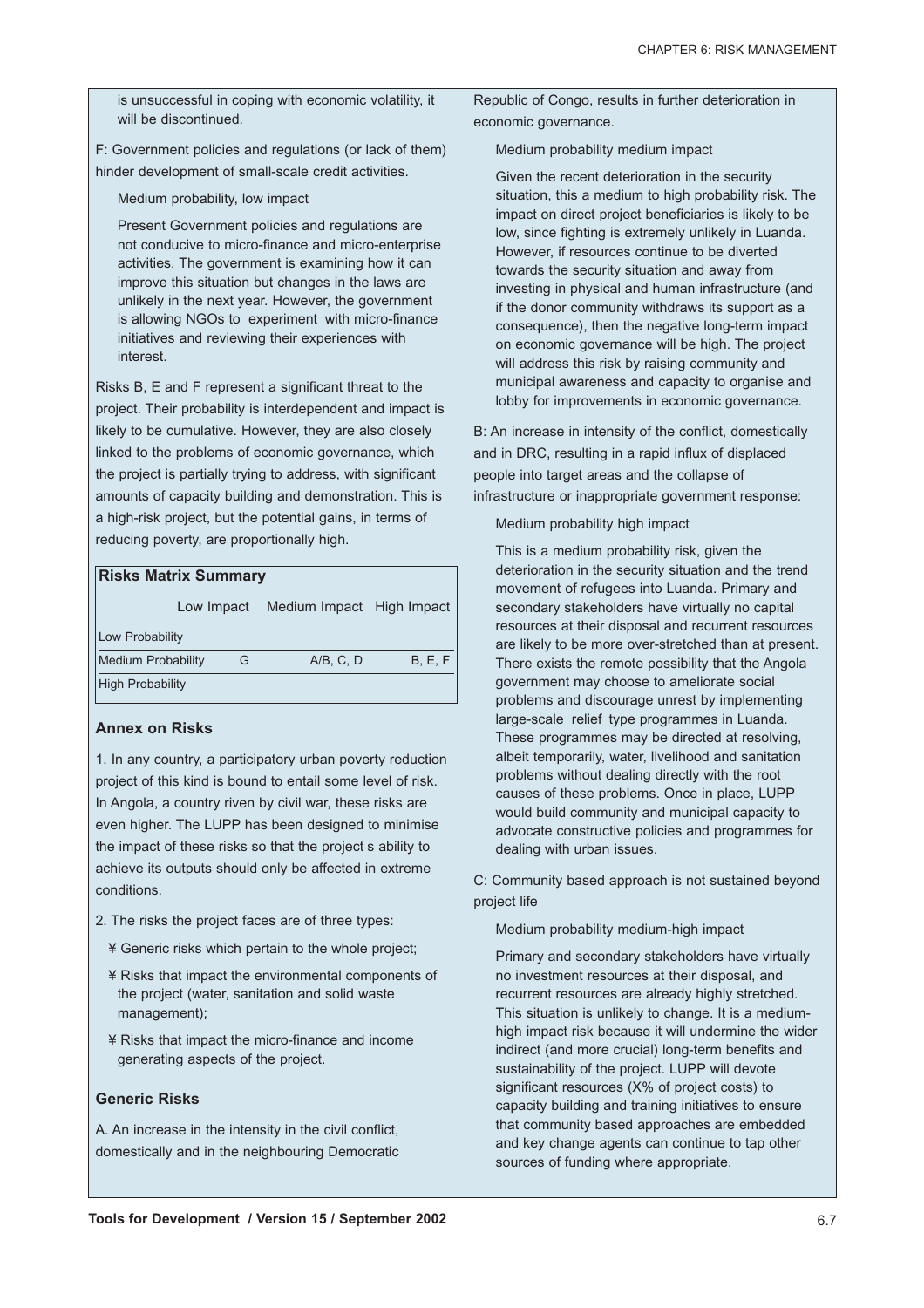#### D: No revival of long-term economic growth

#### Medium probability medium impact

Some poverty reduction could be generated in urban areas without a step up in economic growth but the prospects for poverty eradication and significant welfare gains are seriously harmed if growth is note revived.

#### **Environmental risks**

E: Implementation of supportive macro supply-side investments by GoA and donors does not occur (i.e. World Bank/Brazilian water supply projects)

#### Medium probability, high-medium impact

The probability of this will be effected by the government s ability to improve its own service delivery mechanisms and to honour contractual arrangements with implementing partners (with the World Bank credit for water and sanitation this may also include a achieving a stable macro economic environment, which is less certain). A failure to increase the overall supply of water or waste disposal facilities would present a medium impact to the current direct project beneficiaries but would have much more severe impact on the long-term indirect beneficiaries. Capacity building to help local government will have very little impact if local government s powers and responsibilities are not extended or the utilities, such as EPAL, continue to be unresponsive to community demands.

#### **Risks to micro-finance and income generating activities**

F: Macro-economic policy deteriorates, raising volatility and instability in the monetised sector, with rapid or hyper-inflation.

Medium-high probability, high impact

This is a macro-level factor that impacts everyone in Angola, raising uncertainty, transaction costs and lowering the ability of money to retain its value.

Given the recent deterioration in the security situation it is likely that the macro economic environment will become more uncertain over the medium-term. High price volatility has been identified as a primary reason why no autonomous micro credit programmes currently exist. In the past, people have attempted to isolate themselves through investing and transacting in dollar assets (which is illegal and subsequently there is a premium). The project is explicitly aiming to design innovative approaches to deal with this problem, utilising a range of specialist external experience and action research. Nevertheless, the project contains milestones (notable a review after year 1) to ensure that if no approach is successful in coping with the problems of economic volatility then this area of project activity will be discontinued.

G: Government policies and regulations (or lack of them) hinder development of small-scale credit activities.

#### Medium probability, low impact

Present Government policies and regulations are not conducive to micro-finance and micro-enterprise activities and actually function as a disincentive. The government is presently looking at the how it can improve this situation but concrete changes in the laws are probably many months off. Projects like LUPP will generate concrete examples of what works and notions of the appropriate kinds of policies that should be enacted. In the meantime the government is giving considerable latitude to the NGOs whom are experimenting with micro-finance and looking at their experiences with interest.

Risks B, E and F represent a significant threat to the project. Their probability is interdependent and impact is likely to be cumulative. However, they are also closely linked to the problems of economic governance, which the project is partially trying to address, with significant amounts of capacity building and demonstration. It should be acknowledged that this is a high-risk project although the potential gains, in terms of reducing poverty, are proportionally high.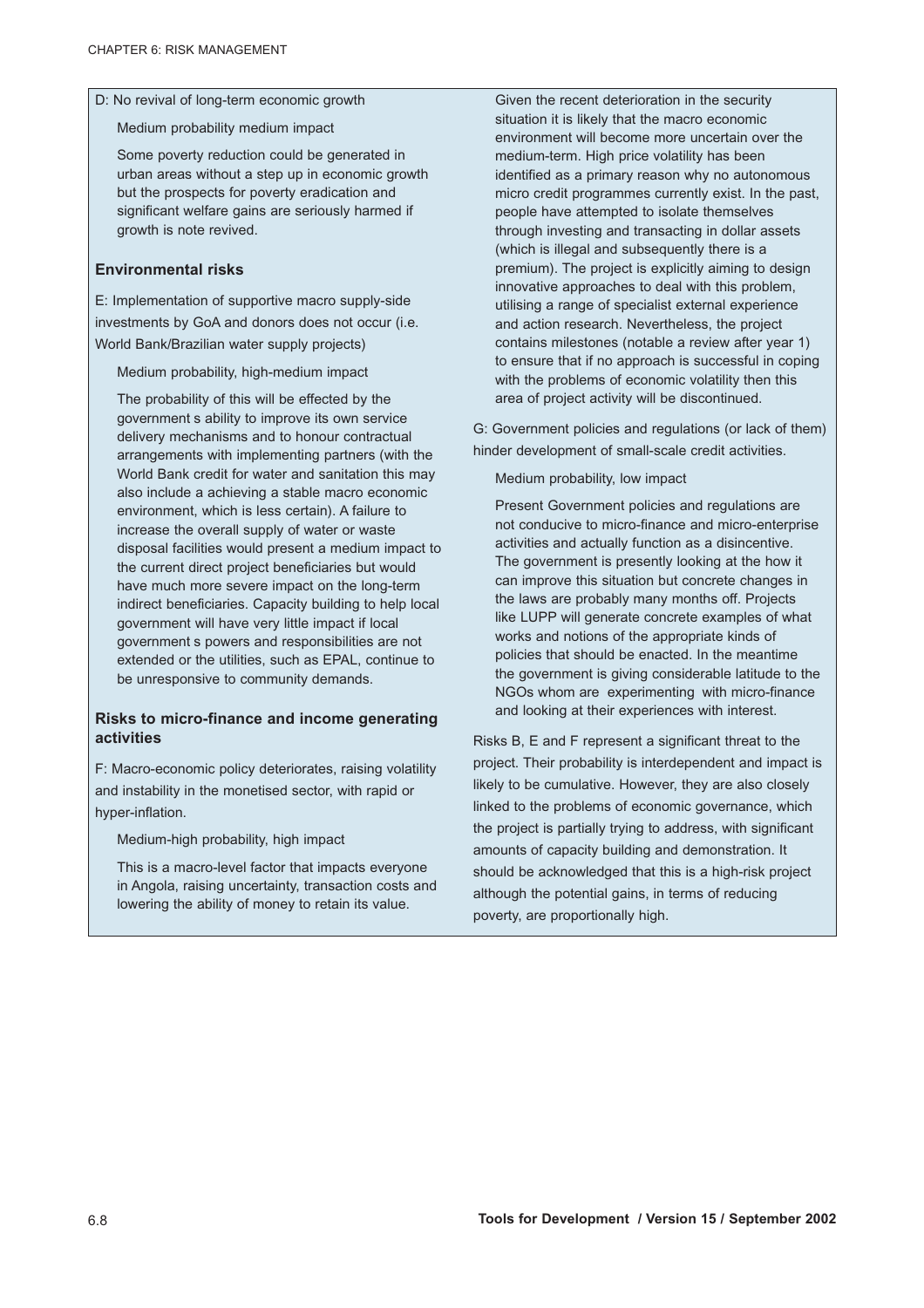# **7. Participatory methodologies and management**

### **7.1 Introduction**

This chapter looks at three areas relating to participation:

- ¥ The methodologies that should underpin any DFIDsupported development activity or intervention, regardless of the nature of DFID s participation;
- ¥ The ways in which an activity can be managed in a participatory fashion, rather than through the exercise of control;
- ¥ The particular ways in which participation can be engendered at the start-up phase of any activity.

### **7.2 What are participatory methodologies?**

Participatory methodologies aim to actively involve people and communities in identifying problems, formulating plans and implementing decisions.

They are often seen as a set of principles for generating insights about people and the communities in which they live. However, for those involved in using them, they are not only often flexible and informal, they are also continually evolving. In addition, there is no one standard methodology or set of methods to employ in any given situation: different techniques therefore need to be developed for particular situations.

Participatory methodologies enable people to do their own investigations, analyses, presentations, planning and action, and to own the outcome. The principles behind participatory methodologies are:

- ¥ That it is possible, and desirable, to increase participation in development by involving those immediately affected by a particular need;
- ¥ Involving people so affected enables activity designers and managers to explore a range of real circumstances and systems rather than concentrating on statistical samples;
- ¥ Issues can be investigated from different perspectives and using a range of approaches, such as involving multidisciplinary teams;

¥ Informal approaches are often more appropriate and can be changed as the work progresses.

### **7.3 Application**

Participatory methodologies can be used at any stage of the Activity Cycle:

- ¥ At the Design stage, by involving people in identifying problems during the planning and designing stage, e.g. needs assessments, feasibility studies;
- ¥ At the Implementation stage, through examination of a particular problem or topic e.g. identifying priorities, or implementing new activities where information needs to be collected;
- ¥ At the Monitoring and Evaluation stage, by enabling participants to implement procedures to examine their own activities.

The precise information requirements of the different stages are diverse. However they all depend on the systematic collection of data about the households and communities served by the activity and the environments in which they live and work.

Three of the more common methodologies are:

- 1. Participatory Learning and Action;
- 2. Participatory Rapid Appraisal;
- 3. Participatory Action Research.

See Box 1 (overleaf) for more information on these.

### **7.4 Why is participatory management important?**

Participatory management will not arise spontaneously: it is a conscious and informed activity to be advocated and implemented at every stage of the activity cycle. And it s important that senior staff recognise participatory management as necessary to the success of any development activity or intervention: senior staff are key because they act as powerful role models for other staff; and the practices they espouse should filter through to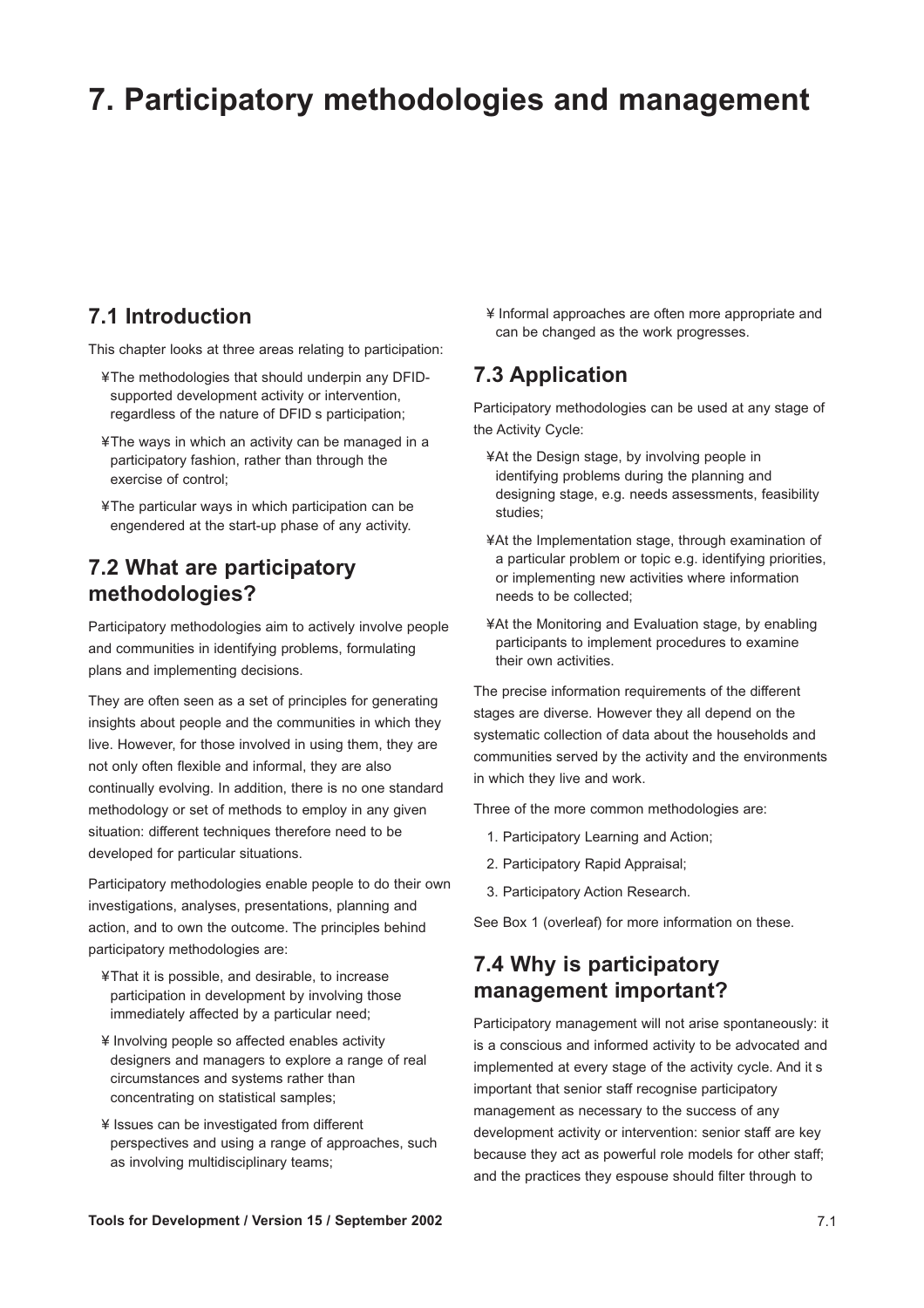influence the way whole teams of staff interact with their partners.

The process of continued, active stakeholder involvement in an activity results in various improvements.

¥ Sustainability and sustainable impact:

More people are committed to carrying on the activity after outside support has stopped;

Active participation helps develop skills and confidence.

¥ Effectiveness:

There is a greater sense of ownership and agreement of the processes to achieve an objective.

¥ Responsiveness:

### **Box 1: Common Participatory Methodologies**

**Participatory Learning and Action (PLA)**

**Text to be created.**

**Participatory Rural Appraisa**l (PRA) is a crossdisciplinary, cross-sectoral approach to engaging communities in development through interactive and participatory processes. PRA builds upon the techniques of **Rapid Rural Appraisal** (RRA) pioneered to involve communities in their own needs assessment, problem identification and ranking, strategy for implementation, and community action plan. It uses a a wide range of tool, often within a focus group discussion format, to elicit spatial, time related and social or institutional data.

**Participatory Action Research** (PAR) involves three key elements: research, education and socio-political action. It is an experiential methodology for the acquisition of serious and reliable knowledge upon which to construct power, or countervailing power for the poor, oppressed and exploited groups and social classes — the grassroots — and for their authentic organisations and movements.

Its purpose is to enable oppressed groups and classes to acquire sufficient creative and transforming leverage as expressed in specific projects, acts struggles to achieve the goals of social transformation.

Effort and inputs are more likely to be targeted at perceived needs so that outputs are used appropriately.

#### ¥ Efficiency:

Inputs and activities are more likely to result in outputs on time, of good quality and within budget if local knowledge and skills are tapped into and mistakes are avoided.

#### ¥ Transparency and accountability:

This accrues as more and more stakeholders are given information and decision making power.

¥ Equity:

This is likely to result if all the stakeholders needs, interests and abilities are taken into account.

### **7.5 Applying participatory methodologies**

#### **Start with yourself**

To become a participatory manager, start with an examination of your own attitudes and actions - these are critical. A self-assessment exercise is shown in Box 2.

Understand that participation means different things to different people in different situations (See Box 3 for a typology of participation).

For example, someone may be said to participate by:

- ¥ Attending a meeting, even though they do not say anything;
- ¥ Being actively involved in building a clinic by supplying sand and their labour;
- ¥ Controlling the design of a programme;
- ¥ Being responsible for achieving objectives in the implementation or management of an activity.

Understand yourself and where you are on the Ladder of Participation (see Box 4 overleaf).

Understand that if required, you can change your management style and become more participatory.

Learn, develop and practice the wide range of techniques for participatory management and actively search for new and innovative ways of involving stakeholders in management decision-making:

¥ Actively listen to others

- ¥ Involve primary as well as secondary stakeholders
- ¥ Build local capacity
- ¥ Cultivate teamwork
- ¥ Advocate the use of participatory approaches

**Tools for Development / Version 15 / September 2002**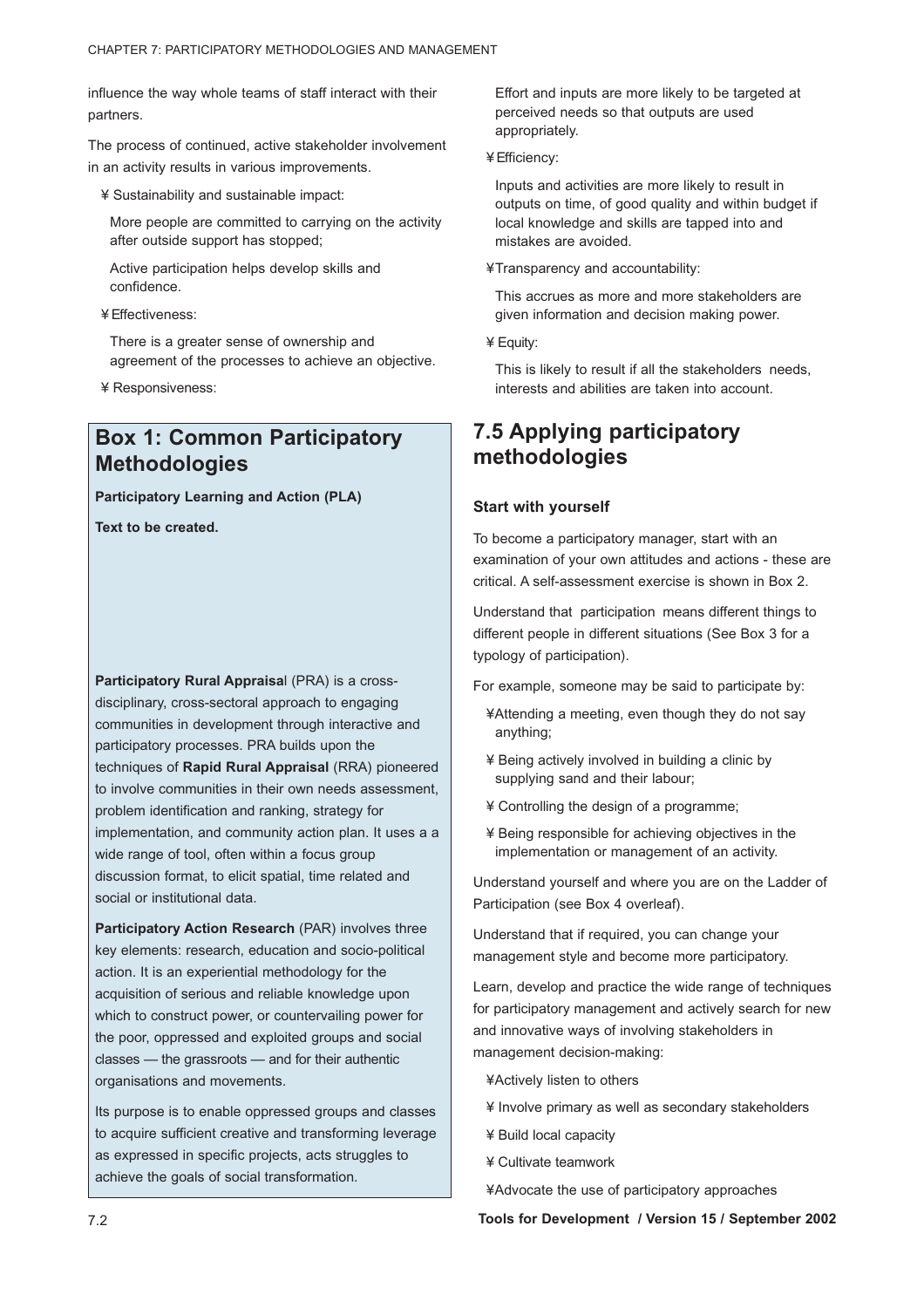- ¥ Build the required attitudes in the programme team
- ¥ Develop a self critical/learning culture in the team
- ¥ Cultivate a partnership relationship by
- building trust and confidence in partners
- handing over control to partners
- ¥ Develop and use a facilitator leadership style as opposed to a traditional leadership style.

The approach is basic. If our attitudes are wrong and rapport is not good, many of the methods will not work. The following list is a menu. Use those you find comfortable and appropriate. Some methods are plain common sense and common practice given a new name.

- ¥ Try out and explore
- ¥ Adapt and invent for yourself
- ¥ Don t lecture Look, listen and learn
- ¥ Facilitate, don t dominate
- ¥ Don t interrupt or interfere
- ¥ Spend time with stakeholder groups

### **Box 2: Participatory Management — Self-Assessment**

As a manager involved with programme work, you may already involve programme staff and stakeholders to some extent. Assess how many participative behaviours you are currently using. This self- assessment may help you focus on areas you wish to improve. For each statement, check off the category that best describes you.

|                                                                                                             | Almost always | Sometimes | <b>Never</b> |
|-------------------------------------------------------------------------------------------------------------|---------------|-----------|--------------|
| 1. I believe that involvement of programme staff is critical to the programme s<br>success.                 |               |           |              |
| 2. I believe that the active involvement of other stakeholders is critical to the<br>programme s success.   |               |           |              |
| 3. I believe that I have a lot to learn from stakeholders.                                                  |               |           |              |
| 4. I believe that programme staff have a lot to learn from stakeholders.                                    |               |           |              |
| 5. I review the programme Goal, Purpose and Outputs with programme staff regularly.                         |               |           |              |
| 6. I review the programme Goal, Purpose and Outputs with other stakeholders<br>regularly.                   |               |           |              |
| 7. I review and refine the programme indicators and their means of verification with<br>programme staff.    |               |           |              |
| 8. I review and refine the programme indicators and their means of verification with<br>other stakeholders. |               |           |              |
| 9. I clearly communicate how the programme team contributes to the overall success<br>of the programme.     |               |           |              |
| 10. I establish clear performance measures with all programme staff.                                        |               |           |              |
| 11. I provide informal but clear performance feedback to all programme staff.                               |               |           |              |
| 12 I involve programme staff in determining recognition and rewards.                                        |               |           |              |
| 13. I involve other stakeholders in determining recognition and rewards.                                    |               |           |              |
| 14. I appropriately delegate responsibilities to programme staff.                                           |               |           |              |
| 15. I appropriately delegate responsibilities to other stakeholder groups.                                  |               |           |              |
| 16. I support programme staff by providing the resources that they need.                                    |               |           |              |
| 17. I support other stakeholder groups by providing the resources that they need.                           |               |           |              |
| 18. I clearly emphasise the importance of teamwork.                                                         |               |           |              |
| 19. I use a facilitative style of management as opposed to a traditional style.                             |               |           |              |
| 20. I cultivate ways of building trust and confidence with programme partners.                              |               |           |              |
|                                                                                                             |               |           |              |

To determine your score, give yourself a 3 for each Almost Always, 2 for each Sometimes and a 1 for each Never.

51—60: You are already a participative manager

40—50: You are well on the way to becoming a participative manager

30—39: You have begun the shift to participative management

Below 30: You are still a traditional manager — you have a lot of work to do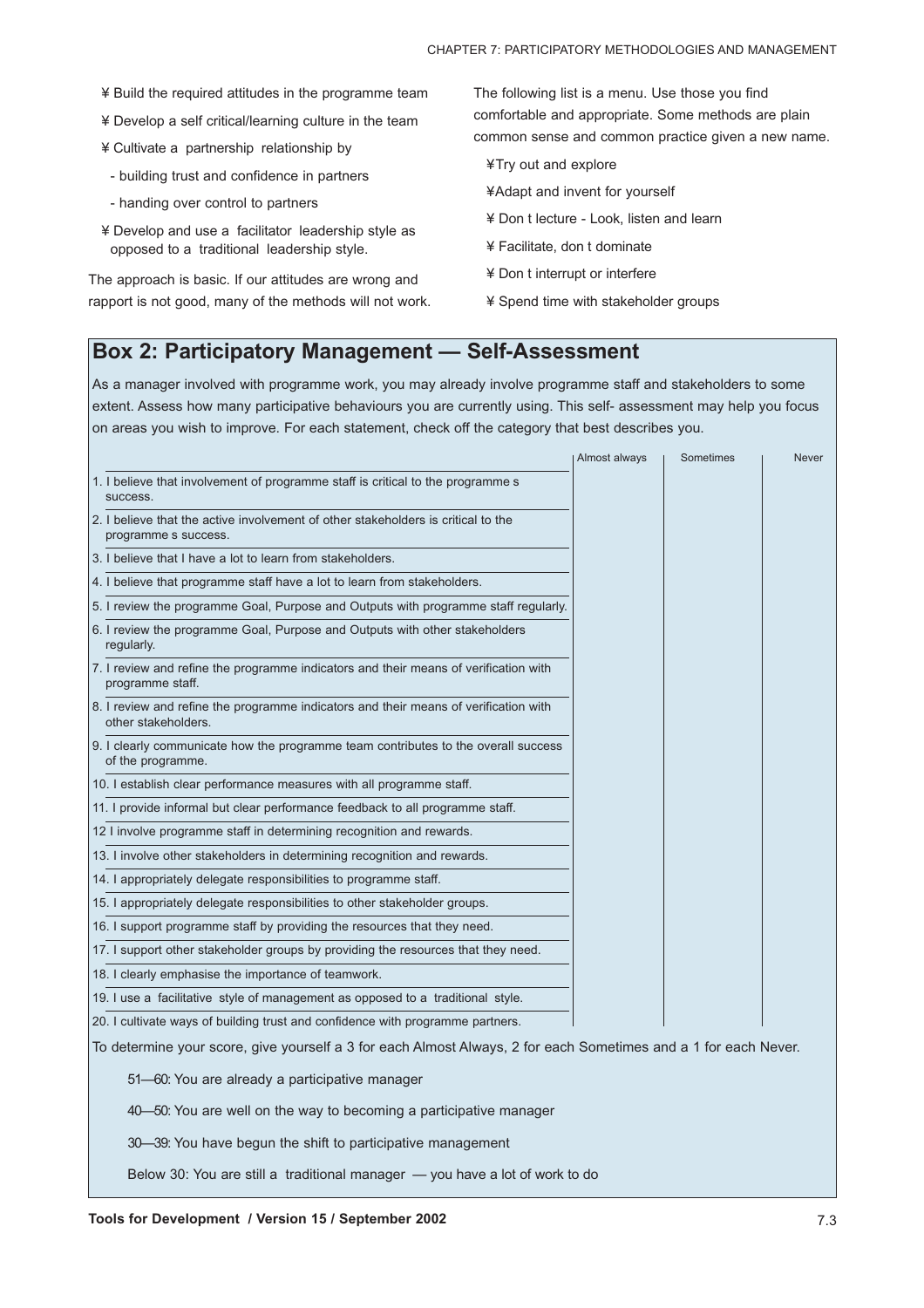- ¥ Relax, don t rush
- ¥ Allow time
- ¥ Show interest and enthusiasm in learning

Working in teams, working in a multidisciplinary environment, working with diverse partners, and doing so to achieve sustainable development, means adopting core values that reflect real participation: values about empowerment, collaboration, building trust, and respecting people s ability to solve their own problems.

Such values are fundamental in building local ownership and commitment to successful development progress.

Participatory approaches require attitudes that favour:

- ¥ Participation
- ¥ Respect for community members
- ¥ Interest in what they know, say, show and do
- ¥ Patience, not rushing, not interrupting
- ¥ Listening not lecturing

### **Box 3: A typology of participation**

| <b>Passive Participation</b>                 | People participate by being told what is going to happen or has already<br>happened. It is unilateral announcement by an administration or programme<br>management without listening to people s responses. The information being<br>shared belongs only to external professionals.                                                                                                                                                                                     |
|----------------------------------------------|-------------------------------------------------------------------------------------------------------------------------------------------------------------------------------------------------------------------------------------------------------------------------------------------------------------------------------------------------------------------------------------------------------------------------------------------------------------------------|
| <b>Participation in Information Giving</b>   | People participate by answering questions posed by extractive researchers<br>and programme managers using questionnaire surveys or similar<br>approaches. People do not have the opportunity to influence proceedings, as<br>the findings of the research or programme design are neither shared nor<br>checked for accuracy.                                                                                                                                           |
| <b>Participation by Consultation</b>         | People participate by being consulted, and external agents listen to views.<br>These external agents define both problems and solutions, and may modify<br>these in the light of people s responses. Such a consultative process does<br>not concede any share in decision making and professionals are under no<br>obligation to take on board peoples views.                                                                                                          |
| <b>Participation for Material Incentives</b> | People participate by providing resources, for example, labour, in return for<br>food, cash or other material incentives. Much in situ research and bio-<br>prospecting falls into this category, as rural people provide the fields but are<br>not involved in the experimentation or the process of learning. It is very<br>common to see this called participation, yet people have no stake in<br>prolonging the development activities when the incentives end.    |
| <b>Functional Participation</b>              | People participate by forming groups to meet predetermined objectives<br>related to the programme, which can involve the development or promotion of<br>externally initiated social organisation. Such involvement does not tend to be<br>at the early stages of programme cycles or planning but rather after decisions<br>have been made elsewhere. These institutions tend to be dependent on<br>external initiators and facilitators but may become self-dependent. |
| <b>Interactive Participation</b>             | People participate in joint analysis, which leads to action plans and the<br>formulation of new local groups or strengthening of existing ones. It tends to<br>involve interdisciplinary methodologies that seek multiple perspectives and<br>make use of systematic and structured learning processes. These groups<br>take control over local decisions, so people have a stake in maintaining<br>structures and practices.                                           |
| <b>Self- Mobilisation</b>                    | People participate by taking initiatives independent of external institutions to<br>change systems. Such self-initiated mobilisation and collective action may or<br>may not challenge inequitable distributions of wealth or power.<br>Modified from Pimbert and Pretty, 1997                                                                                                                                                                                          |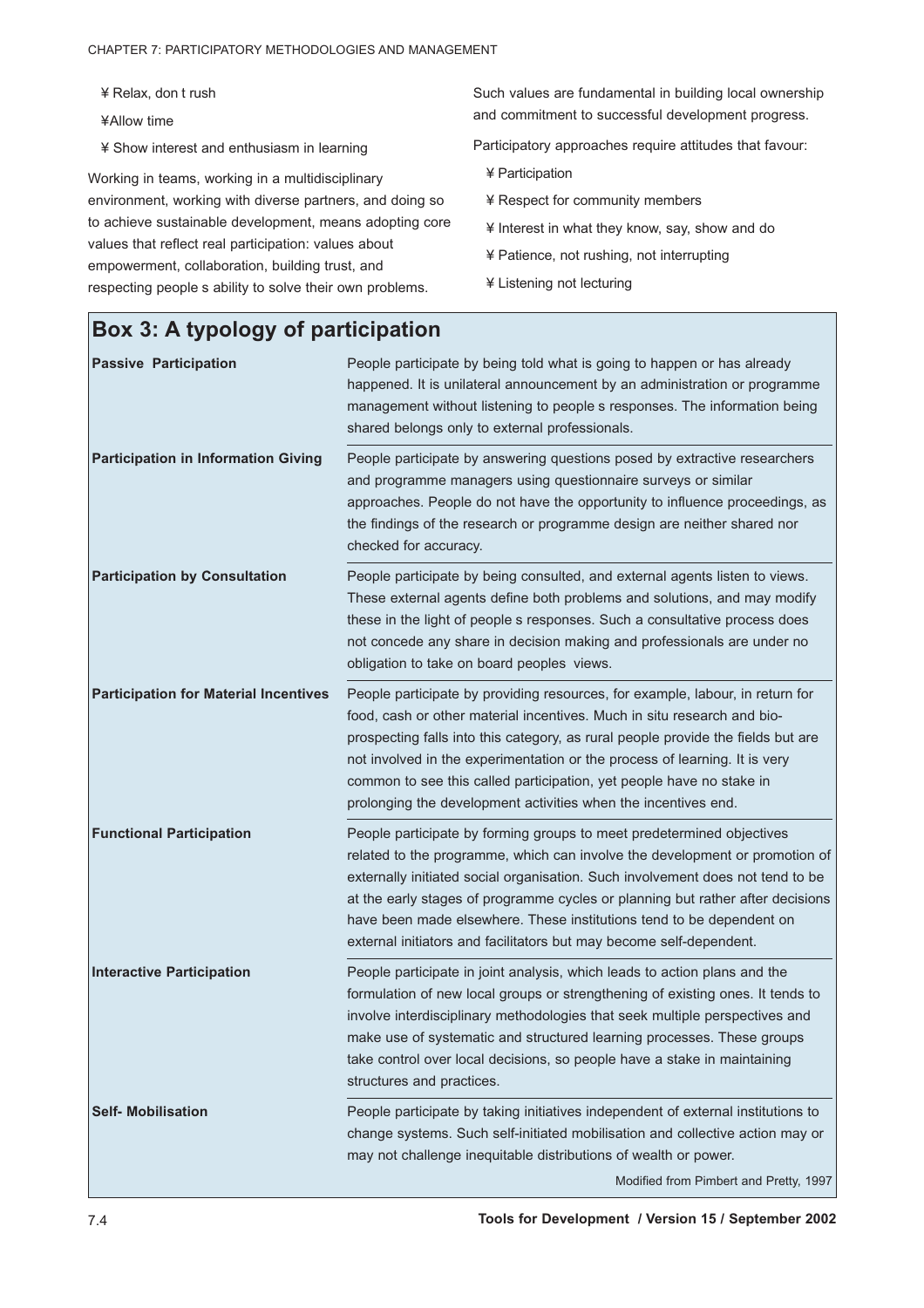

#### ¥ Humility

¥ Methods that enable community members to express, share, enhance and analyse their knowledge

While the logical framework approach has great strengths (see Chapter 5) it can be as a cookie-cutter , without sufficient adaptation to the needs of local participants and local realities. Logical frameworks are often created at a distance from the activity location; those people immediately affected by the development need may be under-represented, while central elites may be overrepresented, or urban / rural or gender bias may be found. Here, stakeholder analysis (see Chapter 2) is essential to understand the interests and needs of local participants, to make valid decisions about which local participants should be involved in the planning and management processes.

#### **Working with stakeholders**

Understanding the stakeholders, including their literacy levels, local languages, gender roles, indigenous management practices and work ethics, is one important step. This information can be used to design logframe planning activities that are more appropriate to the local context and more conducive to local participation.

A second, related step is to learn roughly equivalent terms in local languages for key logframe concepts (such as Goal, Purpose, Outputs, Assumptions). This often has to be done through discussions with local people. Sometimes the terms need to be renegotiated in logframe workshops when there is more of a context for the discussion and a better understanding of key concepts. Each of the above require that the preparation for logframe planning workshops be thoughtful and rigorous, including ample time for stakeholder interviews in advance of the session and adequate time for designing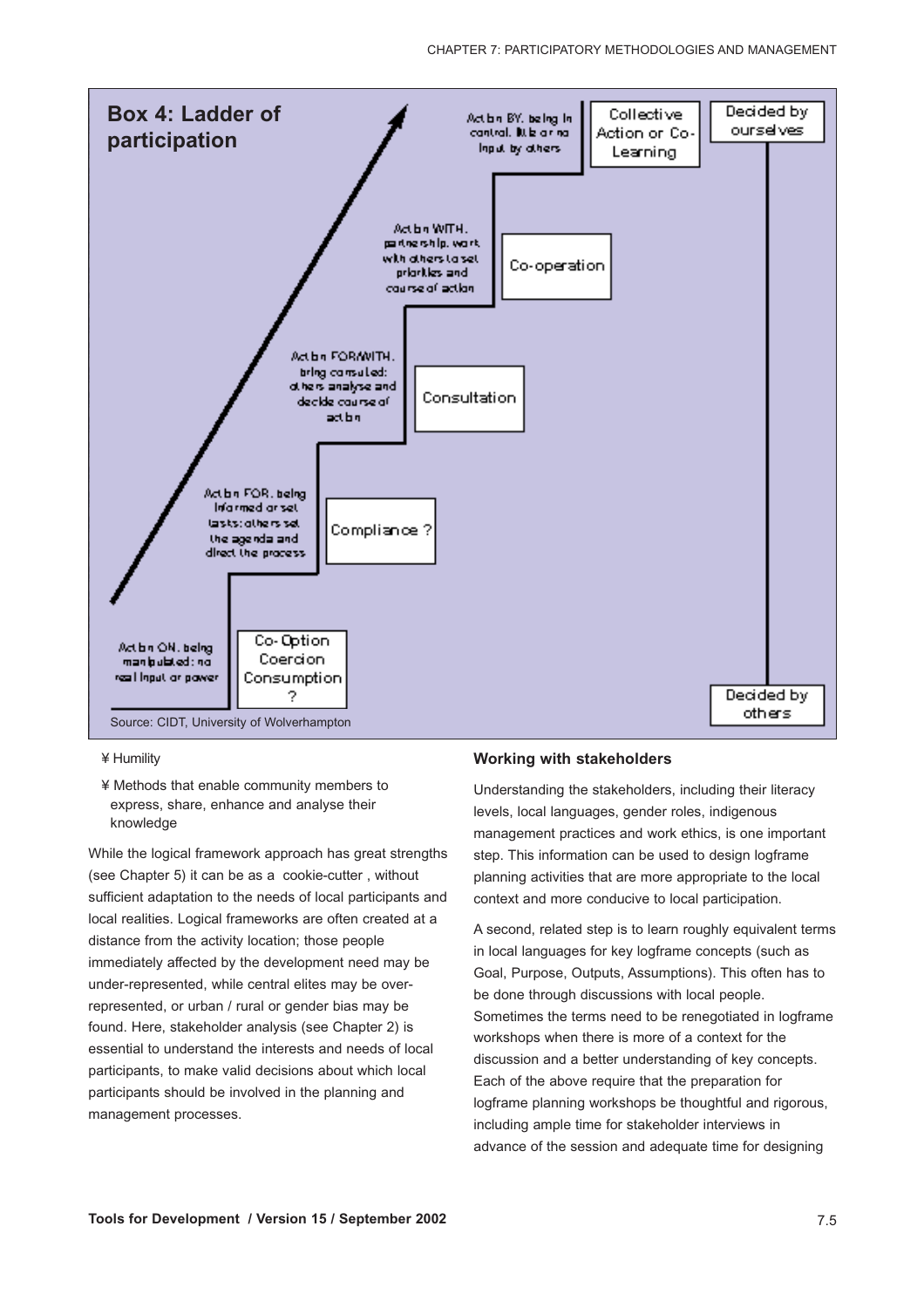and preparing specialised planning sessions that are responsive to local requirements.

For planning work with illiterate or semi-literate participants, the traditional (literacy-based) version of the logframe is inappropriate. In these groups, more literate and more articulate elites may dominate discussions, even with the assistance of an outside facilitator. In these situations local ownership of activity designs will not result and the disbenefits of using the logframe approach far outweigh its benefits.

Through adequate planning and preliminary stakeholder interviews, this kind of situation should be recognised well in advance of the arrival of a planning team. Where use of the logframe approach is not appropriate, Participatory Learning and Action (PLA) or Participatory Rural Appraisal (PRA) planning methodologies will be more appropriate (Refs), because they rely more on images rather than words. If need be, the results of these planning methods may be eventually be married with the logframe, preferably through a planning process involving more articulate local representatives. If necessary, though this is less desirable, planning experts can synthesis PRA planning decisions into a logframe format.

In these kinds of planning settings, using the formal, literacy-based version of the logframe will created a bias against local participation. Again, more literate and articulate elites will tend to dominate the planning process. In these situations, the logframe approach can be used subtly with little explicit mention of its technical terms.

One planning process used in this situation combines consensus-based approaches for determining objectives that have more of a visual focus or an intuitive appeal. For example, planning methodologies such as Appreciative Inquiry or Future Search, with a strong emphasis on visioning, are blended with informal use of the logframe. UNICEF and GTZ (Germany) have pioneered more visually based variations of the logframe. In using and blending these planning methods the visual focus and visioning provides a common basis for communication and building consensus and ownership amongst local groups.

#### **The facilitator**

The role and skill of the facilitator is crucial in avoiding top-down bias: engaging local facilitators and co-facilitator can help to ensure that planning processes are culturally appropriate and sensitive to local realities. Local facilitators may also be especially adept at translating

logframe terms and concepts into local languages and metaphors. In larger group settings, two facilitators should be involved because of their increased ability to track and support a participatory group process.

Facilitators may, however, bring their own pressures to bear: preference for one methodology to the exclusion of others that might be more appropriate. The best facilitators, however, will have a repertoire of skills that can be brought to bear. Here, your own judgement will be central in selecting a skilled team with an awareness of the importance of designing and managing a locally appropriate and inclusive planning process to build local ownership over results.

Creating a logframe, undertaking stakeholder and situation analyses or a risk assessment, are not one-time events. Building local capacity, engagement, ownership and sustainable support for an activity requires appropriate and relevant training to help groups to understand how these different processes can be integrated into their own organisational structures and procedures. Doing so helps build partnerships at the design and appraisal stage, not just at the point of implementation, while follow-up training (or training of trainers) and regular consultation helps reinforce involvement.

Longer-term, more comprehensive approaches to capacity building can also develop greater ownership over planning and design processes and the results that are produced, but local ownership on any activity can be particularly enhanced when participants are involved from the start.

Participatory launch workshops provide an excellent opportunity to build on participatory design efforts, or to strengthen participation if it has not been integral to earlier stages. They help build collaboration amongst implementing agencies, creating a common vision of success and defining detailed plans of operation. Each of these is important to building ownership and commitment from stakeholder groups and to help to lay a solid foundation for implementation.

#### **Participatory Monitoring and Evaluation**

Participatory Monitoring and Evaluation (PME) can also enhance local ownership. PME is a broad set of practical approaches, methodologies and techniques for monitoring and evaluating programmes. Like other participatory methodologies, PME is focused on increasing local learning and ownership over development activity.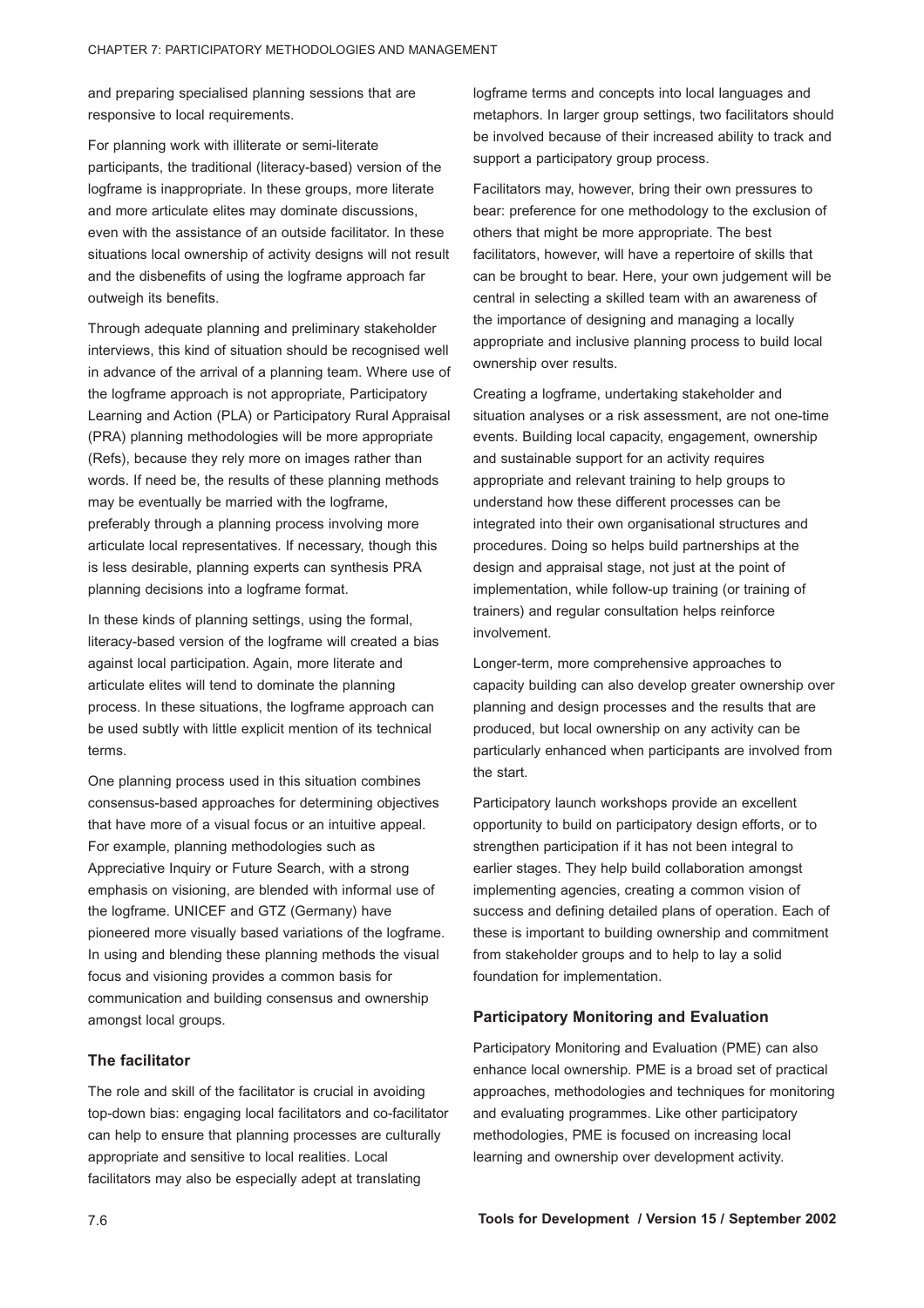PME produces important benefits including valid, timely and relevant information for management decision-making and development activity improvement, especially when PME systems feature in the planning and early implementation phases. During implementation, PME systems provide a framework for collaborative learning and for involving different partners in the M&E process.

PME is most effective when it reinforces participatory processes that are already operating, but it can also help to make up for lost ground where participation has not been integral to earlier phases, although this poses a greater challenge.

Groups that are seriously considering PME approaches must be willing to commit to participatory management approaches, a positive attitude towards partnership, and they must commit the time and resources needed to support PME systems.

Thoughtful, focused participation of stakeholders especially local ones - in decision-making is at the heart of successful development activity. Developing a participation plan with stakeholders and staying with it throughout the activity cycle will help to keep stakeholders involved and committed. The plan should encompass:

¥ A thorough stakeholder analysis;

- ¥ Identifying key interventions during the life cycle to build local participation and ownership, specifying when these interventions will take place;
- ¥ Identifying who will be involved in each of these activities;
- ¥A line item budget for participatory activities that have not be included elsewhere in the budget.

Further guidance on PME is provided in Sections 12.8 to 12.10.

### **7.6 Where and when to use a startup workshop**

Start-up workshops should be used to launch new projects, programmes and policies. They add the greatest value where development activities are complex and need sorting out, where there is little knowledge of, or buy-in, to a design by implementing groups, or where relationships among these groups are weak and non-collaborative. Start-up workshops can also be used to reinforce programmes that incorporate participatory management as a central theme. Start-up workshops can be used at any time during the inception phase, however, earlier useonce all implementing groups or staff are in place-enables teams to get off to the best start.

The benefits of participatory start-up are:

¥A shared vision of objectives and success criteria;

- ¥ Strengthened local capacity for collaborative planning and implementation;
- ¥ Clear roles, responsibilities and time frames for implementation;
- ¥ Increased stakeholder commitment and participation in implementation;
- ¥ Strengthened Project Monitoring and Evaluation systems;
- ¥ Improved co-ordination amongst partner agencies during implementation;
- ¥ Increased potential for lasting programme benefits.

### **7.7 Conducting effective start-up workshops**

Following are some basic tips/guidelines/steps for planning and carrying out effective project start-up activities. These activities could take place in a single three-five day workshop or they could be an integrated series of events over a several month period. These guidelines are not meant as a blueprint but should be seen as a point of departure for planning and adapting start-up workshops to specific situations. Since participatory start-up activities will create a set of expectations among stakeholders for collaborative management and working in partnership DFID should only use this approach where it has the intention and wherewithal to follow through.

The Checklist in Box 5 may also be of help.

#### **Planning: Conduct a Stakeholder Analysis**

By completing an initial Stakeholder Analysis you can identify groups and agencies with an interest in implementing the activity, better understand how certain groups may affect implementation, and decide which groups should be directly involved with the start-up activities (See Chapter 2 for more details). Special consideration should be given to involving representatives from implementing agencies, clients/beneficiaries, groups which control important resources for implementation, and key stakeholders who may have been peripheral to the design process. Simply getting the right groups together at the same place and time is a key success factor for this activity.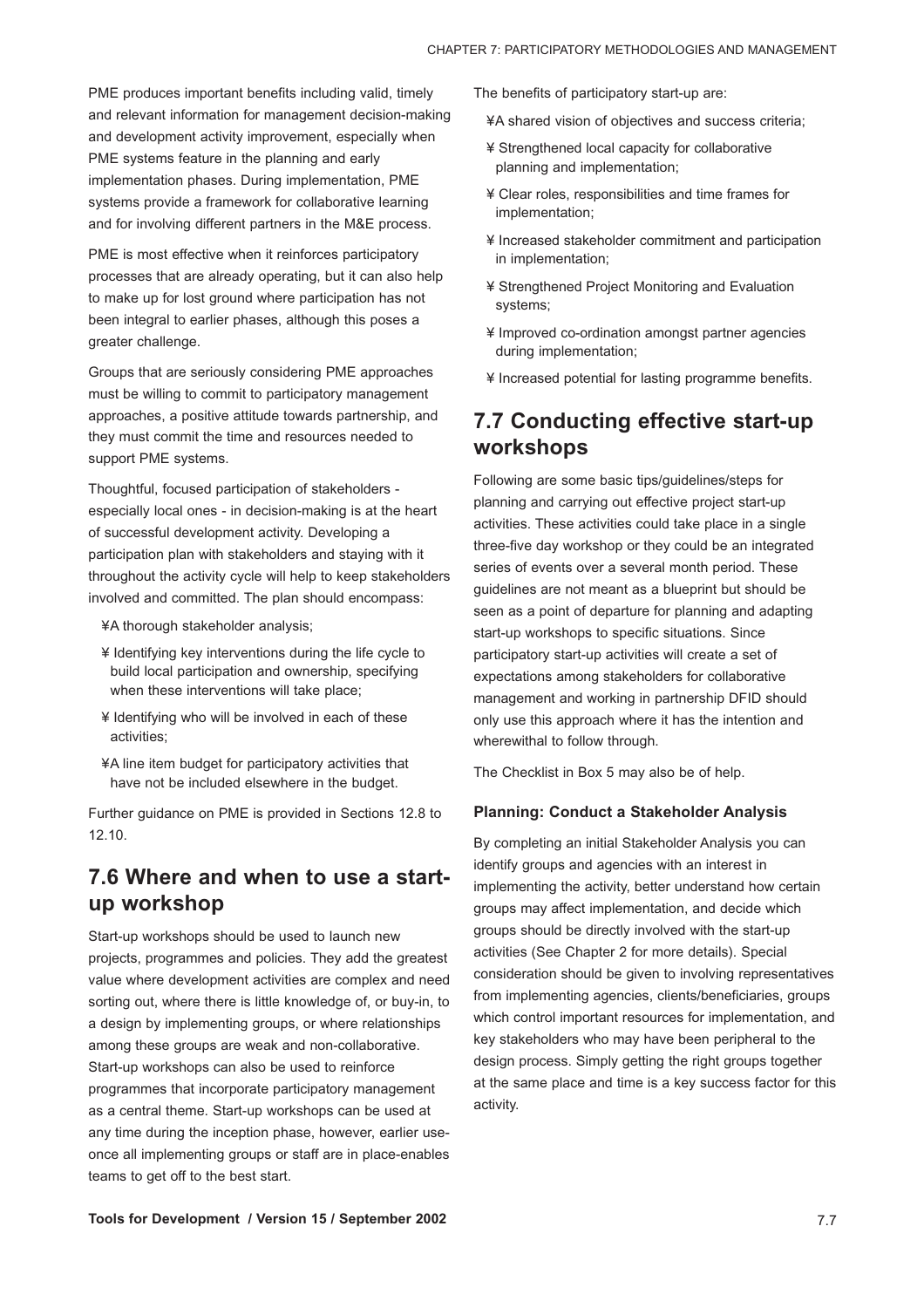### **Planning: Recruit skilled facilitators**

The planning phase is essential to laying the foundation for a successful launch. During this phase you can begin to put together a detailed plan for the workshop. For this type of activity we highly recommend facilitation teams that involve a local facilitator who has added sensitivity to issues related to local culture, language and working in groups. In addition, facilitators will need skills in team building, using the logical framework approach in groups, and be familiar with basic concepts and tools for project scheduling.

### **Box 5: Start-up Workshop Checklist**

| <b>Planning</b>                                                                                                      | <b>Conducting the Workshop</b>                                                                   |
|----------------------------------------------------------------------------------------------------------------------|--------------------------------------------------------------------------------------------------|
| $\Box$ 1. A stakeholder analysis for the workshop has been<br>completed.                                             | $\Box$ 13. The workshop process is participatory and<br>engages all participants.                |
| $\Box$ 2. The analysis has been used to understand the<br>interests of groups who have a stake in the activity s     | $\Box$ 14. The process is flexible allowing adequate time to<br>respond to unanticipated issues. |
| implementation;                                                                                                      | 15. Each day includes a simple activity for monitoring                                           |
| $\Box$ 3. The analysis has been used to identify which                                                               | workshop progress.                                                                               |
| groups should be involved in the start-up workshop,                                                                  | 16. Warm-ups and energisers related to themes of                                                 |
| including peripheral groups.                                                                                         | collaboration and team work are included in each day s<br>activity.                              |
| $\Box$ 4. A needs assessment (interviews/simple survey)                                                              |                                                                                                  |
| has been used to understand participant s issues and<br>expectations for the workshop.                               | $\Box$ 17. The workshop process, activities and exercises<br>are sensitive to local culture.     |
| $\Box$ 5. Clear and realistic Terms of Reference for the                                                             |                                                                                                  |
| workshop have been developed.                                                                                        | Each of the core workshop sessions have been<br>completed:                                       |
| $\Box$ 6. A good venue for the workshop has been selected<br>with adequate space, seating, lighting and ventilation. | 18. Introductions, Expectations, Workshop Objectives<br>and Group Norms                          |
| $\perp$ 7. Skilled facilitators (including a local facilitator) have<br>been identified and recruited.               | 19. Partner Introductions                                                                        |
| $\Box$ 8. The assessment has been used to develop a                                                                  | 20. Understanding the Project Rationale and Its Main<br>Objectives                               |
| detailed workshop design including:                                                                                  | 21. Creating a Shared Vision                                                                     |
| ¥ workshop objectives;                                                                                               | 22. Reviewing the Project Design                                                                 |
| ¥ individual session objectives;                                                                                     | 23. Developing Work Plans                                                                        |
| ¥ estimated duration of each session; and                                                                            |                                                                                                  |
| ¥ process guidelines for each session.                                                                               | 24. Developing an M&E Plan                                                                       |
| $\Box$ 9. Invitations and project documents have been sent                                                           | 25. Next Steps and Personal Action Plans                                                         |
| to participants well in advance.                                                                                     | 26. Final Workshop Evaluation                                                                    |
| $\Box$ 10. All logistics have been double checked.                                                                   |                                                                                                  |
| 11. Follow-up calls to participants have been made.                                                                  |                                                                                                  |

### **Planning: Assess stakeholder expectations and potential for collaboration**

Interview stakeholders several weeks in advance of the workshop to surface their interests, expectations and concerns, assess current levels of collaboration and to explore other issues and opportunities related to activity start-up and implementation. Since it is often impractical to interview all participants, a simple, one page survey can be used to supplement the interviews. This is also a good time to build rapport with participating groups, and to double check that important stakeholders have not been omitted from the process.

12. Arrangements with presenters and guest

speakers have been made.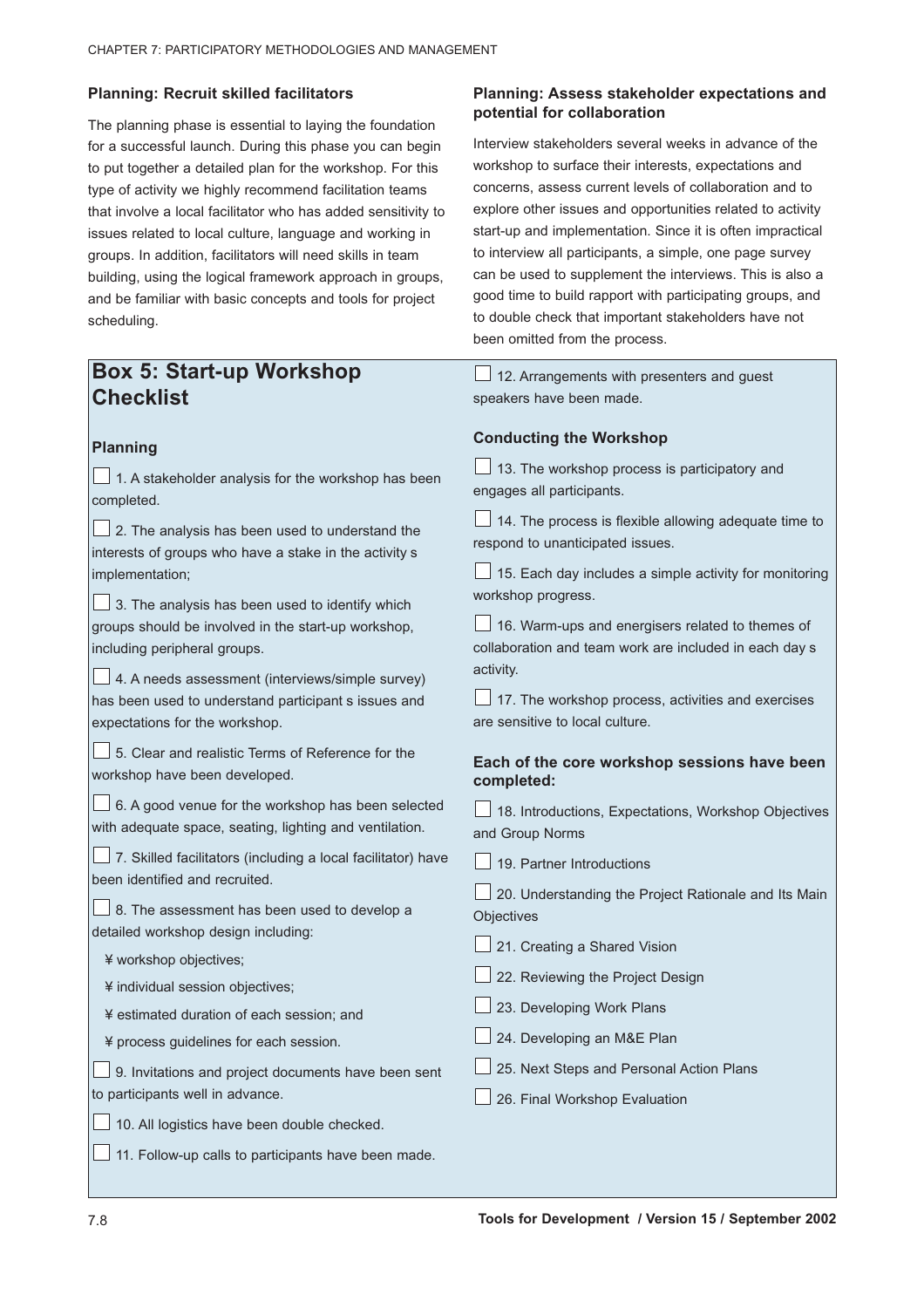#### **Planning: Design a responsive workshop**

Now is the time to spell out clear, realistic and responsive objectives for the workshop and the content, sequencing and process of its main sessions. For situations where there is little understanding of the activity design among key stakeholders or a weak sense of collaboration you will need to introduce special sessions to build these. Similarly, if the activity is complex you will need additional time for developing annual work plans.

#### **Planning: Ensure adequate logistics**

Select a comfortable venue for the workshop with adequate space, seating, lighting and ventilation and develop a list of all the materials required. Send invitations and activity documents to participants well in advance of the session. Make follow-up calls to understand who plans to attend and who will not and to encourage participation. Check that all logistics are in place well before the workshop and make a point of visiting the workshop facilities a day in advance to ensure everything is ready.

### **Conducting: Set the tone for collaboration at the beginning**

The introductory sessions are vital to establishing an environment of trust, learning and collaboration. This is especially important when participants are unfamiliar with each other or where they represent competing interests in activity implementation. These initial sessions orient the group to the participatory process of the workshop, establish an environment of respect and learning and model collaborative management. The introductory sessions should also present workshop objectives, clarify participant expectations, present a basic flow of the workshop and establish group norms about how the workshop will be run.

#### **Conducting: Create an appreciation for collaboration across agencies**

For activities that are national in scope, or those involving many partners, many of whom may be unfamiliar with each other, you can start sessions to create a shared appreciation of organisational capabilities and best practices. One method is to use a poster gallery or other process where partners can introduce their organisation to the others. Groups should be asked to be as creative as possible (using logos, slogans, symbols, etc) in designing a poster that conveys the following information: name of organisation, district, mission, key services and best practices, unique program features. After each of the posters have been hung, participants walk around the room making note of the other organisations and services that may be effectively linked with their own. The session is completed with discussion about how partners may improve collaboration.

#### **Conducting: Strengthen the team process**

Start-up workshops provide a model and a structure for collaborative planning and management. Although the content of each start-up workshop will be different, teambuilding and collaboration are common underlying themes. Since the process side of the equation is so important, it requires special attention. Introduce short warm-ups, energisers and experiential learning activities each day to deepen the understanding of themes related to team process and collaboration. Helping the team reflect on its process an how to improve it can be very useful. See the Chapter 8 on Teamworking for more ideas.

#### **Conducting: Develop a common understanding of the activity s rationale and its main objectives**

The purpose of this session is to clarify the activity s rationale and main objectives while building ownership over it by the participants. If the design process has not been participatory, this step may be difficult, requiring more time and an additional visioning exercise.

Involve local stakeholders in presenting the rationale and main objective objectives for the activity logframe (Goal, Purpose, Outputs), referring to collaborative processes that were part of activity preparation and design. This is followed by a short group discussion.

The activity structure can be presented using a large (wall-sized) visual format or simple objectives tree showing how the activity objectives are linked causally. This is followed by further discussion.

This session is critical to helping the group become oriented to the activity design and it works best if participants have read the activity document or a synopsis of it in advance.

If the activity has not been developed using a collaborative process, or if the stakeholders involved in implementation are quite different than the ones who participated in activity design, then we recommend a separate visioning step.

#### **Conducting: Create a shared vision**

The purpose of this step is to provide an opportunity for the partners to create a shared vision of success for the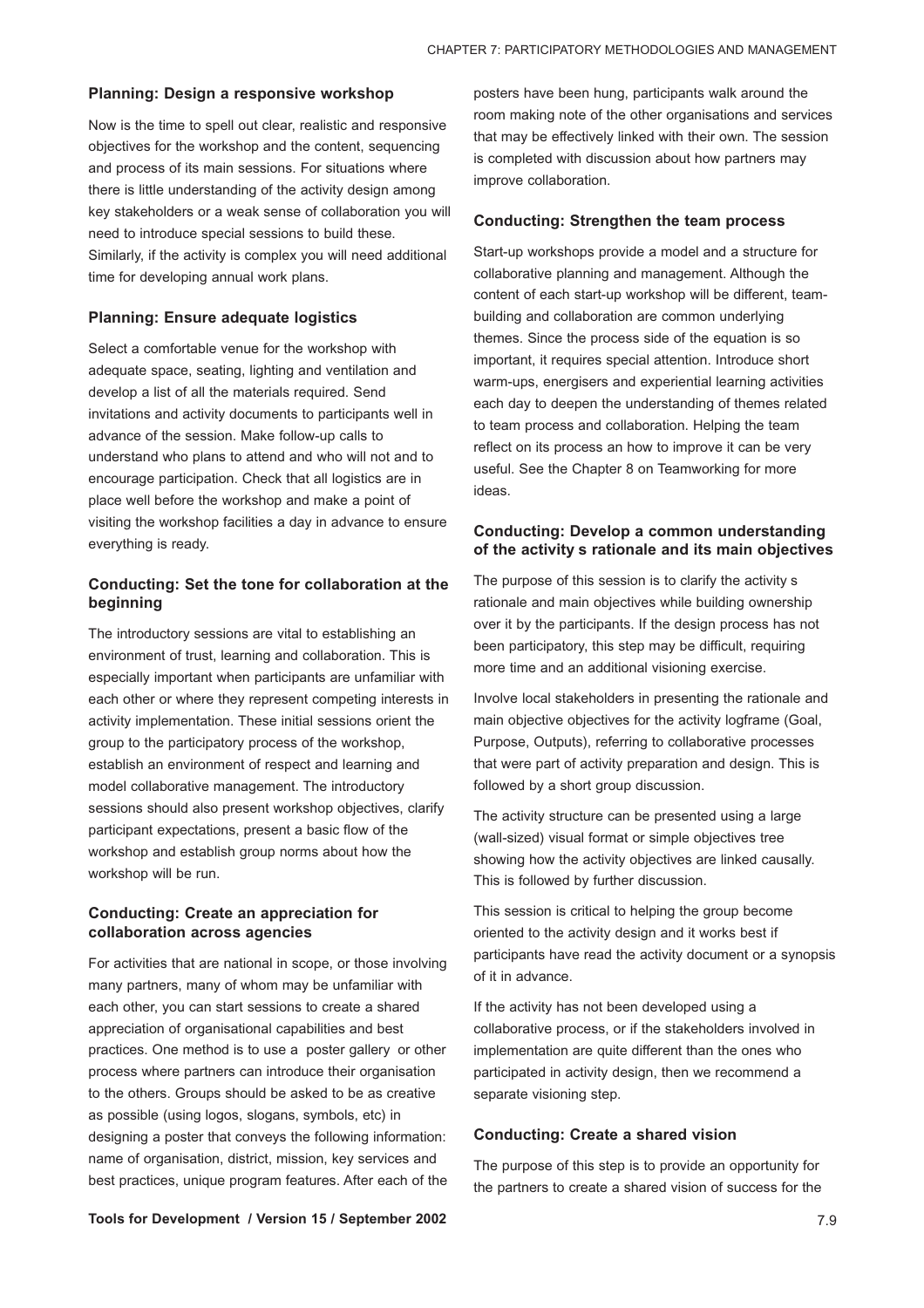activity. The shared vision is the collective sense of what s important for the future . If the activity is working at the district level we often develop district visions and then meld these into a common vision for the group.

You may find it useful to begin the visioning step by reading a guided visualisation (see Chapter 4) which asks people to imagine what beneficial changes the will result from the activity and from improved collaboration in 3-5 years. Groups express their visions using drawings, symbols and images. During presentations or galleries we ask groups to discuss their visions, to identify common themes, and to relate these back to the activity design.

### **Conducting: Review and strengthen the activity design**

The earlier steps, while creating ownership over the activity design, often create questions about it. Depending on the questions raised, smaller working groups of 5-8 people can be set up to discuss issues related to activity objectives, indicators, assumptions and activities. The working groups are tasked to review various aspects of the activity design and to develop recommendations for strengthening it. The main points are then presented and discussed in the plenary with ideas for strengthening the activity being fed into the next working group. This step is especially important if there has been a significant lag time between design and launch or if the activity context has changed substantially since its design.

#### **Conducting: Develop work plans**

In this session, sub-teams develop one and/or two-year work plans for each Output in the activity design. Output teams are created and asked to develop Work Breakdown Structures (WBS): Outputs broken down into small sets of activities and tasks. Two levels below Outputs are usually sufficient in the WBS, and Post-Its can be used for this step. After cross-checking their WBS with other groups in poster sessions, the Output teams develop realistic schedules for the activities and agree on roles and responsibilities. Most teams tend to underestimate the amount of time needed to complete activities, often by 100%. To counteract this tendency a sceptic may be appointed to each team to argue for allocating more time for suspect activities. The teams then present, discuss and refine their work plans and identify critical dependencies among tasks (see Box 6).

### **Conducting: Use activity scheduling software where there is a good fit**

Where groups are computer literate, scheduling software may be useful, enabling teams to easily track and update activity progress, and to share information in a consistent reporting format. Software should only be used after the teams have developed consensus on the work plans using the larger visual formats.

Software such as Time Line Solution s On Target has been found to be easy to use yet robust enough to get the job done. Software requires additional time for training, but the payoff for many has been found to be well worth the additional effort.

### **Conducting: Develop a Monitoring and Evaluation Plan**

Start-up workshops provide an ideal opportunity to develop a practical Monitoring and Evaluation (M&E) plan derived from the activity logframe. Teams review and refine the activity indicators, define roles, responsibilities and time lines for data collection, analysis and reporting and sometimes review and develop simple reporting formats.

M&E systems in participatory activities need to be in harmony with principles of stakeholder involvement (see Chapter 8 on Designing Participatory M&E systems). The M&E plan should include agreements on regular meetings to review activity progress and plans for more systematic annual performance reviews.

#### **Conclusion**

Start-up workshops provide an excellent opportunity to build on participatory activity design efforts or to strengthen participation if it has not been integral to earlier stages.

Start-up workshops are useful in building collaboration amongst implementing agencies, creating a common vision of activity success and defining detailed plans of operation, including M&E plans. Each of these results are important to building the ownership and commitment of stakeholder groups to the activity and help to lay a solid foundation for activity implementation. Moreover, the workshop process models the type of collaboration the DFID is seeking in its work and helps to build the capacity of partner agencies for collaborative programme management.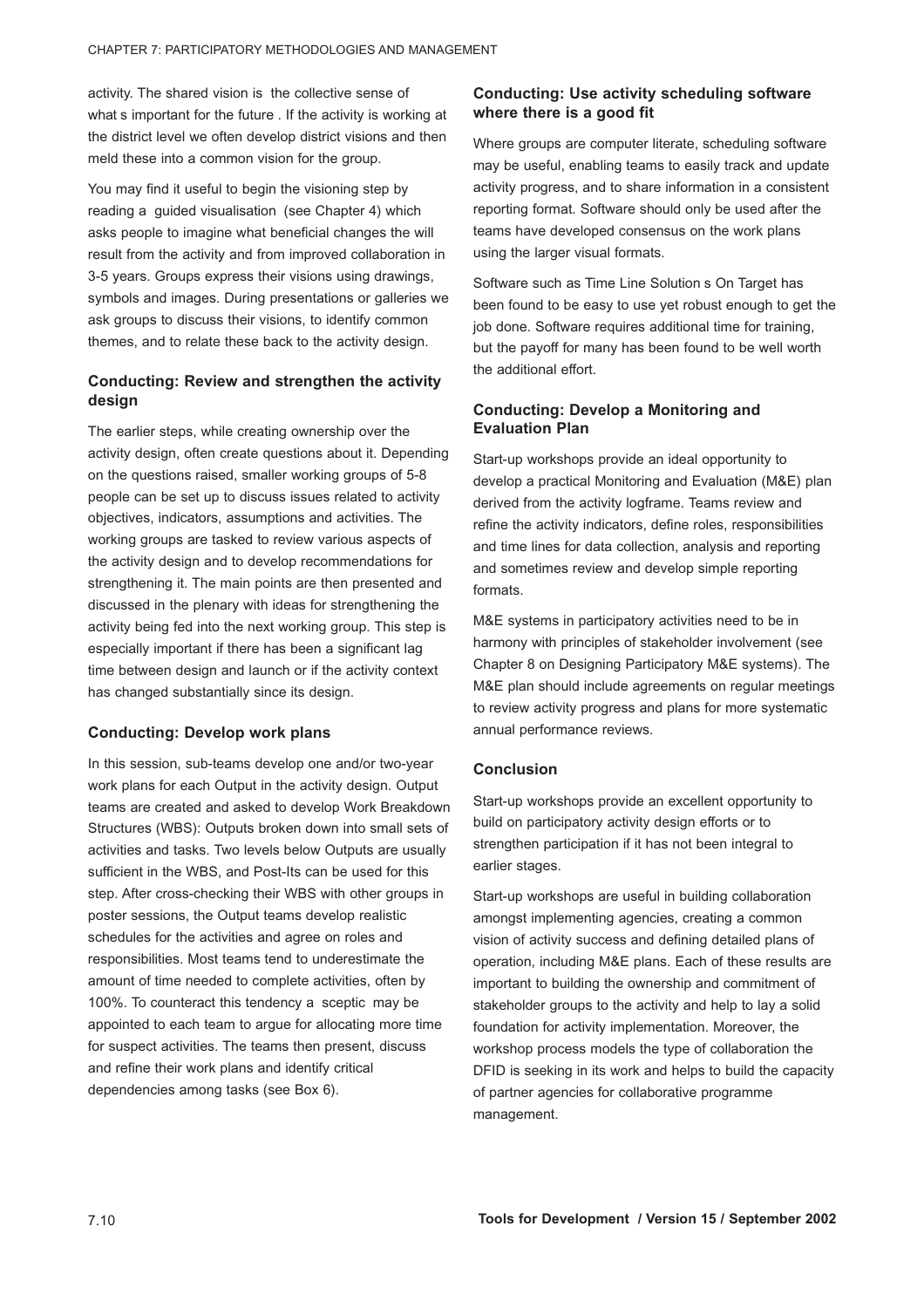| Project                              | <b>Project Months</b> |   |   |   |   |    |  |   |   |    |    |    |                    |
|--------------------------------------|-----------------------|---|---|---|---|----|--|---|---|----|----|----|--------------------|
|                                      | 1                     | 2 | з | 4 | 5 | 6. |  | 8 | э | 10 | 11 | 12 | Person Responsible |
| Publicity and Preparation            |                       |   |   |   |   |    |  |   |   |    |    |    |                    |
| Conduct meetings at                  |                       |   |   |   |   |    |  |   |   |    |    |    |                    |
| Upezia, union and unit               |                       |   |   |   |   |    |  |   |   |    |    |    | Umshichalmen       |
| levels to explain activity.          |                       |   |   |   |   |    |  |   |   |    |    |    |                    |
| Two days of orbitation for           |                       |   |   |   |   |    |  |   |   |    |    |    |                    |
| relevant staff, FWV, MA.             |                       |   |   |   |   |    |  |   |   |    |    |    | імолисн            |
| FPA, FWA, etc.                       |                       |   |   |   |   |    |  |   |   |    |    |    |                    |
| Orlent community leaders.            |                       |   |   |   |   |    |  |   |   |    |    |    |                    |
| and committees at village.           |                       |   |   |   |   |    |  |   |   |    |    |    | шл¤⊙s              |
| level                                |                       |   |   |   |   |    |  |   |   |    |    |    |                    |
| Organise ELCO's Into anks.           |                       |   |   |   |   |    |  |   |   |    |    |    | FPAS, FWAS         |
| Unit Activity                        |                       |   |   |   |   |    |  |   |   |    |    |    |                    |
| idently hausehalders in              |                       |   |   |   |   |    |  |   |   |    |    |    |                    |
| each unl                             |                       |   |   |   |   |    |  |   |   |    |    |    |                    |
| Prepare ELCO maps                    |                       |   |   |   |   |    |  |   |   |    |    |    |                    |
| idently potential.                   |                       |   |   |   |   |    |  |   |   |    |    |    |                    |
| valunteers                           |                       |   |   |   |   |    |  |   |   |    |    |    |                    |
| Selection and Training of Volunteers |                       |   |   |   |   |    |  |   |   |    |    |    |                    |
| idently and valunteer for            |                       |   |   |   |   |    |  |   |   |    |    |    | FPAS, FWAS         |
| each unl                             |                       |   |   |   |   |    |  |   |   |    |    |    |                    |
| Orlent valunt eers abaut.            |                       |   |   |   |   |    |  |   |   |    |    |    | FWAS               |
| their responsibilities.              |                       |   |   |   |   |    |  |   |   |    |    |    |                    |
| Canduct needs:                       |                       |   |   |   |   |    |  |   |   |    |    |    |                    |
| assessment for valunteers"           |                       |   |   |   |   |    |  |   |   |    |    |    | ШЕРО». МОЛИСН      |
| training                             |                       |   |   |   |   |    |  |   |   |    |    |    |                    |
| Developt whiling curriculum          |                       |   |   |   |   |    |  |   |   |    |    |    | ШЕРО», МОЛИСН      |
| Deve bip training schedule           |                       |   |   |   |   |    |  |   |   |    |    |    | IFPAS, UFPOS       |
| Schedule valunteers fan              |                       |   |   |   |   |    |  |   |   |    |    |    | FPAs               |
| training in three batches.           |                       |   |   |   |   |    |  |   |   |    |    |    |                    |
| Canduct training                     |                       |   |   |   |   |    |  |   |   |    |    |    | ЦЕРОУ, МОЛИСН      |
| Service delivery.                    |                       |   |   |   |   |    |  |   |   |    |    |    |                    |
| Canduct hause ta hause.              |                       |   |   |   |   |    |  |   |   |    |    |    |                    |
| visks.                               |                       |   |   |   |   |    |  |   |   |    |    |    |                    |
| Update ELCO registers                |                       |   |   |   |   |    |  |   |   |    |    |    |                    |
| Supply methods to clients.           |                       |   |   |   |   |    |  |   |   |    |    |    |                    |
| and make referrals for               |                       |   |   |   |   |    |  |   |   |    |    |    |                    |
| clinical methods.                    |                       |   |   |   |   |    |  |   |   |    |    |    |                    |
| Malntain records and                 |                       |   |   |   |   |    |  |   |   |    |    |    |                    |
| provide sports.                      |                       |   |   |   |   |    |  |   |   |    |    |    |                    |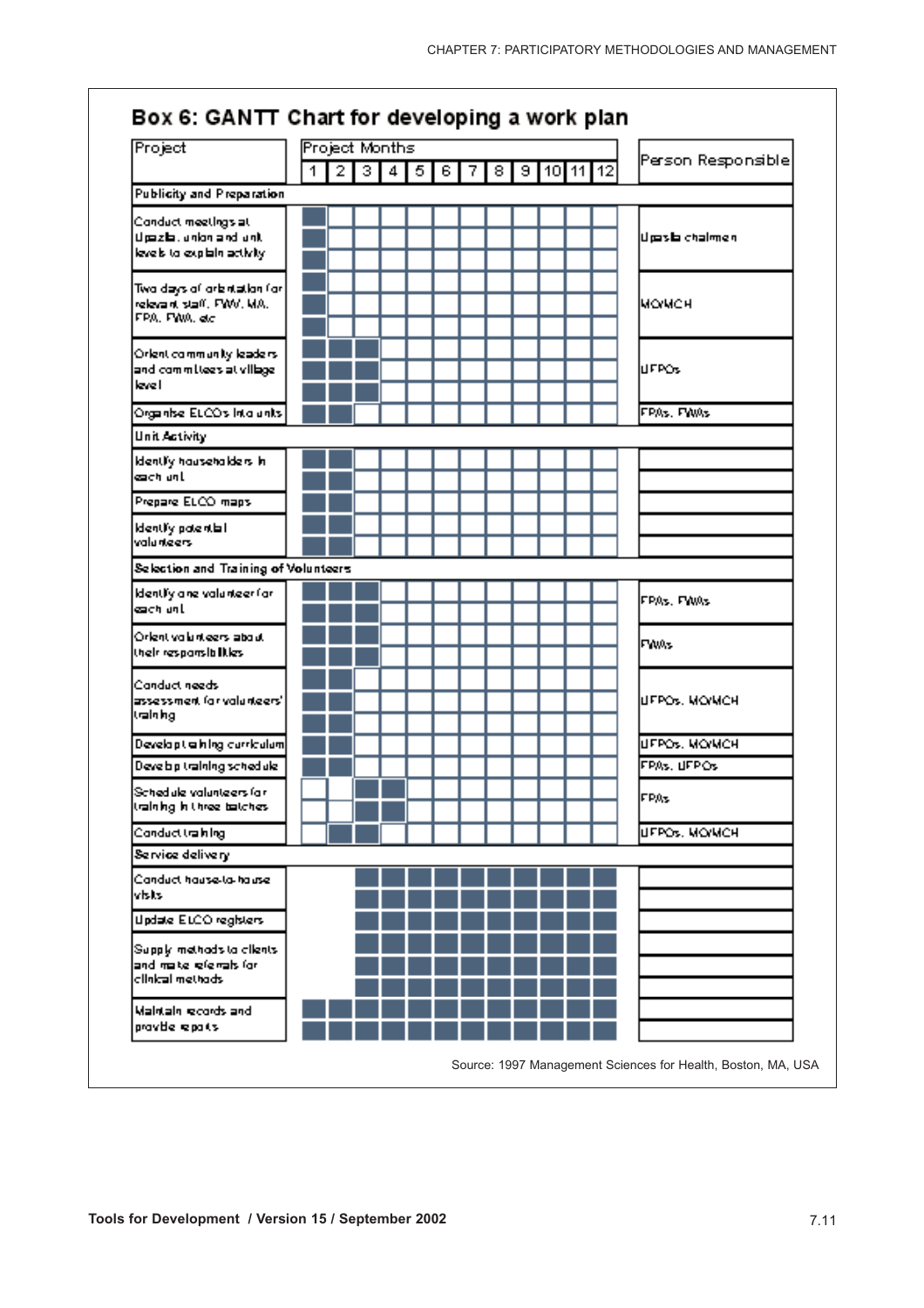# **7.8 Participatory Learning and Action, Participatory Rapid Appraisal and Participatory Action Research**

PLA, PRA and PAR (see Box 1) all make use of a combination of techniques, the choice depending on the objectives and available resources.

### **Review of secondary data**

¥ Sometimes secondary data can mislead. Sometimes it can help a lot. At present secondary data is not emphasised much because of the concentration on our reorientation and their participation.

### **Observe directly**

¥ See for yourself. It can be striking for many to realise how much they have not seen, or did not think to ask. Does our education and background desensitise us?

### **Do-it-yourself**

¥ Let yourself be taught by villagers at an early stage of the exercise, work alongside them in their daily routines and tasks (weeding, herding, collecting water, fishing ...etc.) Roles are reversed; they are the experts. We learn from them; they are the experts.

### **Semi-structured interviews**

¥ This is guided interviewing and listening with only some of the questions determined beforehand. New questions arise and aspects to follow-up, during the interview. The interviews are informal and conversational, but actually are carefully controlled. Interviews may be with:

Individual villagers or households perhaps selected on the basis of a particular characteristic of their household or farm

Key informants; seek out the experts? Often overlooked. Medicinal plants? Water supplies? Ecological history? Markets and prices? Changing values and customs? Fuels? Historical time-line?

Group interviews; community groups, specialist groups (birth attendants? fruit-growers, structured groups (by age? by wealth?), random groups.

As a guide in interviewing:

¥ Have a mental or written checklist ready.

- ¥ Use open-ended questions. What? When? Where? Who? Why? How? Avoid questions that can be answered Yes or No .
- ¥ Generally at least 2 people should interview with one of the team leading

¥ Watch your manners; greetings, non-verbal factors, seating arrangements, posture, etc.

¥ Keep it informal and relaxed, not an inquisition; listen

### **Participatory mapping and modelling**

- ¥ Resource maps of catchment areas, villages, forests, fields, farms etc.
- ¥ Social maps of residential areas of a village
- ¥ Wealth/well-being maps and household assets surveys
- ¥ Health maps e.g. to identify TB cases or ear infection

### **Transect walks**

Systematic walks with key informants through an area, observing, listening, asking, seeking problems, solutions and mapping the finding onto a transect diagram.

### **Participatory diagrams**

¥ Seasonal Calendars

Explore seasonal constraints and possibilities by diagramming changes month by month through the year; rain, labour, diet, sickness, prices, animal fodder, income, debt, etc. Histogram calendars can be drawn over 12 or 18 months.

¥ Activity profiles and daily routines

Histograms chart daily patterns of work. Compare for different groups; e.g. women, men, children. Compare different profiles for different seasons.

¥ Historical profile, time lines and change analyses

Chronologies listing major local events, ecological change, disease/pest/weed occurrence, population trends, etc.

¥ Venn (chapatti) diagrams

Use of circles to represent people, groups and institutions and their relationships.

### **Analytical games**

Rankings and choices and analysed through interview games.

### ¥ Wealth/well-being rankings

Groups or clusters of households are identified according to relative wealth or well-being. Informants sort a pile of cards, each with one household name on it, into piles. The wealthiest are put at one end, the poorest at the other. The process is replicated with at least three informants. This provides a good lead into discussions on the livelihoods of the poor and how they cope.

¥ Matrix scoring and preference rankings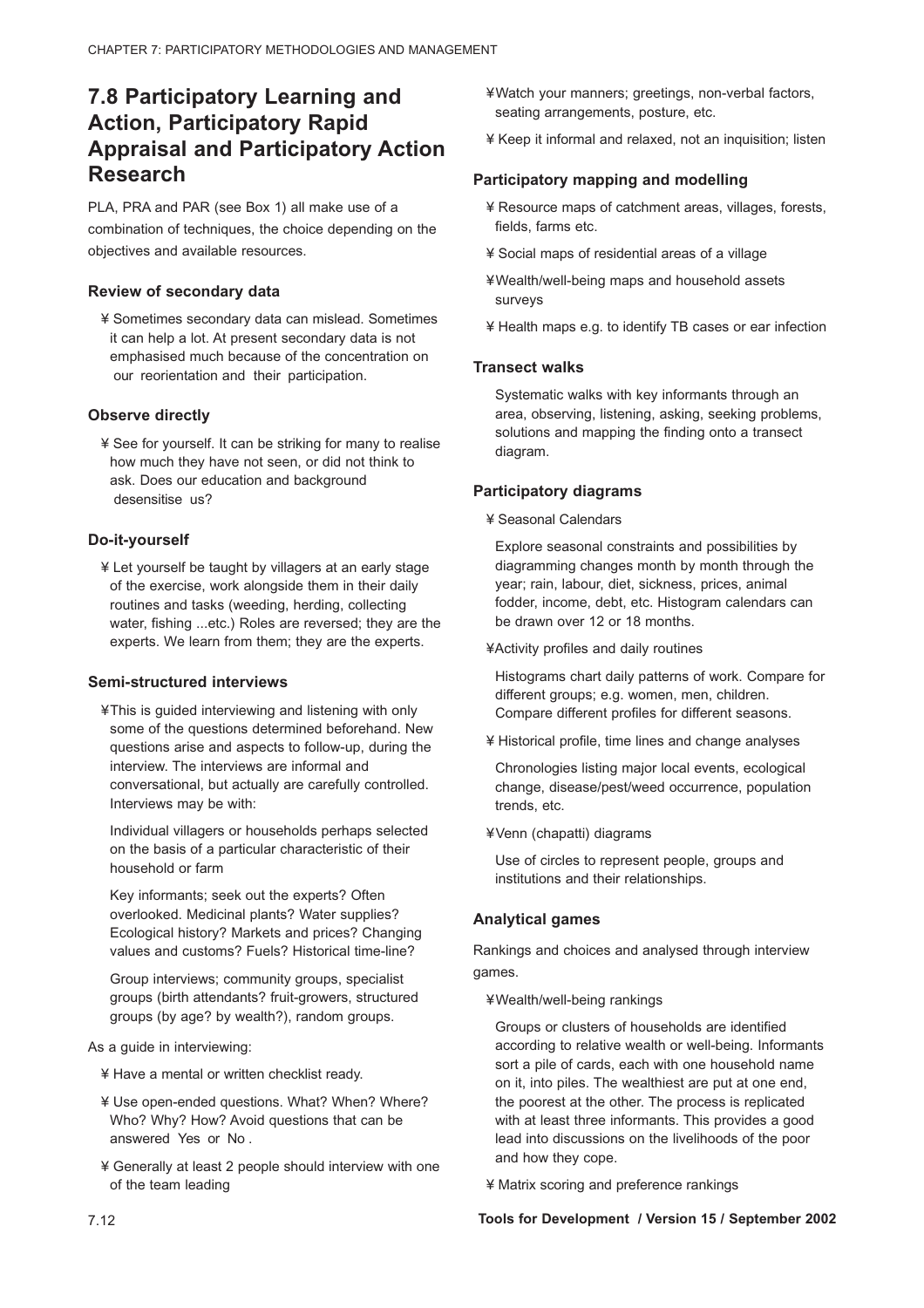Matrices constructed using seeds, stones etc. confirm the values, categories, choices and priorities of local people, e.g. different trees, soil conservation methods, varieties of a crop or animal. For pair-wise ranking, items are compared pair by pair for preference.

#### **Portraits, songs and stories**

Case studies, household histories, how conflict was resolved... are recorded.

¥ Workshops

#### **Brainstorming and analysis exercises**

¥ SWOT analysis: Strengths, Weaknesses, Opportunities and Threats.

¥ Problem web and flow charts

### **Box 7: Launching the Malaria Control and Research Project**

The Gujarat Malaria Control and Research (MCR) Project is a \$12 million project financed by DFID. A participatory launch workshop was conducted in Surat, India under the auspices of DFID and the British Council. It involved 27 participants from 12 implementing agencies, including local community and women s groups.

Workshop rationale and objectives. The launch workshop was initiated to respond to a difficult and unwieldy project development process that had spanned nearly a decade with little continuity of the main actors. The organisers felt a strong need to reach a common understanding of the project rationale, its design and implementation responsibilities among the many and diverse stakeholders involved in implementation. The main purpose of the 5-day workshop was to build the implementation team and to launch the project with the commitment and understanding of implementing agencies and participants. Specific objectives were to:

- 1. Provide basic training in results-oriented project management;
- 2. Understand the MCR Project rationale and the project design;
- 3. Refine the project design;

¥ Games and role-play

¥ Presentation and evaluation of information gathered.

Investigators using participatory methodologies can select from a basket of choices for a given situation according to their needs and experience. Both PRA and PAR use triangulation - i.e. different methods, sources and disciplines, and a range of informants in a range of places are used to cross-check and thus get closer to the truth.

# **7.9 Examples of participatory management**

Three examples of participatory management can be found in Boxes 7, 8 and 9 (overleaf).

- 4. Develop operational plans for the project components/outputs;
- 5. Develop the project s monitoring and evaluation plans; and
- 6. Identify and resolve any outstanding implementation issues.

Through exercises around the project s LogFrame the implementing agencies gained a common understanding of the project s rationale, goals, objectives and activities. A good deal of effort was required to build the sense of a team among these groups and to establish bonds of trust and collaboration. Team dynamics were improved through groups working to refine each of the project s outputs and activities and team building exercises which encouraged people to take risks and analyse team dynamics. Using flip charts and Microsoft Project software, teams then reached consensus on first year work plans, including clear time lines and roles and responsibilities for implementation. At the same time another working developed a simple framework for project evaluation based on the LogFrame s indicators. An evaluation of the workshop indicated that all objectives had been met. During the project s first two years major problems were avoided and the implementing agencies worked collaborative to carry out work plans and to monitor project performance.

Source: Social Impact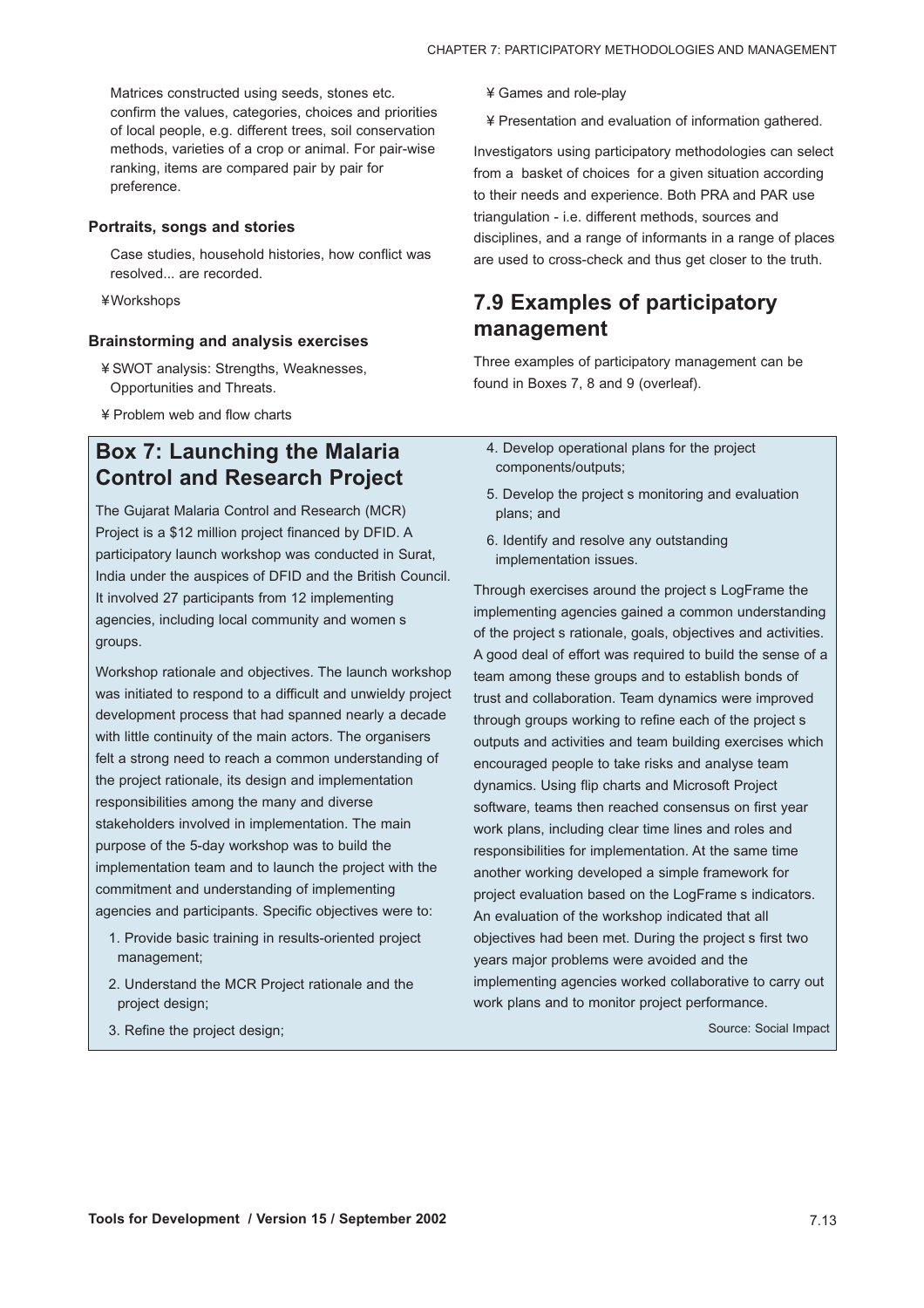# **Box 8: Facilitation skills for improved HIV/AIDS work in Zambia**

While working in Zambia, an international NGO and a bilateral donor recognised the need for Facilitation Skills training for local groups at the District level; in particular, these groups wanted HIV/AIDS programming that was more in tune to local realities, especially limited technical capacities and resources. At the same time, there was great potential for building on the work of existing community groups, churches, district health personnel, traditional healers, and the military in the fight against HIV/AIDS.

Outside consultants worked with these groups to better understand their training/facilitation needs. The assessment underscored the need for front-line HIV/AIDS workers to improve their group work and training skills in order to have greater impact in the communities. the consultants designed and facilitated a four-day facilitation skills workshop to respond to these needs. Several months later, the consultants returned to deliver an advanced facilitation workshop for many of the same participants.

As a result of the facilitation skills training, participants reported being more confident and effective in mobilising groups in local HIV/AIDS activities, such as AIDS education, training and community meetings. Many participants had taken on new leadership roles. HIV/AIDS groups who had formerly been suspicious of one another now collaborated more closely.

Source: Social Impact

# **Box 9: Participatory management in India**

The KRIBHCO Rainfed Farming Project in is a participatory rural development project that has been successful in developing approaches to improving the livelihoods of poor women and men farmers in one of the most poorest regions in India.

The participatory approach in communities has been mirrored by efforts to develop a participatory management culture within the project. Key elements of the approach are:

- ¥ fortnightly (later monthly) meetings to share experiences among all the 50-60 field and office staff of the project and to develop and reinforce a common vision of what the project was trying to achieve;
- ¥ encouraging a spirit of self-criticism, so that lessons are learnt from both successes and failures;
- ¥ decentralisation of decision-making from Delhi to the project manager and to co-ordinators in each of the three states, where the project is working.

However, it has not been easy. KRIBHCO is a major co-operative sector company (the Krishak Bharati Cooperative Ltd) and was reluctant to change its hierarchical and top-down procedures, designed for a large organisation, to meet the need of the small development project to be flexible and able to respond to requests from communities. Because of this, KRIBHCO has established a charitable trust (The Gramin Vikas Trust, translated as the Village Development Trust ) to implement the second phase of the project. The Trust is headed by a Chief Executive Officer with powers to introduce management systems appropriate to participatory rural development projects.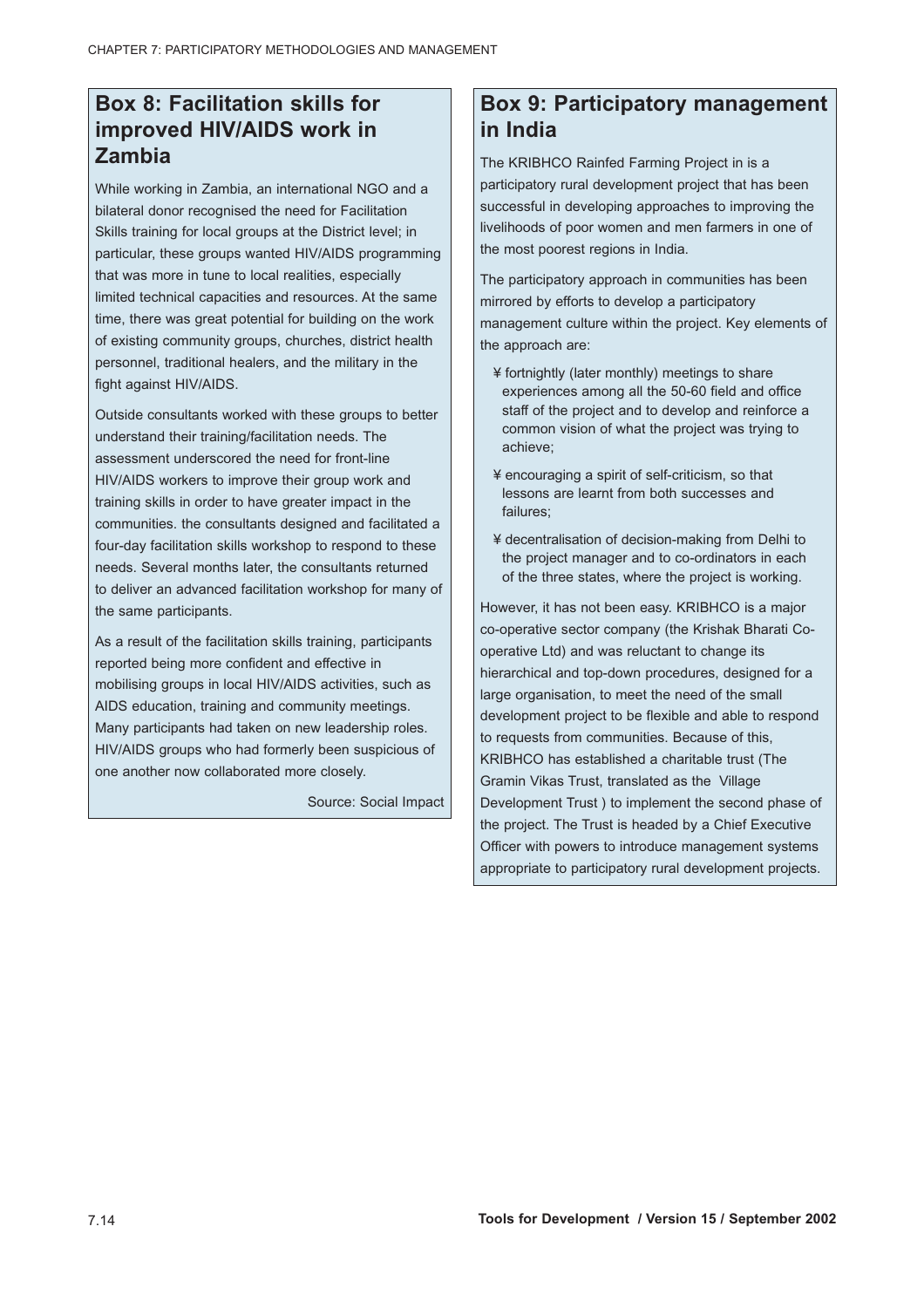# **8. Teamworking**

### **8.1 Introduction**

Development activities and interventions of any kind have to be carefully planned and designed if they are to be of good quality and to provide significant and sustainable benefits. In the case of major actions, planning and design is likely to take place over several months.

Most donors believe in a team approach to such work, and in particular that it is very important to involve partners at all stages. There are two principal reasons for this:

¥ To ensure good design;

¥ To ensure sustainability.

#### **Design**

Although the personnel involved will usually have experience of designing similar activities in other regions or countries, they may not have an in-depth knowledge of or insight into local circumstances, needs, and constraints. This essential ingredient has to come from local partners.

### **Sustainability**

Where activities or interventions are perceived as donorimposed, they tend not to generate strong local commitment. If so, they will be in danger of proving unsustainable. It is essential that ownership be recognised as belonging to the local partner rather than the donor. This can only happen if partners are fully involved in planning and design.

This chapter looks at different issues raised by teamworking. It provides a simple model of team development, and an overview of team member roles to help build effective teams with an appropriate mix of skills. It also introduces a method called Team Planning Meeting to help when launching new teams.

Sometimes, not all your team members will be physically part of the team, so practical tips on building virtual teams are offered. Leadership is an essential quality, and the

chapter offers guidance on how to develop your own skills to best effect. The chapter concludes with examples and practical resources for team building.

And as a separate point, it should be remembered that the teamwork concept applies just as much within DFID as outside it: internal activities need to be just as rigorously designed, operated, monitored, and evaluated as external ones.

### **8.2 Teamwork takes longer, but produces better results**

Teams are the primary means by which many donors organise and carry out much of their work. The ability to establish and sustain successful teamworking is therefore an essential skill in the design, implementation, and evaluation of activities.

Teams come not just in different sizes, but also in different forms:

- ¥ Multi-disciplinary teams. These offer the both the advantage and challenge of combining technical perspectives to solve complex developmental issues.
- ¥ Multi-cultural teams. These offer special advantages of added creativity, though they may require more intensive team building to reap their full benefits.
- ¥ Virtual teams. Here, team members are not located in the same place at the same time. Virtual teams offer advantages of efficiency and the ability to spread scarce technical resources across many diverse activities. They too pose unique challenges.

When each of these kinds of teams is performing well we expect the following benefits:

- ¥ Added creativity, efficiency, and effectiveness of work;
- ¥ Greater ability to get work done in the long run;
- ¥ More effective problem solving;
- ¥ Mutual learning;
- ¥ Added commitment to high quality results;

**Tools for Development / Version 15 / September 2002**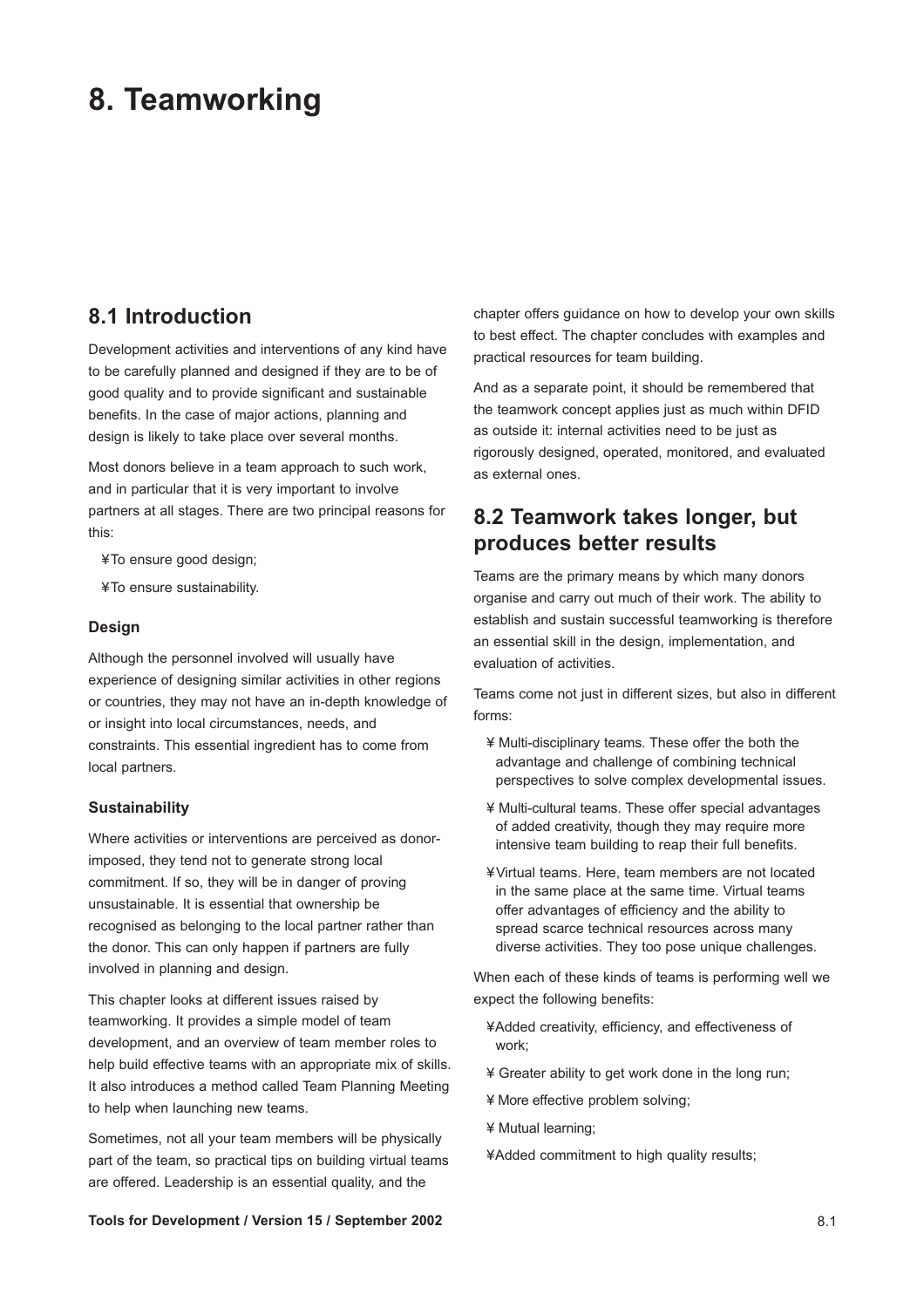- ¥ Increased responsiveness to client/beneficiary needs, interests, and concerns;
- ¥ More rapid response times;
- ¥ Improved collaboration among team members and with their clients/customers.

### **8.3 Stages of team development**

When a group of individuals first is formed into a team, member s roles and interactions are unclear. Individuals may tend to act as observers while they try to decide what is expected of them. Gradually, the process of team development occurs, as team members learn their roles, establish ways of doing things, and become acquainted with team issues, pressures, goals, etc. The process of team development consists of five relatively predictable stages.

Several authors offer insightful models of team development (see Annex 3 for references to Kormanski and Mozenter (1991); Tuckman and Jenson (1977); Drexler and Sibbet (1994)). The model offered by Tuckman and Jenson is shown here. It suggests that new teams generally go through five major, but quite separate, stages of development. At each stage, therefore, activities to build and reinforce teamwork can be introduced. And the model can also be used to help team members build an understanding of teamwork and they issues they can expect to meet at each stage.

The five stages are:

- 1. Orientation (or forming)
- 2. Conflict (or storming)
- 3. Collaboration (or norming)
- 4. Productivity (or performing)
- 5. Changing (or transforming)

#### **Stage 1. Orientation**

The behaviours expressed by team members in this first stage are initially polite and superficial. While introductions are made, team members make decisions about the other team members and try to assess which team members have needs similar to theirs and which have different needs. Sometimes confusion and anxiety are experienced as different styles and different needs emerge within the team.

A major issue in the first stage is members inclusion into the team. Some common questions for people at this stage are:

¥ Do I wish to be included with these people?

¥ Will they accept me as I am?

¥ What is the price to join this team and am I willing to pay it?

Team members have a strong dependency on formal leadership in this stage. As team members experience confusion and anxiety, they will look to the existing leadership in the team.

The first stage may be smooth and pleasant, or intense and frustrating, for some or all team members, depending on the similarities in style, needs and tolerance for ambiguity.

Team leaders can facilitate team members through this stage by:

- ¥ Establishing a safe and open environment for teamwork;
- ¥ Facilitating learning about one another;
- ¥ Providing clarification to the team on their purpose and deliverables;
- ¥ Encouraging participation by all team members;
- ¥ Providing structure to the team by assisting in task and role clarification;
- ¥ Establishing norms for interaction;
- ¥ Encouraging open communication among team members.

#### **Stage 2. Conflict**

When a common level of expectation is developed the team will move into a conflict or storming stage of development. Conflict cannot be avoided. This is a difficult and crucial stage, because it deals with power and decision-making, two issues critical to the future of the team.

Team members will challenge the formal leadership in an attempt to regain individuality and influence. Regardless of how clear the task or structure of the team is, team members will react and strike out at the designated team leader or others emerging as leaders in the team. These actions might take the form of direct challenges or covert non-support.

Here, team members are working through their own needs to be in sufficient control and to have some sense of direction.

Box 1 offers ideas as to how to manage team conflict, while conflict in the broader arena is discussed in Chapter 11.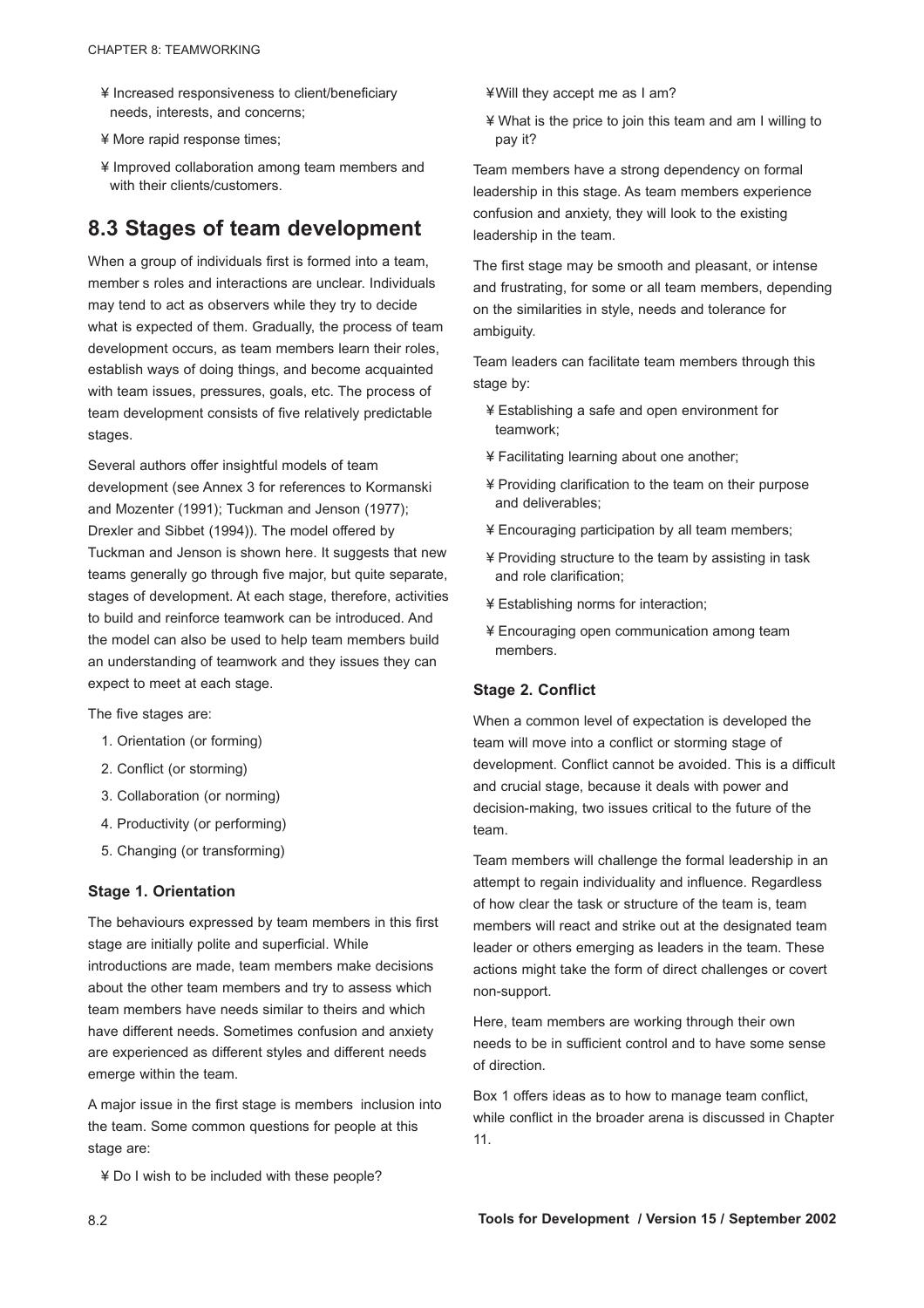The leadership issue is one where it is important to resolve the felt dependence of Stage 1 and to assist team members to initiate independent and interdependent behaviour. As the team begins to establish acceptable decision-making processes, and an awareness of what it has accomplished at this stage, it will move into Stage 3.

Team leaders can facilitate team members through Stage 2 by:

- ¥ Assisting team members to establish norms that support effective communication;
- ¥ Discussing how the team will make decisions;
- ¥ Encouraging team members to share their ideas about issues;
- ¥ Facilitating conflict reduction.

### **Stage 3: Collaborating**

The major issue in the third stage is norming. The team members can finally pull together as a real team, not merely as a collection of individuals. The team becomes a cohesive unit, and the team members begin to negotiate or renegotiate roles for accomplishing their tasks.

With the accomplishment of some tasks, team members often gain confidence and insight into what contributes to or hinders their success. Team members are now committed to working with each other and functional relationships have developed. Tasks are accomplished by recognising the unique talents of team. Trust, a key factor in team performance, begins to deepen.

Team leaders can facilitate teams through Stage 3 by:

- ¥ Talking openly about issues and team members concerns;
- ¥ Encouraging team members to give feedback;

¥ Assigning tasks for consensus decision-making;

¥ Delegating to team members as much as possible.

#### **Stage 4: Productivity**

At this stage, team members have learned how to work together in a fully functioning team. They now have the skills to define tasks, work out relationships, and manage conflict and work towards producing results. Stage 4 is the most harmonious and productive stage of the team s life. The team has a sense of its own identity, and members are committed to the team and its goals.

Team leaders can facilitate team members through this stage by:

¥ Collaboratively setting goals challenging to all team members;

# **Box 1: Six steps to managing team conflict**

The most desirable conflict-resolution strategy in groups is collaboration. Collaboration calls for members to work together to in an atmosphere of trust, mutual respect and commitment that supports effective teamwork

Team members can use the following six-step, win-win strategy to manage team conflict effectively

#### **1. Clarify: What is the conflict?**

Team members should ask for information about other members views. A dialogue should continue until all points of view are understood.

#### **2. Goal: What is the common goal?**

Team members should try to find common goals and establish other members preferred outcomes. They should then find common ground that all can agree on.

#### **3. Options: What are some options?**

Team members should discuss their ideas with the other team members to assist them in meeting their goals. They should ask one another for suggestions and explore all options.

### **4. Remove barriers: What are the barriers? What would happen if they were removed?**

Team members should define the things that can and can not be changed. They should remove one barrier at a time to reach agreement. Team members should ask, If we could have the outcome we both desired, what would it be?

### **5. Agree: What meets the needs of both parties?**

Team members should settle on a solution that everyone can accept.

#### **6. Acknowledge: What is the solution?**

Team members should recognise the win-win solution. They should make sure that all parties understand what the solution means to them. Team members should grant credit where credit is due.

Source: Spiegel and Torres (1994)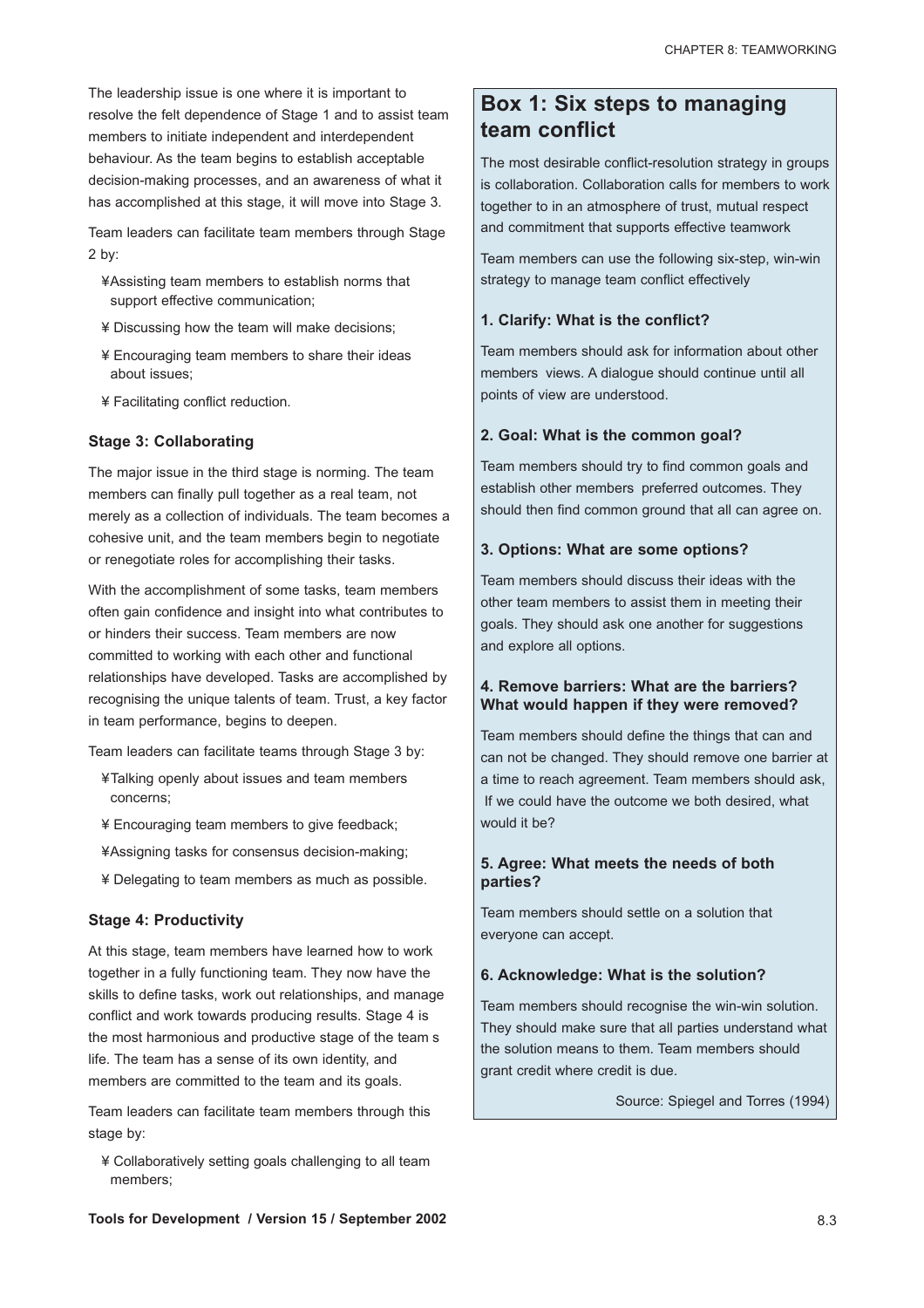- ¥ Looking for ways to enhance the team s ability to excel;
- ¥ Developing an on-going assessment of the team;
- ¥ Recognising individual contributions;
- ¥ Developing members full potential through coaching and feedback.

The development of teams also has pitfalls and inattention to issues at each stage may cause more frustration and anxiety than is needed. If no learning or insight is gained, team members may wonder, Why are we doing all this again? Team leaders must support team to be attentive to their frustration and to learn from it.

Teams may also fall back to an earlier stage before completing the full cycle. Often you may find that the entry of new members to the team, or a change in team leadership, requires returning to Stage 1. Also, inattention to the needed activities in an earlier Stage will require, sooner or later, returning to that Stage.

#### **Stage 5: Changing**

The major issue in the final stage is transforming. When the team has reached its intended outcome, team members must redefine or establish a new purpose for their team or end the team.

The natural tendency for any team that has successfully achieved its goal is to attempt to remain intact. However, clearly some teams must end when their task is completed.

At this stage, team leaders can facilitate the team to:

- ¥ Decide whether to redefine its purpose or to reach closure;
- ¥ Celebrate the team s accomplishments and the members mutual growth and accomplishments if the team is ending;
- ¥ Renew the process of team development if the team is going to continue.

### **8.4 Team players**

People in teams, as in other walks of life, tend to play roles. Some of us are more comfortable playing some roles on teams rather than others. Effective teams require a good mix of roles among team members in order to get the task done and to promote a team process enabling the team to work smoothly. This section, based on work by Meredith Belbin (see Annex 3), provides an overview of common team roles and how to manage them to best effect.

Belbin s research recognises eight different roles played within teams, and he suggests that each team will need a good balance or mix of these roles in order to be most effective. This doesn t mean that you need eight people on the team: each person can play several roles well and each of us has some capacity to play different roles. Many of us have one or two roles that we particularly enjoy playing and one or two that we dislike.

As a team manager, your task will be to find what roles your team members like playing, and what roles they are good at, and to ensure that work is allocated on that basis. Many people now use Belbin s questionnaire during the formation of a team to help decide these issues.

Where there is an uneven spread of roles in a group, there may be issues in addressing the task to be completed. It is important for team members to appreciate their best roles and see if they can compliment other team roles. In this way, an effective team can be assembled.

Box 2 shows some of the characteristics of team roles. Demonstrating these characteristics in a team workshop setting can be useful: it helps increase awareness of team roles and enables team members to discuss their own role strengths and preferences: Which roles do you like playing? Which members of your team have which role preferences? The resulting team awareness can help to allocate roles and responsibilities among team members, so that the team is at its most effective and efficient.

### **8.5 Team Planning Meetings**

Understanding the stages of team development is especially helpful when building a new team to engage in a development activity or intervention. One particular workshop activity, the Team Planning Meeting (TPM), provides an accelerated process to get teams up and running and to establish a foundation for effective teamwork. (The TPM methodology was developed by the Water and Sanitation for Health Project and the Development Project Management Center of the U.S. Department of Agriculture in 1984 and has since been used widely in donor-funded development activities.)

The TPM approach responds to the serious challenges faced by many teams: when bringing together technical experts from different fields and perspectives for the first time. Building a team swiftly is particularly important where the requirement is to accomplish a great deal of high quality work in a short time, usually working in a complex and uncertain environment. But it is equally applicable where no such immediate constraints apply.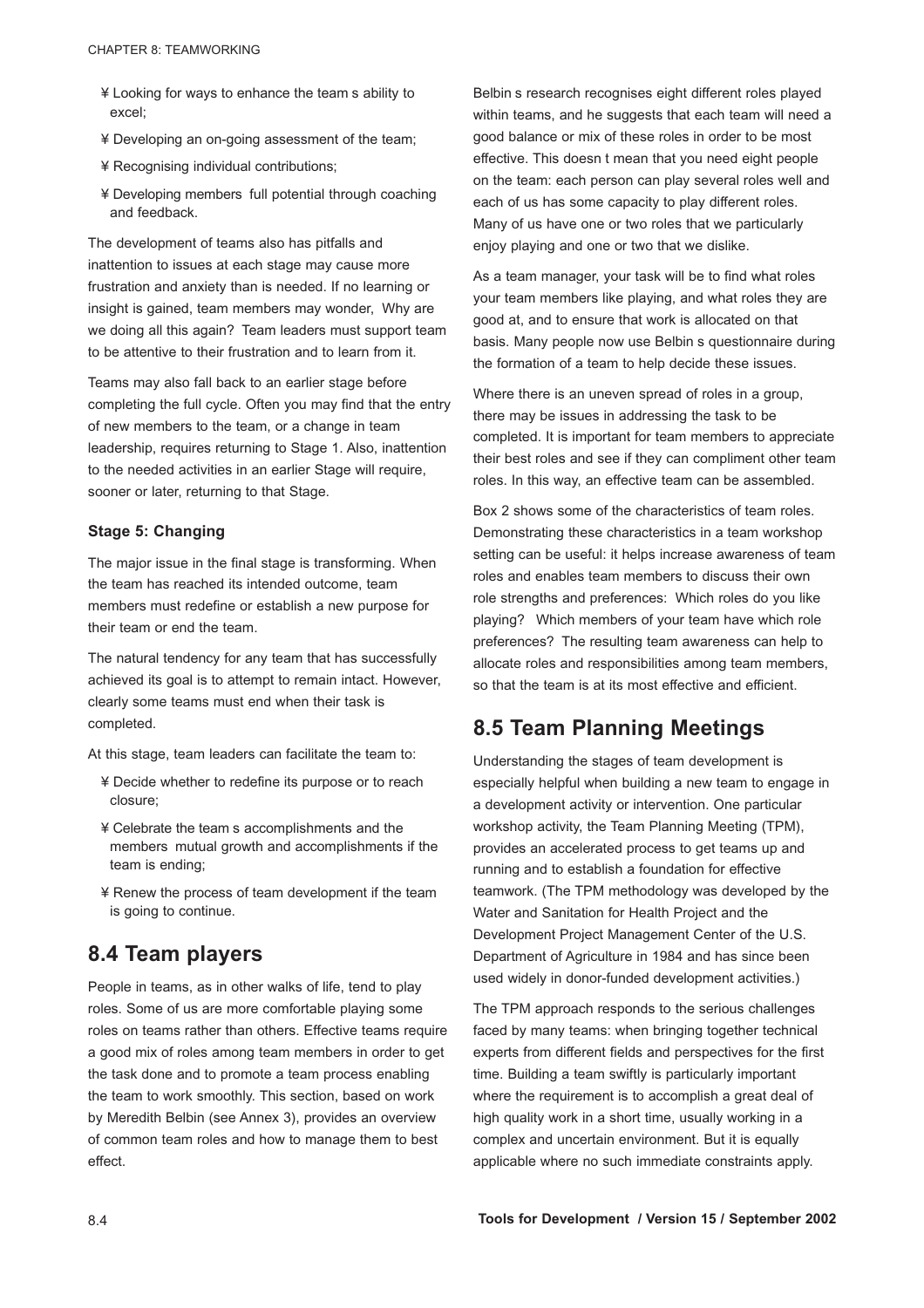### **Box 2: Team Roles and Qualities**

| <b>Team Roles</b>                                                                                      | <b>Positive Qualities</b>                                                                                                                  | <b>Negative Qualities</b>                                                  |  |
|--------------------------------------------------------------------------------------------------------|--------------------------------------------------------------------------------------------------------------------------------------------|----------------------------------------------------------------------------|--|
| The Company Worker<br>A practical organiser, dutiful, conservative,<br>predictable                     | Organising ability, practical, common<br>sense, hard working, self-disciplined                                                             | Lack of flexibility, unresponsive to<br>unproven ideas                     |  |
| The Co-ordinator<br>A co-ordinator of efforts, social leader,<br>calm, self confident, controlled      | Capacity for treating and welcoming all<br>potential contributors on their merits, and<br>without prejudice, strong sense of<br>objectives | No more than ordinary in terms of intellect<br>or creativity               |  |
| The Shaper<br>Outgoing and dominant, the task leader,<br>highly strung, dynamic                        | Drive and readiness to challenge inertia,<br>ineffectiveness, complacency or self-<br>deception                                            | Prone to provocation, irritation and<br>impatience                         |  |
| The Plant                                                                                              | serious minded                                                                                                                             | Up in the clouds, inclined to disregard,<br>practical details, or protocol |  |
| Most creative and intelligent-but<br>introverted, ideas person, individualistic,                       | Genius, imagination, intellect, knowledge                                                                                                  |                                                                            |  |
| The Resource Investigator                                                                              | Capacity for contacting people and                                                                                                         | Liable to lose interest once the fascination                               |  |
| The most popular, the sales person, the<br>diplomat, the fix-it, extroverted,<br>enthusiastic, curious | exploring anything new, an ability to<br>respond to a challenge                                                                            | has passed                                                                 |  |
| The Monitor-Evaluator                                                                                  | Judgement, discretion, hard headed                                                                                                         | Lacks inspiration or the ability to motivate<br>others                     |  |
| Analytically rather than creatively<br>intelligent, sober, unemotional, prudent                        |                                                                                                                                            |                                                                            |  |
| The Team Worker                                                                                        | Ability to respond to people and situations                                                                                                | Indecisive at moments of crisis                                            |  |
| Supportive, uncompetitive, mediator,<br>socially oriented, rather mild, sensitive                      | and to promote team spirit                                                                                                                 |                                                                            |  |
| Completer-Finisher                                                                                     | Capacity to follow through, perfectionist                                                                                                  | A tendency to worry about small things, a<br>reluctance to let go          |  |
| Checks details, worries about deadlines,<br>painstaking, orderly, conscientious, anxious               |                                                                                                                                            |                                                                            |  |

The Team Planning Meeting brings team members together in a concentrated one- or two-day effort to define and plan work, and to mobilise themselves to accomplish it.

Team planning covers two dimensions:

¥ Task functions: what is to be done;

¥ Team building: how the team members can make themselves into an effective temporary team to enable them to do the work.

The Team Planning Meeting focuses on the following elements:

- ¥ The background of the assignment;
- ¥ Identifying the clients (stakeholders) for the assignment;
- ¥ Analysing the Scope of Work or Terms of Reference of the assignment;
- ¥ Defining the end product and its quality standards;
- ¥ Agreeing on key team issues, such as norms, leadership and communications;
- ¥ Developing a detailed work plan.

You will see that aspects of the work shown above, e.g. the processes of Stakeholder Analysis, Risk Assessment, and the development of the logframe, etc, are covered in earlier chapters. The TPM can be seen as a concentrated version of this; organised into ten sequenced, facilitated sessions, each session is designed to achieve a specific result and to tackle specific issues through group discussion, problem solving, and action planning.

The role of the facilitator in the TPM is important. He or she:

- ¥ Notifies team members of the meeting, its content and purpose;
- ¥ Discusses with the team leader how he or she is to be involved;
- ¥ Finds people knowledgeable about the project and schedules them for sessions;
- ¥ Gathers necessary documents;
- ¥ Prepares and facilitates the ten sessions;
- ¥ Adjusts the design as needed;
- ¥ Evaluates the meeting results.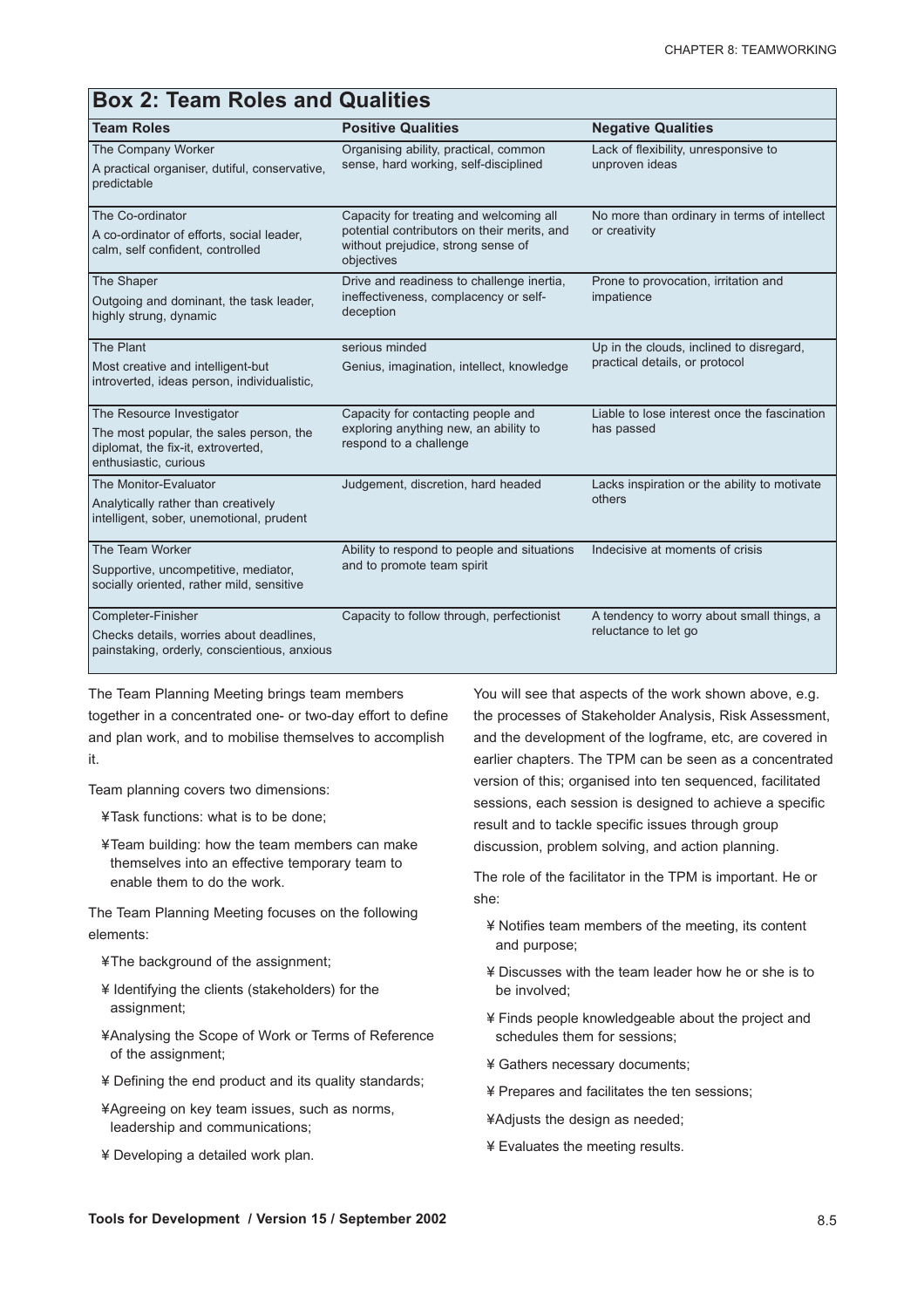Boxes 3 and 4 (overleaf) show how TPM has been applied in different circumstances. A detailed Facilitator s Guide to the TPM is available from Social Impact via email (see Annex 3).

# **8.6 Virtual Teams**

Virtual teams, where team members are not physically located in the same place, offer both a challenge and an opportunity for getting work done. The challenge lies in the increased obstacles that may lie in wait to successful teamworking; the opportunity stems from the significant savings in time and cost that can accrue.

Virtual teams experience all the issues encountered by face-to-face teams, though in a magnified way. Indeed, it is harder for virtual teams to be successful:

misunderstandings are more likely to arise and things are more likely to go wrong. The following tips may help when building virtual teams.

### **1. Begin with a face-to-face Team Planning Meeting, if possible**

The critical phase of team start-up lays the foundation for effective virtual teamwork. For major initiatives, and where the expense is justified, an initial face-to-face team

## **Box 3: Team planning meeting for NGO capacity building**

As part of a major donor initiative, two international agencies needed to create a common approach for building institutional capacity among leading health NGOs.

Over a two-day period, the two agencies used a Team Planning Meeting (TPM) to lay the foundation for becoming an effective team and to devise a common approach to their work which would span three years.

During the course of the TPM the team created a common understanding of the background and scope of work for the assignment, they established team norms, analysed the interests of the client NGOs and established detailed work plans and modalities for blending the best elements from their two approaches.

By the end of the TPM the team was very excited about the common ground they had established, their ability to work as a team and to deliver high quality capacity building services to the client NGOs.

Source: Social Impact

planning activity is recommended. There is no substitute for this in terms of building trust, rapport and a common understanding of goals, roles, responsibilities and norms for interaction among team members.

In addition to the issues addressed in the traditional TPM, TPMs for virtual teams also need to address:

- ¥ What is the communications backbone for the team? Email, voice, website, virtual conference facility, video link?
- ¥ What are the expected patterns of communications? How often do we communicate? When do we communicate directly? When do we communicate through the team leader? What will be our response time?

### **2. Facilitate the TPM virtually, if it is not possible to meet face-to-face**

In this situation the team leader will need to facilitate each of the steps in the TPM virtually. Working though each of the issues: team member introductions, background and purpose of the assignment, stakeholder analysis, analysis of the scope of work, agreeing on the role of leadership, establishing team norms, developing a detailed work plan

# **Box 4: Team building for programme staff in Zambia**

A bilateral donor was experiencing declining morale and productivity among its international and local staff of sixty in Zambia. A new director had just been appointed and he wanted to get off to a good start by addressing these problems.

Social Impact was contracted to lead team building activities for the mission. The activities began with a simple diagnostic survey and in-depth interviews with staff. These revealed a number of issues, including undervaluing of local staff and very different management styles among international managers.

During team building sessions staff discussed common problems and ways to address them. Staff explored differing management and work styles and were able to depersonalise a number a difficult issues. Actions plans were developed to improve team performance.

Six months after the activity staff morale and team performance were at a higher level. Under the new director team building activities continued to be a part of the mission s approach.

Source: Social Impact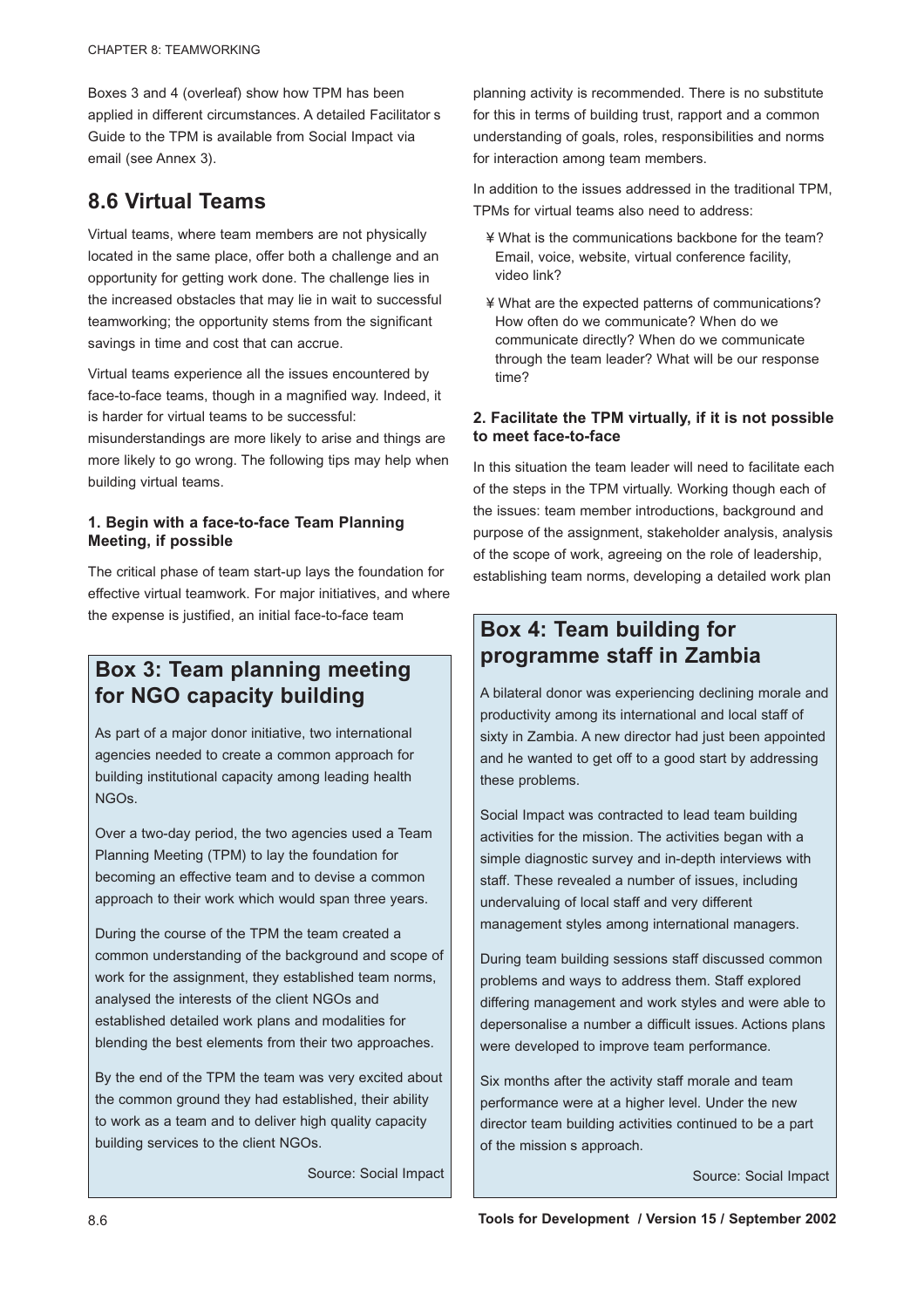and clarifying roles and responsibilities, agreeing on standards for communications are all essential.

The team leader can address many of these issues by providing guidance and by posting open-ended questions to the team. For example, What are the key tasks we need to undertake to reach our goal? Responses should be summarised and fed back to the team in simple tables, graphics depicting work processes and tabular formats (see below).

### **3. Appoint a virtual team facilitator**

After the initial planning activities are completed, a team facilitator, who can be the same as the team leader, should pay attention to tracking the team s performance both on the task side (getting the work done), and on the process side (how the group is working as a team).

The facilitator or team leader should work with the team to facilitate it through each of the stages of team development, introducing appropriate activities, raising questions and checking-in with the team from time to time on its process. Proficiency often takes more time to establish on virtual teams and it is more difficult to verify. Just learning the skills of presenting information on-line takes time.

The facilitator can also help the team members to build proficiency by providing timely responses and acknowledging individual contributions.

### **4. Build trust through a shared purpose and access to quality, timely information**

Developing trust on virtual teams is also a difficult process. A key means by which members generate trust is by their commitment to a unifying purpose with shared rewards. If there is a mismatch between the team s goals and the system that rewards it, or if principles of fairness are not employed in recognising contributions, trust will be undermined.

Trust can also come through proficiency and the added confidence that team members gain in each other through success in accomplishing tasks. Finally, because virtual teams are information-intensive: they rely heavily on the quality, quantity and availability of information, making it a prime source of trust and mistrust.

With this said, virtual team leaders and facilitators need to pay special attention to developing a shared purpose, rewards, fairness and access to quality timely information are critical in building a trusting virtual team environment.

### **5. Face to face meetings are still invaluable**

Although virtual teams can achieve much efficiently and effectively, there is still no substitute for face-to-face interaction. For teams that are tackling complex tasks and have a longer life span, it is especially important to schedule routine face to face meetings. Some do so once a year; others might meet quarterly.

In these gatherings, rapport, trust, and collaboration are renewed and deepened.

### **6. Develop a team website or web book**

For on-going virtual teams, where the investment is merited, a web book or website can be a valuable resource, clearly and explicitly sharing common information and learning. Such a resource can help teams to be smart, responsive, and fast.

For example, the Responsibility Matrix in Box 5 can be made hot on a website so that it can be continuously updated and reviewed by team members to better understand individual and shared tasks. Lessons learned about the teams work or its process can be shared either internally (on an Intranet), promoted externally (through the website) or both. The site can also help to establish a common sense of place for virtual team members; its graphics, logos and mental models can help to build a shared sense of purpose and identity.

# **Box 5: Responsibility Matrix**

|        | Member A | Member B | Member C |  |
|--------|----------|----------|----------|--|
| Task 1 | X        | X        | X        |  |
| Task 2 |          | X        | X        |  |
| Task 3 |          | x        |          |  |

### **8.7 When the going gets tough**

Even with a good understanding of teams, you may from time to time find that certain teams facing major problems or lost potential. In these situations, team leaders or facilitators may try to diagnose and remedy a team s ills through thoughtful team building. If this fails, additional consulting support should be obtained.

Sometimes, it can be that the team leader has too limited a horizon. The following material, adapted from the University of Wolverhampton, analyses ways in which team leaders can survey the horizon to ensure that as many factors as possible are being taken into account when seeking to promote successful teamworking.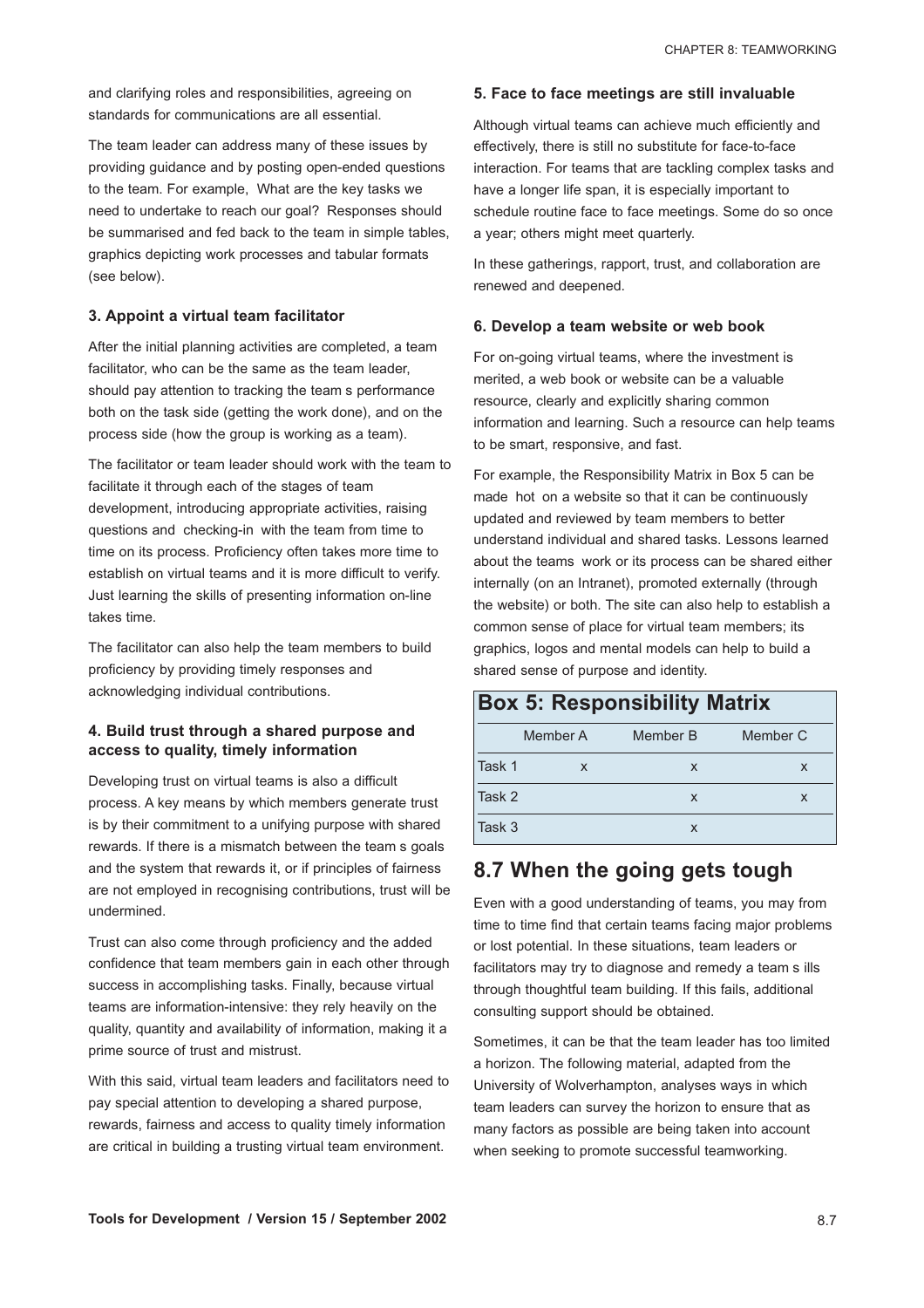### **The leader s direction finder**

Box 6 illustrates the idea that a leader must look in six directions: up, out, forward, backward, down, and in. The first two facets of the team leader s role are about managing the stakeholders.

- ¥ **Looking up**. The institution that initiates the project is the sponsor of the project. The sponsor provides an organisational umbrella, should it be needed. The sponsor will have had specific reasons for asking you to do the job in question. It is important to know these reasons. Looking up and managing your sponsor is an essential part of the team leader s role.
- ¥ **Looking out**. All activities or interventions have a client, an end-user (who might be different from the client) and possibly a number of other external stakeholders (such as suppliers and subcontractors). Such parties have expectations you must seek to meet.

The middle two facets of the team leader s role are about managing the activity s life cycle.

¥ **Looking backward and looking forward**. These two facets are part of the same function. As a team leader you must establish appropriate control systems to ensure that you meet targets and learn from your mistakes. You cannot do this, however, without first looking forward, establishing realistic plans, raising the necessary resources, and putting in place the appropriate monitoring and reporting systems.

The last two facets of the team leader s role are about managing performance: maximising both your own performance and that of your team.

- ¥ **Looking down**. As the leader of a team, you have a responsibility to ensure that they perform well, both individually and collectively. You can do this in the context of organisational teamworking.
- ¥ **Looking in**. It is all too easy to become too involved in the day-to-day tasks of an activity and forget that your own performance has a big impact on its overall progress.

The three dimensions to a team leader s role are therefore:

¥ The management of stakeholders;

¥ The management of the activity s life cycle;

¥ The management of performance.

The concept of organisational teamworking

Development activities and interventions are a dynamic means of change. They require the skills and knowledge of a whole range of people, sometimes on a regular or permanent basis, sometimes on an occasional basis. A team is often a frequently fluctuating body of people from different levels of the organisation(s), many of whom may never meet each other. The term organisational teamworking describes this type of collaboration. It has a number of characteristics (see Box 7) distinguishing it from the more traditional teamworking.

- ¥ People in the team are spread throughout the organisation, and frequently outside it as well;
- ¥ Team members seldom work full-time on the activity, and often have other priorities and loyalties fighting for their attention;

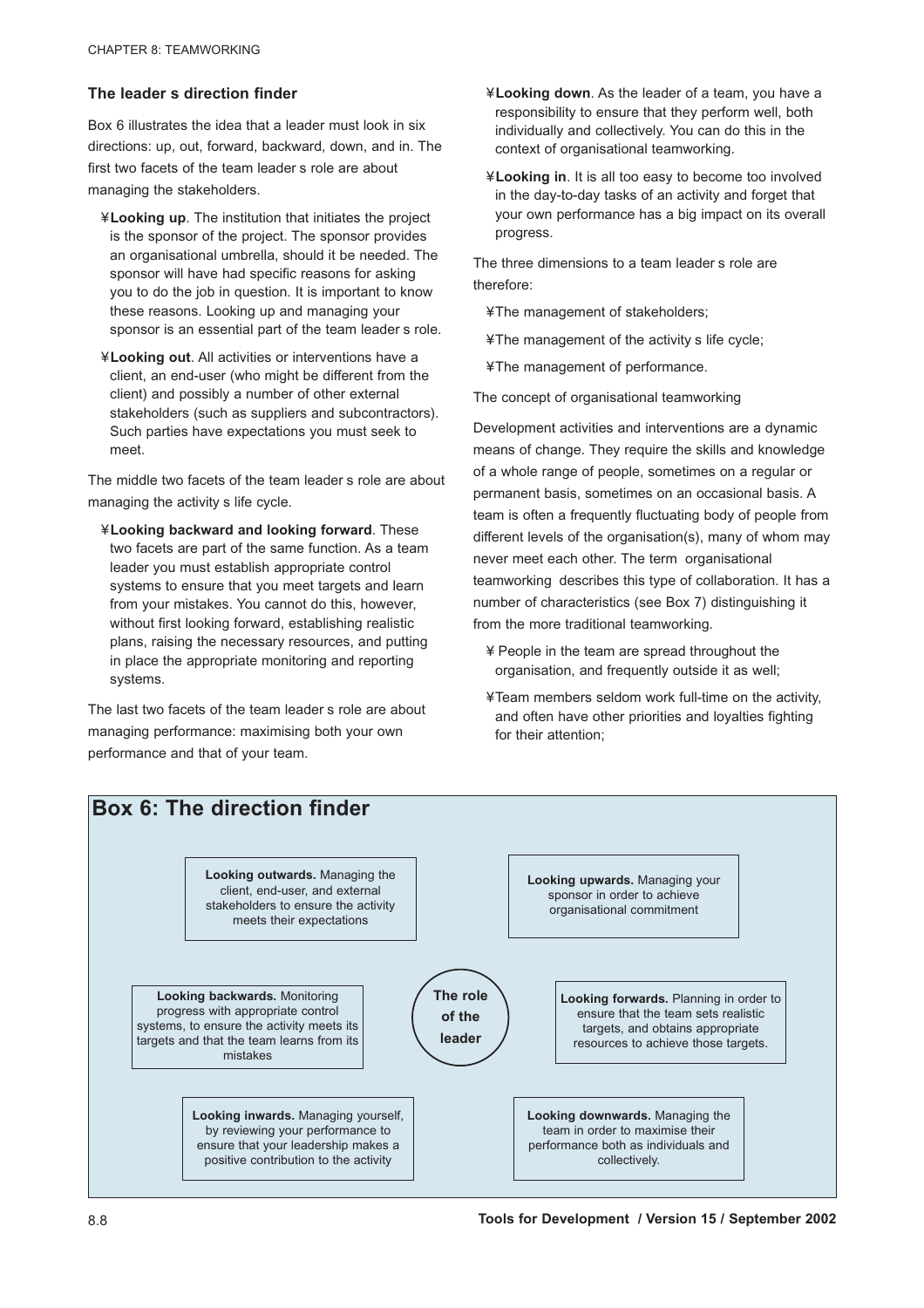### **Box 7: Organisational Teamworking**

|                                          | Negotiating success criteria   | = Understanding what the client wants and<br>integrating this with the desires of individual<br>team members.                                                            |  |  |
|------------------------------------------|--------------------------------|--------------------------------------------------------------------------------------------------------------------------------------------------------------------------|--|--|
| Some characteristics                     | The team together              | = Ensuring that the team works productively<br>when together by establishing and agreeing<br>basic codes of conduct and procedure.                                       |  |  |
| Brought together for a specific activity | The team apart                 | = Ensuring that team members are kept<br>informed when working apart, and retain their<br>commitment to the project.                                                     |  |  |
| Seldom full-time                         | Membership contributions       | = Ensuring continued commitment by valuing<br>individual contributions and delegating<br>leadership roles where possible.                                                |  |  |
| Non-hierarchical team members            | Leading the team               | = Keeping the team moving forward by<br>setting realistic targets and achieving<br>motivation.                                                                           |  |  |
| Cross-functional                         | Continuous planning and review | = Constantly revising the project plan in the<br>light of changing circumstances or amended<br>stakeholder expectations, and keeping<br>members informed of any changes. |  |  |
| Visible and invisible team members       | Managing the outside           | = Keeping suppliers and subcontractors in<br>tune with the project in order to avoid<br>problems arising from poor quality or delays<br>in contributions.                |  |  |

¥ Team members are often not under the direct organisational control of the team leader, and may even be higher in the hierarchy than him/her;

¥ Being scattered and lacking visible coherence, team members may not think of themselves, nor be seen by the organisation, as parts of a team.

The team can be defined as:

All those individuals who have a significant contribution to make to the successful achievement of the activity through one or more of these factors:

- ¥ Their technical or specialist expertise;
- ¥ Their sponsorship, political support or commitment;
- ¥ Their expectations of and interest in its outcome.

Creating a sense of team out of previously unconnected specialists with other priorities is a complex skill. Team leaders have to build a committed group, often against all the odds, and then achieve the full benefits, both personally and to the organisation, of this form of crossfunctional collaboration. To do this, a successful team leader has to understand how to carry out a number of tasks, as outlined in Box 8 (overleaf).

### **8.8 Conclusions**

Teams are a basic unit of organisation for developmental work, with the team leader given specific tasks within the context of establishing a team response to a task. Effective teams lead to more effective development programs and improve a donor s collaboration with local partners.

Teams progress through predictable stages of development. Team leaders can facilitate team-building activities at each stage to help teams become most effective. Developing an awareness of team roles within a team and playing off members strengths can also help to promote team effectiveness.

Team Planning Meetings are a useful and efficient way to get new teams up and running and to lay the foundation for effective team work; they bring team members though a carefully sequenced set of steps that respond to many of the issues related to team development.

Virtual teams offer important benefits to donors, including cost savings and the ability to spread scarce technical resources more evenly. Virtual teams, however, face more serious challenges to effective teamwork, and require some additional know-how, skills and patience to realise their full potential.

Quality leadership is crucial both to establishing a successful team and enabling rapid lesson learning, both for the team leader and team members. The role of a team leader, after all, is not just about ensuring your own success; it also involves building success for the future through training others to become successful leaders in their own right.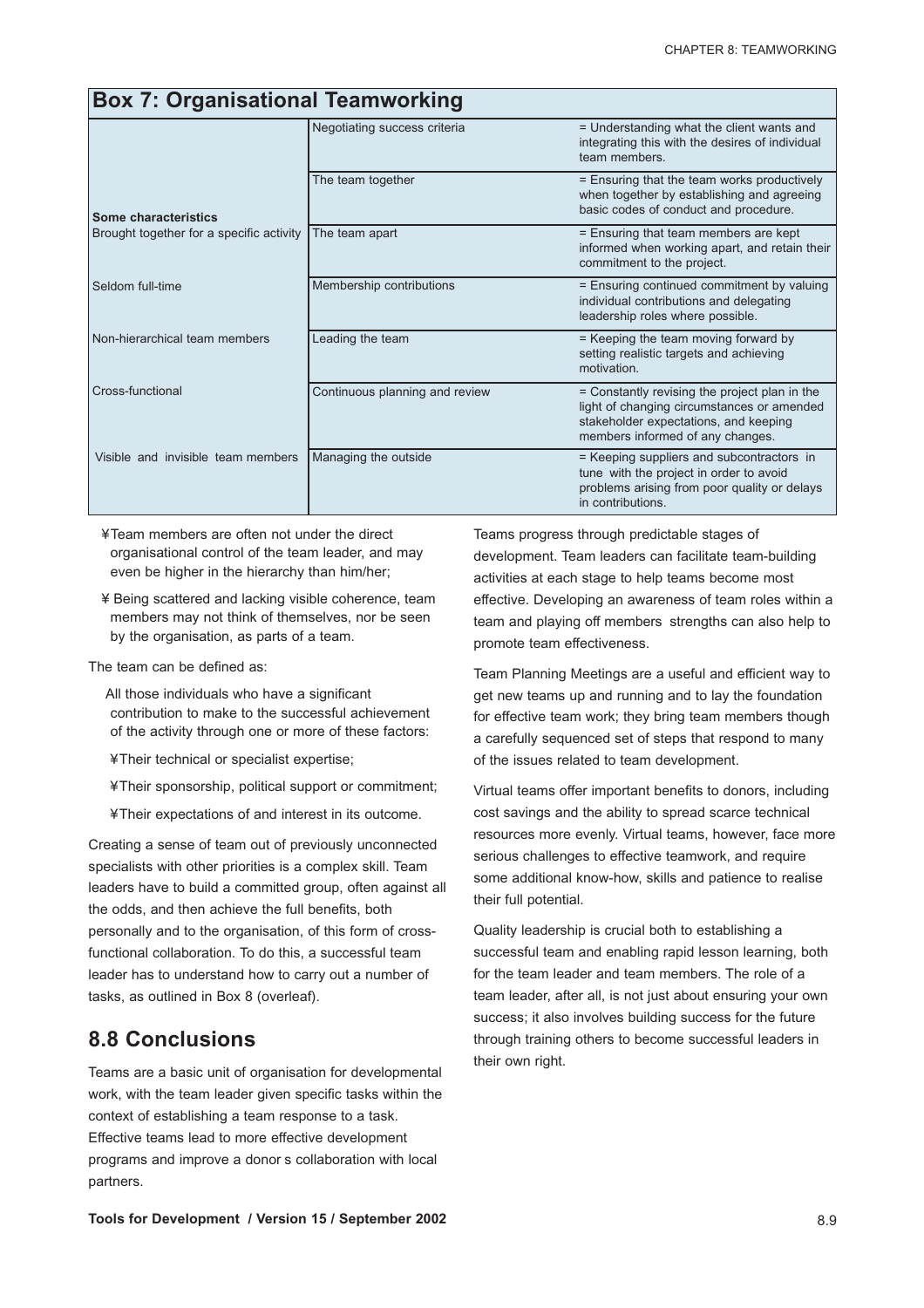# **Box 8: Knowledge Skills and Attitudes for Managers**

|                              | Knowledge                       | <b>Skills</b>                                                                           | <b>Attitudes</b>                  |
|------------------------------|---------------------------------|-----------------------------------------------------------------------------------------|-----------------------------------|
| <b>Managing Yourself</b>     | Own strengths                   | Saying no                                                                               | Self-discipline                   |
|                              | Own weaknesses                  | Ability to plan                                                                         | Drive and enthusiasm              |
|                              | Self-imposed constraints        | Ability to take decisions                                                               | Tact and diplomacy                |
|                              | Ability to prioritise           | Ability to deal with many<br>problems at once                                           | Wanting to get things done        |
| <b>Managing Your Team</b>    | People in general               | Communication                                                                           | Caring and sympathetic            |
|                              | People as individuals           | ¥ listening                                                                             | Loyalty to staff and organisation |
|                              | Laws, policies                  | ¥ interpreting                                                                          | Approachable                      |
|                              |                                 | $\angle$ informing                                                                      | Flexibility and adaptability      |
|                              |                                 | ¥ briefing                                                                              |                                   |
|                              |                                 | Motivating                                                                              |                                   |
|                              |                                 | ¥ enthusing                                                                             |                                   |
|                              |                                 | ¥ supporting                                                                            |                                   |
|                              |                                 | ¥ counselling                                                                           |                                   |
|                              |                                 | ¥ persuading                                                                            |                                   |
|                              |                                 | <b>Training and Developing</b>                                                          |                                   |
|                              |                                 | ¥ coaching                                                                              |                                   |
|                              |                                 | ¥ delegating                                                                            |                                   |
|                              |                                 | Selecting                                                                               |                                   |
|                              |                                 | ¥ interviewing                                                                          |                                   |
| <b>Managing Your Project</b> | Task aims                       | Foresight and planning                                                                  |                                   |
|                              | Resource needs                  | Sense of judgement and                                                                  | Balance between people and        |
|                              | Organisation policies and       | evaluation                                                                              | task                              |
|                              | systems                         | Problem-solving ability                                                                 | Commitment                        |
|                              | External suppliers and services | Assessing priorities                                                                    | Questioning                       |
|                              |                                 | Skills in control                                                                       |                                   |
|                              |                                 | Adapted from Geddes, M., Hastings, C., and Briner, W. (1993) Project Leadership, Gower. |                                   |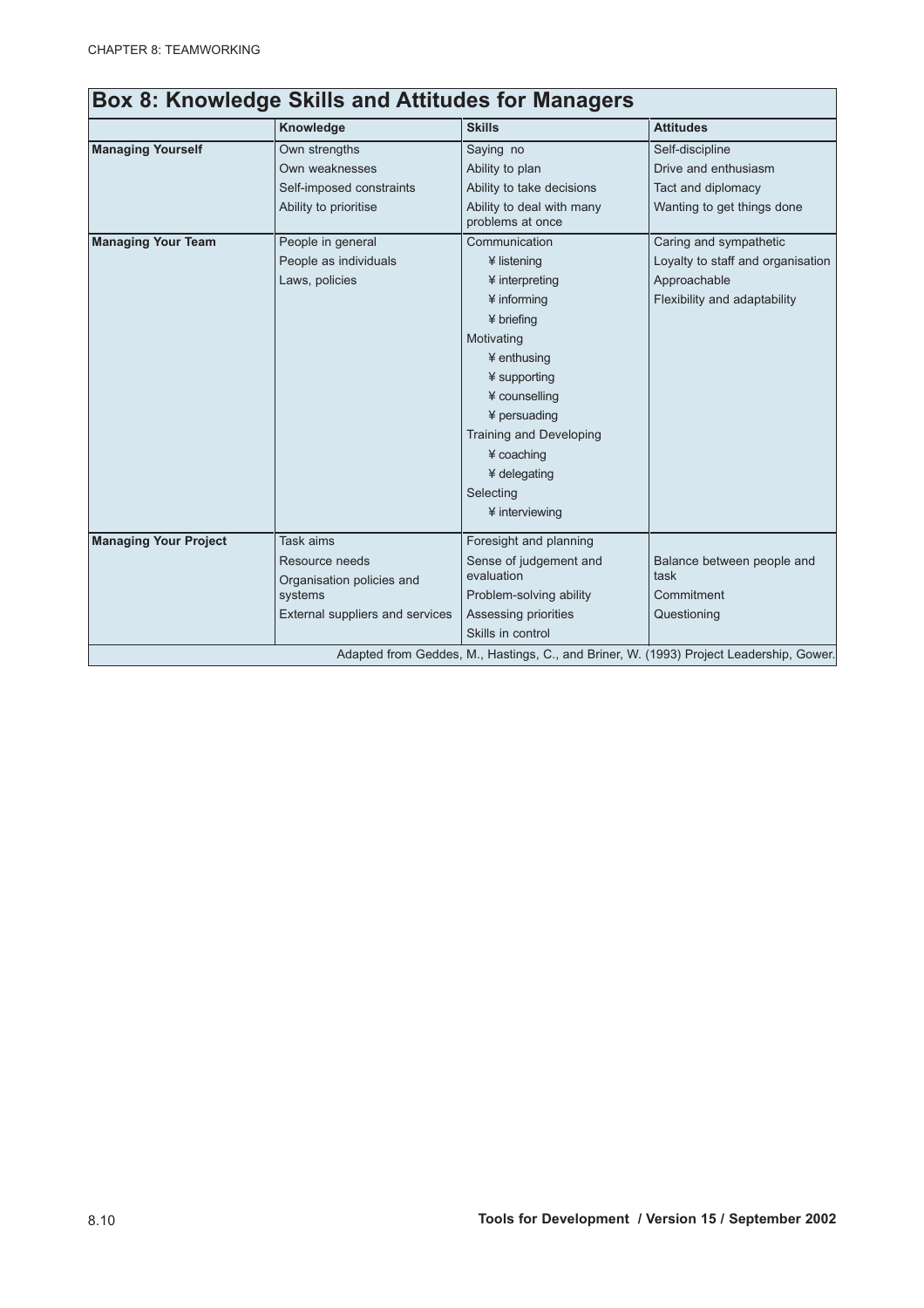# **9. Influencing and Negotiating**

### **9.1 Introduction**

Influencing and negotiating are important skills in managing development activity. This chapter discusses how you can use these skills in working with others to achieve DFID s objectives. This chapter is based on, and provides key concepts from, the Management Development Programme, implemented by Sheppard Moscow for all Band A/B managers in DFID.

### **9.2 Untying the nots**

Influencing and negotiating are not about imposition. DFID s aim is not to devalue other people s valuesystems, but to establish how those values can be successfully incorporated into the design and management of development activities and interventions.

Influencing is not about motivating or obliging others to do what you want them to do. In particular, it is not about turning a potential or actual partnership into a relationship of subservience by virtue of the resources which one partner happens to bring into play. In development, assistance is transferred , not sold.

Nor is negotiating about creating sides , in which one participant waits for another to give way. There may be circumstances in which it is necessary to make clear how much value can be added to a development process by extending, or possibly limiting, the range of an activity s scope. However, the principal driver for donor engagement in influencing and negotiating is the developmental progress that can result. And the recognition that progress may be made greater or constrained by virtue of what arises from the partnerships entered into.

Nor is negotiating a synonym for telling . The principal disadvantages in trying to make someone do what doesn t fit are that, firstly, it takes a lot of effort and time to try to persuade someone to do what doesn t actually suit them. Secondly, they will either feel manipulated, or they will ultimately be dissatisfied, and a dissatisfied team member



is far worse than a team member who is treated well and who is respectfully told that what they are suggesting or advocating is inappropriate.

Box 6, at the end of this Chapter, looks at a particular aspect of negotiating and influencing.

### **9.3 Relationship behaviours**

The core behaviour skills that we use in managing relationships and the climate of meetings is called relationship behaviours . They are used in formal and informal meetings, workshops, and negotiations at every stage of work. Used carefully, these key behaviours enable effective influencing and management of relationships in meetings. Inappropriate use of these relationship behaviours (e.g., under-use or over-use) is likely to reduce the effectiveness of meetings.

### **9.4 Behavioural skills models**

There are many approaches to understanding human behaviour, and many seek to organise behaviour into types. In this chapter, different approaches to categorisation are discussed: they may be complementary or competitive, and you may find them useful in some situations more than others. The trick is to find what works for you in any given circumstance.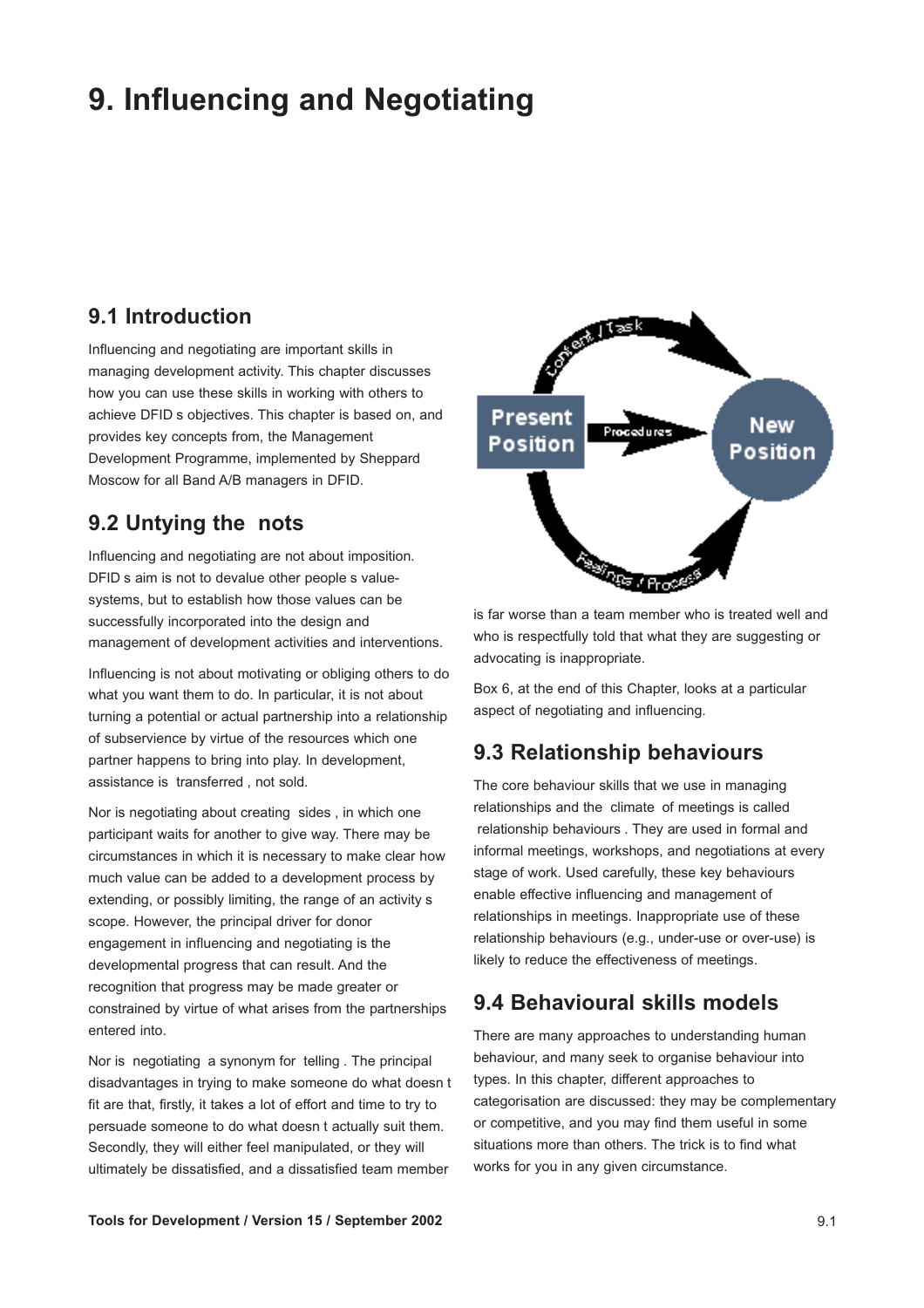# **9.5 Behaviour skill sets: PUSH and PULL**

In this model, there are two categories of positive or empowering behaviours - Assertive or PUSH and Responsive or PULL. Each of these categories has two associated types of behaviour, as is shown in Boxes 1 and 2.

# **9.6 Verbal and non-verbal communication**

Effective influence involves the consistent use of verbal and non-verbal forms of communication. Or, to put it another way, the consistent use of words, the voice and body language. To influence effectively, you do not just need a good message: you need to know how to influence others to your point of view by effective use of your voice and body language.

A key secret of effective influence is to pitch your voice and body language at levels that match the needs of the

| <b>Box 1: Categories of behaviour</b> |                             |                                                                                                                                                                                    |  |  |
|---------------------------------------|-----------------------------|------------------------------------------------------------------------------------------------------------------------------------------------------------------------------------|--|--|
| <b>Category</b>                       | <b>Behaviours</b>           | <b>Definition</b>                                                                                                                                                                  |  |  |
| Assertive (PUSH)                      | <b>Rational Persuasion</b>  | Expressing your views and opinions<br>backed up with reasons with enough<br>conviction to be taken seriously, with the<br>objective of moving things forward.                      |  |  |
|                                       | <b>Stating Expectations</b> | Making it clear what you<br>want/need/expect from another individual<br>and, where appropriate, making explicit<br>the consequences of meeting or not<br>meeting your expectation. |  |  |
| Responsive (PULL)                     | Listening                   | Listening to others in order to understand<br>their ideas, opinions and feelings, and to<br>demonstrate actively that you have done<br>SO.                                         |  |  |
|                                       | <b>Openness</b>             | Openness is the disclosure of relevant<br>facts, thoughts and feelings that you<br>believe will be useful to the other person.                                                     |  |  |



9.2 **Tools for Development / Version 15 / September 2002**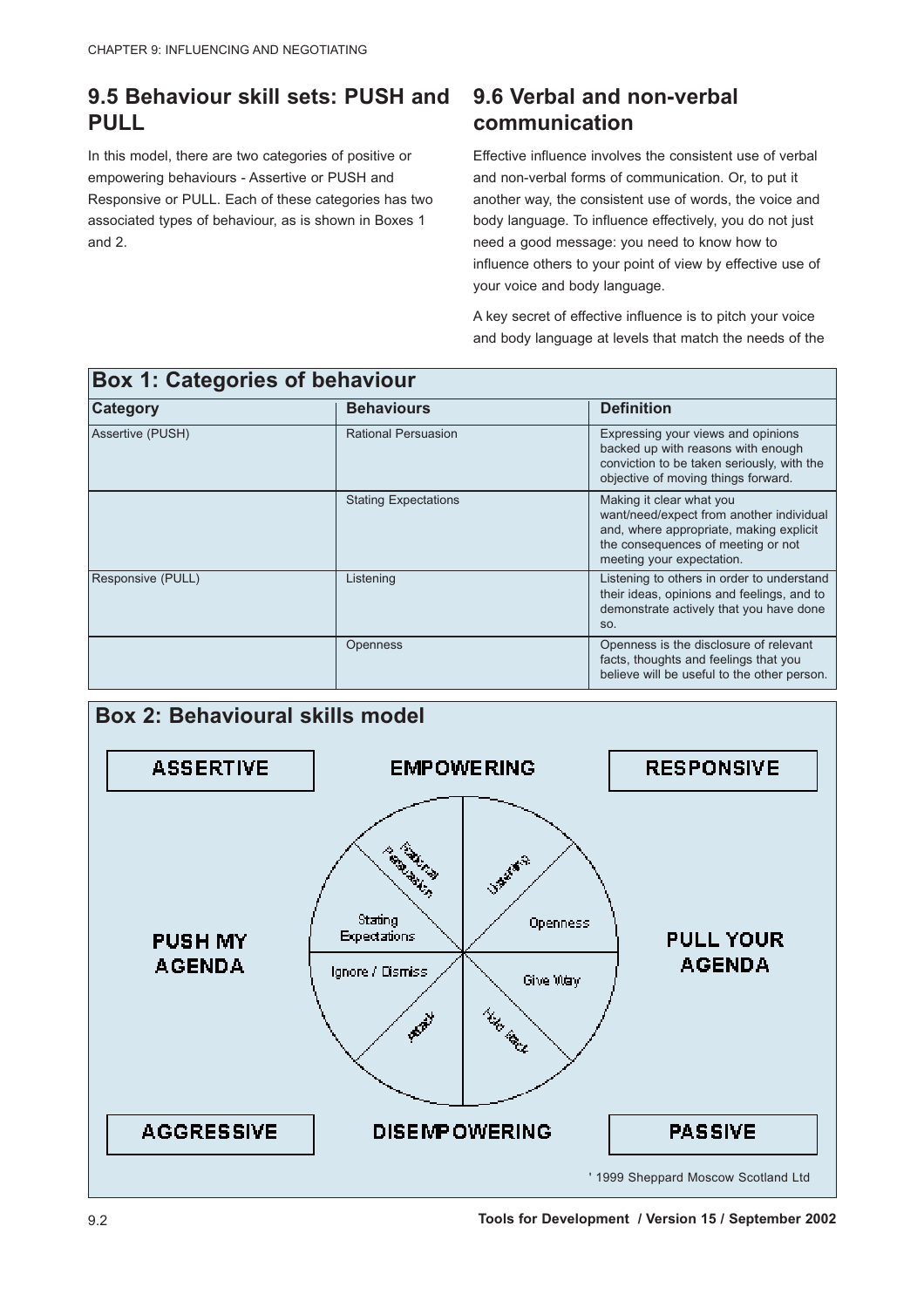situation and reflect your needs and those of the other people being influenced.

In PUSH situations you aim to take charge of the space and time around you. High energy verbal and non-verbal communication will ensure high influence provided they are not overdone.

In PULL situations the aim is to play down your energy and match it to the needs of the other person. Here you let the other person take charge of the space and time, while you respond to their energy. Both Assertive and Responsive behaviours can be used to influence others.

Box 3 offers advice with regard to the use of verbal communication.

### **9.7 Persuading and influencing**

The myth of persuasion is that great persuaders are born that way, that they are smooth talkers. In fact, what is of greater importance is the fact that they are great listeners. Listening is vital in order to persuade:

¥ People feel good and are more likely to listen to you if they feel you have really listened to them. Being heard is a special experience that we all like and

want more of. Most of us are rarely listened to - or believe that to be the case.

¥ Listening is the best way to find out what is important to a particular person. From listening comes the information that tells you whether someone else need or could want what we have to offer. When you know what a person wants and needs, there are two possibilities; either the skills or resources you have to offer fits those needs or it does not.

If you want to be effective at influencing others you cannot do it with techniques alone. You have to build trust and openness and create relationships. Doing so has to be based on individual regard , an acknowledgement of the worth of an individual irrespective of his/her actual or perceived status (i.e., what others think or what you think of them). Individual regard cuts both ways, however: you cannot expect it, if you do not offer it, but, whether as a team member or team manager, you should offer it equally.

The key to influencing is establishing common values, ones that may not initially be yours, or even theirs. What are those common values? They include, for example:

¥ The task that needs to be done;

¥ The way(s) in which it can be achieved;

### **Box 3: Using language to convince**

To communicate with influence it is vitally important to use language which engages the hearts and minds of your listener. Skilled communicators use language which creates a climate of trust. Analysis show that effective communicators have an ability to adapt their language to match the language of the person to whom they speak. Your speech is an expression of the way you think and the values you hold.

Everyone has specific means by which s/he becomes convinced. Part of what convinces is the channel through which they receive information and which they interpret and associate with it.

We interpret and associate in several ways:

#### **Visually:**

- I get the picture
- I see what you mean

I can see it clearly now

- It's clear to me
- Show me again.

#### **Auditory:**

- That sounds good
- I hear you
- I'm pleased you said that
- Tell me again
- It rings a bell.

#### **Feelings:**

That feels right

- It made an impact on me
- I was really moved

That's sad

I know how you feel.

We all have the ability to interpret and associate in these ways, however most of us use one way more predominantly than another. By listening to others it is easy to detect which method a person chooses most and to match your language to it.

Appeal to people's senses by using the appropriate style and you have their attention.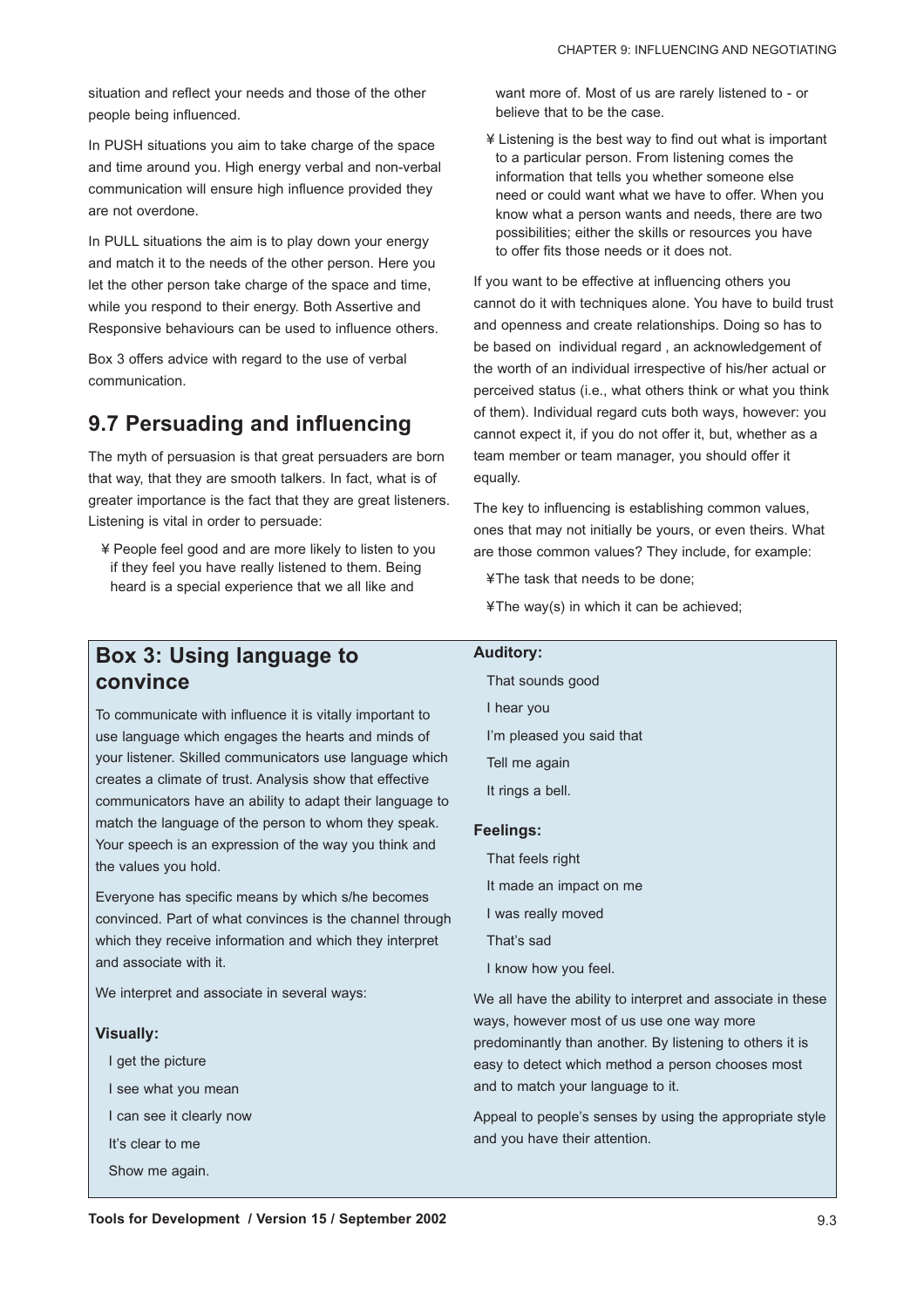- ¥ The roles that team members need to play in order for the task to be achieved;
- ¥ The establishment of a fitting partnership between different stakeholders.

Persuasion can also be seen as motivating others. In some cases, you may be motivating others to do what they want, what is in their best interests, and what will satisfy their values. In other cases, establishing that common ground may be the first task, through the creation of a shared vision (see Chapter 4).

### **9.8 Influencing and negotiating strategies**

#### **1: Identifying styles and adapting yours**

We use language in the same way and in different ways: we are precise in the use of some words, and diffuse in the use of many.

People comprehend different meanings from the same sentence, or read subordinate — even subliminal messages into sentences. They may do so for positive or negative reasons, and one of the reasons for establishing trust among members of a group is precisely to avoid counter-productive over-analysis of meanings from any given group of sentences delivered, decisions taken, or options proposed or explored.

How people listen is crucial to understanding what others read into what you say. Your own behaviour, and the ways in which you interact with others, has a bearing on how easily - or not - you will be able to convey the truth of what you wish to say, and reduce misunderstandings.

Without being over-prescriptive, it is possible to determine four principal ways in which individuals interact within a group. They are not exclusive, but recognising where and how they arise within a group enables you to develop a means of achieving the best results for the individuals and the group. The proposed strategies are designed to apply whether you are a team manager or a subordinate member.

### **Style One: Supportive**

Here, people likely to believe in the importance of personal relationships. They tend to approach problemsolving from a collaborative point of view and are supportive to others who are less experienced. They enjoy working with others and will share responsibility and resources readily. Trust is an important issue for the

supportive person and they are likely to build long-term relationships.

How to influence:

¥ Stress the worthwhile nature of causes in the long term, emphasising the relationship between your objective and their personal development;

¥ Ask for their help in tackling a problem;

¥ Be careful of criticism; they are particularly likely to fear ridicule and failure.

How to manage someone who has this style:

- ¥ Give them recognition for their ideas, achievement and contribution;
- ¥ Provide opportunities for them to work with or alongside others;
- ¥ Share information and be open;
- ¥ When setting goals and targets, both parties should be involved, and the manager should make opportunities available for the subordinate to achieve these targets.

How to influence a team manager who has this style:

- ¥ Demonstrate your value and contribution to the organisation;
- ¥ Sincerity and honesty will be particularly respected. It will be better to admit mistakes and seek help rather than cover them up;
- ¥ Be willing to participate in activities and tasks.

#### **Style Two: Competitive**

This person tends to rely on power based on authority and position and approaches tasks in a strongly competitive manner. The main aim of the competitive person is to achieve results, challenge others to get on with doing things.

How to influence:

- ¥ Emphasise the opportunities being offered to the person and the ways in which they can personally raise their profile.
- ¥ If it is possible to give authority to this person, they are likely to respond favourably;
- ¥ Responds well to direct approaches and will be intolerant of woolly approaches which might be seen as weakness.

How to manage someone who has this style:

- ¥ Provide challenges, autonomy and individual responsibility;
- ¥ Recognise his or her achievement;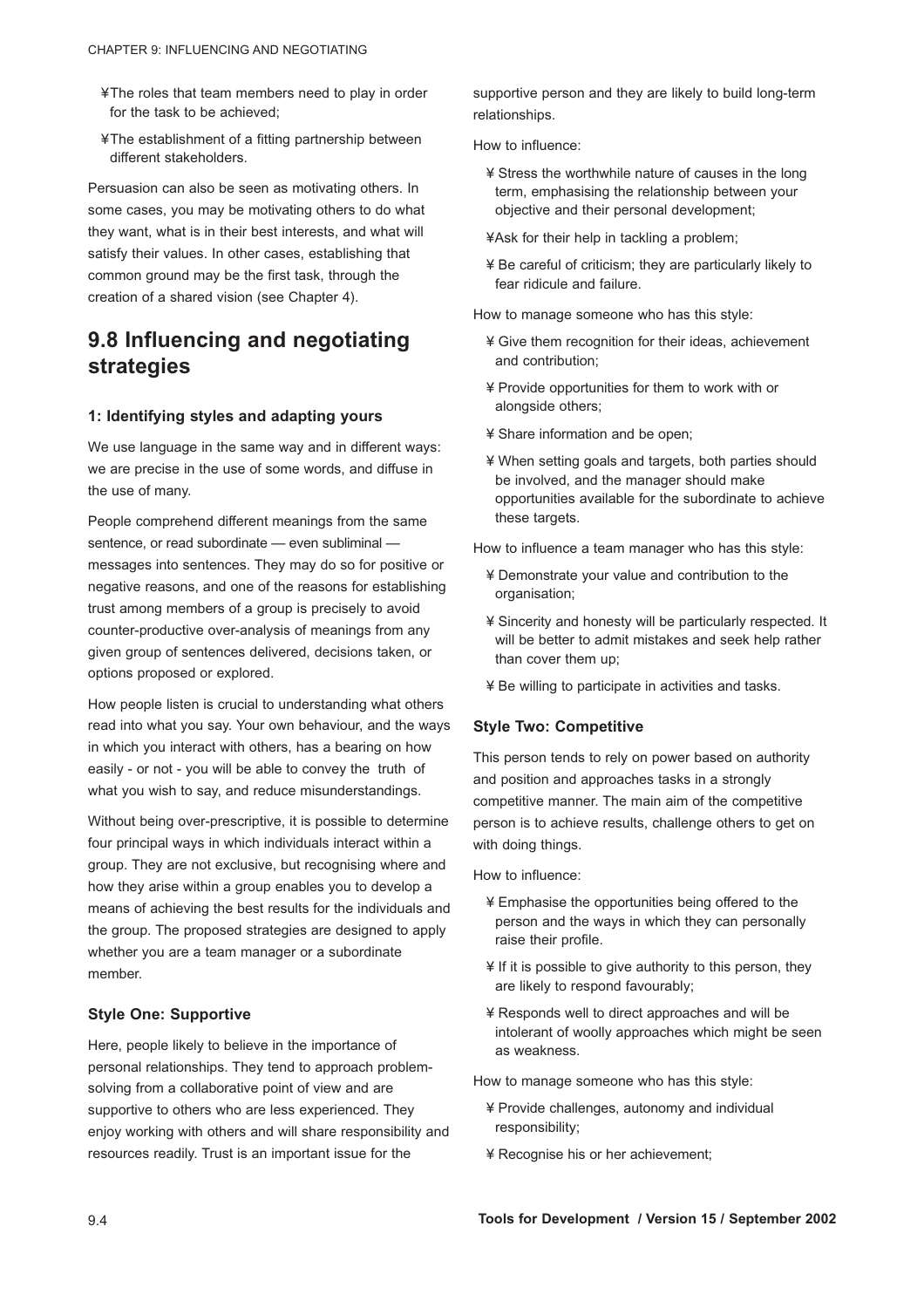- ¥ Define clearly the demarcation of the role so they do not undermine or encroach on the responsibility of others;
- ¥ Provide the opportunity to take initiative within given boundaries.
- How to influence a team manager who has this style:
- ¥ Take a direct approach;
- ¥ Demonstrate your capability and independence, but don t be afraid to recognise the boss as a resource to draw on for assistance when required;
- ¥ Stick to your views and meet objections head-on when you know you are right;
- ¥ Don t take a submissive stance. They enjoy a challenge and the cut and thrust of a strong argument: you may need to mirror the direct and straight-talking approach.

#### **Style Three: Restless**

People who enjoy change and thrive on opportunities to be in the spotlight. Tendency to be optimistic, active and sociable. Like to deal with new and different people and situations.

How to influence:

- ¥ Emphasise the benefits of change: they like new ideas;
- ¥ Stress the excitement and emotion associated with any proposal.

How to manage someone who has this style:

- ¥ Be flexible. Accept that this person does not like routine, firm scheduling or close supervision. They will respond best to variety rather than routine tasks;
- ¥ Offer supportive responses and do not underestimate the impact of humour.

How to influence a team manager who has this style:

- ¥ Emphasise the eagerness and positive open attitudes to new ventures;
- ¥ Be wary of going into too much detail when explaining things. This person will tend to have short attention span;
- ¥ Make an impact quickly and express yourself succinctly and clearly;
- ¥ Offer to take on some of the more routine responsibilities in order to relieve the manager of them.

#### **Style Four: Consolidative**

This style tends to be biased towards order, routine and detail. They are comfortable with policy and doing things that are in the best interests of the organisation or authority. This will often mean a suspicion of change and preference for consistency.

How to influence:

¥ Demonstrate a careful and cautious approach.

How to manage someone who has this style:

- ¥ Provide high levels of detail and planning;
- ¥ They need time to make considered decisions, and don t like being rushed or pressurised;
- ¥ They like to be treated fairly with pragmatic management style.

How to influence a team manager who has this style:

- ¥ Be careful in making recommendations for change. A useful tactic is to stress how your recommendations are similar to or build on historical methods and systems;
- ¥ Stress conformity and logic;
- ¥ Respect organisational norms and standards and be well prepared with relevant facts and information to hand. This person will want to be confident that you have explored all possible options before agreeing to your proposal.

### **9.9: Towards / Away from motivational strategies**

Towards / Away from is another form of analysis which may prove useful.

Towards people are motivated by what they want and move towards their goals. At the extreme, they may not recognise problems or consider potential obstacles.

¥ Typical Towards expressions: attain , have , get , achieve , benefits , advantages , enable , accomplish .

Towards people want to attain goals and want to know benefits of doing a particular task.

Away from people are motivated by what they don t want, they move away from or want to solve problems; the result may be problem avoidance. At the extreme, they tend to concentrate on crisis and can be seen as cynical and negative.

¥ Typical Away from expressions: won t have to , solve , prevent , avoid , fix , not have to deal with , what went wrong , eliminate .

Away from people look at problems, at what s gone wrong with proposals. Give them problems to solve and task to fix. They are very good at picking out spelling errors.

#### **Tools for Development / Version 15 / September 2002**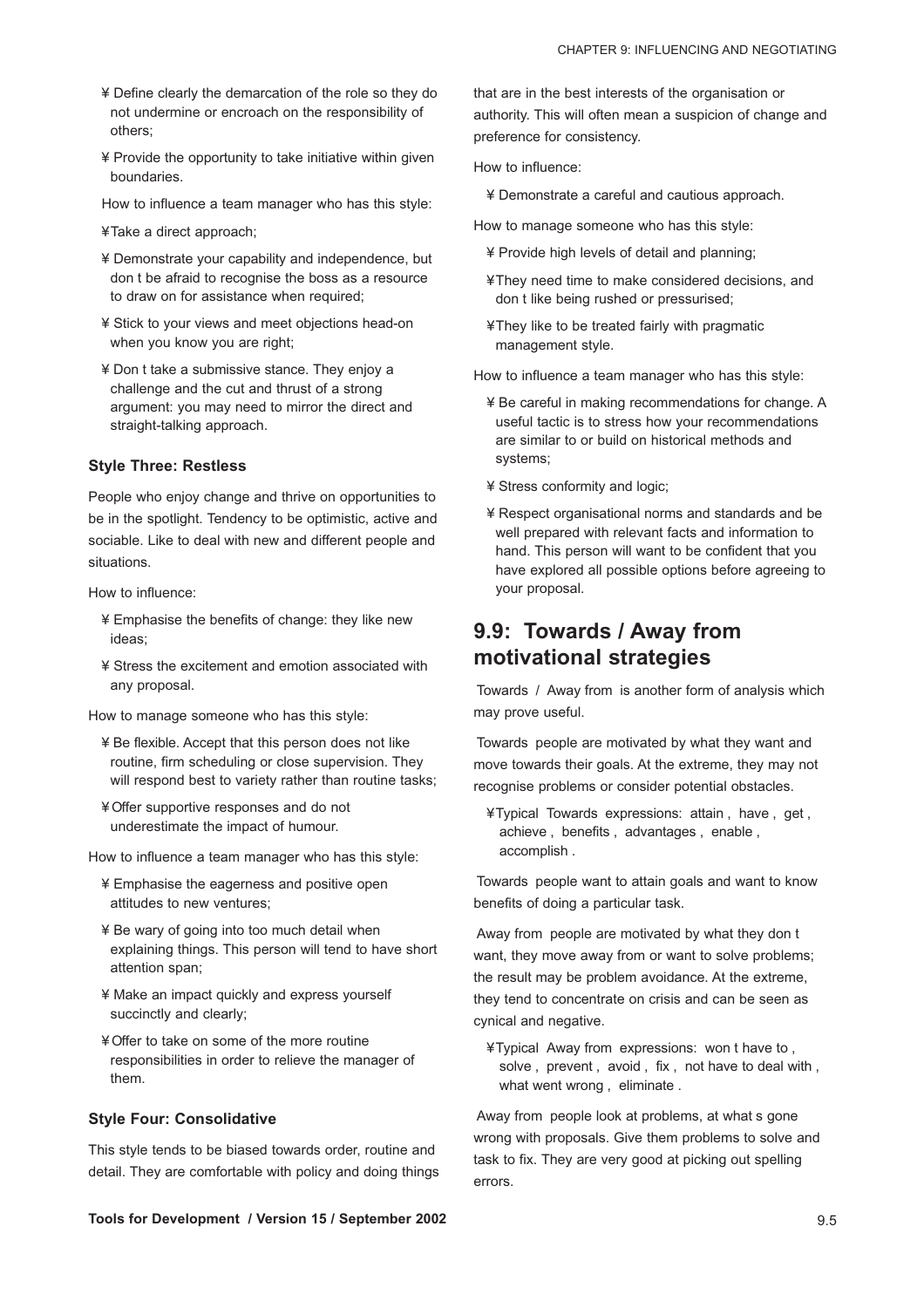Determining whether a person falls into the Towards or Away from category is a matter of entering dialogue. What follows are examples of questions to elicit Toward / Away from strategies and values:

- ¥ How did you decide to take your present job?
- ¥ What s important to you about your job?
- ¥ What was the basis of your decision to take your job?
- ¥ Why is that important to you?
- ¥ Why bother?

## **9.10 Making your case**

At some point you will seek to persuade others of a course of action. The following guidelines may be helpful in focusing on how to achieve the best results from a given situation. As usual, there s an acronym involved: PROEP.

- ¥ **Proposition**: State your proposal in a concise and bold way.
- ¥ **Reason**: Give your best one or two reasons for your proposal.
- ¥ **Other view:** Give the downside, counter arguments (not too many), and show you have considered the alternatives.
- ¥ **Examples**: Prove your case, give your best examples (not too many), give benefits and successes.
- ¥ **Proposition**: Restate your proposition and visualise your outcome

Presentations need information, variation in pacing and body language, and vivid verbal and visual images to make it compelling. They also need to appeal to both logic and emotion.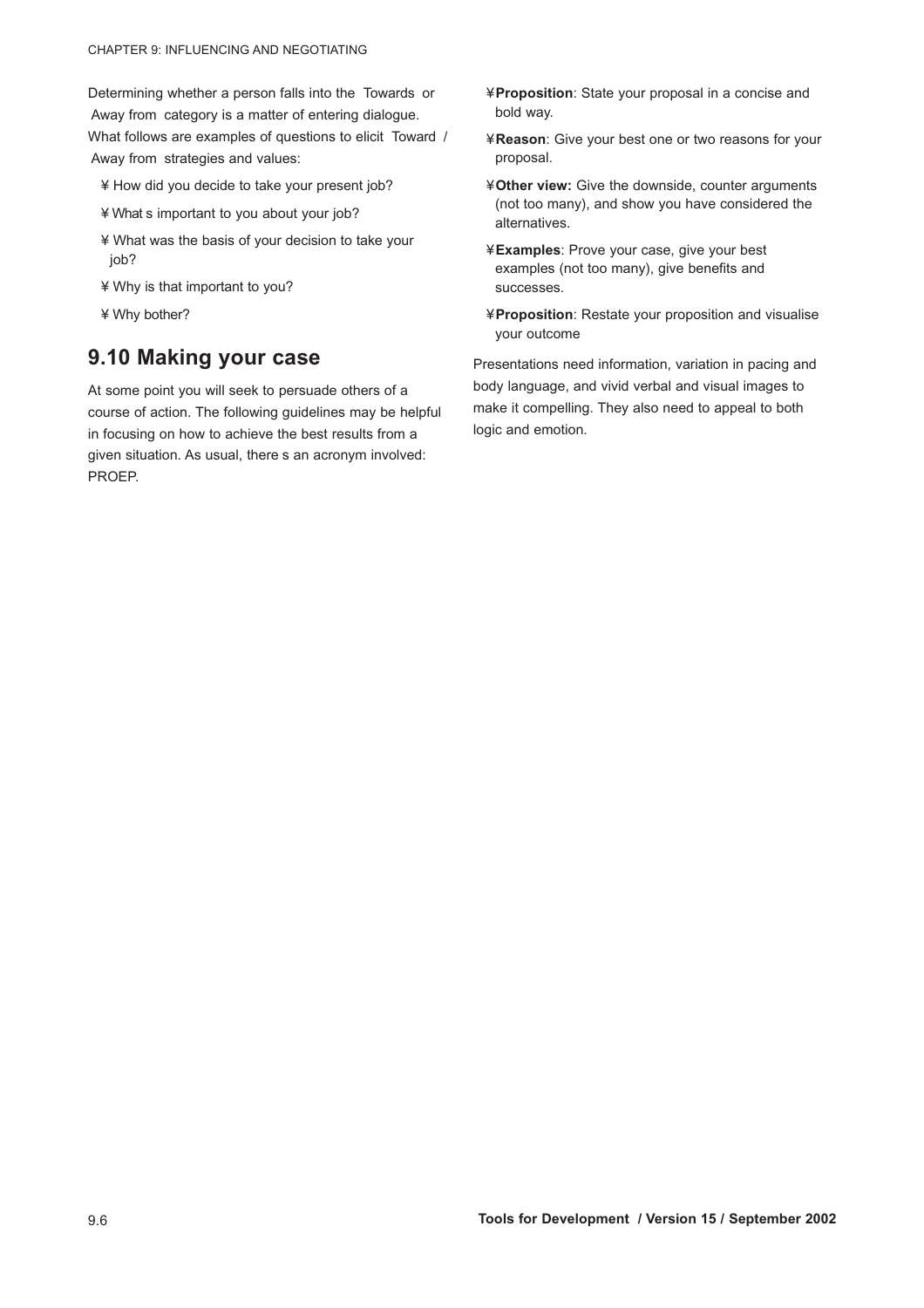### **Box 6: Tactics for working with an international organisation**

This document, which includes extracts from *Negotiating in the EU* by James Humphreys, explores team-working options with particular relation to the EU.

It is in many areas applicable to any partnership activity within the context of an organisation-to-organisation relationship, as opposed to working with a collection of individuals, but will still have applicability in the latter case.

### **Before the negotiations**

Consult relevant staff within DFID and outside if appropriate.

Set objectives which are clear and realistic. Make sure you know your main priorities, your chances of getting them agreed and any compromises you could accept. If you are providing briefing for someone else, you may find the guidance on briefing helpful.

Plan your influencing. What are the various stages of the negotiations? Who do you need to influence, and when?

Network with the relevant staff in the Commission and other member states. This is a far more important skill in Brussels than in the UK. The more people you know, the more likely you are to see an early draft of a particular document. Remember to return such favours to your allies when you can.

Influence early. Don t be embarrassed about influencing — everyone else does it in Brussels. The earlier you try to do it, the more likely you are to achieve your objectives. You might offer to help an understaffed section of the Commission with the drafting of a particular document, for example. The longer you wait, the harder it becomes to secure changes to such documents.

Build alliances with other member states on issues of mutual concern, and try to convince the waverers. This may mean making concessions on points which are less important to the UK. Our natural allies on development issues are called the like-minded.

#### **At the negotiations**

Know your brief. Be aware of how far you can commit yourself, what type of reserve you might need to apply and on what you can compromise.

Arrive on time. Meetings invariably start late, but you can use the time to network and plan any last minute strategies.

Use your negotiating capital sparingly. There is an unstated assumption that each member state may raise a certain number of points of objections. Those who raise too many objections will not win all their points, however sensible they are, because others will get tired of listening to them. Keep your negotiating capital for your key points.

Speak clearly and concisely. On a small number of points. Avoid rambling on, using language which is hard to translate (such as colloquialisms, irony and puns) and undermining your strong points by making weaker ones.

Speak early. If you want to steer the debate along particular lines, convince waverers or spoil someone else s intervention. Speak later if you think others will make your point for you, if you want to hear the arguments of others first so you can counter them or if you want to summarise the debate and draw conclusions (although it is usually the Presidency which summarises).

And for the card players amongst you:

- ¥ Keep a poker face. If a point made and secured by another delegation helps the UK, try not to show this by smiling. Others may assume you still need to be given something to balance the deal.
- ¥ Don t overbid. If you have secured your main points, don t risk your goodwill by quibbling on minor ones.
- ¥ Don t fold too soon: There is usually pressure to agree a deal, and not doing so may be seen as failure, but it may be worth holding out for the right package.
- ¥ Never deal from the bottom of the pack. Your best asset is your trustworthiness.

#### **After the negotiations**

Check any minutes or conclusions reflect the discussions you had.

Guard against backsliding on your hard-won points.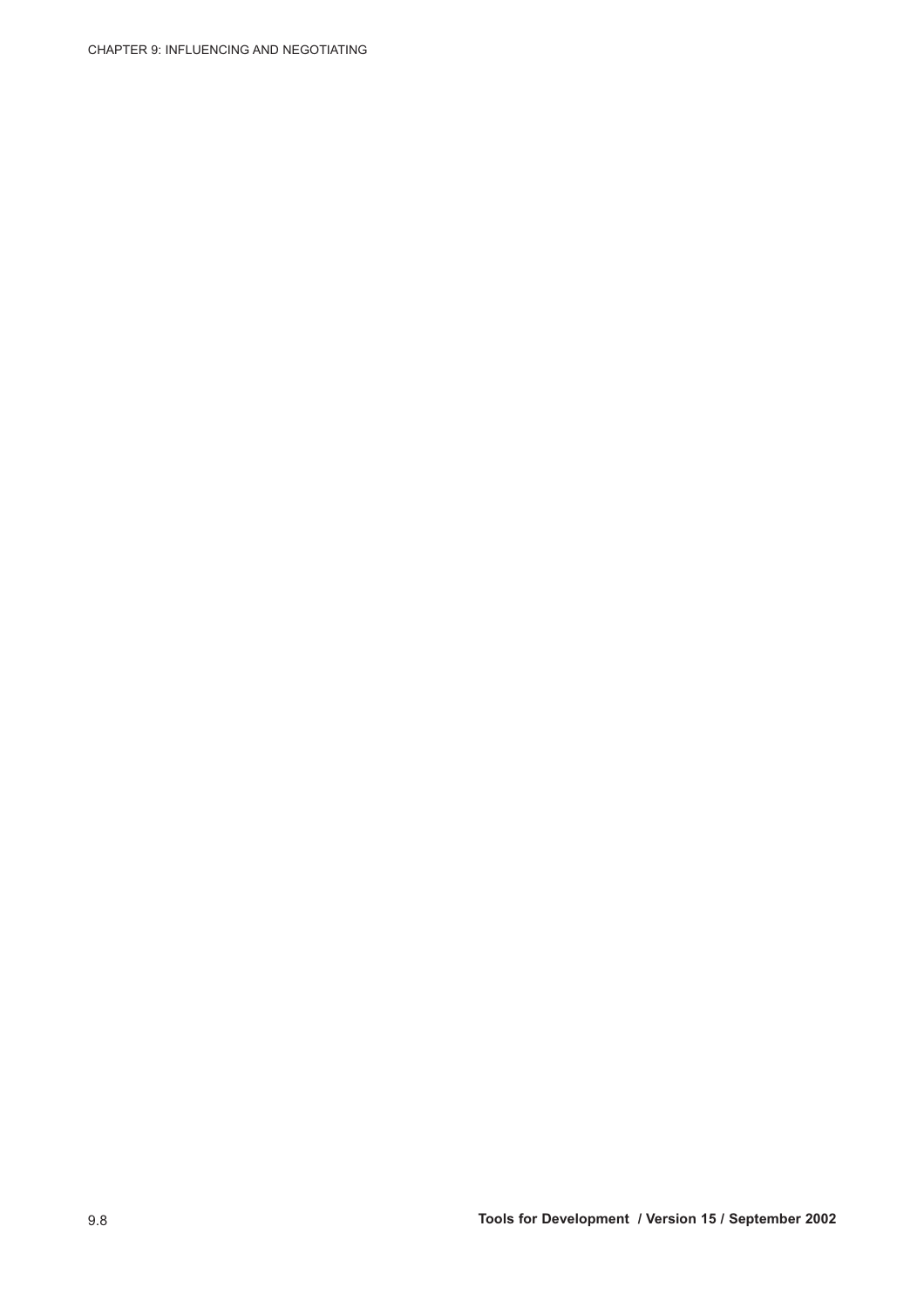# **10. Building Partnerships**

### **10.1 Introduction**

The UK Government s 1997 and 2000 White Papers on International Development place a premium upon creating partnerships with groups in the North and South in order to respond to development challenges. Partnerships are a special kind of relationship that transcends traditional donor/beneficiary and client/customer relationships.

Partnerships require common goals, a good fit in the comparative advantages of the groups involved, a commitment to mutual learning, a high degree of trust, respect for local knowledge and initiative, shared decision-making and commitment to capacity building.

Partnerships also require a good deal of time to develop. Although genuine partnerships may pose a challenge to a donor s traditional management culture, tremendous value can be added to development programmes, including:

- ¥ Increased programme scope, impact and sustainability;
- ¥ Increased cost-effectiveness of programmes;
- ¥ Increased resource mobilisation;
- ¥ Better use of local skills and resources;
- ¥ Increased capacity of national organisations;
- ¥ Improved relationships with development partners.

This section deals with three issues related to partnership building:

- ¥ The different kinds of partnerships a donor may support or engage in and the unique challenges posed by each kind;
- ¥ The role of the donor in building partnerships through four stages of partnership development, highlighting specific tools and methods which can be used at each stage:
- ¥ Examples of partnership building and suggested additional partnering resources.

### **10.2 Dimensions of partnering**

USAID s New Partnership Initiative (see Annex 3) synthesises a vast experience in partnering. The NPI uses the term partnerships broadly to describe a wide variety of institutional arrangements designed to share and exchange resources and information and to produce results that one partner working alone could not achieve. These might range from informal gatherings to share information to the creation of new organisations to deliver new, expanded or improved goods or services. Partnerships are always changing as goals, abilities and relationships change. Thus, it is best to think of partnering as a process rather than as an outcome since this conveys its dynamic nature.

Partnerships can take place with a broad range of actors within and between sectors. Although partnering has been on the rise for the past 30 years (see, for example, Collaborating: Finding Common Ground for Multiparty Problems in Annex 3), we now have a better understanding of partnerships in development settings and the value of strengthening partnerships at the local level to empower groups to take charge of their own development.

### **10.3 Forms of partnership**

Partnering can take place among organisations at three levels: local, national and international. It can also occur among organisations between levels. Very often building support for local development also requires strengthening partnerships at the national and international levels.

With this in mind, partnerships can take on a variety of forms including:

- ¥ North-South partnerships between a UK NGO and local NGOs or local government;
- ¥ South-South partnerships among NGOs and business in neighbouring developing countries;
- ¥ Partnerships between different donors;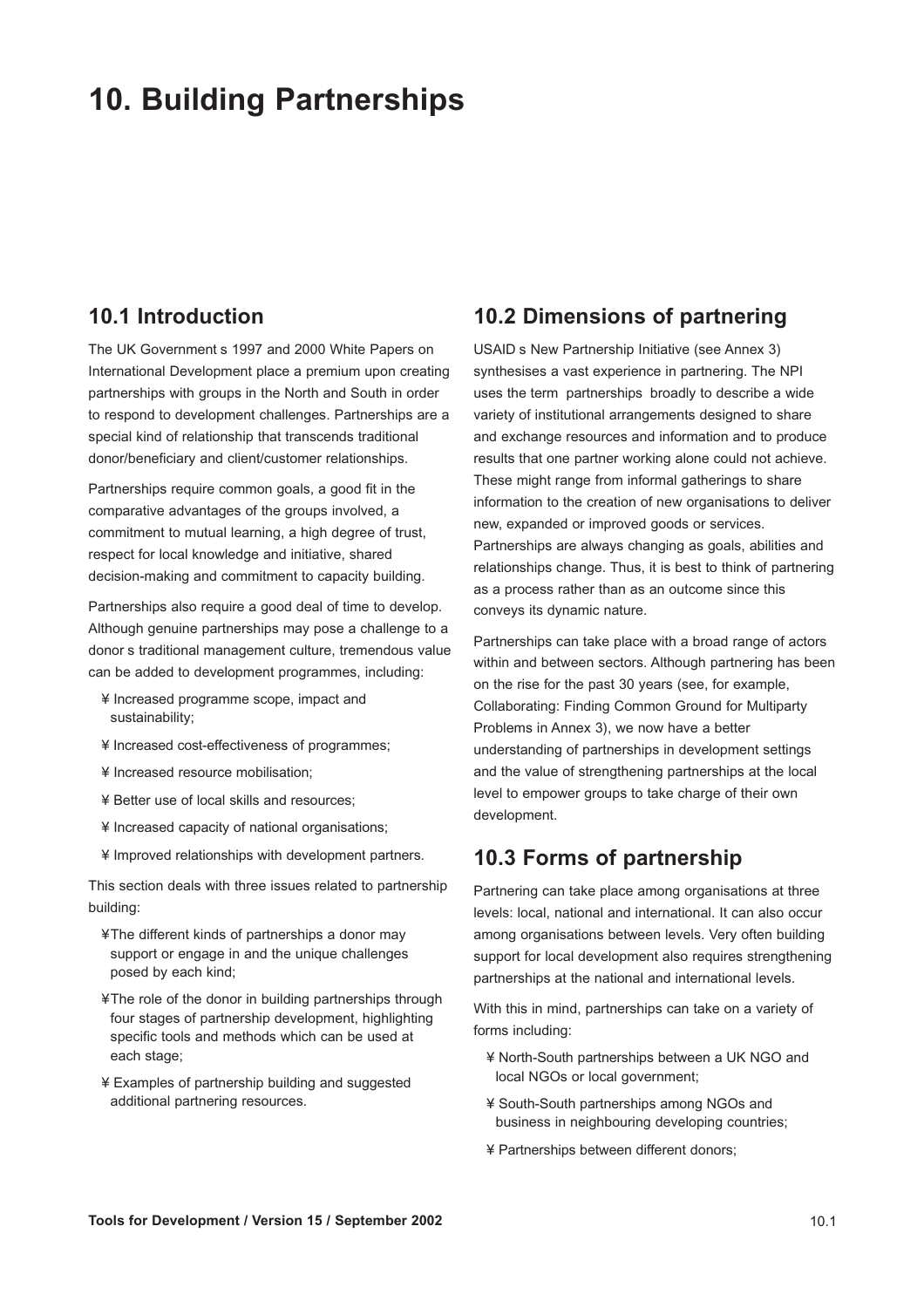¥ Inter-sectoral partnerships that include the formation of national level associations and coalitions within each of the main sectors in society: civil society, government and business.

## **10.4 Inter-sectoral partnerships**

Inter-sectoral partnerships have special potential for their ability to join the state, market and civil society systems critical for sustainable development (see Box 1). Without collaborative action the sectors often work at cross purposes or duplicate efforts; with collaborative action they can take advantage of synergies and can address large scale issues that no one sector has the resources and ability to manage, and in which each has a stake.

### **Box 1: Inter-sectoral partnerships combining one or more sectors**



Key areas in which inter-sectoral partnerships can make a critical difference are issues related to public goods such as health, environment, education and economic infrastructure.

A classic example is environmental concerns, often requiring changes in the behaviour of each sector. NGOs express community concerns (through advocacy and other means) and obtain changed citizen behaviour;

national government makes environmental policy; local government is responsible for operational aspects; and business faces the demands for environmentally sound goods and services.

Important factors include: an understanding of the different structures that partnerships can take; the determinants of that structure; its organisational and resource requirements. According to Brown (1991, see Annex 3) the vision and organisational structure of a partnership are often shaped by two key factors:

- ¥ The degree of difference (diversity) among the partners;
- ¥ The nature of the tasks the alliance seeks to accomplish.

The degree of difference among partners will affect how many resources and how much effort will be required to build a partnership between them. If the partners are quite similar in terms of their management cultures and have little history of conflict (such as a group of businesses), it may require relatively few resources to build understanding and manage their differences. On the other hand, if the groups are quite different, have varying degrees of power and a history of conflict, then more resources and effort will be required to build a partnership.

Similarly, the nature of the task to be undertaken influences the kind of organisation required by the partnership. With very general tasks requiring little coordination (such as information sharing) partners can be loosely organised. When tasks are specific, complex and require close co-ordination among interdependent actors, then more tightly organised partnerships may be required.

Box 2 describes the vision necessary to undertake partnership, and the kinds of organisations most

| $\overline{a}$ . Principlons of partnering |                                                                                                                                                   |                                                                                                                                                                                                                        |  |
|--------------------------------------------|---------------------------------------------------------------------------------------------------------------------------------------------------|------------------------------------------------------------------------------------------------------------------------------------------------------------------------------------------------------------------------|--|
|                                            | <b>Low Partner Diversity</b>                                                                                                                      | <b>High Partner Diversity</b>                                                                                                                                                                                          |  |
| Low Task Specificity                       | Vision: Agreement on general problems<br>relevant to similar constituents.                                                                        | relevant to diverse constituents.<br>Organisation: Broad social movements and<br>geographically-based networks that allow<br>loose coordination among diverse<br>organisations.                                        |  |
|                                            | Organisation: Associations or ideological<br>networks that allow loose coordination<br>among similar organisations.                               |                                                                                                                                                                                                                        |  |
|                                            | Vision: Agreement on general problems                                                                                                             |                                                                                                                                                                                                                        |  |
| <b>High Task Specificity</b>               | Vision: Agreement on specific problems<br>and actions needed by similar constituents.                                                             | Vision: Agreement on specific problems<br>and actions needed by diverse<br>constituents.<br>Organisation: Coalitions and partnerships<br>that coordinate tasks and resource<br>allocation among diverse organisations. |  |
|                                            | Organisation: Issue-based networks,<br>alliances or organisations that coordinate<br>task and resource allocation among similar<br>organisations. |                                                                                                                                                                                                                        |  |

## **Box 2: Dimensions of partnering**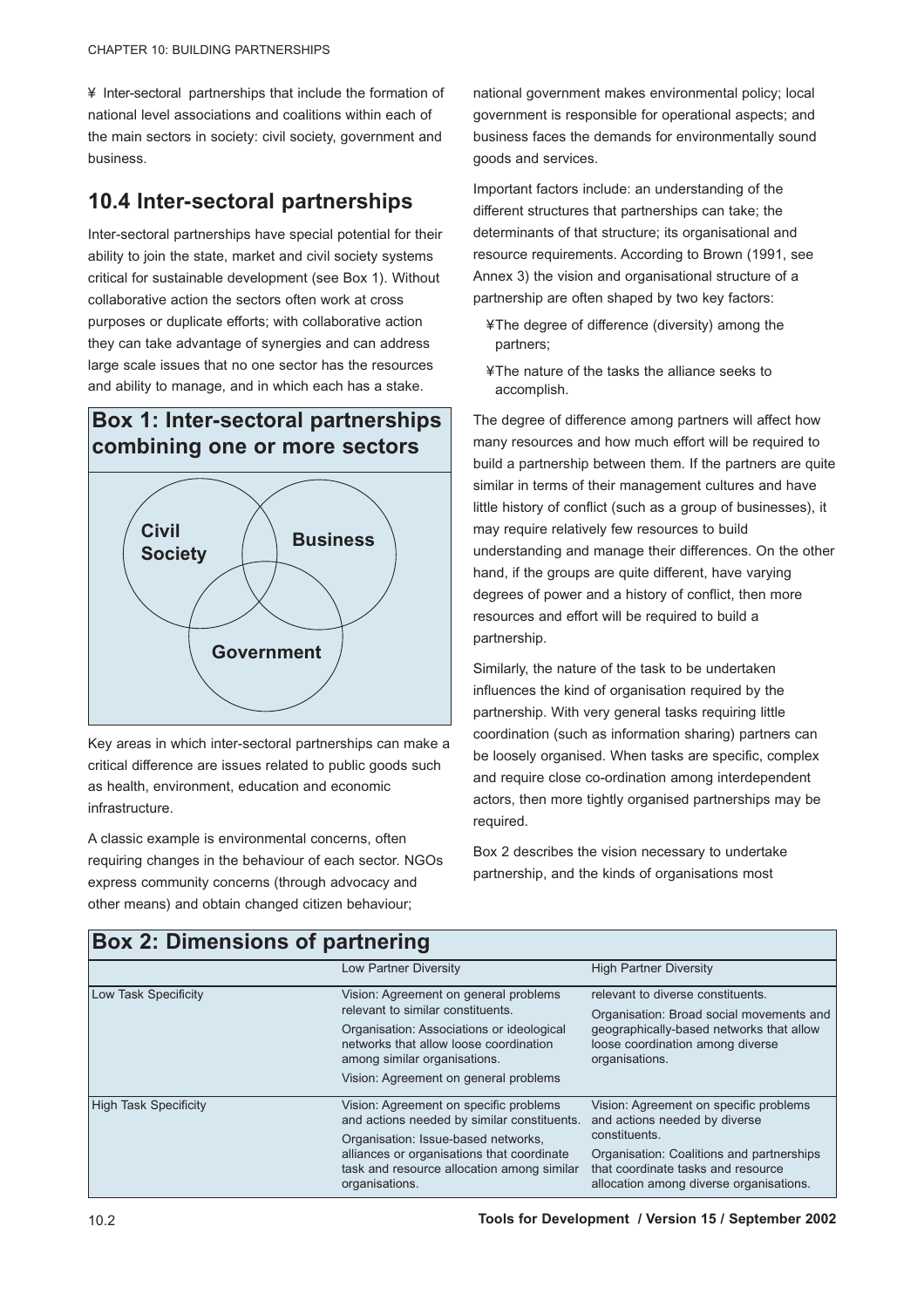commonly found for effective delivery of goods and services.

When both partners diversity and task specificity are low, loosely organised networks or associations may be an effective form for linking partners.

When the partners are similar but the task is specific and complex, alliances or joint ventures that allow tight coordination are important.

When both diversity and task demands are high, partners need to invest both in negotiating acceptable shared visions and partnership organisations capable of implementing the tasks to accomplish the vision.

# **10.5 Building partnerships**

One of the most important roles donors can play in promoting partnerships is to work with governments to create an enabling environment for partnerships by working to remove policy, communications and other constraints to partnering. At the same time, partner organisations require capacity building to develop the knowledge, attitudes and skills needed for effective partnering. These two areas - creating an enabling environment and capacity building for partnering - are key areas where a donor can intervene to foster partnerships.

When a donor actually participates in partnerships as a partner, it may be hard pressed by the challenges to its traditional forms of hierarchical management. Key skills required of the donor in the partnering process involve:

¥ Intense listening;

- ¥ Asking open-ended questions
- ¥ Building trust and a learning environment;
- ¥ Integrating multiple perspectives to inform actions, negotiating power and resource differences;
- ¥ Discovering common ground and creating shared visions.

Many of these skills come under the general heading of facilitation skills and are areas that a donor needs to develop for itself and for its partners. In this way, the management skills that a donor develops for itself mirror the skills and capabilities the donor needs to develop among its partners.

Donors can play a direct role in building partnerships by bringing potentially beneficial partnerships to the attention of likely participants and by inviting them to the table (or the partnering workshop). The key strategic role of a donor at this initial stage is to identify organisations with the necessary complementarities of interests, skills and

resources to work together to tackle a development problem. Here, a donor can help to bring together potential allies directly or through an appropriate intermediary. Donors can also help by providing technical assistance to build capacity for partnering and by providing financial resources and facilitators to support partnering activities.

### **10.6 Stages in developing a partnership**

Understanding the different stages of partnership development, the issues involved at each stage and how to respond to these, gives donors a framework for planning how they can intervene to support specific activities. Not surprisingly, the models of partnership development are similar to the models of team development (See Drexler & Sibbet (1995) and Kormanski & Mozenter (1991) in Annex 3).# Both are forms of groups needing to address certain issues in order to become and remain effective.

#### **Stage I: Preconditions for co-operation**

Any successful co-operation must be driven by real problems and needs that touch all potential partners. It is important to understand the problem (or opportunity), how it relates to the interests of potential partners and what capacities the organisations must have to collaborate.

The important questions a donor might want to ask at this stage are:

- ¥ What is the nature of the problem that a partnership might solve, and why is it necessary to bring together several actors to solve it?
- ¥ How are the stakeholders affected by the problem?
- ¥ Who are the key stakeholders?
- ¥ To what extent are resources from different stakeholders required?
- ¥ What is the organisational capacity of stakeholders to get involved in partnership?

Specific tools and skills that a donor can use at this include:

Stakeholder Analysis (see Chapter 2) to develop an understanding of key actors and their interests in the partnership;

- ¥ Problem Analysis (see Chapter 3) to deepen the understanding of the development problem that the partnership might try to tackle;
- ¥ The Partnership Readiness Questionnaire (see Box 6) to make an initial assessment of the extent to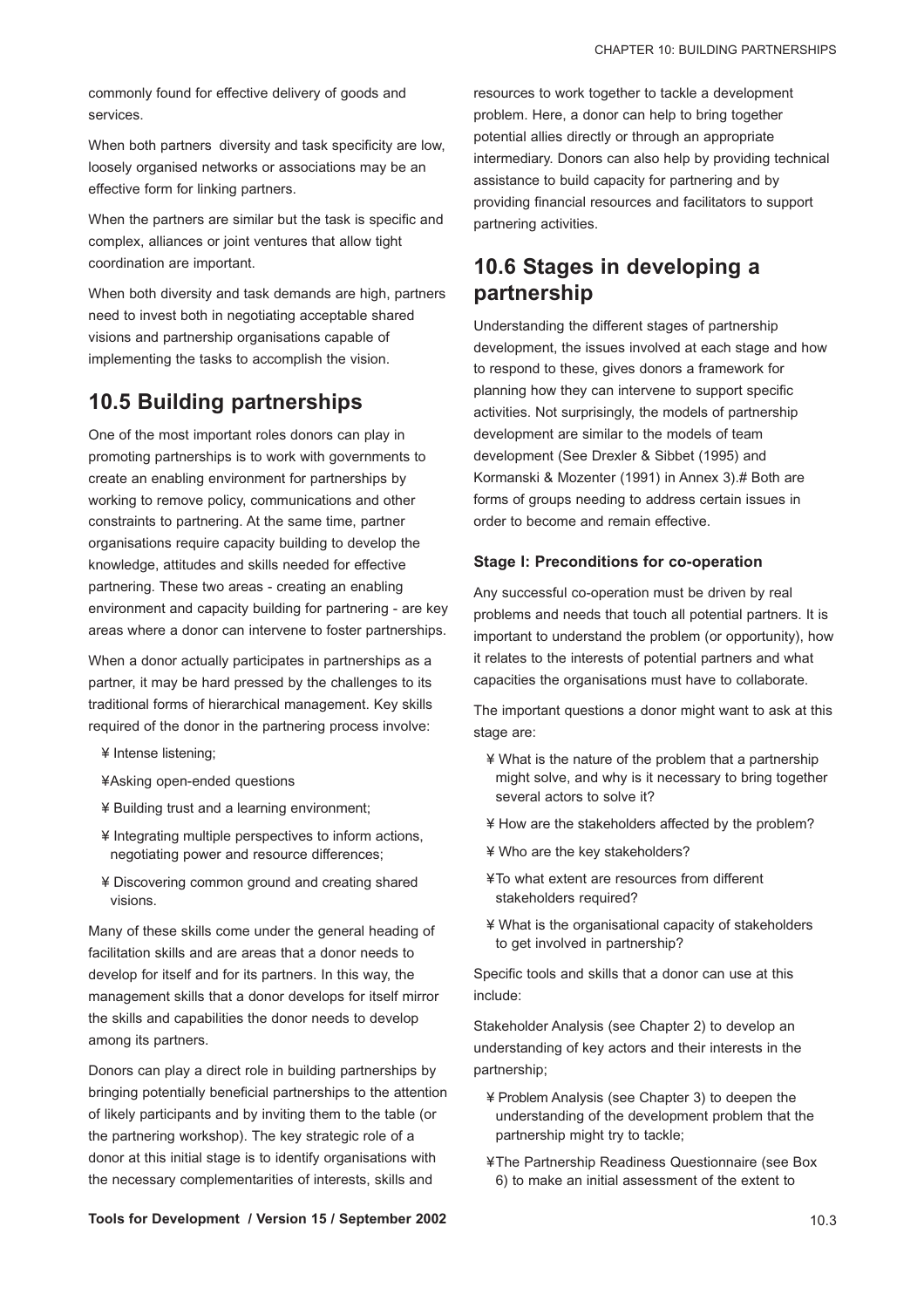which certain groups are ready to engage in partnering.

#### **Stage II: Convening partners and discovering their unique aspects**

Identifying a strategy to bring potential partners together needs to be based on an understanding of the problem and its stakeholders. It is important that the right group or individual be identified to convene the potential partners someone with credibility among all the participants. Initial meetings need to be organised in such a way that mutual trust, commitment and appreciation of the assets of each organisation can be established among them.

Several key questions at this stage are:

- ¥ Who should call the meeting and where should it be held?
- ¥ What are the unique aspects of each organisation?
- ¥ What have been peak moments in organisational life to address similar issues?
- ¥ What are the parameters of the issue to be addressed?

An initial meeting of potential partners should be simply exploratory, with the goal being to build enough trust and commitment to meet again. Trust is often cited as a key factor in successful partnerships, but it requires sufficient time to grow.

An agenda for the first meeting might focus on two things:

¥ Personal and organisational introductions;

¥ Sharing of viewpoints on the key issue.

Tools and skills that can be applied to address the issues at this stage include:

¥ Facilitation Skills (see Annex 2)

¥ Team Building (see Chapters 7 and 8)

¥ Problem Analysis (See Chapter 3)

¥ Appreciative Inquiry (see Box 3)

#### **Stage III: Creating shared directions**

In order to be successful, members of a partnership need a joint understanding of the issue, problem or opportunity and most importantly a shared vision of what they hope to achieve together. Identifying the intersection of interests of the partners, and later, keeping a focused on the vision are key to building the relationship. Partners work to develop a realistic strategy and joint action plans.

Key issues at this stage are:

¥ What are our common values?

- ¥ What are our bold hopes for the future?
- ¥ How must we change our organisations to become more effective partners?
- ¥ What is our common strategy and action plans?

The Appreciative Inquiry steps of Dreaming and Designing help the partners resolve the issues at this stage.

In the Dreaming step, partners boldly challenge the status quo by envisioning an impact and a more valued and vital future. This becomes an essential motivating force for the partnership.

In the Design step, partners map out concretely how their partnership and their organisations need to change to realise their vision and the ideals that both they and their stakeholders share. The partners also develop a common and realistic strategy and action plans to realise their shared vision.

Specific tools and skills that can be applied to address partnering issues at this stage include:

¥ Facilitation Skills (see Annex 2)

¥ Appreciative Inquiry (see Box 3)

¥ Visioning (see Chapter 4)

¥ Action Planning, and

¥ Team Building (see Chapters 7 and 8).

Again, at this stage DFID may want to draw on professional facilitators to cement this critical stage of the partnering process and to build capacity among the partners.

#### **Stage IV: Implementing action plans**

The implementation of the partner s strategy and action plans will pose challenges given the differences among the partners and the evolving nature of the relationship. The different partners will need to learn how to work together, respect differences, manage conflict, bring on board new actors-all the while keeping focused on common objectives.

In Appreciative Inquiry this is the Delivery step, emphasising the concept of the learning organisation to support partners to become committed to continuous learning, adjustment and innovation in support of their shared vision. During this stage the partnership seeks to become its own learning organisation in which the partners continually expand their capacity to envision and create the results they truly desire. The AI model is summarised in Box 4 and a sample activity shown in Box 5.

10.4 **Tools for Development / Version 15 / September 2002**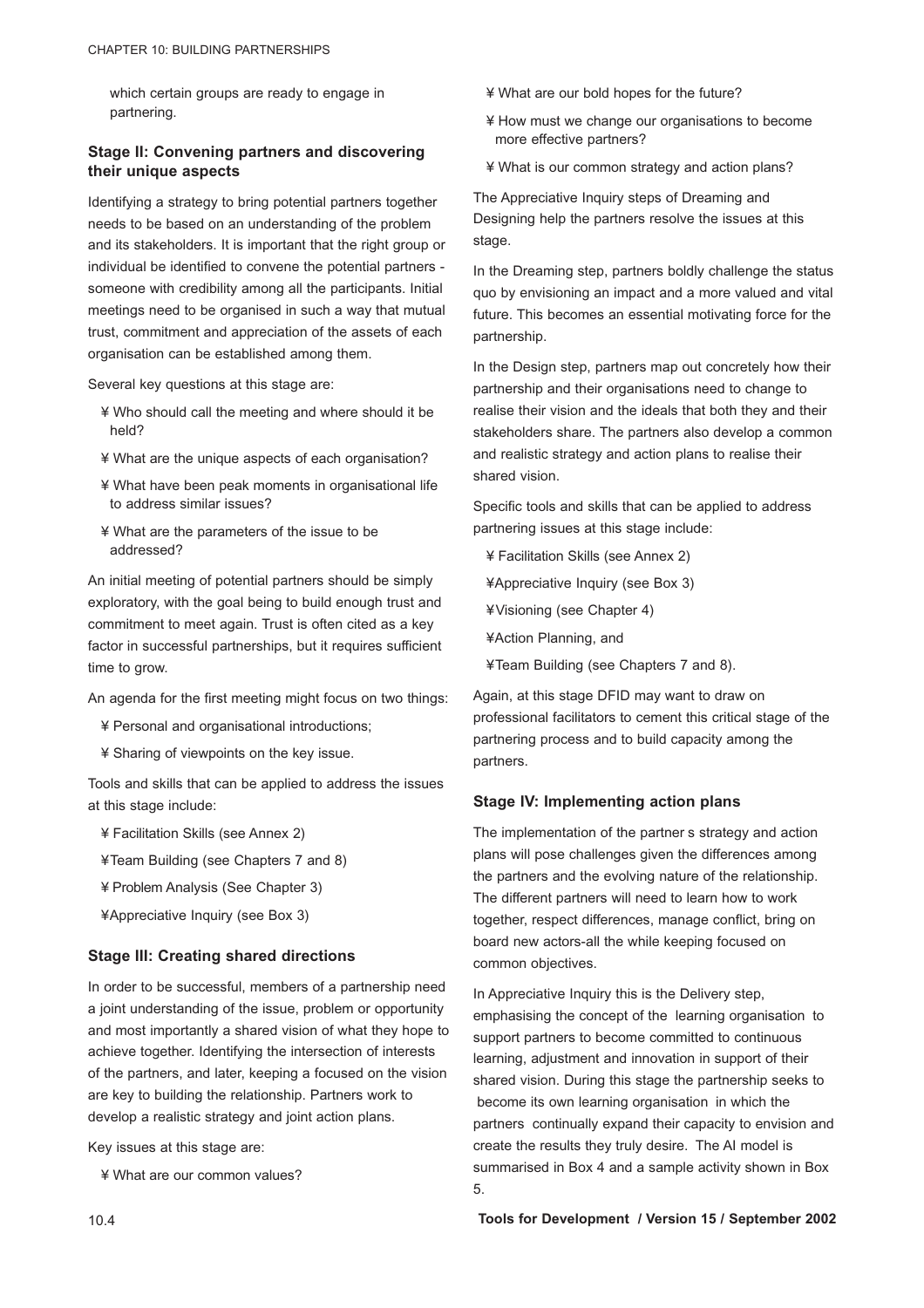### **Box 3: Appreciative Inquiry**

One innovative methodology for partnering, called Appreciative Inquiry (AI) can be introduced at this stage. Pioneered by the Global Excellence in Management (GEM) Initiative, a USAID-funded project to support global NGO Partnering and Institutional Development, AI is suited to the dual purpose of organisational capacity building and partnering (see Box 3). Its power lies in its ability to tap into the values, assets and strengths of

organisations using these as building blocks for discovering organisational best practices and creating a shared vision, strategy and action plans across organisations.

AI deepens and accelerates the partnering process through its core values of deep inquiry and developing common ground. At this stage of partnering the AI step of discovering best practices and peak moments of organisational life and partnering are vital for fostering the partnering process.

### **Box 4: An Appreciative Inquiry model for building partnerships**



### **Box 5: Appreciative Inquiry for building partnerships and institutional capacity in HIV/AIDS**

Social Impact recently collaborated with Family Health International (FHI) a large HIV/AIDS service organisation to build NGO partnerships and institutional capacity using the Appreciative Inquiry (AI) model. The purpose of the activity was to convert FHI s 20 field offices into independent, sustainable NGOs that would work in partnership with FHI and other in-country organisations.

Each workshop used the AI 4-D framework Discover, Dream, Design and Deliver to create a new vision for

Critical to this stage are agreements on practical and key indicators for monitoring and evaluating the performance of the partnership and the capacities of partner organisations.

During the past several years much progress has been made in this area by a number of groups# (See for example the PROSE capacity assessment instrument

partnerships with FHI and other partners. Each group developed strategies and action plans for improved service delivery and internal capacity building.

Following the workshops the NGOs began to implement their action plans with partners, improving their internal operations and external programming, reducing costs, making better use of their executive boards, diversifying their resources and deepening partnerships with FHI and other organisations in their regions. Several NGOs successfully repeated the AI process with their staff, boards and additional local partners.

Source: Social Impact

developed by PACT and Educational Development Center (1998) and other similar tools developed by World Learning and Save the Children. In business environments and among major donors an equivalent tool is the Balanced Score Card approach (Kaplan and Norton, 1995, se Annex 3).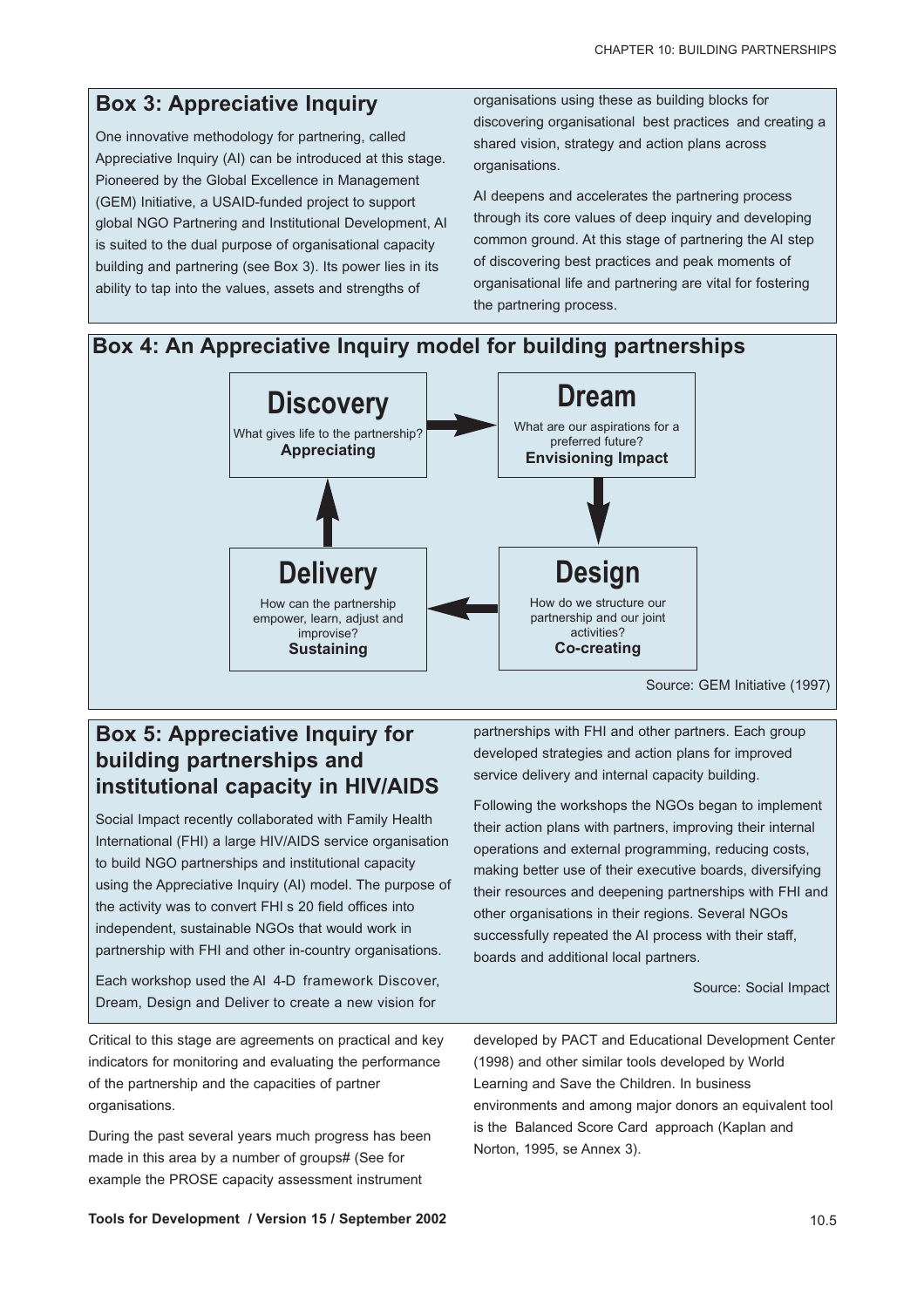Important categories of indicators include measures of partnership collaboration, operational capacity, and changes in the enabling environment (USAID s New Partnership Initiative (Chapter 2) provides a comprehensive framework and menu of indicators for tracking partnership performance).

The donor s role in capacity building becomes critical at this stage as the strengths and weaknesses of individual partners become more apparent. Inter-sectoral partnerships will require generic skills of all the partners and specific skills from each sector. Generic skills will include joint decision-making, conflict resolution and setting up new administrative systems that will support the partnership.

For the civil sector developing technical expertise is often a key issue. For the business sector challenges often centre on increasing responsiveness to community concerns. For government a key challenge is often to instill a sense of public accountability. Effective partnership will access adequate resources and technical skills to build each of these capacities among the partners. This is a key area where donors can support partnership building.

In sum, critical issues that need to be addressed at this stage are:

- ¥ How can the partners implement action plans in ways that respect their differences and particular interests?
- ¥ How will tensions and conflicts be managed?
- ¥ How will decisions be handled and to what extent is participation by grassroots groups required for effective implementation?
- ¥ What kinds of capacity building are necessary for the different partners to carry out their part of the process effectively?

Specific tools and skills that can be applied to address issues at this stage include:

- ¥ Appreciative Inquiry
- ¥ Conflict Reduction (see Chapter 11)
- ¥ Monitoring and Evaluation (see Chapter 12)
- ¥ Capacity Assessment Tools
- ¥ Organisational Capacity Building(see Chapter 7)
- ¥ Team Building (see Chapter 8)

Again, donors may want to use consultants and professional facilitators at this stage to assist partners to develop action plans, M&E systems, build technical capacity and their ability to work in partnership.

### **10.5 Summary**

Partnership building is a process that can leverage important development impacts including programmes with greater scope and increased sustainability. Effective partnering is a long-term process requiring long-term commitment to build the operational capacities of individual organisations and their ability to collaborate.

Inter-sectoral partnerships offer special advantages by combining the strengths of civil society, business and government to realise more profound development results that each group could not accomplish on its own. Donors need to pay attention to the degree of difference among partners and the nature of the tasks they wish to carry out. This has important implications for how the partnership should be structured and what kinds of resources the donor can provide to support it.

Donors can support partnerships in a numbers of ways including facilitating partnering formation and development, committing resources for capacity building and working to improve the enabling environment for partnerships to take place.

Many of a donor s management tools and skills are well suited for partnering and can be used by the donor and its consultants to assess and build partnerships. When the donor is an actual member of the partnership it will need to deepen its own skills in listening and shared decisionmaking.

Appreciative Inquiry is a practical framework for organisational partnering and institutional development. The Four D steps of Discovery, Dreaming, Design and Delivery are highly intuitive and provide a solid basis for diverse organisations to create and realise shared aspirations.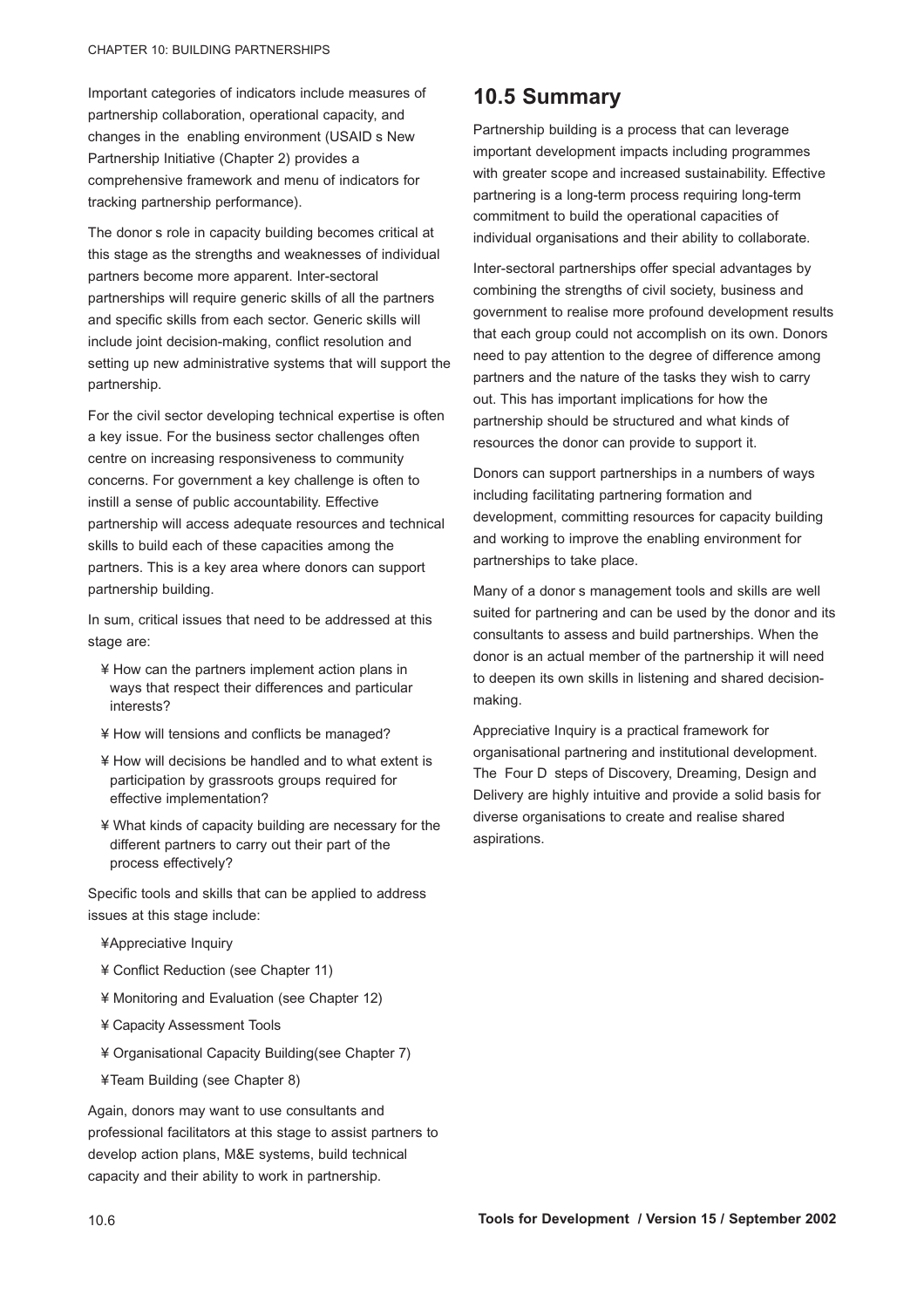## **Box 6: Partnership Readiness Questionnaire**

Rate each of the eight items listed using the following five-point scale as a guideline. Place the appropriate number from this scale in the space located to the left of each item. Obtain a total readiness score by adding together your eight ratings.

Five-point scale:

- 5 = Strongly agree
- 4 = Moderately agree
- 3 = Indeterminate
- 2 = Moderately disagree
- 1 = Strongly disagree

#### **I. Efficiency and Effectiveness**

 $\Box$  1. Effectiveness. Our product or service could be offered on a greater scale if we were able to combine efforts with one or more organisations.

 $\Box$  2. Quality. Our product or service could be offered at a higher quality if we were able to combine efforts with one or more organisations.

3. Cost. Our product or service could be offered at a lower cost if we were able to combine efforts with one or more organisations.

 $\Box$  4. Resources. Our organisation needs resources that we do not currently possess that could be accessed through other organisations.

 $\Box$  5. Sustainability. Our products product or service could be provided on a more sustainable basis if we were able to combine efforts with one or more organisations.

### **II. Personal Fulfilment**

6. Gratification. Other members of this organisation and/or I would become much more involved in, have more control over, and/or be more satisfied with the work environment if our organisation were to enter into some form of partnership with another organisation.

7. Gratification. I believe that other members of this organisation and/or I would find a partnership with one or more organisations a source of challenge, excitement, personal learning, and/or professional development

### **III. Organisational Culture**

 $\Box$  8. Decision-making. Our organisation has a culture of collaborative decision-making that would support a partnership with one or more organisations.

Source: adapted from Bergquist (1995).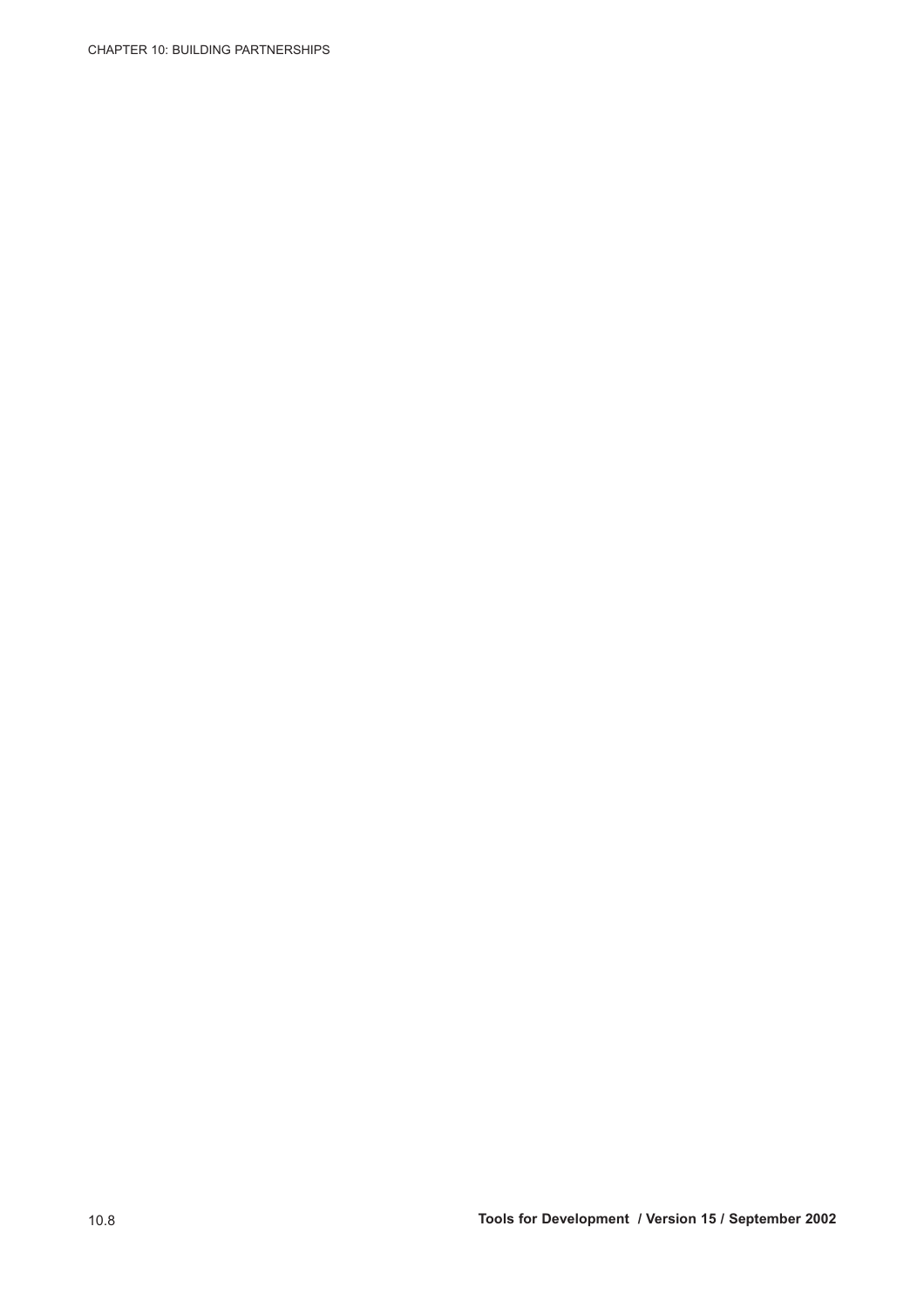# **11. Conflict Reduction**

### **11.1 Introduction**

DFID s activities are increasingly implemented in countries experiencing various types of conflict, from low levels of sporadic violence to open and protracted conflict. It has become clear that conflict impacts on these activities. For example, objectives may be undermined or activities halted due to security concerns. At the same time, activities sometimes have unforeseen effects on conflict situations. For example, the benefits of an activity may be captured by one group and reinforce existing inequalities. There may also be ungrasped opportunities to support peace within ongoing activities.

Conflict should not be seen as something which is always negative. It is an inherent feature of change in society. It becomes a problem when society cannot manage or resolve its different interests in a peaceful way and violent conflict emerges.

### **11.2 Coping with conflict**

A number of development activities seek to cope with issues of conflict, in recognition of the need to identify and analyse conflict issues in a consistent way. DFID s 2000 *Policy Statement on Conflict Reduction and Humanitarian Assistance* (see Annex 3) looks at the wider context and outlines the links between conflict and poverty, and the principal strategies for integrating conflict reduction objectives into development work to promote the right environment for fostering peace .

Efforts to address conflict are integral to broader poverty reduction work. Promoting sustainable development should mean addressing the sources of tension and grievance which give rise to conflict. In order to build the will and capacity of states and civil society to prevent and resolve conflict, we need to understand its causes. A number of analytical tools have been developed to assist with this process.

Conflict analysis and assessment should now be regarded as an integrated dimension in development work, undertaken in an inter-disciplinary manner, and with the same professional discipline applied to other aspects of planning and design. Box 1 (below) sets out some guiding principles to be considered when conducting conflict assessments.

### **Box 1: Guiding principles for conflict assessments**

- ¥ Adapt according to the needs and objectives of the end user
- ¥ Develop according to the nature and phase of the conflict
- ¥ Develop dynamic forms of analysis to cope with changes over time (sometimes rapidly), taking into account a live understanding of actors, triggers, incentives and trends (See also Box 4)
- ¥ Encourage joined-up analysis, in the form of a shared analysis of conflict by partners in the development activity (other donors, participating Governments, etc), to reach common solutions.

*Abridged from Conducting Conflict Assessments: Guidance Notes, DFID*

Since the nature and potential effects of conflict differ according to the scale of the activity or intervention being considered, different approaches are required. Box 2 (overleaf) shows how higher level strategic conflict assessment (SCA) and lower-level peace and conflict impact assessment (PCIA) can help meet the challenges posed by conflict. Here, the objective is to ensure that development initiatives avoid or minimise the exacerbation of conflict situations and, if possible, contribute effectively to their reduction.

### **11.3 Understanding the conflict**

Any developmental intervention may exacerbate or provoke tensions in situations of open or latent conflict. These tensions may then contribute to disputes, hostility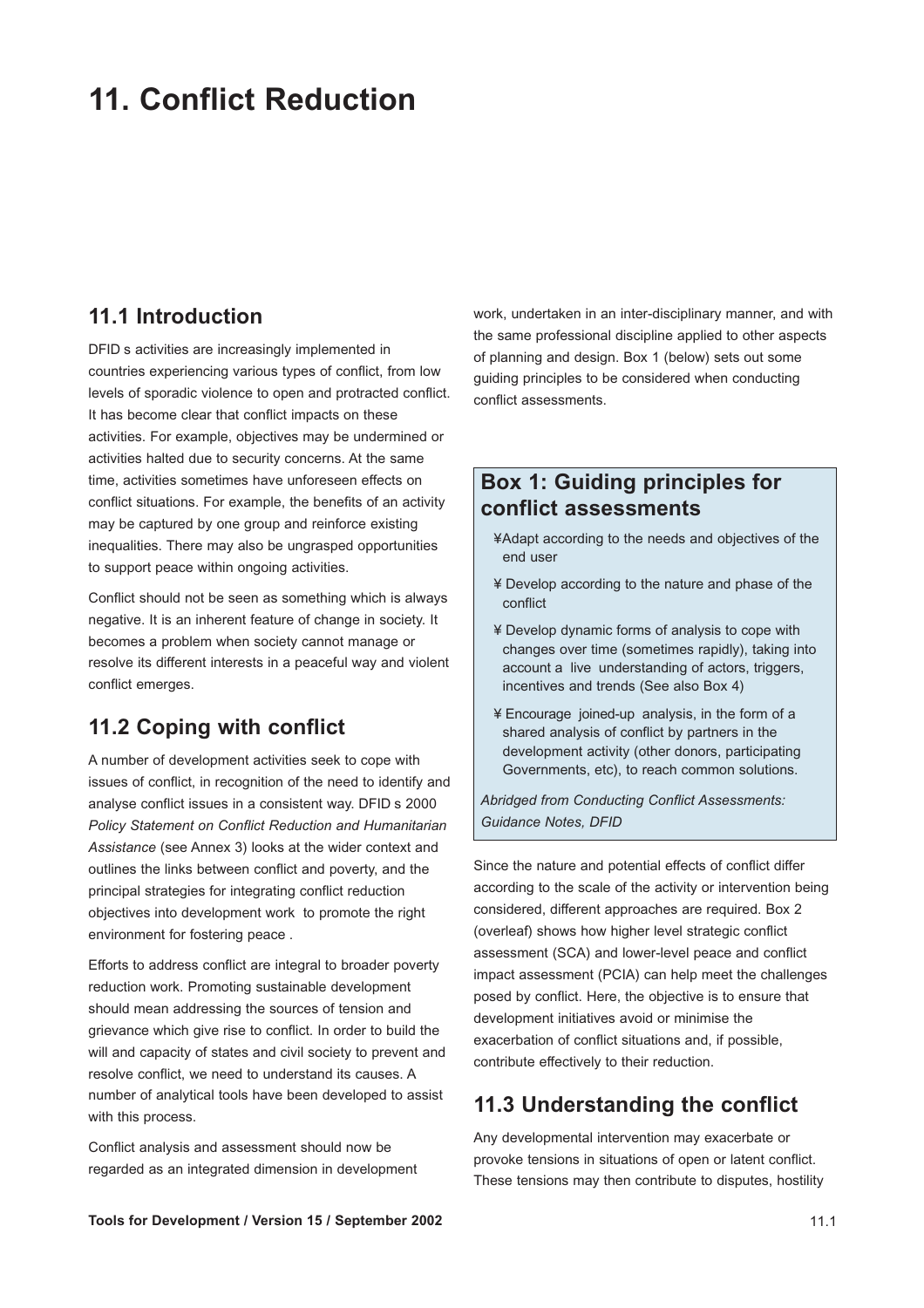and violence, possibly damaging the environment within which an intervention is taking place, though without undermining the intervention itself, or at other times having severe consequences for the viability of the intervention. An example of the interplay between conflict and poverty is set out in Box 3.

# **Box 2: Comparing Strategic Conflict Assessment and Peace and Conflict Impact Assessment**

Strategic Conflict Assessment (SCA) is an analysis on a regional and/or country level of the conflict dynamics within a particular situation. It can help develop strategic priorities and indicators for the screening of development activities, and assess the associated risks.

It seeks to establish a broadly shared understanding, at a national or transnational level, of the most significant issues that may have an impact on conflict and peace in the area under discussion. These issues may be political, economic, socio-cultural and/or environmental, or relate to other issues such as security and governance.

Peace and Conflict Impact Assessment (PCIA) is a micro-level assessment, as part of the planning and appraisal process. It can inform activity design by systematically analysing the effects of an intervention on its social and physical environment, and help evaluate the impact of the activity on conflict and peace.

## **Box 3: Poverty and conflict in Nepal**

Poverty is central to the dynamics of conflict in Nepal. The Maoist rebel movement has attempted to mobilise the support of rural people around the issues of social exclusion and poverty. The conflict is centred in the areas experiencing the highest levels of poverty and with the least voice in democratic politics.

Due to failings including a lack of genuine commitment and widespread Government corruption, national and bilateral programmes have failed to make a significant impact in these areas, fuelling rural resentment. In Nepal, therefore, poverty appears to be both a cause and a consequence of conflict. It is used to try to legitimise violence, while the conflict itself has led to deepening poverty in conflict affected areas.

*Abridged from the 2000 DFID strategic conflict assessment, Nepal*

An understanding of the conflict dynamics in a situation therefore helps activity design by assessing:

- ¥ Risks of negative effects of conflict on activities and policies
- ¥ Risks of activities or policies exacerbating conflict
- ¥ Opportunities to improve the effectiveness of activities and policies in contributing to conflict reduction.

DFID has developed an analytical framework for assessing conflict and helping to develop conflict reduction strategies. This looks at both the longer-term structural factors underlying conflict, as well as shorterterm motivations, incentives, and potential conflict triggers. This framework is set out in Box 4.

# **Box 4: DFID conflict assessment framework**

| Structures $\rightarrow$ Actors    |                                                     | $\rightarrow$ | <b>Dynamics</b>                       |
|------------------------------------|-----------------------------------------------------|---------------|---------------------------------------|
| POLITICAL                          | <b>INTERESTS</b>                                    |               | <b>LONG-TERM</b><br><b>TRENDS</b>     |
| <b>ECONOMIC</b><br><b>SECURITY</b> | <b>INCENTIVES</b><br><b>RELATIONS</b>               |               | <b>TRIGGERS</b>                       |
| SOCIAL                             | <b>CAPACITIES</b><br><b>PEACE</b><br><b>AGENDAS</b> |               | <b>CAPACITIES</b><br><b>SCENARIOS</b> |
|                                    |                                                     |               |                                       |

*From Conducting Conflict Assessments: Guidance Notes, DFID*

# **11.4 Conflict reduction strategies and options**

A macro-level conflict assessment can help improve the design of development activities by giving an understanding of structural factors which may promote or mitigate conflict, identifying conflict actors and their motivations, and analysing the dynamics of conflict. By providing the basis for accurate policy analysis, this can help target development interventions most effectively, and develop strategies and options which take conflict tensions into account.

One approach is to adapt existing development activities to minimise conflict-related risks or even contribute to building peace. A further approach is to develop new initiatives to respond more effectively to conflict.

Both these approaches should draw upon established developmental tools and good practice, for example with respect to Stakeholder Analysis (Chapter 2), Problem and Situational Analysis (Chapter 3), Visioning (Chapter 4), institutional and governance analysis, Risk Management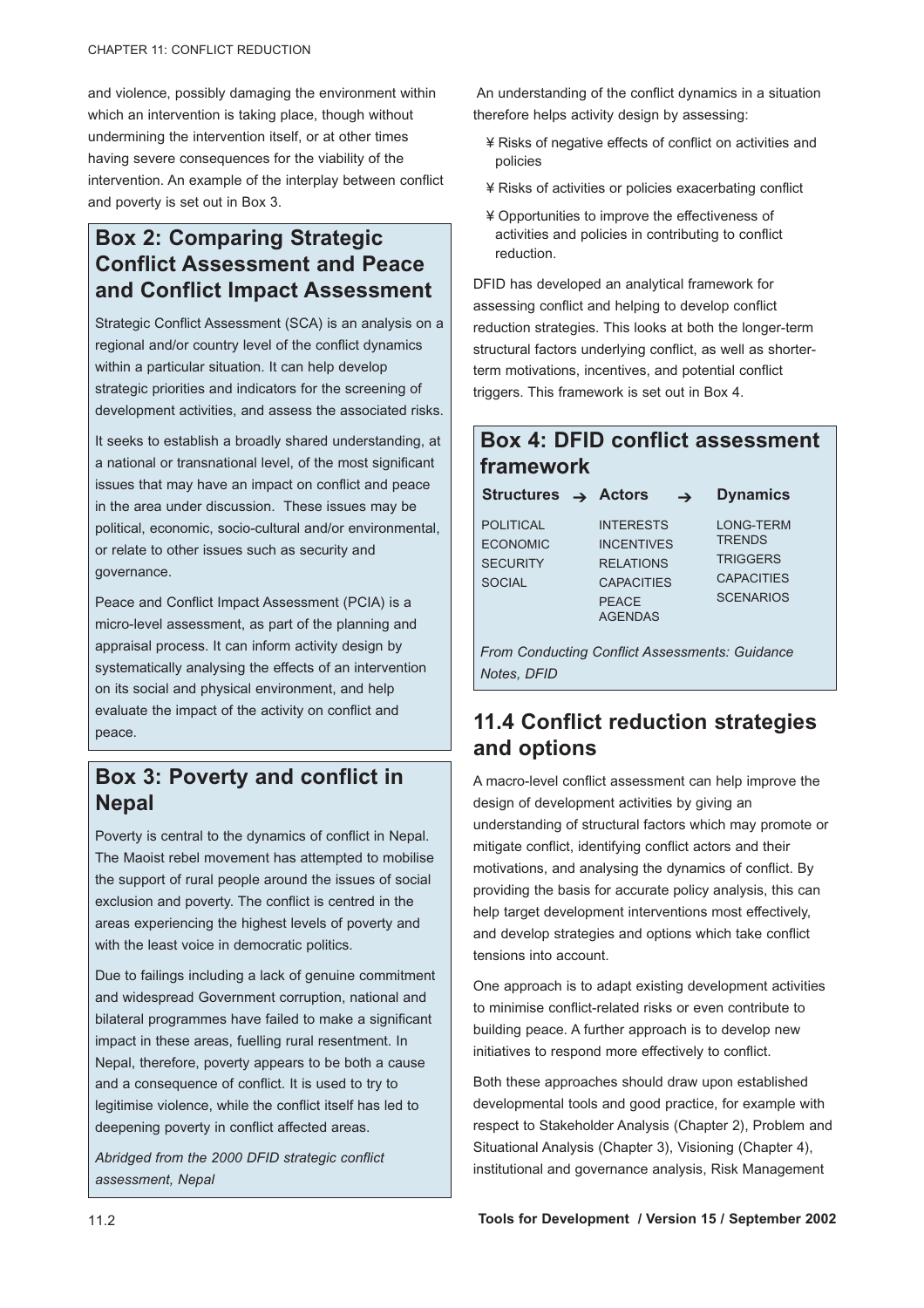(Chapter 6), as well as a range of other participatory appraisal tools (Chapter 7). Conflict prevention and reduction measures should be designed-in to each stage of the activity cycle.

## **Box 5: Example of the interaction between conflict and a development activity in Kyrgyzstan**

General analysis in Kyrgyzstan revealed that the benefits of an agricultural extension activity were mainly going to the local elite. But the conflict perspective pointed questions towards the issue of ethnicity. There had been serious ethnic clashes in the past. The Government was about to lift a moratorium on the land sales and tension over land sales was expected to rise. Local political power had been captured by an elite group which also controlled the judiciary. There were also border tensions and conflicts over resources which tended to fuel ethnic differences.

The Conflict Assessment pointed out that some local persons might perceive a considerable gain to be made by causing conflict. The activity tended to favour the political elite and marginalise the ethnic minority. Recommendations included the monitoring of the ethnic composition of activities in the area and the formulation of new activities which more directly reached the target groups.

*Abridged from the 2000 DFID strategic conflict assessment, Kyrgyzstan*

Box 5 sets out an example of the interaction between latent conflict and a development activity in the Ferghana Valley area of Kyrgyzstan. Box 6 sets out examples of the kind of adjustments which can be made to development activities to mitigate conflict-related risks.

There is no perfect process for dealing with conflict. The chosen strategy for each activity needs to be that which is most practicable given the available resources and capabilities of the implementing groups and agencies, and due consideration to issues of safety and the availability of viable risk management options. It is also crucial to ensure coherence in overall engagement with the country in question and to work towards complementarity with the efforts of others.

## **Box 6: Examples of adjustments to development activities to mitigate conflict-related risk**

- ¥ Developing sound security procedures for staff and project partners
- ¥ Reducing inter-group disparities or horizontal inequalities
- ¥ Developing a sensitivity to the distributional impacts of development activities
- ¥ Balancing interventions which address short-term incentives with those that target long-term structural issues
- ¥ Limiting private incentives for elites to accumulate wealth
- ¥ Better addressing poverty and the needs of particularly disadvantaged groups

# **Box 7: Conflict Management Strategies High High** *Importance of relationship Importance of achieving goal* Low Low **Accommodation Consensus Withdrawal Force Compromise / Trade-offs**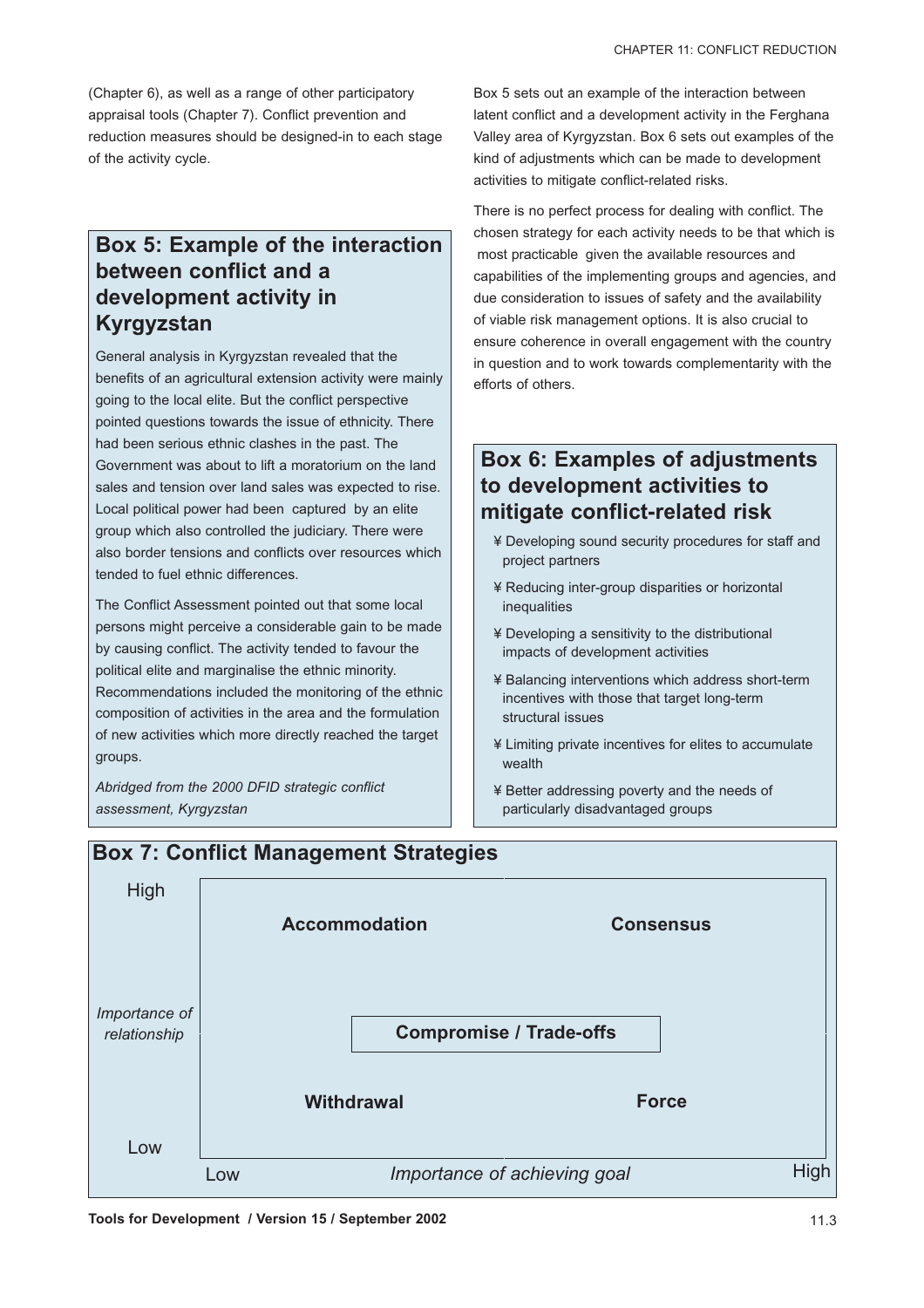## **11.5 Conflict management**

Conflicts can also arise at the community, group or individual level at different points in the activity cycle — for instance during a stakeholder workshop. To avoid or minimise any exacerbation of this conflict requires an understanding of the motivations and strategies of the different parties. Box 7 (previous page) summarises the different strategies that can be adopted. In this diagram the approaches differ depending upon the extent to which:

- ¥ The party values the maintenance of good relations with other parties; and
- ¥ The importance the party places on achieving its own goals.

Each of the five possible strategies outlined in Box 7 — Accommodation, Consensus, Compromise / Trade-offs, Withdrawal or Force — has its advantages and disadvantages. What those are will be dependent on the situation. Ideally, consensual negotiations are required: they may not always be possible. Box 8 presents the strategic options for each particular strategy.

The importance of building and maintaining an open dialogue in any situation of conflict is critical. A list of the key skills required is presented in Box 9.

Training and facilitation are also often critically important. Some simple facilitation guidelines are presented in Box 10. The importance of these skills and facilitation guidelines is also illustrated in the case study outlined in Box 11 overleaf).

### **Box 8: Options for constructing a most practicable strategy for managing conflict**

| <b>Specific Strategies</b> | ¥Adversarial uncompromising negotiation          |
|----------------------------|--------------------------------------------------|
|                            | ¥ Legal channels                                 |
| <b>Strategic Options</b>   | ¥ Electoral system                               |
|                            | ¥ Use of mass media to rally public support      |
| <b>Force</b>               | ¥ Public protest                                 |
|                            | ¥Threat of withdrawal                            |
|                            | ¥ Lobbying                                       |
|                            |                                                  |
| Withdrawal                 | ¥Avoidance                                       |
|                            | ¥ Opting out                                     |
|                            | ¥ Deployment of delaying tactics                 |
|                            | ¥ Postponement of decision                       |
|                            | ¥Temporary boycott                               |
|                            | ¥ Strikes                                        |
|                            |                                                  |
| <b>Accommodation</b>       | ¥ Relationships dominate                         |
|                            | ¥ Goodwill nurtured                              |
| <b>Compromise</b>          | ¥Trade-off                                       |
|                            | ¥Arbitration                                     |
| <b>Consensus</b>           | ¥ Direct consensual negotiation (no facilitator) |
|                            | ¥Third party facilitated negotiation             |
|                            | Adapted after UKFSP/ODI                          |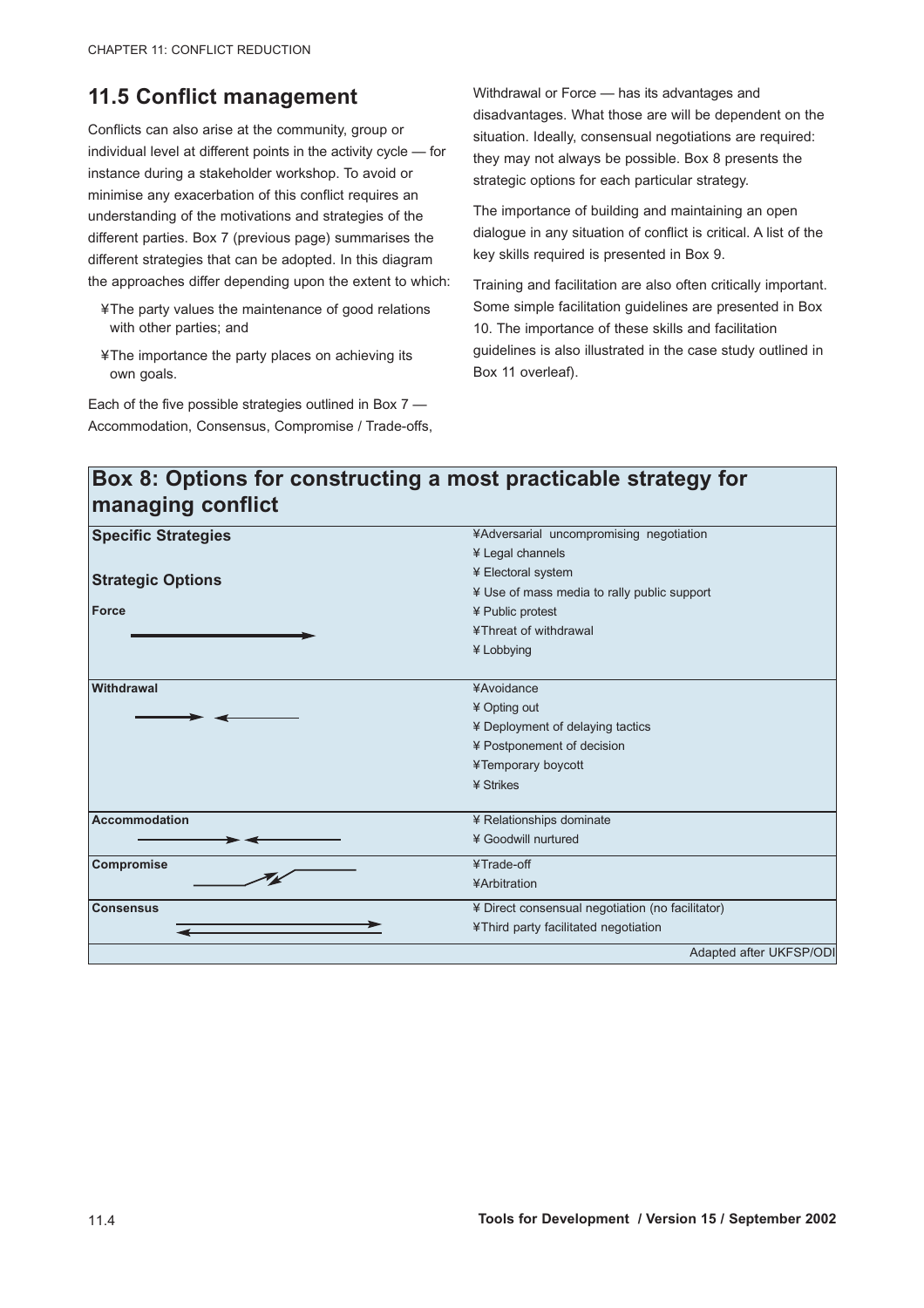## **Box 9: Key skills in building and maintaining effective communications**

- ¥ Listening, listening, more listening.
- ¥ Build and maintain rapport.
- ¥ Acknowledge perceptions.
- ¥ Accommodate cultural differences.
- ¥ Understanding and describing the viewpoints of others.
- ¥ Identifying needs, interests, concerns and fears.
- ¥ Encouraging conflicting parties to listen to each other.
- ¥ Setting and getting agreement on rules.
- ¥ Starting constructive discussions (and keeping them going!)
- ¥ Creative problem solving.
- ¥ Building relationships.

After CIDT in Footsteps, Tear Fund

# **Box 10: Guidelines for conflict facilitation at project level**

- ¥ Identify that conflict is happening.
- ¥ Disagree with ideas NOT people. Do not accuse or blame.
- ¥ State the problem as a shared one: We do not agree about x , rather than You are wrong about x .
- ¥ Identify and focus on the central issues to the conflict. Do not digress.
- ¥ Do not compromise too quickly. Quick compromise may mean that you have not adequately explored the problem or possible solutions. The idea solution gives everyone what they need and meets their interests.
- ¥ Those not directly involved in the conflict can be invited to pay close attention to both sides and add perspectives on the process as well as the content.
- ¥ Acknowledge and accommodate cultural differences.
- ¥ Be aware of your own opinions and feeling. People tend to think their wants and needs are locally justifiable, so often they focus on rational arguments even though their feelings may be the driving force.
- ¥ Use quiet time. If the discussion becomes too heated, a few minutes break or a schedule that permits meetings over several days or weeks may help facilitate a decision.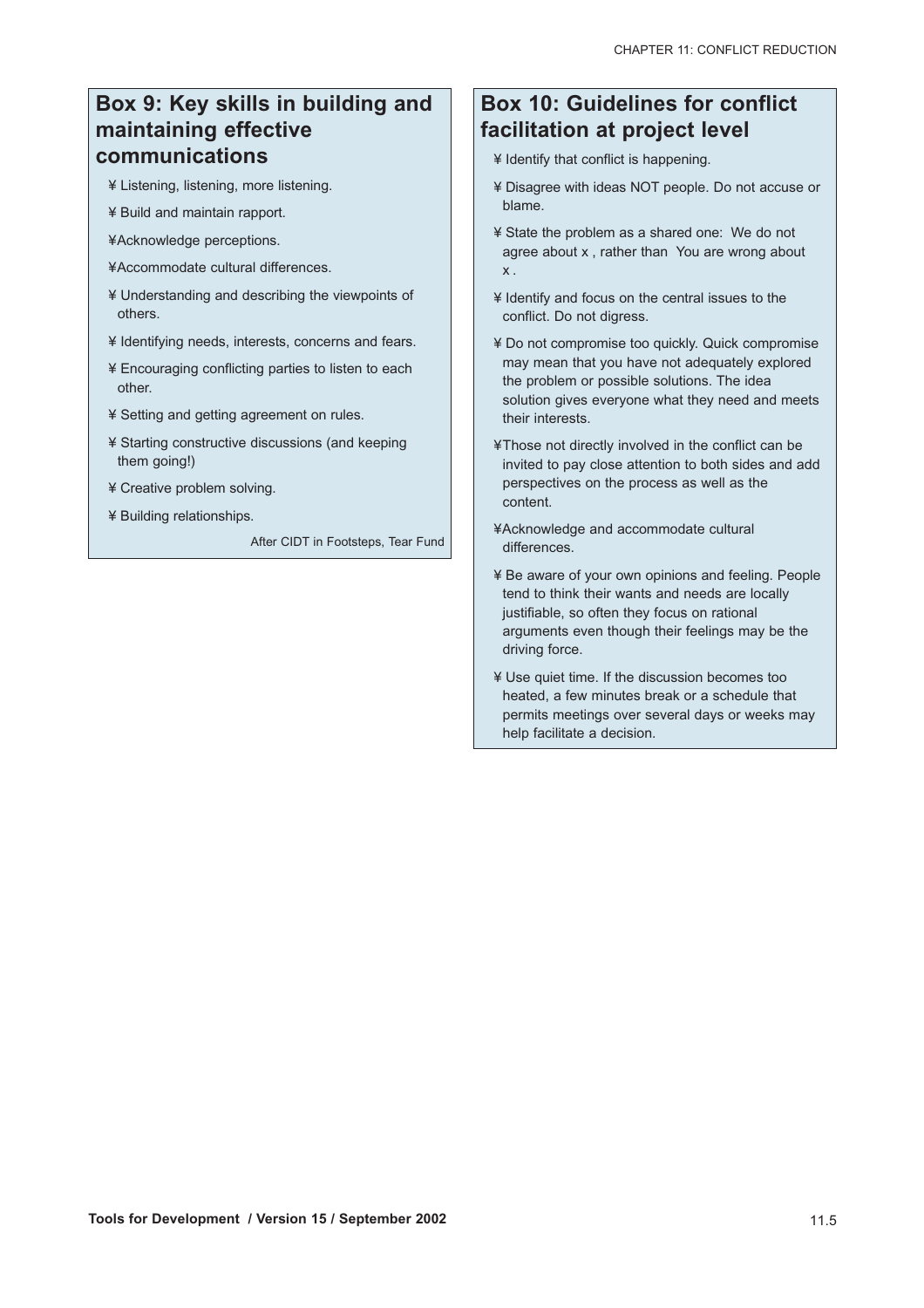# **Box 11: Case Study: Managing rights and opportunities in a marine protected area**

This case study considers conflicts among community members in two Fijian island villages and external agencies on a site proposed by the Fijian government s National Environmental Strategy for protection and management. The case study illustrates the use of facilitated CM in managing a process of negotiation between villages and an interested third party (international NGO, INGO) It emphasises the primacy of customary procedures, and highlights the value of perceived neutrality and training for INGO.

An international NGO activity, begun in 1998, had three aims:

- ¥ Establishing a marine protected area,
- ¥ Establishing and monitoring sustainable resources management, and
- ¥ Developing business options for poor people on a Fijian island with a globally important reef system where the major issues poor people faced were:
- ¥ Balancing conservation and sustainability with the need to harvest fish.
- ¥ Reducing fish harvest to sustainable levels and choosing among three poor alternatives: farming on very low fertility soil, harvesting and selling seaweed, and opening the area to tourism.

The activity proposed strengthening traditional management systems, building on these with new skills, and searching for appropriate income alternatives. Government backing is an important reason why the activity has been taken up by the international NGO.

Preliminary stakeholder and conflict analyses (SA & CA) revealed several existing conflicts, the most significant being the long history of conflict between two neighbouring fishing ground owners relating to user rights, ownership and dispute over the Chiefly line. The SA and CA also suggested that several new conflicts may arise between local people, Fisheries Department and INGO staff when activities began. Beyond that, little was known of the specific circumstances.

A trained conflict management (CM) trainer was invited to attend an INGO Planning Workshop in late 1998. Following this INGO staff undertook one day of live training, the output of which was a refined stakeholder analysis, initial conflict mapping, the development of alternative strategies, and action plans based upon

preliminary conflict prioritisation. Preparations were made for a community based conflict analysis, and a four-day workshop took place with five objectives:

- 1. To introduce CM principles and processes to the community
- 2. To identify, verify and analyse potential and existing conflicts, including
- ¥A verification of the OBA
- ¥ Identifying additional issues
- ¥ Identifying underlying needs of stakeholders
- ¥ Identifying existing local approaches to conflict management
- 3. To analyse the way in which the Chiefly line conflict could affect the activity
- 4. To identify other known conflicts in the area and how these were resolved
- 5. To establish a baseline and system for monitoring levels of conflict and consensus

Twenty-one stakeholders and nine conflicts were identified and nine conflicts were prioritised.

A detailed set of tables was then prepared that described, for each conflict, the key components of existing approaches to CM (customary and institutional) and suggestions for strengthening these. Other records were made that summarised the issues affecting each stakeholder group, and how these groups might perceive others as able to influence conflicts, positively or negatively.

At a second workshop in 1999 the three objectives were:

- 1. To assess the needs of each of the key stakeholders in relation to MPA establishment
- 2. To facilitate communities in identifying issues with potential to develop into conflicts
- 3. To assist communities identify strategies for managing conflicts, using customary and other processes

The workshop lasted nearly four days with activities undertaken mainly in groups followed by plenary discussion, namely:

- ¥ Introduction, traditional ceremony, description of WWF and FSP roles
- ¥ Identification of issues
- ¥ Re-framing
- ¥ Benefits to MPA
- ¥ Modelling of approaches to conflict resolution
- ¥ Action planning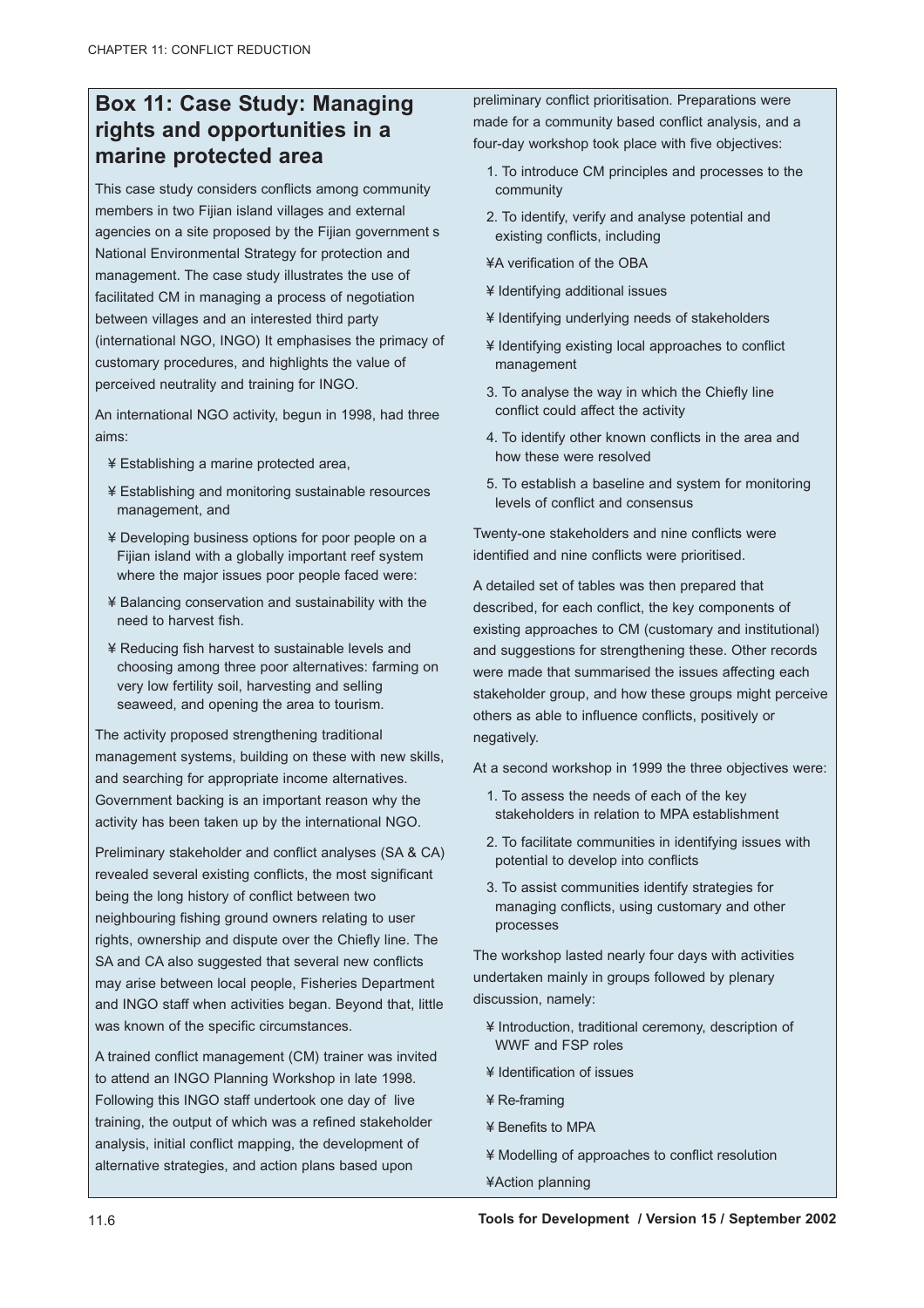- ¥ Recap and review of strategies
- ¥ Community time-line (which went from 1952 to 1998)
- ¥ Concluding session including question and answers about the process and next steps

These activities resulted in a new list of nine conflicts, with three issues considered to be a priority:

- 1. Conflict between villages on the chiefly title
- 2. Traditional fishing ground not properly registered
- 3. Conflicts among villages over traditional fishing rights boundaries
- 4. Lack of community support, (related to the chiefly title problem)
- 5. Absence of an MPA management plan
- 6. Community members not in agreement with current MPA guidelines
- 7. Low levels of support from Fisheries Department and other outside agencies
- 8. Low support levels from some community members
- 9. Communications difficulties with outside agencies

The team felt that focussing on a big issue (chiefly title) too early would have forced an unwelcome pace and prevented them from establishing positive relationships and trust with the community. As events showed, however, the title conflict permeated all aspects of the MPA activity. Although dormant for a long time, the conflict was brought to life when open confrontation between one chief and people from a neighbouring village emerged during a district meeting. Retaliation consisted of cutting off water supply to a village which then had to build their own reservoir. Elders sought reconciliation but this was turned down.

The approach of the CM trainer and INGO was to first separate the three key conflicts. It was agreed that these needed to be resolved first, in customary ways, before

the activity could proceed. This is more or less where things stand today, although steady progress is being made and a supportive framework for this process is being provided, largely through one-on-one discussions involving INGO staff, the CM team and key local parties. Additional training has been undertaken despite the difficulties, in:

- ¥ Conflict management and problem solving
- ¥ Small business development
- ¥ Fisheries management
- ¥ Fisheries technical training
- ¥ Species counting and reef checking methods

The neutrality of then CM trainer staff (i.e not aligned with the community or with INGO) has been key. Both INGO staff and the communities received some training in CM in a live context and also in general terms. All parties also have experienced the CM team facilitating meetings and workshops where their neutrality was clear and agreed by all. Thus, the trainer is well placed to maintain constructive dialogue about CM with all parties without compromising INGO s stance or favouring either side. Where INGO could function as a broker, the trainer has been able to work as mediators (Jones, 1998).

The team now have a five-point action plan:

- 1. Build dialogue and continue building options for next steps with INGO
- 2. Keeping an eye on sustainability issues for MPA management when INGO leave the area
- 3. Build relationships with people in villages and with the Fisheries Department
- 4. Seek ways of improving the relationships among people in villages
- 5. Continue CM assessment as the activity debates tabu areas (off limits to fishing)

Source: after CIDT, University of Wolverhampton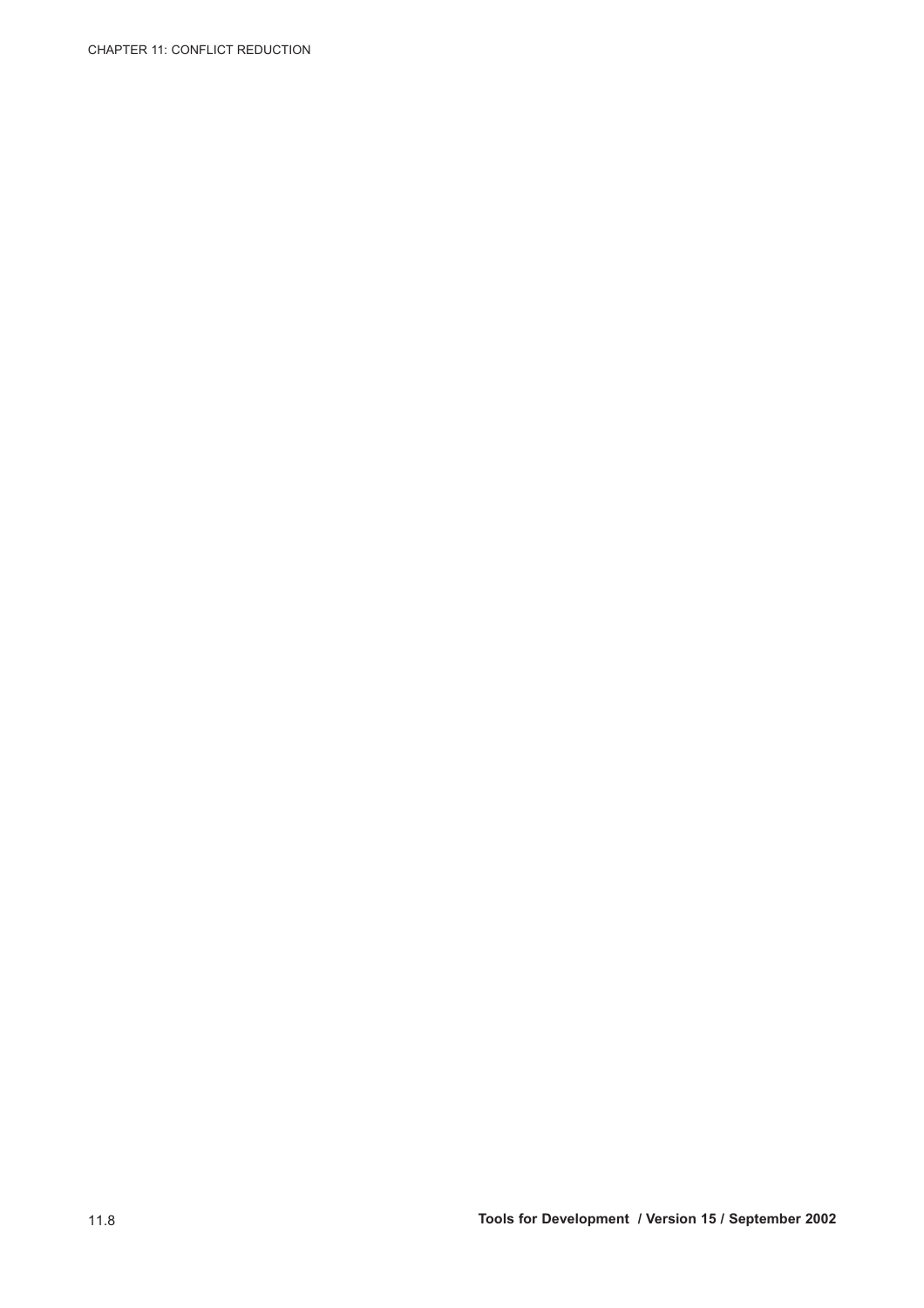# **12: Monitoring, Reviewing, Evaluating**

### **12.1 Introduction**

In recent years, donors have given a high priority to the monitoring and impact assessment of development activities. Output-to-Purpose Reviews (OPRs) are central to the process of undertaking strategic review of the effectiveness of development activities.

OPRs assess (a) progress in delivering logframe outputs and (b) whether the purpose and goal are likely to be, or have been, achieved. OPRs also identify key strategic issues and examine unintended programme impacts. As a form of strategic review, however, they are not used to monitor individual actions within an activity.

OPRs may be carried out annually, in mid-cycle, as Mid-Term Reviews (MTRs), or as End of Project Reviews (EPRs).

# **12.2 Why emphasise OPRs?**

There are a number of reasons why DFID and its partners now emphasise the Output-to-Purpose Reviews of development programmes. These include the following:

#### **Good Management**

Evaluation is seen as an essential aspect of good management. Good evaluation systems are needed if development programmes are to be implemented effectively, and their successor programmes to be made more effective.

#### **Accountability**

Government departments in most democracies have become more accountable than they were a decade ago and need effective evaluation systems to report to their parliaments. In the UK, for example, DFID, which has always had to report on its use of public funds, now has policy objectives, which are agreed with Parliament. DFID has to report each year on how well these are achieved.

#### **Lesson Learning**

If development agencies are to learn from experience and use this in the design and redesign of development programmes, effective impact assessment is essential.

It is essential that donor organisations actively learn lessons from their experiences, sharing and applying these in such a way that the effectiveness of its future development activities is enhanced. Many donors, including DFID, have designed evaluation systems to make this possible. Learning is now an integral part of the process of programmes. This is especially important in process work, where the purpose and key outputs are agreed at the outset, but the activities evolve over time, in the light of experience gained.

#### **Participation**

The participation of primary and other key stakeholders in all stages of the activity cycle is essential if development programmes are to deliver sustainable benefits for the poor. Partnerships with stakeholders should ideally start at the identification stage and continue right through to evaluation. They should participate actively in impact assessment, and systems should be designed to meet their information needs. Unless local stakeholders have strong ownership of the intervention, benefits are unlikely to be successfully achieved and sustained.

In recent years, evaluation systems have become more streamlined. The large and complex information systems of the past, have been replaced by more selective ones in which only the minimum data needed for key stakeholders (beneficiaries, team members, government, donors) effectively to track progress is collected and analysed.

### **12.3 Types of reporting and review**

The purpose of reporting and review is to improve development effectiveness in two ways: firstly, through ensuring accountability for funds allocated; secondly, by promoting the learning of lessons from experience so that implementation can be strengthened by making any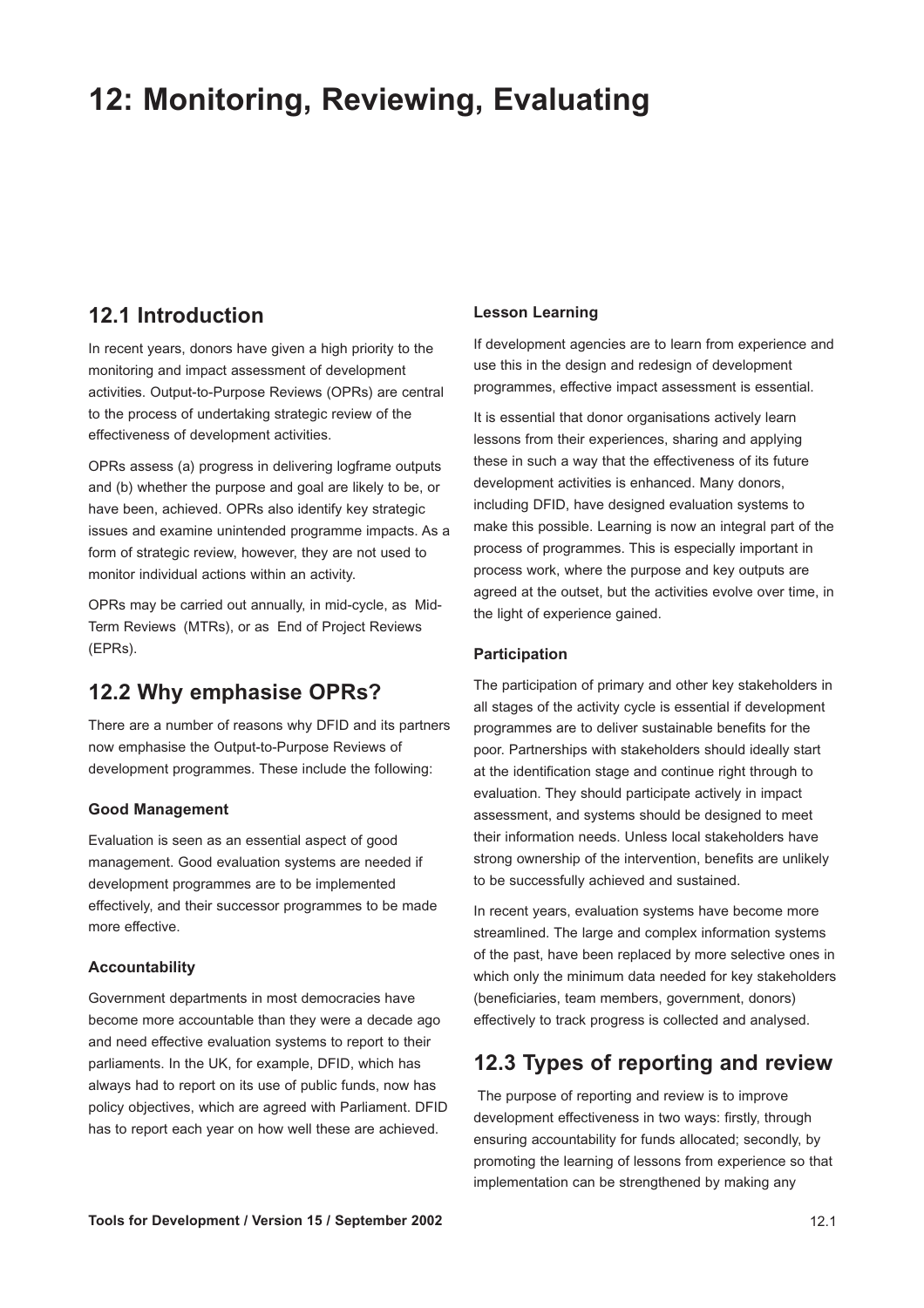adjustments required. Significant lessons learned may, through wider application, strengthen development policy and practice. However, proportionality is an important consideration: it is clear that a major investment should be rigorously monitored, but a small task may not merit close scrutiny unless it is seen as a pilot for a major follow-on investment.

Reporting, internal monitoring and external reviews are key processes in managing the activity cycle. All involve comparing actual progress with what was planned in the logframe. They are not only a DFID policing requirement, the local activity staff should be fully involved too. They offer an opportunity to reflect on the work in hand, allowing lessons to be learnt and adjustments to be made accordingly.

Donors may require up to three different types of report: activity reports, and monitoring reports, usually undertaken by the staff directly involved in the activity; and strategic reviews, more wide-ranging reports sometimes undertaken by personnel not directly carried out with the activity (Box 1 shows types of DFID reports).

Strategic reviews involve assessment at Output and Purpose levels; Output-to-Purpose Reviews, undertaken as part of strategic reviews, are more comprehensive. The purpose of undertaking a strategic review is to

ensure that the activity being undertaken feeds into the appropriate Country Strategy Review. Strategic reviews are key inputs to these Reviews.

#### **Review Timings**

In some cases, there is no set frequency with which these different reports are prepared; their frequency depends on the size and complexity of the intervention. However, reports on all but the smallest activities are generally completed quarterly or six-monthly, while monitoring reports are undertaken annually.

Strategic reviews are generally undertaken at the midterm of an activity, where they are termed a Mid-Term Review (MTR). They may also be undertaken at the end of the project, where they may be termed an End of Project Review (EPR), especially if key lessons need to be learnt or as part of the planning of a new phase. If an activity is perceived as running into difficulties, a strategic review can be carried out at that point as well, or indeed, at any point in the activity cycle.

It is desirable to conduct both monitoring and review jointly with other agencies, particularly, of course, if a programme is joint-funded. Collaborative monitoring and review can be an effective part of an influencing strategy; and can allow greater efficiency if donor input is reduced

| <b>Box 1: Types of DFID reports</b>                                                                                       | <b>Focus</b>                                                                                                                                                          |
|---------------------------------------------------------------------------------------------------------------------------|-----------------------------------------------------------------------------------------------------------------------------------------------------------------------|
| <b>Programme or Project Reports</b>                                                                                       | <b>Activity-to-Output Review:</b>                                                                                                                                     |
| By non-DFID staff                                                                                                         | ¥Assess progress in delivering activities and outputs.                                                                                                                |
| Project staff, consultants                                                                                                | ¥ Monitor the use of inputs.                                                                                                                                          |
| <b>Monitoring Reports</b>                                                                                                 | <b>Activity-to-Output Review:</b>                                                                                                                                     |
| By DFID staff, including field managers                                                                                   | ¥Assess progress in delivering activities, outputs and achieving<br>the purpose.                                                                                      |
|                                                                                                                           | ¥ Estimate the likelihood that outputs and purpose will be<br>achieved.                                                                                               |
|                                                                                                                           | ¥ Review assumptions about risks at activity-to-output and<br>output-to-purpose levels.                                                                               |
| <b>Strategic Reviews</b>                                                                                                  | <b>Output-to-Purpose Review (OPR):</b>                                                                                                                                |
| By a multi-disciplinary team - involving DFID and other key<br>stakeholders (e.g., primary stakeholders, the implementing | ¥Assess progress in delivering the outputs and achieving the<br>purpose and goal.                                                                                     |
| agency, other donors)                                                                                                     | ¥ Estimate the likelihood that outputs, purpose and goal will be<br>achieved.                                                                                         |
|                                                                                                                           | ¥Address any key strategic issues that need attention if the<br>activity or intervention is to achieve its purpose and contribute<br>towards achieving the goal.      |
|                                                                                                                           | ¥ Review assumptions about risks at all levels.                                                                                                                       |
|                                                                                                                           | ¥Assess progress against agreed objectives, usually sector-<br>specific and organisation-wide in scope.                                                               |
|                                                                                                                           | Note: If undertaken during the course of a task, they may be<br>termed Mid-Term Reviews (MTRs), if at the close, they may be<br>termed End-of-Project Reviews (EPRs). |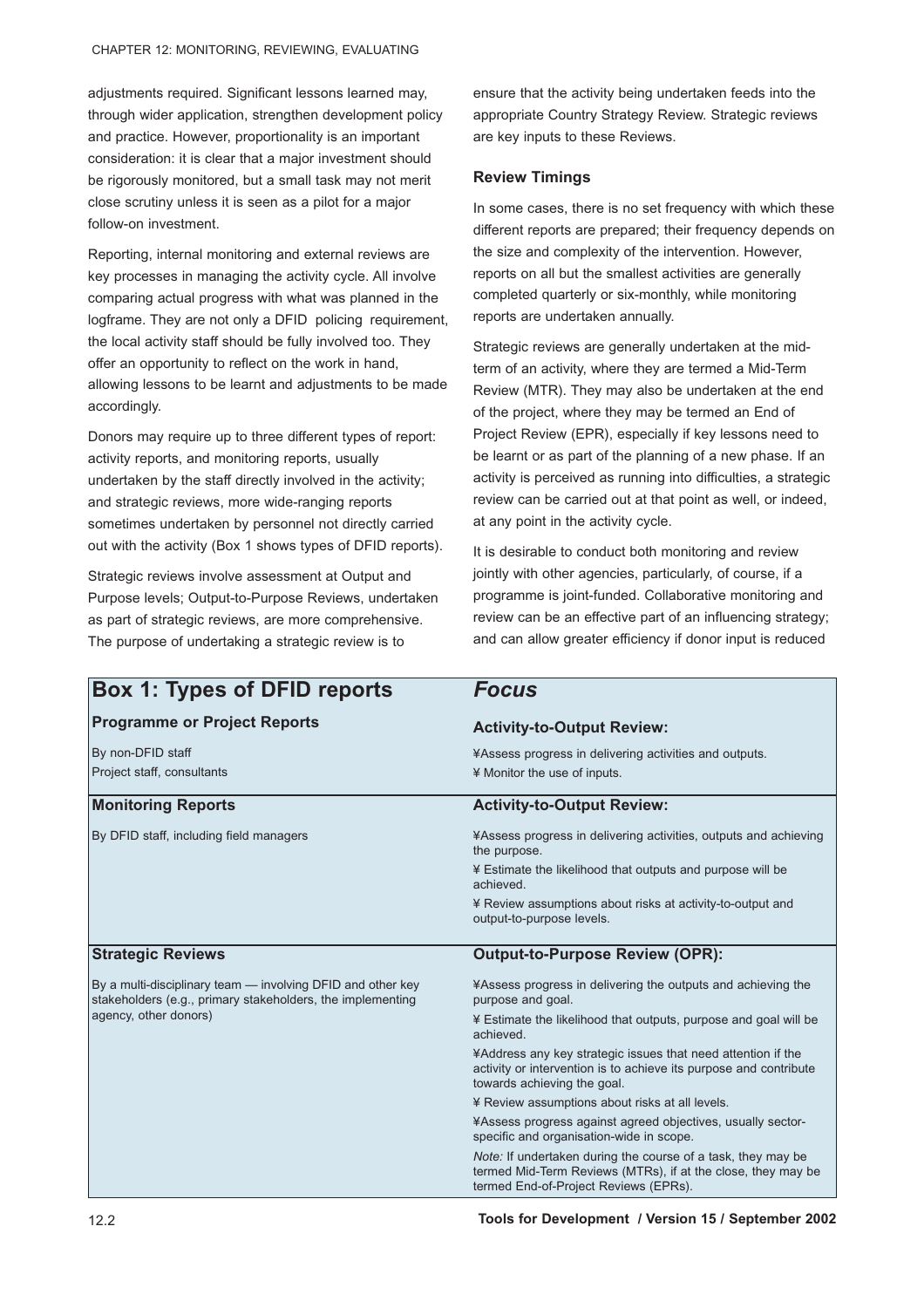as other partners provide more input. One example is the joint supervision missions of the District Primary Education Project, led by the Indian Government and in which several donors participate. Generally, joint monitoring and review is a useful way of promoting joint accountability.

# **12.4 Project Completion Reports**

Donors usually require a Project Completion Report (PCR) for their activities. The result will be an assessment of the extent to which planned outputs have been achieved, and whether this has been done within the timescale planned in accordance with the logframe. This information enables the donor to draw conclusions and to learn lessons from its experience of implementation.

The Project Completion Report has a number of additional purposes. Firstly, it provides an initial opportunity to assess the likely wider and longer term impact of the activity. In relation to the logframe, this means making an initial assessment of the extent to which the goal and purpose identified in the logframe are likely to be met. It is important to recognise that, in most cases, a completely reliable impact assessment of this kind can only be made some years after the inputs have been completed, and that the primary tool for assessing impact is the evaluation system; this includes the Outputto-Purpose Reviews which inform the findings of PCRs on impact.

Secondly, it allows team leaders to identify activities that may be particularly suitable for evaluation at some future date;

Thirdly, a PCR produced concurrently with the implementation stage can provide an aid to monitoring.

### **12.5 Evaluation Studies**

Donors will often commission a number of retrospective evaluation studies, whose purpose is to examine rigorously the implementation and impact of a small selection of completed activities and interventions and to generate the lessons learned from them so that these can be applied to current and future work.

For further information about Evaluation, see Box 2 (*overleaf*).

# **12.6 Reporting formats**

The formats used by development organisations to report progress vary, though most are based on the logframe or another variant of results-based task management.

The use of clear and concise formats are recommended for different reports. Programme or project reports will involve reporting on use of inputs (see Annex 3 for reference to DFID s *Office Instructions*) and an Activity-to-Output report to establish what progress has been made in delivering activities, and whether is this leading to the achievement of outputs. The recommended format for Activity-to-Output Reviews is shown in Box 3.

# **12.7 Monitoring and Strategic Reviews**

Monitoring and Strategic Reviews both involve undertaking a review at Output-to-Purpose level, though OPRs conducted during strategic reviews are more rigorous. The OPR reporting format is similar to that for Programme and Project Reports, but includes a column to score the likelihood that objectives (goal, purpose, outputs) will be achieved. This is estimated on a six-point scale, ranging from 1 ( Likely to be completely achieved ) to 5 ( Unlikely to be realised ) with X ( Too early to judge the extent of achievement ) to indicate where a judgment cannot yet be made.

The format recommended is shown in Box 4 and the Annual Scoring Report (Box 5), which must be completed each year for activities and interventions over £500,000 (except in the first two years, if this would be premature). Further advice on completing the formats and ways of reporting on inputs is given in DFID s *Office Instructions*.

#### **Strategic Reviews**

Strategic reviews involve thorough Output-to-Purpose Reviews, which aim to:

- ¥ Assess likely development outcomes (what is the likelihood that the activity will deliver its outputs, achieve its purpose and contribute towards the achievement of the goal?);
- ¥ Identify any unintended impacts;
- ¥ Re-assess the activity s design, implementation procedures and underlying assumptions to increase prospects for success;
- ¥ Explore any differences in view among key stakeholders and strengthen and reaffirm a common purpose;
- ¥ Learn lessons and communicate these to senior donor management and partner organisations (including lessons for the donor s own management systems).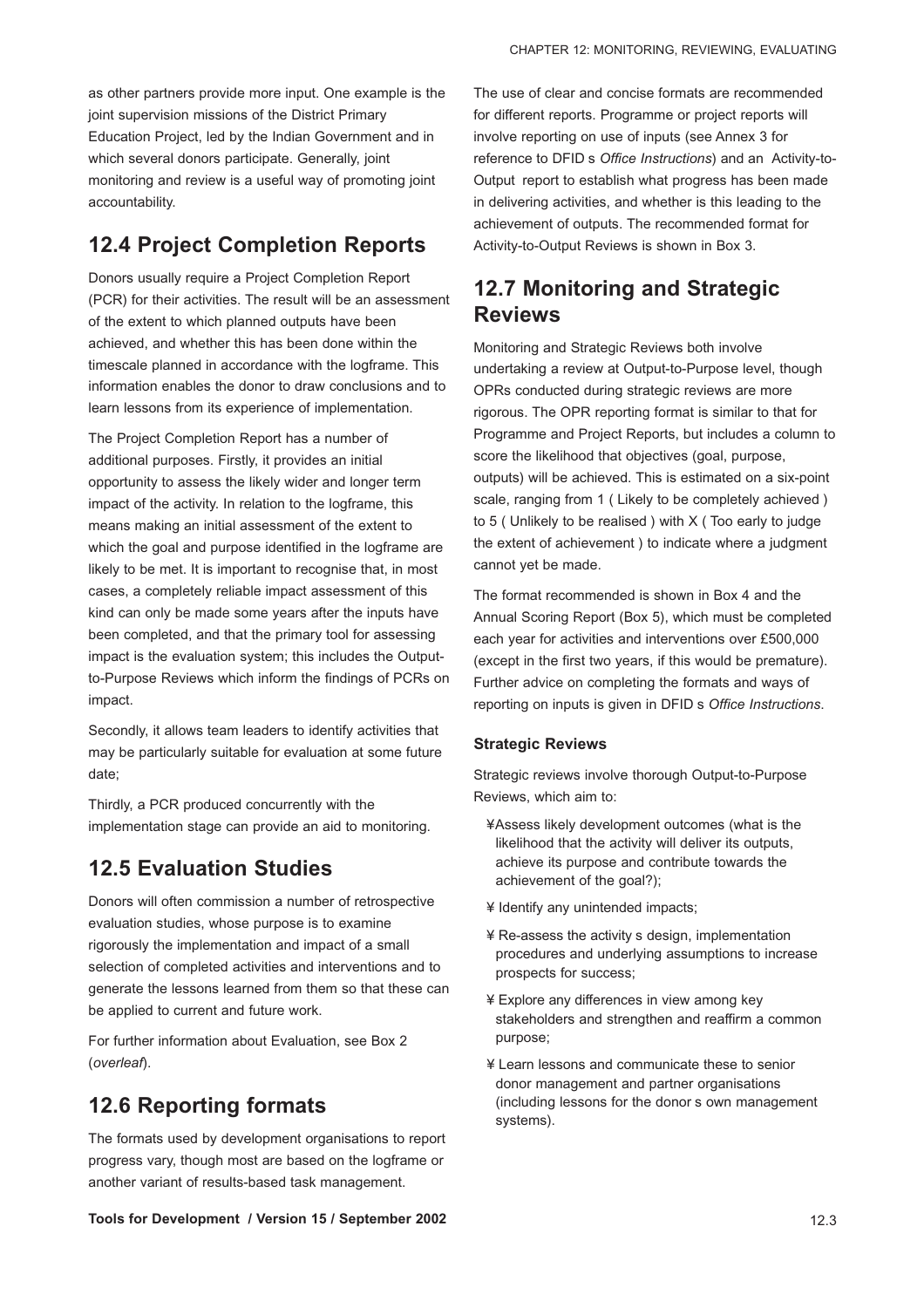There is no blueprint on how to conduct a strategic review. The way the review is organised will depend on a number of factors, including:

¥ The size of the programme;

- ¥ Its strategic importance;
- ¥ Whether it is innovative and has the potential for replication;
- ¥ Whether it shows signs of running into problems;
- ¥ Whether adequate monitoring and impact assessment data are available or need to be especially collected.

Here are some key tips on points to keep in mind in planning and implementing a strategic review. An example of a recent review is given in Box 6 (Another example, the

### **Box 2: Evaluation**

#### **The role of Evaluation**

The use of the term evaluation varies from one institution to another. It usually refers to a study carried out after a project or other activity has been completed. On-going evaluation also takes place, in the form of Output to Purpose Reviews.

Some agencies use the term to cover both the initial assessment of a proposed activity — the stage termed appraisal in DFID — and the post-completion assessment, although more are now moving to the use of ongoing evaluation.

In DFID the term monitoring covers the examination of a task during implementation, at the input, activity and output levels, while review denotes a study of the implementation process and the immediate result. Output to Purpose Reviews also assess impact.

Evaluation does assess the implementation process but is distinguished from the other activities by its primary emphasis on the impact of any given exercise.

Appraisal, monitoring and review are all aimed at ensuring that a project attains the impacts intended by the donor and the developing country. Evaluation provides a judgement on whether or not these impacts have in fact been achieved. For the purpose of this illustration, evaluation should be taken to refer to DFID s traditional ex-post form of evaluation.

#### **The purpose of Evaluation**

The purpose of evaluation is to learn lessons from past experience lessons so as to improve the effectiveness of

Faislabad Urban Upgrading Project MTR, is discussed in Anne Coles and Phil Evans (1998). See Annex 3).

#### **Plan well ahead**

Strategic reviews should be planned well ahead of the actual mission in order to:

- ¥ Ensure all key stakeholders are involved;
- ¥ Provide adequate notice to managers, so that they can contribute as effectively as possible;
- ¥ Plan and implement any special surveys or other work that might be needed;
- ¥ Ensure that key donor and other staff (e.g., senior government officials) block the time in their diaries;

future development undertakings. The intention is not to apportion praise or blame, although donor accountability is another objective of evaluation. Instead, evaluation reviews how and why tasks succeeded, failed or were changed.

Lessons can be learnt about the appraisal, design and implementation of an undertaking, as well as about its beneficiaries. Evaluation can also suggest how the donor s procedures might be improved by identifying lessons in ways that can be used by operational departments.

#### **Approaches to Evaluation**

An evaluation will assess:

- ¥ Technical, economic and procedural aspects of an undertaking;
- ¥ How far the implementation of each stage of the cycle was carried out effectively and efficiently;
- ¥ What results were achieved in comparison with what had been intended, and in relation to costs.

All evaluations look back to the submission for approval and consider its adequacy, taking account of comments made by the approving authority. The achievement of the objectives stated in the logframe will be a central consideration of the evaluation, but an evaluation will also seek to identify whether there have been any impacts that were not foreseen in either the original appraisal or the submission for approval.

Further information on managing evaluation is available in DFID s *Office Instructions* (see Annex 3).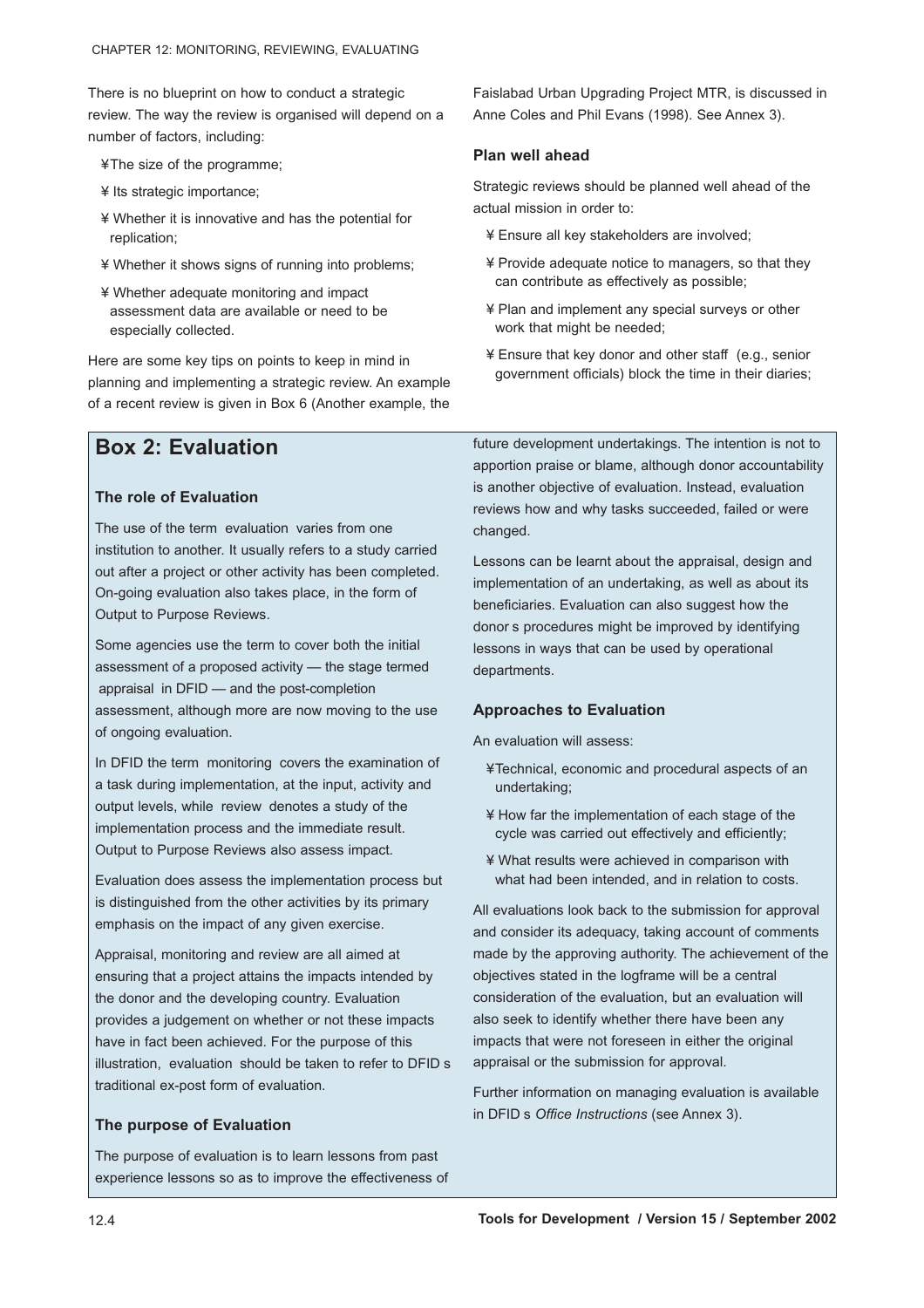|                                        | <b>Box 3: Format for Activity-to-Output Reviews</b>                                                     |                                            |                                                                                                                                                                                                                                            |
|----------------------------------------|---------------------------------------------------------------------------------------------------------|--------------------------------------------|--------------------------------------------------------------------------------------------------------------------------------------------------------------------------------------------------------------------------------------------|
| <b>Project Structure</b>               | <b>Indicators</b>                                                                                       | <b>Progress</b>                            | Comments /<br><b>Recommendations</b>                                                                                                                                                                                                       |
| <b>ACTIVITIES</b>                      |                                                                                                         |                                            |                                                                                                                                                                                                                                            |
| Insert Activities from the<br>logframe | Insert Indicators of achievement<br>from the logframe for each<br>activity.                             | Provide a report against each<br>Indicator | ¥ Provide any comments<br>¥ Explain if progress is not as<br>planned<br>¥ Provide time-bound action<br>points for DFID or other<br>stakeholders.                                                                                           |
| To:                                    |                                                                                                         |                                            |                                                                                                                                                                                                                                            |
| <b>OUTPUTS</b>                         |                                                                                                         |                                            |                                                                                                                                                                                                                                            |
| Insert Outputs from the<br>logframe    | Insert Indicators of achievement Provide a report against each<br>from the logframe for each<br>Output. | Indicator                                  | ¥ Provide any comments<br>¥ Explain if progress is not as<br>planned<br>¥ Provide time-bound action<br>points for DFID or other<br>stakeholders.<br>Comment on the extent to<br>which Activities to Output<br>assumptions are still valid. |

¥ Plan for any special requirements (e.g., translation of key documents).

The planning of strategic reviews often starts 6-9 months before the actual review mission.

#### **Commission an independent assessment**

Most strategic review missions last 5-10 days. In such a short time, it is not possible to understand all the important issues or have extensive discussions with key stakeholders.

Because of this, many strategic reviews commission an independent assessment by outside consultants, which is undertaken earlier. The aim may be to have a thorough study of all aspects of the activity or intervention, in order to identify key issues for the review, and/or to ensure that the views of primary stakeholders are listened to and included in the review process.

The TOR for independent assessments should be jointly agreed by the donor with other key stakeholders (e.g., in a workshop) and the assessment report should be completed and circulated at least one month before the mission, to give task managers time to respond to its findings and recommendations. Care should be taken to ensure that the assessment team has specialists in all key disciplines and that the team is well briefed and debriefed.

#### **Use a multi-disciplinary team**

The use of small, multi-disciplinary teams, with advisers often covering more than one discipline, makes better use of human resources and often makes for a more efficient mission. The key note is proportionality: use of a larger team on major activities and interventions is justifiable.

In the case of Strategic Reviews, this means that all advisers in appropriate disciplines should have an input to the review, but the whole advisory team does not necessarily need to go on the mission. The strategic review team should comprise the team leader and advisers in strategic disciplines for that activity. Crosscutting advisers (governance, economics, social development) often have key roles to play.

Efforts should be made to ensure the team is genderbalanced and that one or more of the team has good facilitation skills. If this is not the case, a professional facilitator should be used.

Others advisers can input to the mission in an number of ways (e.g., by making a prior visit; by including a consultant in an appropriate discipline on the independent assessment team; by briefing colleagues on important issues).

#### **Involve all key stakeholders**

All key stakeholders should be involved in strategic reviews. Ensuring that this is done effectively requires prior planning and commitment. It can be achieved in a number of ways. Two examples follow.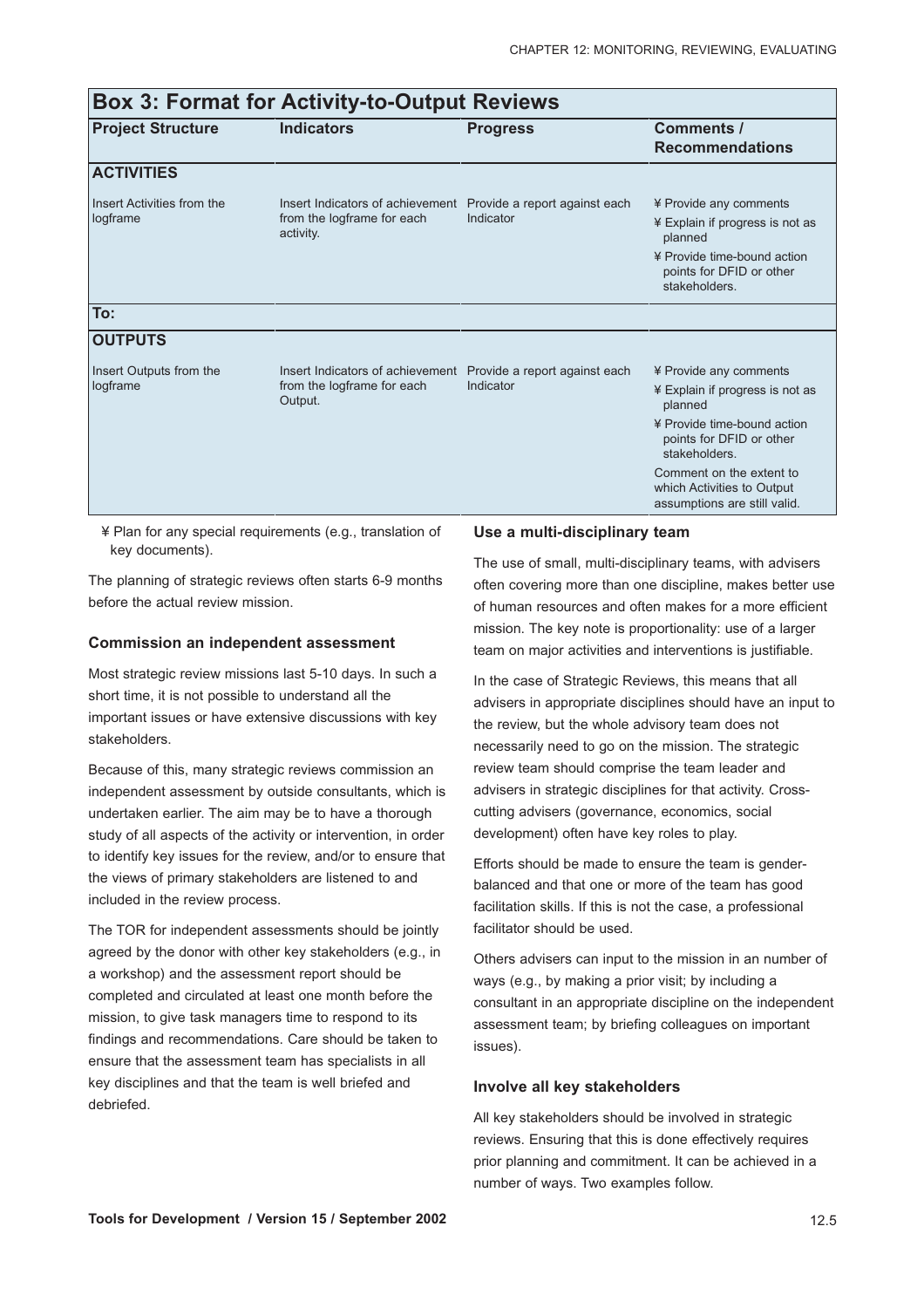Firstly, by ensuring that senior representatives from partner organisations (e.g., government officials, officials or trustees of NGOs) take part in the mission, either as a full members or as resource people. This is especially important when strategic decisions will be made.

Secondly, by holding workshops, meetings and interviews with all key stakeholder groups. The independent assessment should be undertaken in a participatory way and involve all key stakeholders, especially primary stakeholders — or their representatives — in the exercise. During the strategic mission, itself, there will be less time but, efforts should still be made to involve key stakeholder groups in the process of the review.

It is often a good idea to undertake a stakeholder analysis when planning the review, to ensure that all key stakeholders have been identified and to focus on the best ways of involving them in the review.

Managed carefully, strategic reviews can be powerful capacity-building exercises for key stakeholders in the programme, who may not previously have taken part in strategic planning or impact assessment.

#### **Formulate Terms of Reference and identify strategic issues jointly with other key stakeholders**

It is essential that partners in a programme and other key stakeholders have a sense of ownership of the review process from the start. Terms of Reference for reviews should be formulated jointly with them and they should be involved in identifying key strategic issues.

One way this can be done is for the mission or team leader to undertake a pre-assessment some months in advance to discuss the TOR for the mission. This is best done after an advisory team has met to agree on what it sees to be the most important issues and to decide on its division of responsibilities.

| <b>Box 4: Reporting format for Monitoring and Strategic Reviews</b> |                                                                          |                                            |                                                                                                                                                                                                                                       |                                        |  |  |
|---------------------------------------------------------------------|--------------------------------------------------------------------------|--------------------------------------------|---------------------------------------------------------------------------------------------------------------------------------------------------------------------------------------------------------------------------------------|----------------------------------------|--|--|
| <b>Project Structure</b>                                            | <b>Indicators</b>                                                        | <b>Progress</b>                            | <b>Comments /</b><br><b>Recommendations</b>                                                                                                                                                                                           | <b>Score</b>                           |  |  |
| <b>OUTPUTS</b>                                                      |                                                                          |                                            |                                                                                                                                                                                                                                       |                                        |  |  |
| Insert Outputs from the<br>logframe                                 | Insert indicators of<br>achievement from the<br>logframe for each Output | Provide a report against<br>each Indicator | ¥ Provide any comments<br>¥ Explain if progress is<br>not as planned<br>¥ Provide time-bound<br>action points by DFID<br>or other stakeholders                                                                                        | Score likely achievement<br>1-5 or $X$ |  |  |
| To:                                                                 |                                                                          |                                            |                                                                                                                                                                                                                                       |                                        |  |  |
| <b>PURPOSE</b>                                                      |                                                                          |                                            |                                                                                                                                                                                                                                       |                                        |  |  |
| Insert Purpose from the<br>LogFrame                                 | Insert indicators of<br>achievement from the<br>logframe for the Purpose | Provide a report against<br>each Indicator | ¥ Provide any comments<br>¥ Explain if progress is<br>not as planned<br>¥ Provide time-bound<br>action points by DFID<br>or other stakeholders<br>Comment on the extent<br>to which Output to<br>Purpose assumptions<br>are being met | Score likely achievement<br>1-5 or $X$ |  |  |
| To:                                                                 |                                                                          |                                            |                                                                                                                                                                                                                                       |                                        |  |  |
| <b>GOAL</b><br>Insert Goal from the<br>LogFrame                     | Insert indicators of<br>achievement from the<br>logframe for the Purpose | Provide a report against<br>each Indicator | ¥ Provide any comments<br>¥ Explain if progress is<br>not as planned<br>¥ Provide time-bound<br>action points by DFID<br>or other stakeholders<br>Comment on the extent<br>to which Purpose to Goal<br>assumptions are being<br>met   | Score likely achievement<br>1-5 or $X$ |  |  |

12.6 **Tools for Development / Version 15 / September 2002**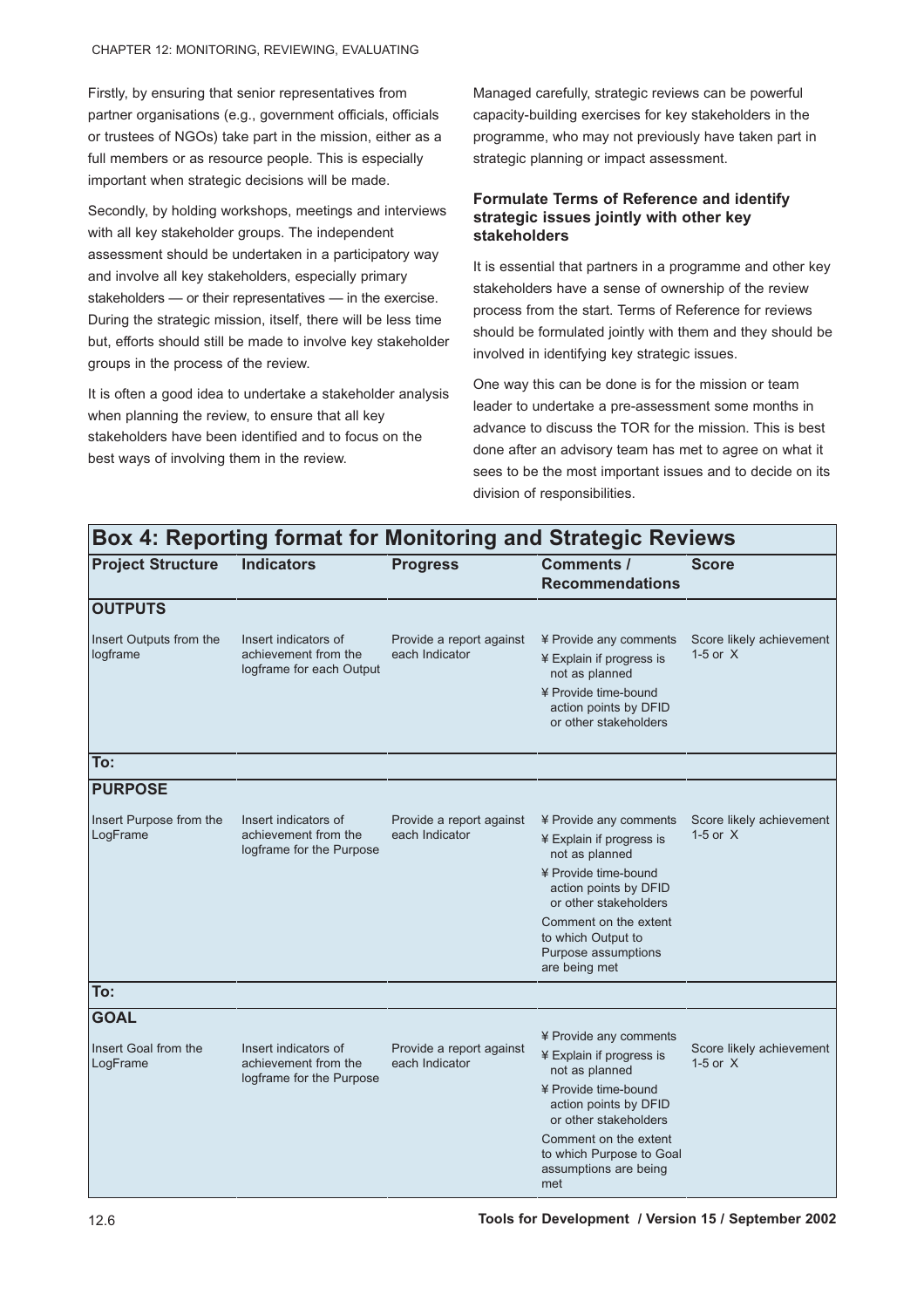It is good practice to ask any partners, with the assistance of primary stakeholders, to hold a workshop to discuss what they consider to be the key strategic issues, in the course of preparing the TOR.

#### **Project reports should be distributed in advance and a brief presentation of keys issues made at the start of the mission**

A Mid-Term Report or End of Project Report should be produced, detailing progress against the logframe and

discussing key strategic issues. It should be drafted after the independent assessment (if any) has been completed, so that the programme team can respond to its findings. It should be circulated well in advance of the mission (at least two weeks before, preferably earlier).

Some teams are comfortable addressing strategic issues, others tend to focus more on operational issues (i.e., inputs, activities and outputs). Sometimes it can be helpful to provide a facilitator to assist the team in preparing its report, to ensure that strategic issues are covered.

# **Box 5: Example of an On-Going Project Scoring Summary Report**

| <b>Title: Participatory Development Initiative</b>                                                                                          |                                                                                                                                                                                                                                                                                                                                                                                                                                                                                                               |                                                                                                                                                                                                                                                                                                                                                                                                                                                                                                                                                                                                                                                                                                                                                                                                                                                                                                                                                                                                                                                                                                                                                                                                                                                             |  |  |  |  |
|---------------------------------------------------------------------------------------------------------------------------------------------|---------------------------------------------------------------------------------------------------------------------------------------------------------------------------------------------------------------------------------------------------------------------------------------------------------------------------------------------------------------------------------------------------------------------------------------------------------------------------------------------------------------|-------------------------------------------------------------------------------------------------------------------------------------------------------------------------------------------------------------------------------------------------------------------------------------------------------------------------------------------------------------------------------------------------------------------------------------------------------------------------------------------------------------------------------------------------------------------------------------------------------------------------------------------------------------------------------------------------------------------------------------------------------------------------------------------------------------------------------------------------------------------------------------------------------------------------------------------------------------------------------------------------------------------------------------------------------------------------------------------------------------------------------------------------------------------------------------------------------------------------------------------------------------|--|--|--|--|
| <b>MIS Code:</b><br>Country:                                                                                                                |                                                                                                                                                                                                                                                                                                                                                                                                                                                                                                               |                                                                                                                                                                                                                                                                                                                                                                                                                                                                                                                                                                                                                                                                                                                                                                                                                                                                                                                                                                                                                                                                                                                                                                                                                                                             |  |  |  |  |
| Start Date: 01/07/95<br>End Date: 01/06/01<br>Date of Report: 16/10/00                                                                      |                                                                                                                                                                                                                                                                                                                                                                                                                                                                                                               |                                                                                                                                                                                                                                                                                                                                                                                                                                                                                                                                                                                                                                                                                                                                                                                                                                                                                                                                                                                                                                                                                                                                                                                                                                                             |  |  |  |  |
| Risk Category (Mandatory): Medium                                                                                                           |                                                                                                                                                                                                                                                                                                                                                                                                                                                                                                               |                                                                                                                                                                                                                                                                                                                                                                                                                                                                                                                                                                                                                                                                                                                                                                                                                                                                                                                                                                                                                                                                                                                                                                                                                                                             |  |  |  |  |
| physical environment through improving community.                                                                                           |                                                                                                                                                                                                                                                                                                                                                                                                                                                                                                               | Purpose Statement: To strengthen the capacity of communities to respond possibility to changes in their social, economic and                                                                                                                                                                                                                                                                                                                                                                                                                                                                                                                                                                                                                                                                                                                                                                                                                                                                                                                                                                                                                                                                                                                                |  |  |  |  |
|                                                                                                                                             | Purpose OVI: CBOs design and implement plans for sustainable and equitable use of resources. Poor and marginalised identity own<br>needs, participate in planning and implementation and perform self-monitoring. Awareness of rights and access to resources<br>improved. CBOs understand roles and responsibilities.                                                                                                                                                                                        |                                                                                                                                                                                                                                                                                                                                                                                                                                                                                                                                                                                                                                                                                                                                                                                                                                                                                                                                                                                                                                                                                                                                                                                                                                                             |  |  |  |  |
| Purpose Rating: 2: Likely to be largely achieved.                                                                                           |                                                                                                                                                                                                                                                                                                                                                                                                                                                                                                               |                                                                                                                                                                                                                                                                                                                                                                                                                                                                                                                                                                                                                                                                                                                                                                                                                                                                                                                                                                                                                                                                                                                                                                                                                                                             |  |  |  |  |
|                                                                                                                                             |                                                                                                                                                                                                                                                                                                                                                                                                                                                                                                               | Rating Justification (What is the likelihood that the purpose and outputs of the activity will be fulfilled?):                                                                                                                                                                                                                                                                                                                                                                                                                                                                                                                                                                                                                                                                                                                                                                                                                                                                                                                                                                                                                                                                                                                                              |  |  |  |  |
| is expected that their influence will increase.                                                                                             |                                                                                                                                                                                                                                                                                                                                                                                                                                                                                                               | Purpose: The activity has made very good progress in terms of its original objectives, which were concerned with the piloting of a<br>rights based approach in 3 communities only. Already the activity has extended to 7 villages and through its training programmes and<br>influence, particularly on Government, is likely to have an impact throughout the sub-district. Its participatory training methods are<br>working and local officials have made it clear they regard the project very highly. More importantly at the community level the<br>comments were unanimous in terms of praising the approach of ACORD: imparting knowledge and understanding of rights rather<br>than a product, which will allow the villagers to develop themselves and access resources more equitably. The project has specifically<br>assisted the elderly by facilitating the process for obtaining OMANG cards so that they could receive their pensions. Trust and respect<br>have been established. Very good relationships have been developed at community level, and at the district level there is evidence of<br>increased collaboration. Contacts are slowly being developed at the central level and once the reputation of ACORD is established it |  |  |  |  |
| household incomes.                                                                                                                          |                                                                                                                                                                                                                                                                                                                                                                                                                                                                                                               | Outputs: The project is making progress with most of the outputs, particularly in terms of VDC and CBO capacity. A good start has<br>been made on AIDS. The IGA and Policy outputs will require further thought and new approaches if they are to have an impact on                                                                                                                                                                                                                                                                                                                                                                                                                                                                                                                                                                                                                                                                                                                                                                                                                                                                                                                                                                                         |  |  |  |  |
|                                                                                                                                             |                                                                                                                                                                                                                                                                                                                                                                                                                                                                                                               | Attribution (Commentary on to what extent achievement of purpose is attributable to project outputs):                                                                                                                                                                                                                                                                                                                                                                                                                                                                                                                                                                                                                                                                                                                                                                                                                                                                                                                                                                                                                                                                                                                                                       |  |  |  |  |
| other NGOs and by Government.                                                                                                               |                                                                                                                                                                                                                                                                                                                                                                                                                                                                                                               | The main reason for the success of ACORD compared with so many other projects that have tried to do the same thing is their<br>participatory methodology and approach to training. They have also spent time in obtaining the confidence of the communities where<br>they are working; so many others have come and the disappeared. In just one year they have been accepted by the communities,                                                                                                                                                                                                                                                                                                                                                                                                                                                                                                                                                                                                                                                                                                                                                                                                                                                           |  |  |  |  |
| Quality of Scoring (Methodologies used and team composition details):                                                                       |                                                                                                                                                                                                                                                                                                                                                                                                                                                                                                               |                                                                                                                                                                                                                                                                                                                                                                                                                                                                                                                                                                                                                                                                                                                                                                                                                                                                                                                                                                                                                                                                                                                                                                                                                                                             |  |  |  |  |
| environment with limited resources it will not be easy to achieve a substantial reduction in poverty.                                       |                                                                                                                                                                                                                                                                                                                                                                                                                                                                                                               | The scoring is always subjective but the project has made substantial progress in terms of its original purpose. In a semi to arid                                                                                                                                                                                                                                                                                                                                                                                                                                                                                                                                                                                                                                                                                                                                                                                                                                                                                                                                                                                                                                                                                                                          |  |  |  |  |
| lessons):                                                                                                                                   |                                                                                                                                                                                                                                                                                                                                                                                                                                                                                                               | Lessons Learned (Comment as appropriate on lessons at project/programme level; sector or thematic level; general development                                                                                                                                                                                                                                                                                                                                                                                                                                                                                                                                                                                                                                                                                                                                                                                                                                                                                                                                                                                                                                                                                                                                |  |  |  |  |
|                                                                                                                                             | The methodology used for training and capacity building is slowly being adopted by other NGOs and Government staff are also being<br>trained. The concept of training other trainers so that they can replicate the ACORD methods is taking place. ACORD have assisted<br>in the formation of the coalition of NGOs and this will be a good conduit for further influence. The planned lesson learning workshop<br>with other projects will also help to establish a wider network and promote best practice. |                                                                                                                                                                                                                                                                                                                                                                                                                                                                                                                                                                                                                                                                                                                                                                                                                                                                                                                                                                                                                                                                                                                                                                                                                                                             |  |  |  |  |
| <b>Achievement Rating</b>                                                                                                                   |                                                                                                                                                                                                                                                                                                                                                                                                                                                                                                               | <b>Risk Category</b>                                                                                                                                                                                                                                                                                                                                                                                                                                                                                                                                                                                                                                                                                                                                                                                                                                                                                                                                                                                                                                                                                                                                                                                                                                        |  |  |  |  |
| The following rating scheme should be used to rate the<br>likelihood of achieving outputs and in turn fulfilling the activity s<br>purpose. |                                                                                                                                                                                                                                                                                                                                                                                                                                                                                                               | Activities can be categorised into one of three categories of risk<br>as follows:<br>H: High risk                                                                                                                                                                                                                                                                                                                                                                                                                                                                                                                                                                                                                                                                                                                                                                                                                                                                                                                                                                                                                                                                                                                                                           |  |  |  |  |
| 1 = likely to be completely achieved                                                                                                        |                                                                                                                                                                                                                                                                                                                                                                                                                                                                                                               | M: Medium risk                                                                                                                                                                                                                                                                                                                                                                                                                                                                                                                                                                                                                                                                                                                                                                                                                                                                                                                                                                                                                                                                                                                                                                                                                                              |  |  |  |  |
| $2$ = likely to be largely achieved                                                                                                         |                                                                                                                                                                                                                                                                                                                                                                                                                                                                                                               | L: Low risk                                                                                                                                                                                                                                                                                                                                                                                                                                                                                                                                                                                                                                                                                                                                                                                                                                                                                                                                                                                                                                                                                                                                                                                                                                                 |  |  |  |  |
| 3 = likely to be partially achieved                                                                                                         |                                                                                                                                                                                                                                                                                                                                                                                                                                                                                                               |                                                                                                                                                                                                                                                                                                                                                                                                                                                                                                                                                                                                                                                                                                                                                                                                                                                                                                                                                                                                                                                                                                                                                                                                                                                             |  |  |  |  |
| 4 = only likely to be achieved to a very limited extent                                                                                     |                                                                                                                                                                                                                                                                                                                                                                                                                                                                                                               |                                                                                                                                                                                                                                                                                                                                                                                                                                                                                                                                                                                                                                                                                                                                                                                                                                                                                                                                                                                                                                                                                                                                                                                                                                                             |  |  |  |  |
| $5 =$ unlikely to be realised                                                                                                               |                                                                                                                                                                                                                                                                                                                                                                                                                                                                                                               |                                                                                                                                                                                                                                                                                                                                                                                                                                                                                                                                                                                                                                                                                                                                                                                                                                                                                                                                                                                                                                                                                                                                                                                                                                                             |  |  |  |  |
| $x =$ too early to judge the extent of achievement                                                                                          |                                                                                                                                                                                                                                                                                                                                                                                                                                                                                                               |                                                                                                                                                                                                                                                                                                                                                                                                                                                                                                                                                                                                                                                                                                                                                                                                                                                                                                                                                                                                                                                                                                                                                                                                                                                             |  |  |  |  |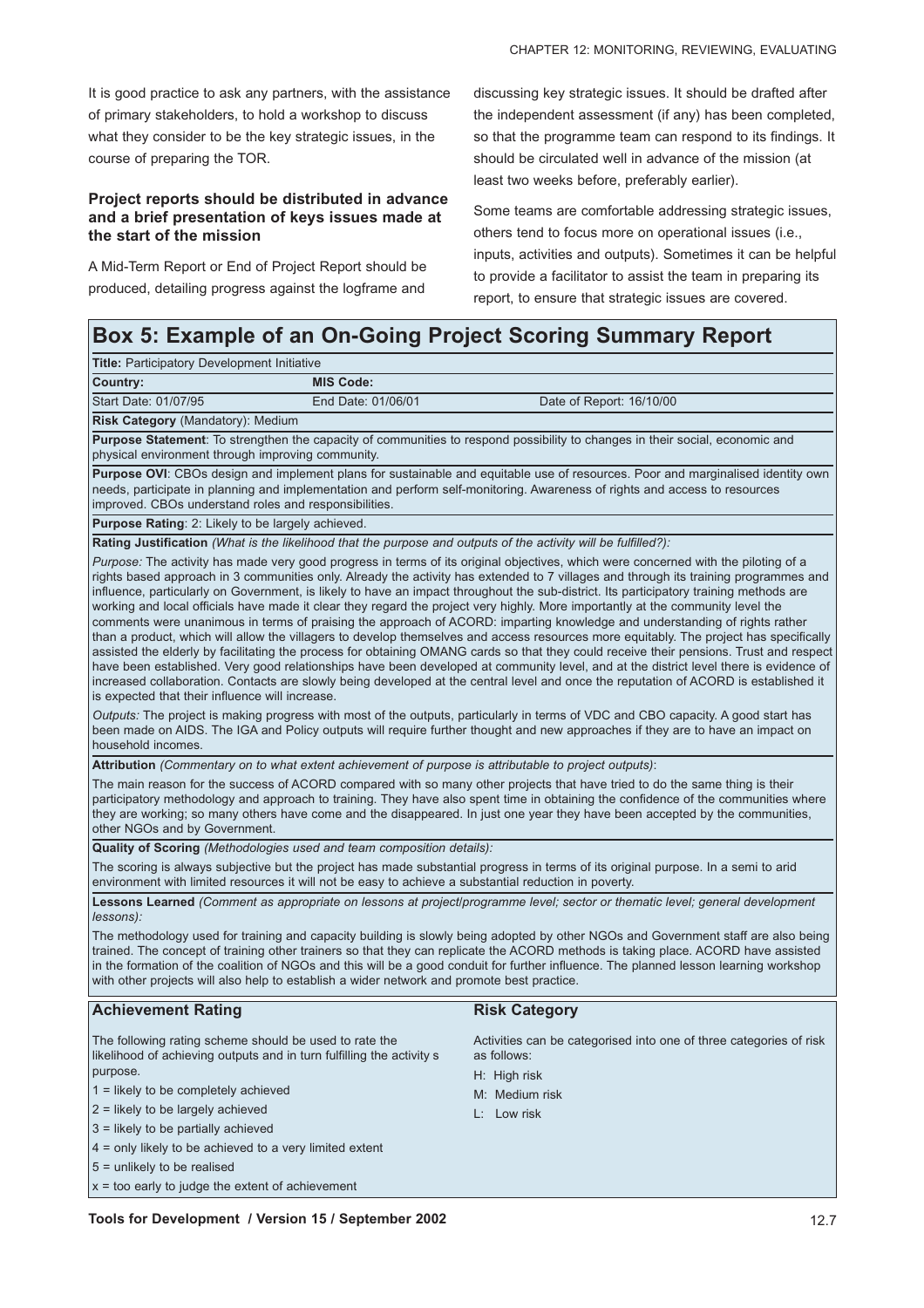# **Box 6: The process of a Strategic Review: the Eastern India Rain-Fed Farming Project MTR**

The Eastern India Rain-fed Farming Project is an eight year (1995-2003) project which aims to (a) improve the livelihoods of about one million poor farmers, through sustainable development of farming systems and creation of off-farm employment opportunities, and (b) replicate project approaches in government and other development organisations. It is being implemented by an NGO, the Gramin Vikas Trust, established by a semigovernment organisation. The project area is 300 miles west of Calcutta. DFID finances about 90 percent of the project costs.

The Mid-Term Review of the project was undertaken in December 1999, in the fifth year of the project. Key characteristics of the review were as follows:

#### **Plan well ahead**

Planning of the Mid-Term Review (MTR) started at the preceding annual review mission (ARM), which took the form of a two day workshop in New Delhi in January 1999. Key issues for the MTR were discussed at the ARM and it was agreed to commission an assessment by a group of independent consultants and undertake some supporting consultancy studies (e.g., on the impact of different kinds of scheme on equity). The dates of the MTR were set so that key participants would be available.

#### **Commission an independent assessment**

A five-person team of independent consultants was commissioned to undertake an assessment of project progress. The team comprised specialists in institutions, economics, social development, gender and farming systems. Three of the team (including the team leader) were Indians; two were British. Only one team member was a woman. All had relevant, recent experience of participatory rural livelihoods projects. The team was contracted by the Centre for Development Studies, University of Wales, on behalf of DFID.

The TOR for the study were to:

- ¥ undertake an integrated and inter-disciplinary review of the achievements of the project;
- ¥ assess the likelihood that project outputs will be realised and that these will lead to the achievement of the project purpose;
- ¥ assess the sustainability and replicability of project approaches and recommend how these could be strengthened in the remaining part of the project;
- ¥ identify any strategic shifts in project approach needed for the project to achieve its objective of poverty reduction, including assessing whether the project should take on a broader sustainable rural livelihoods approach.

The study took three weeks. Extensive discussions were held with primary stakeholders, including village activists ( jankars ) and made use of impact assessment data collected by the project. Primary data collection was not necessary.

The 100 page report of team was circulated in early October, two months before the start of the MTR.

#### **Use a multi-disciplinary team**

The MTR was undertaken by a multi-disciplinary team led by the Deputy Chief NR Adviser, DFID and comprised DFID natural resources, social development, governance, economics and enterprise advisers; the DFID project adviser; a senior official from the Government of India and the Chief Executive Officer of GVT. Only one member of the team was a woman. Most of the team were Indians.

The Project Adviser, who is responsible for co-ordinating DFID support to the project, made a number of routine visits in the months before the review, which made it possible to clarify the aims of the MTR and ensure preparations were in hand.

The mission lasted a total of 7 days.

#### **Involve all key stakeholders**

Every effort was made to involve key stakeholders in the process of the review. The independent assessment team held extensive discussions with poor women and men farmers, village activists, government officials, other NGOs, project staff and staff from GVT in Delhi. The team was briefed and debriefed by DFID at its Delhi office.

During the December mission, shorter discussions were held with each of the stakeholder groups. Because of the geographical spread of the project (most villages are 4-8 hours, in different directions, from the project HQ) and language difficulties, it was not possible to bring activists from different villages together, through efforts were made to interview them in the field.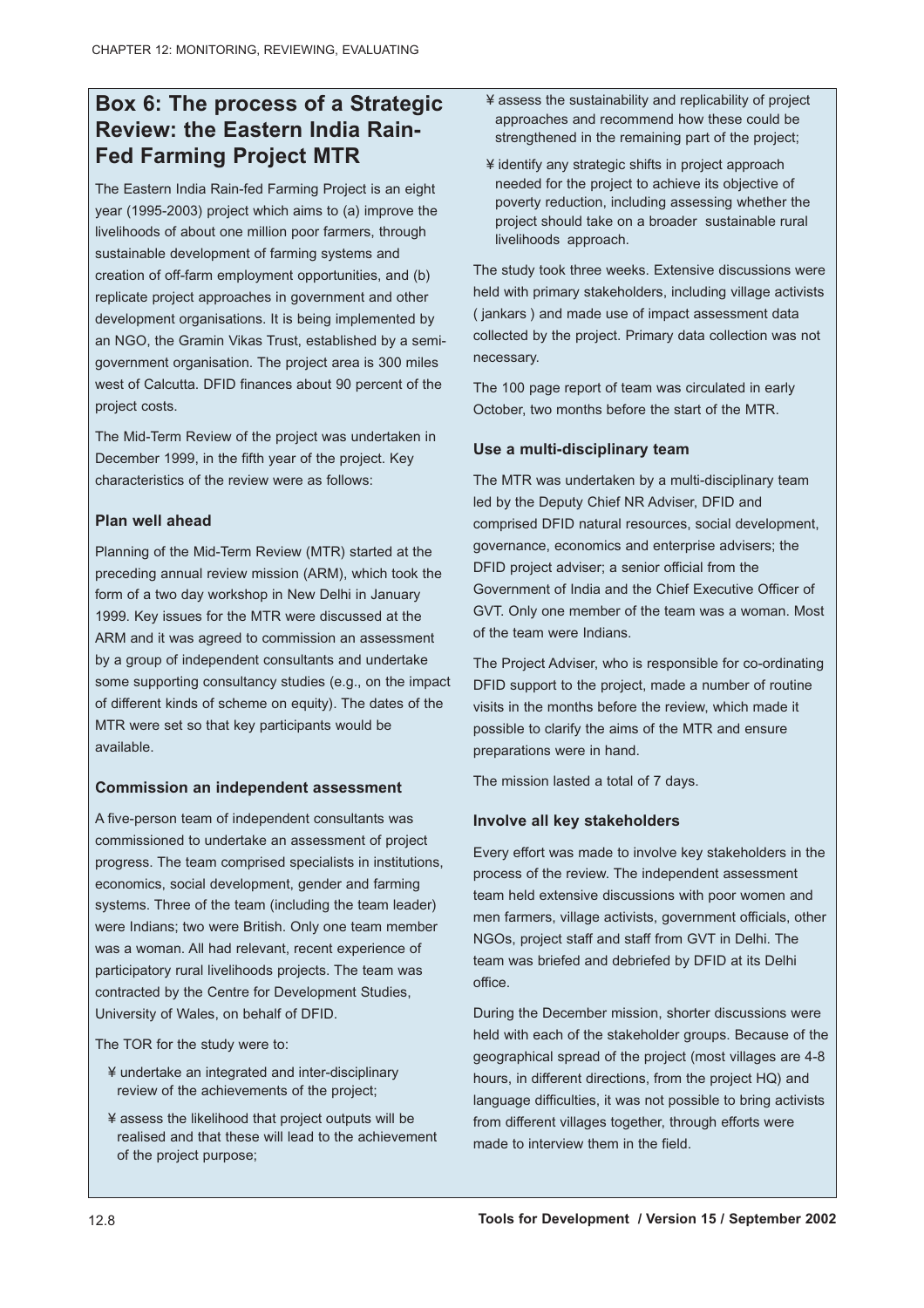A Stakeholder Analysis could usefully have been undertaken, but was not.

#### **Formulate TOR and identify strategic issues jointly with other key stakeholders**

The terms of reference for the independent assessment (called the Mid-Term Evaluation ) and the MTR were drafted by the Team Leader, after discussion with DFID colleagues, and in close consultation with the Project manager and GVT.

#### **Project reports should be distributed in advance and a brief presentation of keys issues made at the start of the mission**

The project s report was drafted and circulated only one week before the Mission. The project team were supported by consultants from the CDS, Swansea team. It took the views of the independent assessment into account.

#### **Involve project staff in a review of the logical framework**

The project s report included a report against the logical framework, at activity and output levels. Different members of the team took different outputs and reviewed progress against each with project counterparts. The mission reviewed performance at the purpose and goal levels, with the project s core team and agreed changes to the logframe. These were recorded in an annex to the MTR report and referred for approval in DFID.

#### **Field visits and workshops to discuss with primary stakeholders**

The MTR mission split into two groups. One group visited villages for discussion with poor women and men farmers and village activists ( jankars ) and government officials over 2-3 days in Orissa state; the other in West Bengal. Each group spent two days visiting villages. Efforts were made to visit villages in smaller groups, to discuss with men and women of different well-being groups, and to hold discussions in large and small groups. The groups also tried to see the varied types of interventions supported by the project (e.g., soil and water conservation, joint forest management) and the

perceptions of communities about costs and sustainability of each.

#### **Workshops with project staff and key stakeholders to review findings, arrive at conclusions, and decide on future strategy**

The two groups joined at the project HQ in Ranchi, Bihar for 4 days of discussions and workshops with project staff and other stakeholders. Discussions were held between individual advisers and their counterparts on the project team; in small groups on key issues (e.g., savings and credit, subsidies); and in plenary workshops with the project team. Both government and GVT representatives made valuable contributions to the discussion of strategic directions for the project.

The draft of the mission report was produced in Ranchi and key findings and recommendations of the mission were discussed in detail with the project team and agreed. The report includes a total of 20 recommendations and looked in detail at a number of key issues, including: sustainability; replicability and scaling up; working strategically with government and other agencies; monitoring and evaluation, and project management issues.

Key recommendations included the need to:

- ¥ Develop strategies for gradually and equitably withdrawing direct project support to villages.
- ¥ Refine and implement the project s micro-finance and income generation strategy.
- ¥ Develop a strategy for working with government in a more strategic way.

#### **Review the effectiveness of the review with partners**

The Project Adviser discussed the process of the review with GVT management and the project core team two months later. They considered that the review had been very useful in focusing on important issues and providing clear directions for the final 3-4 years of the project; and that the process of the review was effective.

Copies of the review are available from Evaluation Department.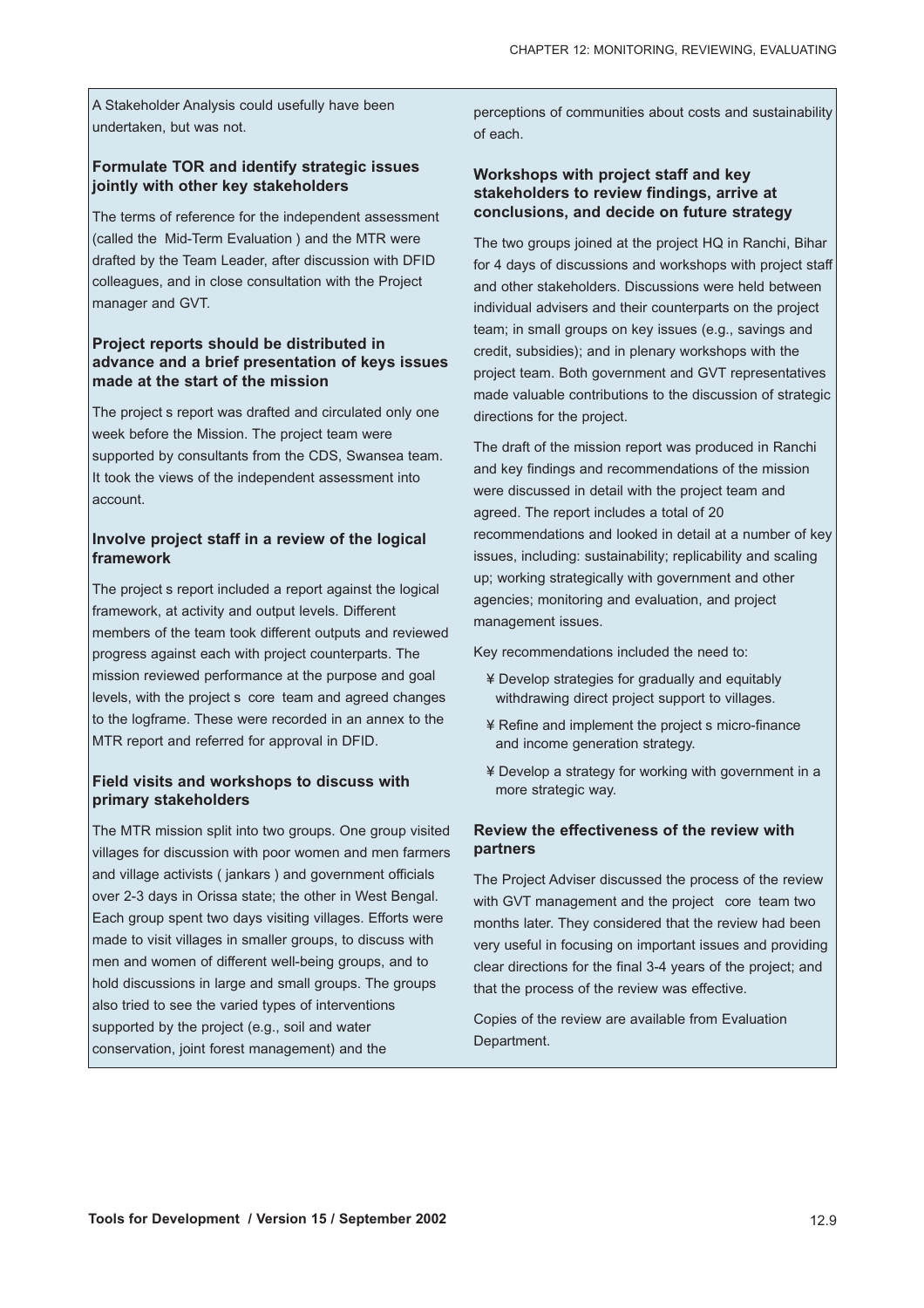The mission should start with a presentation of key issues in the report, which should be chaired by a senior representative of a partner (e.g., the chief executive or managing trustee of a partner organisation; the secretary of the relevant ministry). At the same meeting, the TOR for the mission should be reviewed and finalised, and the work programme agreed.

#### **Involve staff in reviewing the logframe**

During the review, a joint assessment should be made with staff and key stakeholders of progress against the logframe in delivering outputs, and achieving the purpose and goal. Progress should be scored, reasons for success and failure identified, action points identified, and a decision taken on whether any changes in the logframe are needed, including the assumptions. If changes need to be made to the logframe, ensure that these are agreed with partners and later approved by the donor at the appropriate level.

#### **Field visits and workshops to discuss with primary stakeholders**

The independent assessment team will have undertaken extensive discussions with primary and other key stakeholders. The strategic review should test their conclusions through a small number of carefully planned participatory discussions with primary stakeholders, in the field and in workshops, and with others. Field visits are important but should generally be kept relatively short in strategic reviews, to allow sufficient time to discuss strategic issues with partners.

Every effort should be made to involve primary stakeholders in the process of the review and to include representatives (e.g., managers of groups, village activists ) in workshops, including that to review progress against the logical framework.

#### **Workshops with staff and key stakeholders to review findings, arrive at conclusions, and decide on future strategy**

It is very important that workshops are organised with the staff and key stakeholders to review findings, arrive at conclusions and decide on future strategy. It is critically important that:

- ¥ Sufficient time is allowed to ensure that there is consensus on the conclusions and recommendations of the review;
- ¥ Recommendations are kept to the minimum, are prioritised and follow-up actions are agreed.

Strategic Reviews are often less effective than they might be because insufficient time is allowed, at the end, to review the conclusions of the mission with local partners, reach consensus on key findings and agree on priority recommendations. It is essential that the review team reaches agreement with team members on all key issues and on the wording of recommendations and key comments before leaving. The report of the mission should not come as a surprise!

The draft report of the mission should be completed as soon as possible and revised after comments from the team and any other stakeholders it was agreed to circulate.

#### **Review the effectiveness of the review with partners**

It is important a month or two after the review has been completed to review, jointly with partners, how effective it was, and to learn lessons to use in designing future reviews.

### **12.8 Participatory Monitoring and Evaluation (PME)**

DFID s approach to reviews is participatory, recognising it has much to learn from participatory approaches to monitoring and evaluation developed in other organisations.

An overview of participatory monitoring and evaluation is given at Box 7. Generic participatory management techniques are discussed in Chapter 7.

Feuerstein (1986) and Pretty (1994) (see Annex 3) distinguish between various kinds of evaluation based on the degree to which local evaluation stakeholders influence decisions about evaluation processes and the degree to which evaluation activities build local capacity for learning and collective action. For example, Feuerstein sees four major approaches to evaluation:

- ¥ Studying the specimens : community has limited, passive role;
- ¥ Refusing to share results : community receives selected information/feedback;
- ¥ Locking up the expertise : guided participatory evaluation
- ¥ Partnership in development : building capacity to do PME.

These frameworks help us to place PME activities along a spectrum of participatory decision-making and they help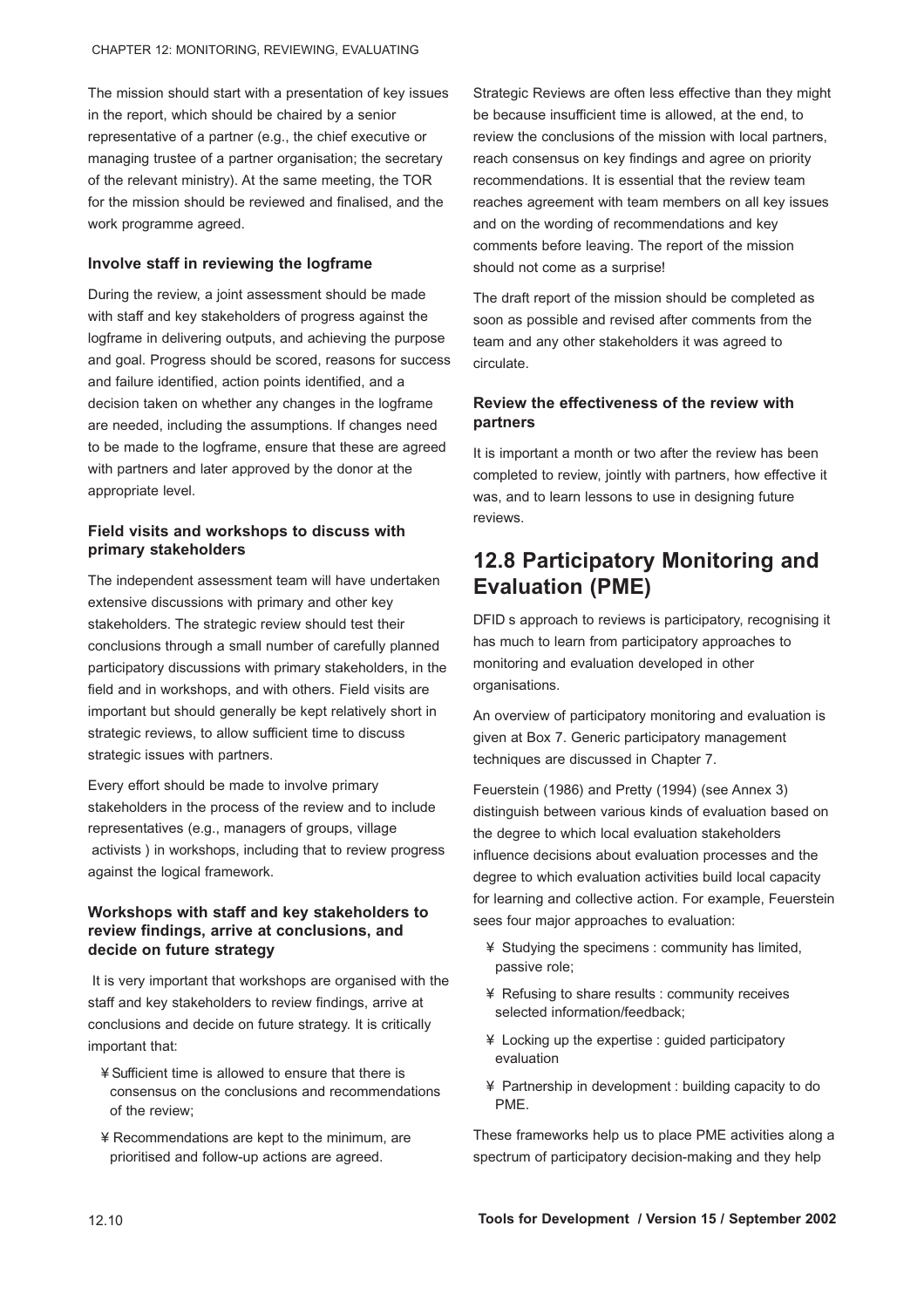# **Box 7: Participatory Monitoring and Evaluation Systems**

#### **Improving programme performance while building capacity of partner institutions**

Most of the time the outside experts fly in and out without taking the time to listen to the people. In this evaluation they really listened to us and respected our opinions we all worked together to make the project stronger.

#### *Local participant, Honduras forestry project evaluation*

Participatory Monitoring and Evaluation (PME) offers DFID a range of opportunities for improving programme performance and enhancing the management capacity of its development partners. While many agencies can evaluate programmes using outside expert approaches, few have the know-how and skills to employ PME approaches. DFID is exploring these issues and is making some exciting headway. PME approaches encompass a wide and expanding range of philosophies, tools and methodologies. Some of the most exciting work in PME has to do with the blending and sequencing of PME methods to fit a particular project context. With DFID s use of Logframe/PCM there is great opportunity to strengthen programmes by integrating PME methods more fully into PCM.

This note has four aims. First, it outlines the rationale for PME and distinguishes between participatory and conventional evaluation approaches. Second, it provides some practical guidance on how to design and implement practical PME systems. Third, it offers some practical tips on conducting participatory project evaluations and reviews. The section concludes with several examples of PME and a PME checklist.

#### **Rationale for PME and distinction from conventional approaches**

PME is widely recognised for its potential to:

- ¥ Build partnerships and sense of local ownership over projects
- ¥ Build consensus among project staff and partners about project goals/objectives
- ¥ Enhance local learning, management capacity and skills
- ¥ Provide timely, reliable, and valid information for management decision-making
- ¥ Increase cost-effectiveness of M&E information
- ¥ Empower local people to make their own decisions about the future

At the same time PME is not a single philosophy, approach or methodology. Rather, it is a broad constellation of approaches and methods, meaning different things to different people at different points in time, and it is highly context specific. Several practitioners have distinguished between conventional and participatory M&E and the various types of PME. Narayan (1993) offers a useful summary of the differences between conventional and participatory evaluation approaches (below):

| <b>Conventional Evaluation</b>                                                                                                                        | <b>Participatory Evaluation</b>                                                                                                                     |
|-------------------------------------------------------------------------------------------------------------------------------------------------------|-----------------------------------------------------------------------------------------------------------------------------------------------------|
| Why                                                                                                                                                   |                                                                                                                                                     |
| Accountability, usually summary judgements about the project to<br>determine if funding continues                                                     | To empower local people to initiate, control and take corrective<br>action                                                                          |
| Who                                                                                                                                                   |                                                                                                                                                     |
| <b>External experts</b>                                                                                                                               | Community members, project staff, facilitator                                                                                                       |
| What                                                                                                                                                  |                                                                                                                                                     |
| Predetermined indicators of success, principally cost and<br>production output; assesses project impact                                               | People identify their own indicators of success                                                                                                     |
| How                                                                                                                                                   |                                                                                                                                                     |
| Focus on scientific objectivity distancing of evaluators from<br>other participants; uniform complex procedures; delayed limited<br>access to results | Self-evaluation; simple methods adapted to local culture; open<br>immediate sharing of results through local involvement in<br>evaluation processes |
| When                                                                                                                                                  |                                                                                                                                                     |
| Midterm and completion                                                                                                                                | Any assessment for programme improvement; merging of                                                                                                |
| Sometimes ex-post                                                                                                                                     | monitoring and evaluation, hence frequent small evaluations.                                                                                        |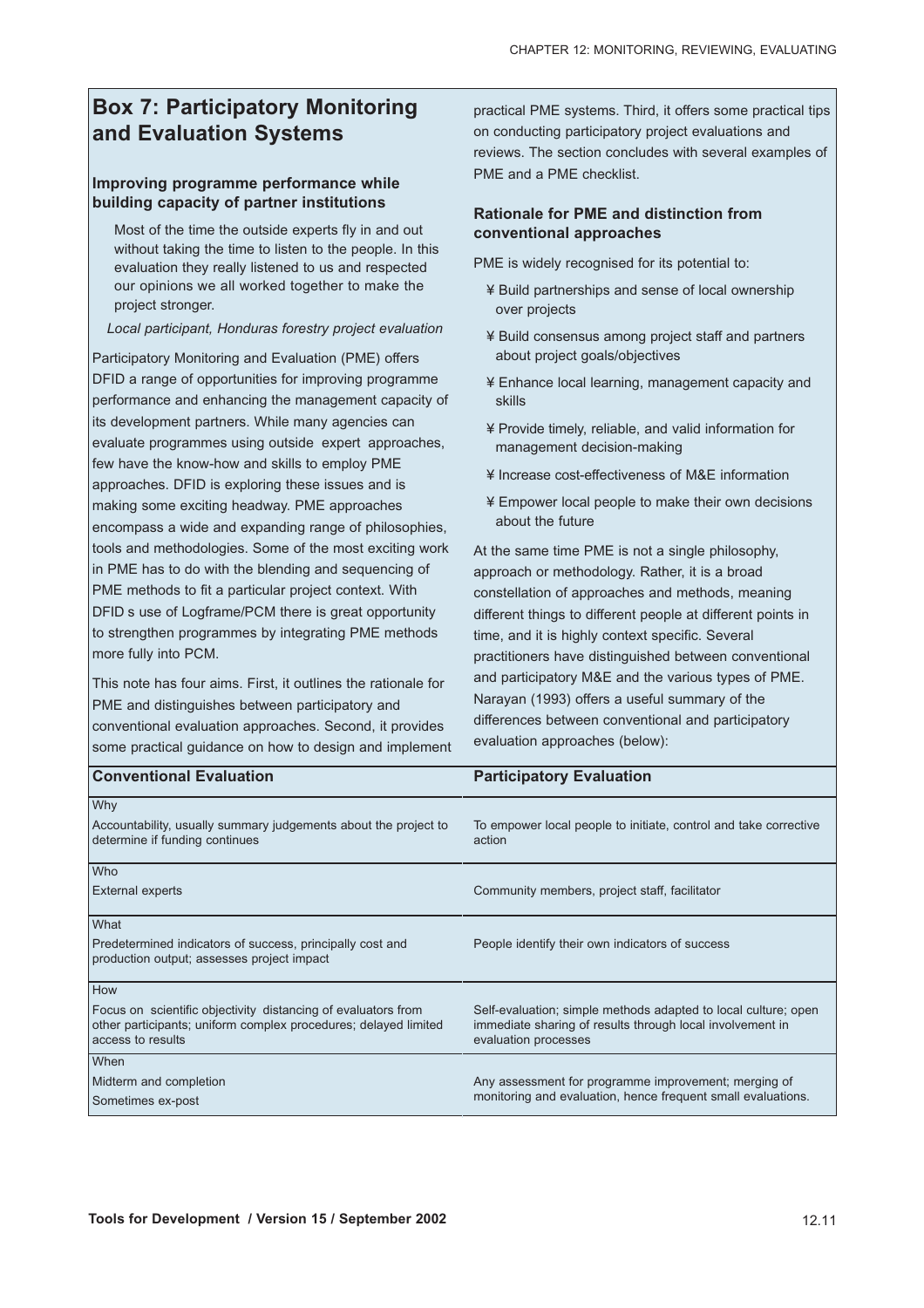us to see how and where we can deepen and expand participation in our PME work.

# **12.9 Designing PME systems**

A good place to start with PME is to design PME systems for new tasks. This is especially true for activities or interventions that have a philosophy of participatory management and partnership with local stakeholders. Designing PME systems during the **Inception** stage will increase the likelihood that PME is not an afterthought, that PME is fully integrated and that important PME benefits, such as mutual learning and shared decisionmaking, are realised throughout the life span of the activity.

Drawing on experience from many different programmes and agencies, a flexible and practical framework for designing PME systems is recommended (See, for example, Larson, P. and Svendsen, D. (1997) in Annex 3). A PME facilitator can work with stakeholders during Inception to develop the PME plan and to provide training and capacity building support needed to get the system up and running.

The approach has four key elements:

#### **1. A collaborative team approach**

A group made up from donor and partner organisation staff have shared responsibility for PME, not just one person. The responsibilities of each team member are spelled out in the M&E plan.

#### **2. The PME worksheet**

The centrepiece of the approach is a PME Planning Worksheet (Box 8) derived from the logframe used to assist the team to identify and organise the key information needed in the M&E plan. The logframe helps stakeholders generate consensus on project objectives and especially higher level results.

The PME facilitator works with stakeholders to elicit the logframe (or at a minimum the hierarchy of

objectives/logic model) and to define indicators that are practical and important to the stakeholders. In several PME workshops and planning meetings the facilitator helps the team to think carefully about the details of who will participate in each stage of PME, how information will be used to improve the activity and how lessons will be shared. Decisions are reached by consensus and recorded on the planning worksheet using a large, wallsized format to focus peoples attention.

A key aspect of this approach is the identification of PME training needs, development of a detailed PME training plan and follow through with appropriate PME training and capacity building activities.

#### **3. Annual self-assessments**

Self-assessments using a participatory workshop and data gathered through the participatory monitoring system are useful on an annual basis. These provide a chance for reflecting on work being undertaken and gaining insights on what aspects have worked well, what aspects have not worked well, and why.

Self-assessments are conducted by donor staff and partners and may or may not involve outside resource people. These workshops can be done in a 1-5 day format depending on the size and complexity of the task. The result of these sessions is a set of action plans for improving performance. Performance Improvement Planning (see Box 13), is one methodology for this kind of assessment.

#### **4. A written PME plan**

Teams should develop a brief, written PME plan through a series of planning meetings of which all participants are aware and agree on what will take place. Ideally, these meetings should take place during the start-up phase, once major stakeholders and staff are in place. The plan describes how the activities in the PME worksheet will be carried out. It should include the following items:

¥ Description of the approach to PME and the process used to develop the worksheet;

|                                | <b>Box 8: PME Planning Worksheet</b> |                          |                                |                    |                      |                     |                      |                       |                    |                                     |                         |
|--------------------------------|--------------------------------------|--------------------------|--------------------------------|--------------------|----------------------|---------------------|----------------------|-----------------------|--------------------|-------------------------------------|-------------------------|
| Project<br><b>Objectives</b>   | Indicators                           | <b>Data Collection</b>   |                                |                    |                      |                     |                      | Data Analysis and Use |                    |                                     |                         |
| (Goal,<br>Purpose,<br>Outputs) |                                      | Source of<br>information | <b>Baseline</b><br>data needed | Who is<br>involved | Tools and<br>methods | How often<br>needed | Added<br>Information | How often             | Who is<br>involved | How<br>information is<br>to be used | Who gets<br>information |

# **Box 8: PME Planning Worksheet**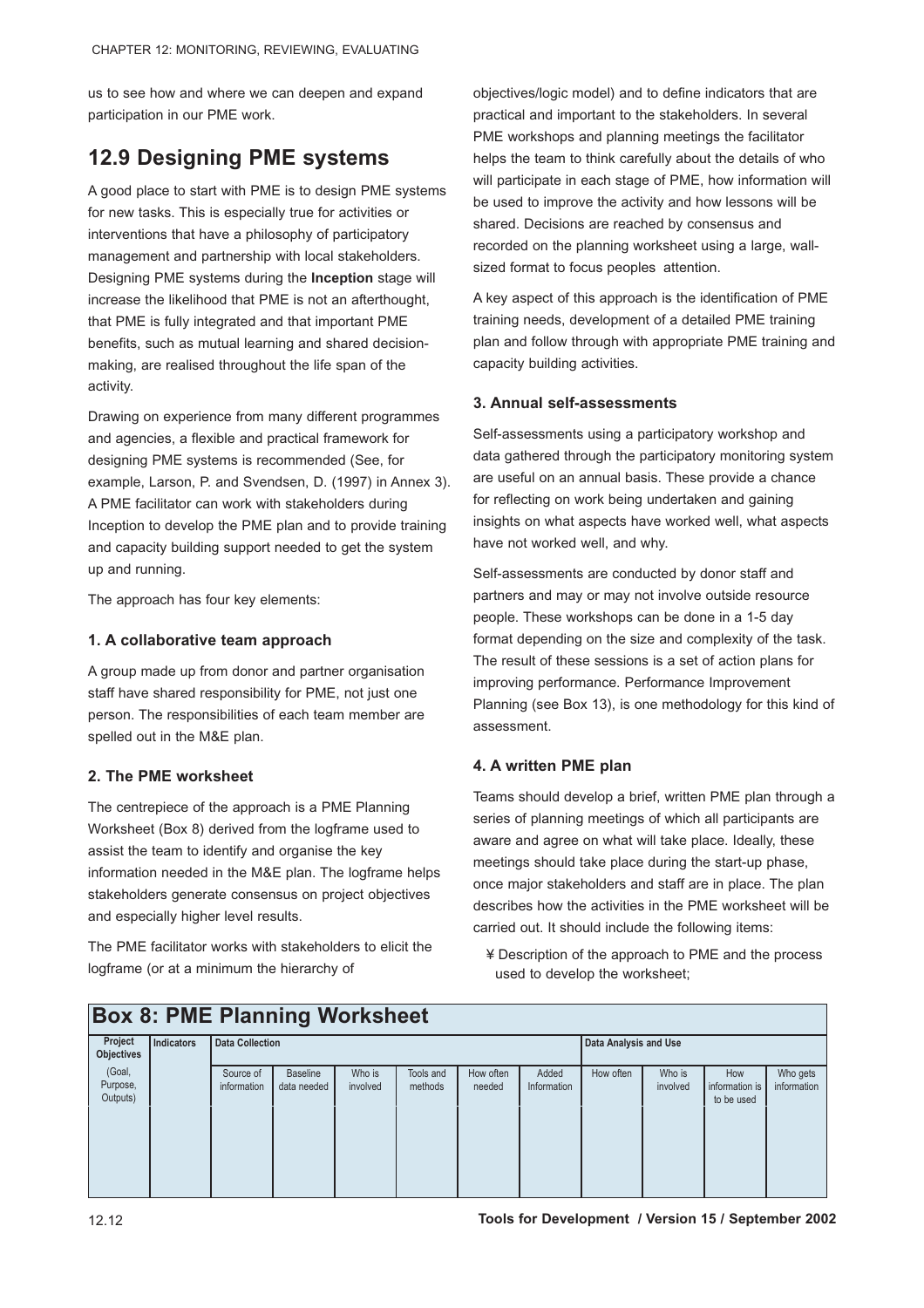- ¥ Description of the key users of PME information and their specific information needs;
- ¥ List of PME team members and their responsibilities;
- ¥ PME training plan;
- ¥ Annual implementation schedule;
- ¥ Schedule of project reports, assessments and evaluations;
- ¥ Logframe;
- ¥ Budget for PME activities.

#### **Conducting Participatory Evaluations and Project Reviews**

Although PME systems will not be practical for many tasks, PME will be. If PME systems are in place then participatory evaluations will be a natural extension. Participatory evaluations can offer many of the benefits of PME systems, however, if taken as one time only events, they will do little to build a sustained capacity for local learning and collaborative action. Therefore, decisions about where PME should be introduced should be taken carefully, where it has the greatest potential to succeed with adequate resourcing and political commitment. The following offers several tips for more effective PME.

#### **1. Determine whether PME is appropriate**

Knowing the rationale for PME, the conditions necessary for PME, and the differences between conventional and participatory M&E, you are better able to assess whether PME is appropriate for your programme and whether you are ready to support it with adequate financial and human resources and political commitment. Remember that good PME work requires a commitment to empowering local people, relinquishing some control, using simple data collection methods and immediate sharing of results with all key stakeholders. Moreover, PME requires a special set of attitudes on the part of leadership and a supportive organisational environment. If these factors are not present it might be best to reduce your expectations for PME or to devote scarce resources to PME with other projects. Box 9 identifies some necessary preconditions.

#### **2. Begin with Stakeholder Analysis**

Begin planning for participatory evaluations with a stakeholder analysis to understand the key evaluation stakeholders, their interests and specific information needs (Box 10).

The information gained through the analysis and ensuing discussions will help you to negotiate the focus of the evaluation. Following this the Terms of Reference for PME can be negotiated with the key stakeholders or developed by partners with donor input. Since there are always an overwhelming number of issues/questions for evaluation, focusing evaluation questions is often the most challenging part of the process.

One way to deal with this is to work with stakeholders to envision how they would use evaluation information if they had it and what decisions they would make. If a scenario for use cannot be identified then it is probably not worthwhile spending time on that issue. A second way to focus is to tie evaluation questions to the project Goal, Purpose and Outputs.

#### **3. Become (or recruit) an evaluation facilitator**

In PME evaluators play a facilitation role and assist stakeholders to participate in each stage of the evaluation process — from designing the evaluation and focusing evaluation questions, to data collection and analysis to developing recommendations and implementing actions

### **Box 9: Conditions necessary for PME**

Participatory M&E is much easier to establish in a project that is already using a participatory approach. To develop an effective PME system the following are usually necessary:

- ¥ Shared understanding among project partners of the project objectives and approach.
- ¥ An attitude of partnership characterised by mutual respect between the project staff and community.
- ¥ Commitment to use a participatory approach in all phases of M&E; patience and flexibility and willingness to allocate resources to the process.
- ¥ Participatory project management and decisionmaking to help ensure that the input from all participants into the M&E process will be taken seriously.

Source: WWF 1997

# **Box 10: Evaluation Stakeholders Interests and Needs**

**Evaluation Stakeholders**  Interests in Evaluation **Specific Information Needs**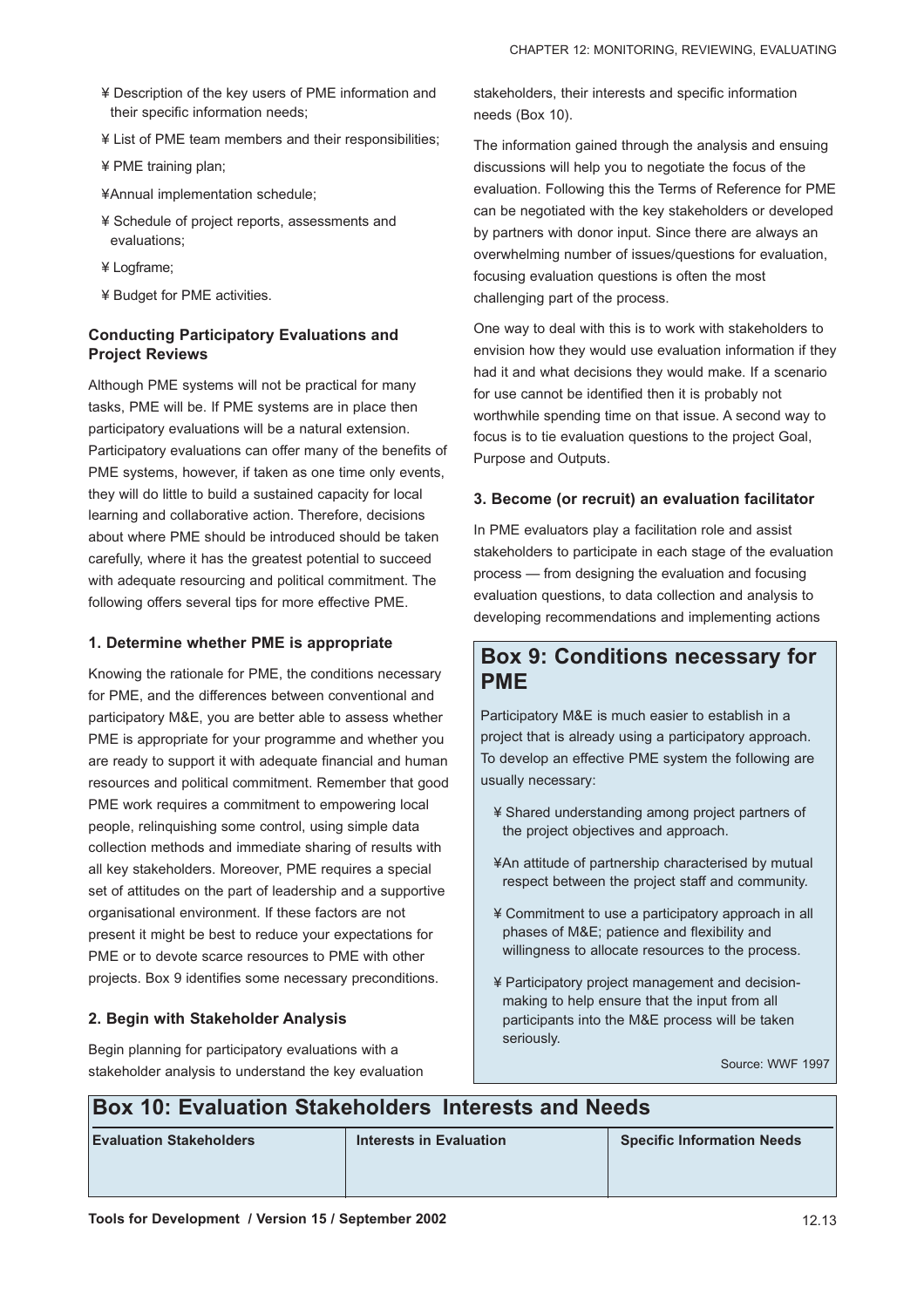for project improvement. This is in stark contrast to the traditional role of the outside expert.

Outside experts may be members of the team but they need to work closely with the evaluation facilitator and local stakeholders to negotiate and carry out each stage of the evaluation. The approach requires that the experts enter into a heavy listening and learning mode and that they become sensitive to working with local people and entering into local realities.

#### **4. Use variations of the logframe approach where appropriate**

Related to the above is the ability of facilitators to help stakeholders to select and use simple, participatory data collection tools and methods. With the results-orientation of the logframe, donors have an evaluation tool that can be used in many different settings and combined with various less formal methods to make it more accessible to local groups.

Please note, however: if stakeholder groups are illiterate, explicit use of the logframe is inappropriate, since it puts groups at a disadvantage.

When working with literate stakeholders groups in Outputto-Purpose Reviews the logframe can be applied using a wall-sized visually-oriented format to clarify project objectives, review performance and agree on actions to improve it. This can be accomplished in a several day workshop with the right mix of primary and secondary stakeholders. Performance Improve Planning (PIP), described in Box 13, is a step-by-step approach for just this purpose.

In all Output-to-Purpose Review work it is important for you and other stakeholders in the evaluation process to keep your heads above the logframe and to look for unintended impacts, both positive and negative.

#### **5. Less extractive, less formal approaches are better**

In all PME work less extractive approaches are better since they focus on generation of information for immediate decision-making and action by the groups who will take the action.

In other words, information is not removed from the communities or taken away by the experts; rather it is generated and owned by the communities and with this there is greater commitment to action and greater local learning. In these situations a whole range of less formal methods are more appropriate — for example community meetings and group discussions, drama, story telling,

before and after photos and drawings, community mapping, wealth rankings, etc.

The attitudes and set of methods related to participatory rural appraisal (PRA) and Participatory Learning and Action (PLA) are useful here.

#### **6. Your personal attitudes count**

Finally, if you challenge yourself to become a evaluation facilitator you will need to develop attitudes of respect for local knowledge and learning. You will need to expand your personal repertoire of facilitation skills and skills in using simple, participatory evaluation tools and methods. And you will need to be willing to take some risks and make some mistakes along the way, just as PME does as a system (see Box 11).

### **12.10 Three Examples of PME**

As you read the three examples in Boxes 12 to 14, consider where each fits within Feuerstein s typology for community evaluation in 12.8 above.

# **Box 11: Start, Stumble, Self-Correct, Share**

PME is one of a family of approaches for reversing centralisation, standardisation, and top-down development. PME enables and empowers the poor to do more of their own analysis, to take control of their lives and resources and to improve their well being as they define it.

- The core of good PME is our own behaviour and attitudes. It involves:
- ¥ being self-aware and self-critical
- ¥ embracing error
- ¥ handing over the stick
- ¥ sitting, listening and learning
- ¥ improvising, inventing and adapting
- ¥ using your own best judgement at all times

So we can ask who lectures, who holds the stick, whose finger wags? Whose knowledge, analysis and priorities count? Ours? Theirs?, as we assume them to be? Or theirs and they freely express them? Good PME is empowering, not extractive. Good PME makes mistakes, learns from them and so is self-improving.

Good PME spreads and improves on its own.

Source: Adapted from Robert Chambers on PRA and applied to PME, 1992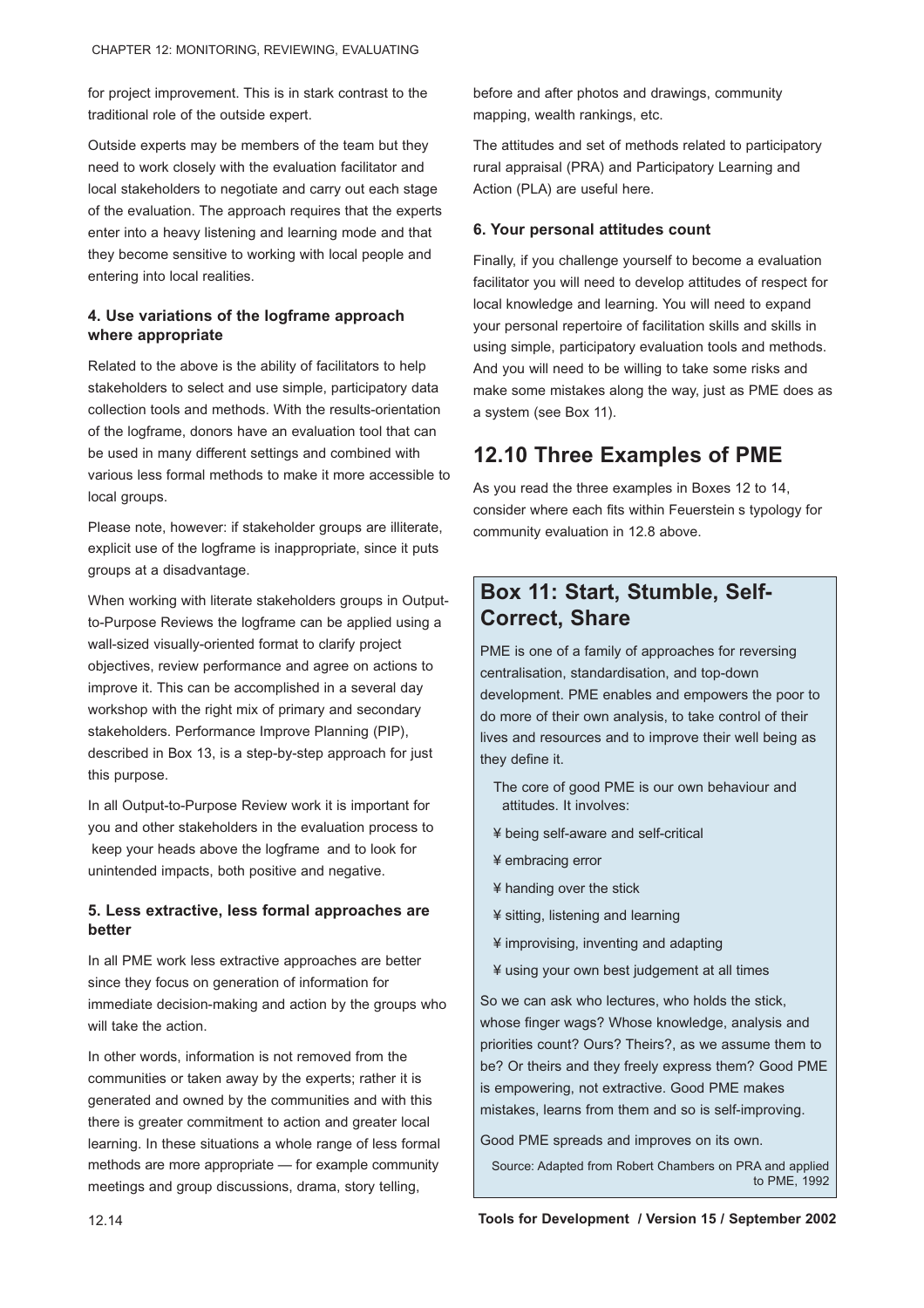# **12.11 Conclusion**

PME is a range of approaches, methods and techniques you can use to increase programme performance, ensure accountability, build local management capacity and foster an environment of partnership and collaborative learning.

The best place to start with PME is to design it into new work. PME works best in an environment of participatory management and shared decision-making. Leadership attitudes of respect for local knowledge and partnership with local agencies are critical to the success of PME.

Not all activities or interventions are ready or appropriate for PME. Rather, PME activities should be chosen carefully and then supporting agencies should fully commit the time, resources and leadership needed to ensure that PME activities succeed.

# **Box 12: Collaborative Project Review in Honduras**

DFID recently conducted a participatory review of a community forestry project in Honduras. Social Impact worked with the agency and local stakeholders to design and facilitate a series of mini-workshops and group discussions involving *campesinos* and local groups in the evaluation process. Through the process, participants analysed project strengths and weaknesses and developed action plans to improve project performance.

The action plans remained with the group and were mirrored in the evaluation report needed for headquarters. Although a logframe was available, it was not used explicitly in discussions with *campesinos,* rather it helped to frame important evaluation questions/issues in the review, especially those dealing with project effectiveness.

The effectiveness of the evaluation process was demonstrated by project participants expressing that they felt empowered by the process and by the fact that they immediately began to make changes to improve the project and to build institutional linkages needed to strengthen it.

Source: Social Impact

# **Box 13: Performance Improvement Planning in Sri Lanka**

DFID conducted a mid-term review of its Relief Project for persons displaced by Sri Lanka s civil war. The approach that was used was called Performance Improvement Planning (PIP), a participatory review method based on the logframe approach. A four-day workshop was held to help 30 participants from local and international NGOs and DFID in assessing the project and developing action plans to improve its performance.

Using a wall-sized visual depiction of the logframe, workshop participants first analysed each of the activity s main elements: Goal, Purpose, Outputs and Assumptions. Second, they clarified the activity s objectives and measurable indicators. Some objectives and indicators were no longer relevant and were removed. Third, in group discussions participants identified performance gaps that were preventing the attainment of planned levels of performance. Fourth, they developed strategies for improving performance. Fifth, they developed action plans, with clear roles and responsibilities, to support each of the strategies.

The PIP process succeeded in refocusing the activity s objectives, building partnerships among the implementing agencies, and leading partners to implement action plans to get the Relief Project back on track. These techniques were adopted by the NGOs and, within a few months, were adapted into local languages and applied in the local communities. Communities used the process to improve grassroots level and activities of every kind.

Source: Social Impact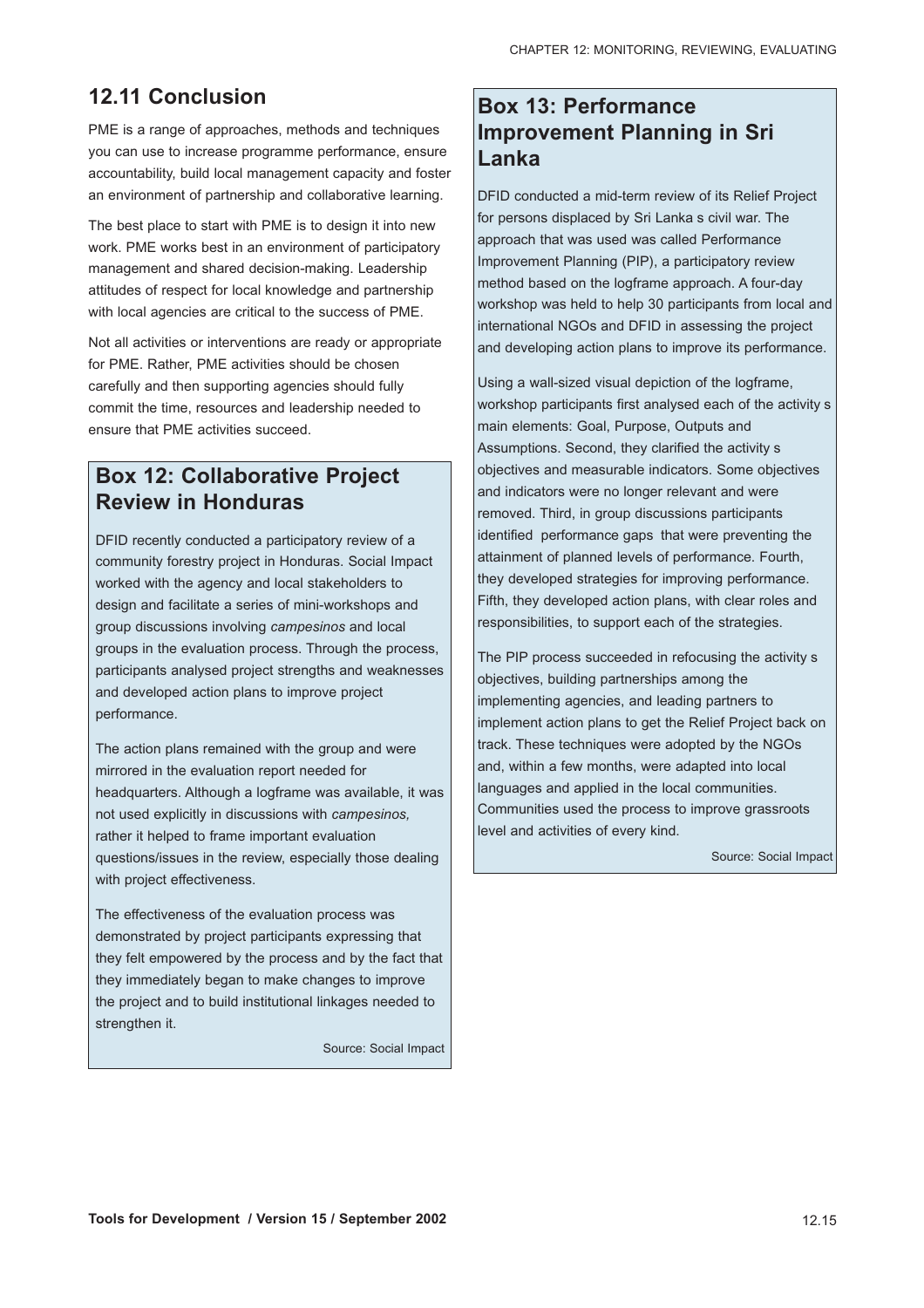# **Box 14: Participatory Evaluati in St Vincent and the Grenadi**

A community sanitation project in Rose Place, St Vincent and the Grenadines, used photography a simple written commentary from community mem to monitor and evaluate project progress.

Throughout the project photos were taken at differ stages and a cheap scrap book made into a photo album to tell the story of the project in chronologic order. Photos were stuck in by community membe and children and adults wrote comments to explain what was happening in Rose Place.

In many cases there are before and after photos comparison. Some show the problem, others the solution. The visual difference has a strong impactual has generated a lot of comments.

Newspaper articles, radio announcements (which community members helped write), as well as the goals and feedback have also gone into the book, giving a good overview of everything that has bee taking place.

The scrapbook has generated a lot of interest bec it is attractive, tangible, very immediate and acces and it is the community s.

> Source: DFID, Participatory Monitoring and Eva Guidelines, Dissemination Note No.1, SD

| on<br>nes          | Box 15: Checklist for designing a<br><b>PME system</b>                                                                                                           |
|--------------------|------------------------------------------------------------------------------------------------------------------------------------------------------------------|
|                    | $\Box$ 1. Will it be sustainable once the project has                                                                                                            |
| nd<br>bers         | ended?<br>$\Box$ 2. Do the people responsible for PME have all the<br>necessary skills?                                                                          |
| rent<br>O          | $\perp$ 3. Can the system be incorporated into the structure<br>of collaborating agencies?                                                                       |
| :al<br>ers,        | 4. Is the system based on a clear understanding of<br>project objectives?                                                                                        |
| in                 | $\Box$ 5. Is it based on a clear understanding of the<br>information needs of key stakeholders?                                                                  |
| for<br>t and:      | $\Box$ 6. Is the system based on indicators defined by<br>program participants?                                                                                  |
|                    | $\Box$ 7. Does the system involve the participation of all<br>key stakeholders in every stage of the PME cycle -<br>planning, data collection, analysis and use? |
| ۱ir<br>'n          | $\Box$ 8. Do data collection tools fit the skills of the<br>collectors?                                                                                          |
|                    | $\Box$ 9. Is it cost-effective?                                                                                                                                  |
| cause<br>ssible,   | $\Box$ 10. Is the amount of data collection manageable<br>and conducive to timely analysis and use of the<br>results?                                            |
| aluation<br>D 1997 | 11. Is the system documented so everyone knows<br>what it contains?                                                                                              |
|                    | 12. Is there a plan for testing and adjusting the<br>system?                                                                                                     |
|                    | 13. Have annual self-assessments been planned?                                                                                                                   |
|                    | 14. Have impact evaluations been scheduled?                                                                                                                      |
|                    | 15. Others?<br>Source: Adapted from WWF (1997)                                                                                                                   |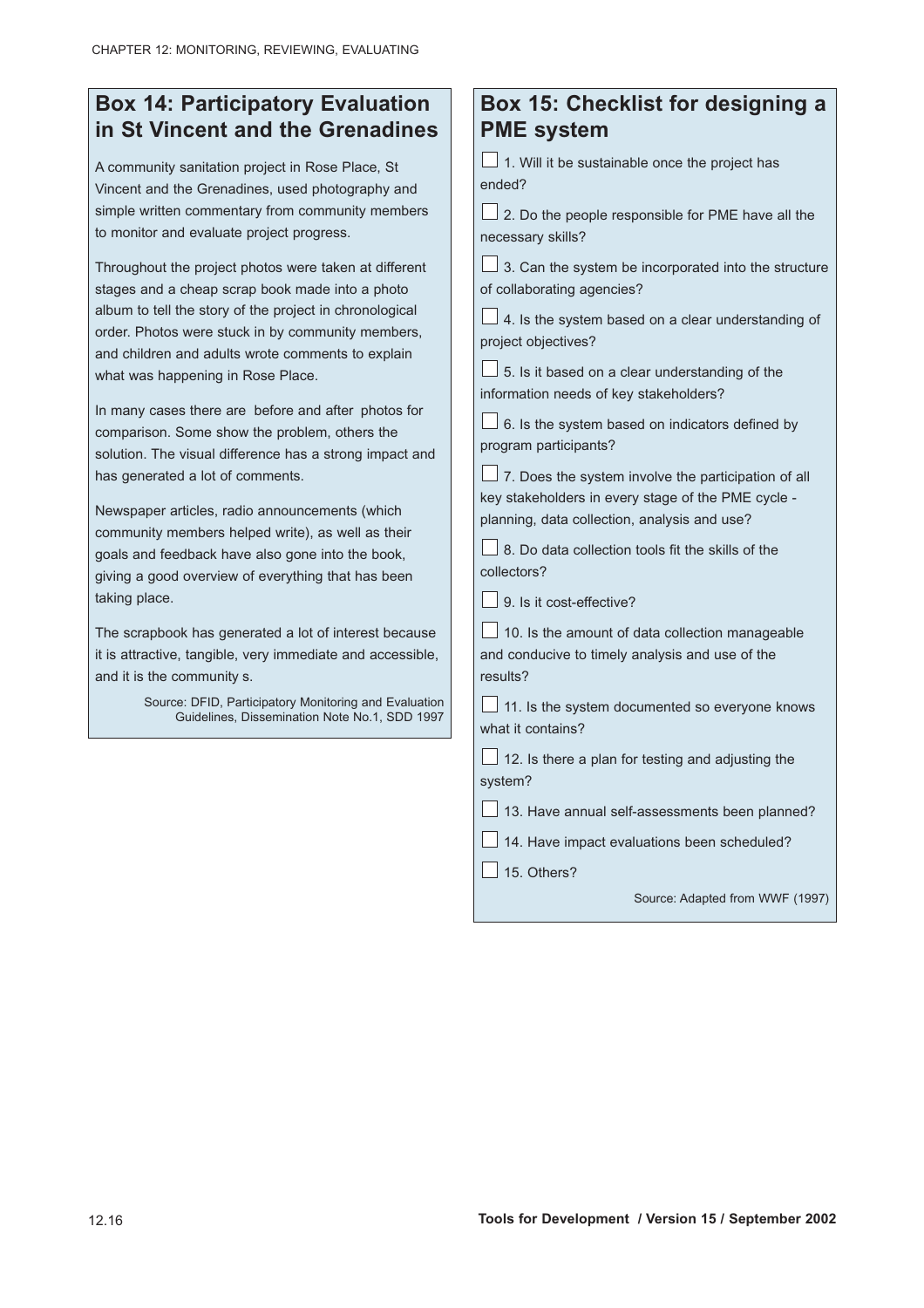# **Annex 1: Facilitating workshops and courses**

### **A1.1 Introduction**

This Handbook is not written as a complete guide to conducting a workshop and/or course. We have, however, given some simple guidelines on conducting programme and project management workshops/courses.

# **A1.2 Workshop / course design**

Any workshop/course designed to introduce or update participants in programme or project management skills needs to be carefully planned.

It is also important that to enable participants to be able communicate in a reflexive way. This is of great importance as it is anticipated that the participants will transfer their values and attitudes to any trainees they may have in the future. These may well include other programme and project partners and key stakeholders.

The ultimate aim is that activity staff will really listen to all key stakeholders, valuing and respecting their experiences and realising that they can also learn from them. Any trainers or facilitators need to establish a dialogue in order to communicate more effectively in an atmosphere of mutual trust that builds confidence and encourages self-reliance.

It is important that you bear these in mind throughout the workshop/course and that your approach to the participants is always consistent with this philosophy and style.

At the beginning of the workshop/course you may find that participants are a little insecure with the training and facilitation methods we have advocated here. Participants may well arrive with expectations that the workshop/course will be lecture based and that they will go away with a set of dictated notes to help them in their jobs. Because of this some participants may experience some disorientation at the start of the workshop/course; you may receive complaints, you may be challenged or some participants may be reluctant to participate. It is important that you remain supportive and patient at this

time and ensure that you fully explain the reasons for you approach.

Many trainees will be used to training in a didactic manner. Throughout the workshop /course they may well undergo a significant change in attitude and approach. The initial disorientation is the first stage in the process of change. It is important that you allow it to happen and remain confident that as the workshop/course progresses participants will move through this phase when they begin to develop a deeper understanding of their potential role in managing development activities.

#### **Role modelling**

As a facilitator you should remain aware that you are role modelling attitudes and approaches to adult learning. You are also modelling participatory methods that are consistent with the both the practice and theory of people s participation in project and programme management. It is important to draw this to the attention of participants during the workshop/course in order to maximise their learning.

#### **Group facilitation**

Please remember that if done correctly, facilitating learning in a participatory way is hard work. The room and resources must be well prepared in advance of each session. After setting activities you should not disappear or get on with another task, you should move from group to group sitting in on a chair that you have strategically placed within each group, or walk around the room picking up how the activity is proceeding. On the basis of this you may decide to stop or change the activity if it appears to be going off track, or lengthen the time allowed if valuable learning is still continuing.

#### **Timing**

It is important that you give clear guidance on the timing of activities. Set a time limit, tell participants what it is before they start and stick to it unless you have made the judgement as above. If you do decide to lengthen or

**Tools for Development / Version 15 / September 2002**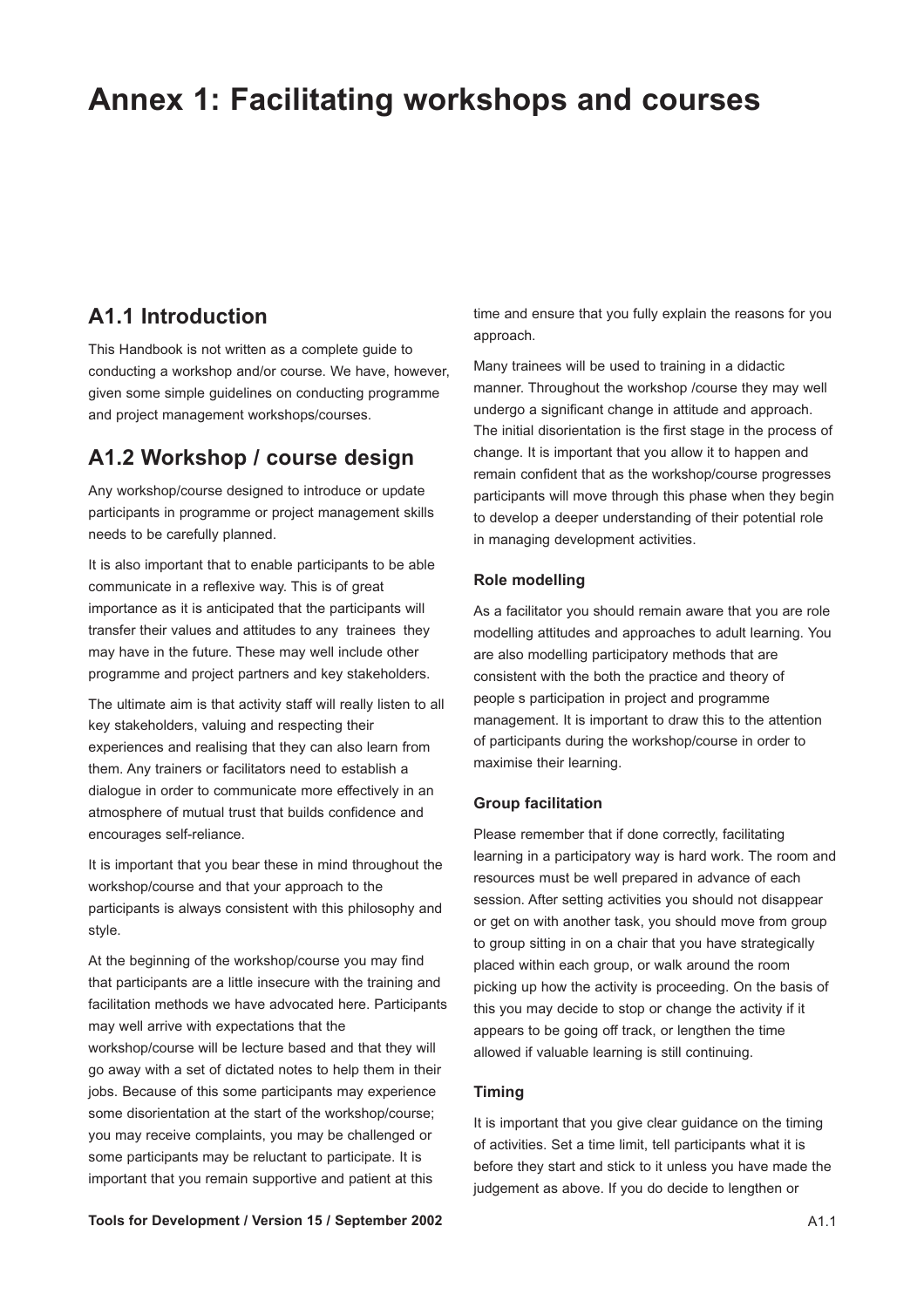shorten activities inform participants of the reasons. It is especially important to keep feedback sessions crisp to prevent participants losing interest.

It is also important to ensure that sessions start and finish on time. If you do this you will find that the participants will not become slack about arriving on time.

#### **Philosophy**

Ideally, any workshop or course should be underpinned by principles important in both participatory training and participatory management. These principles are:

- ¥ Adults are independent beings, capable of selfdirection and of taking responsibility for their own learning;
- ¥ Intrinsic motivation is the most valuable learning drive;
- ¥ The uniqueness of each individual should be valued;
- ¥ The past experiences and understanding of individuals should be valued;
- ¥ All individuals are equal;
- ¥ Individuals have a natural potential for learning and personal growth (Rogers, 1969: see Annex 3);
- ¥ When an individual s potential is released it will be positive, constructive, social, forward moving and creative (Gordon, 1983: see Annex 3);
- ¥ Learning about a subject can not be divorced from learning about the self: whenever any learning occurs, there is a change in the learner s view of themselves;
- ¥ Learning is most pervasive and lasting when it involves the whole person — feelings as well as intellect (Rogers, 1969: see Annex 3).

#### **Style**

Likewise in your tutoring on a workshop/course the following approach should be adopted:

- ¥ To see yourselves as facilitators of learning;
- ¥ To model the processes, behaviour and way of being which we seek to transfer to others and which are consistent with the practice/theories of participation and communication on which the workshop/course is based;
- ¥ To draw attention to these processes in order to maximise learning;
- ¥ To offer a climate in which participants can develop trust and feel accepted, valued and sufficiently confident to take responsibility for their own learning.

# **A1.3 Planning the workshop / course**

#### **Timing**

The decision on timing will be influenced by a variety of factors. The key point is to plan the workshop/course well in advance.

#### **Tutors**

If you can have two workshop tutors this will be very helpful, one of whom can take on the responsibility of Workshop/Course Co-ordinator. The workshop/course may be intensive and its success will depend heavily upon good organisation and a clear definition of responsibilities.

#### **Two months before...**

#### **1. Initial meeting of tutors**

The Workshop/Course Co-ordinator, and your colleagues should meet to consider the characteristics of the participants who will attend the course.

#### **2. The programme**

You will need to draw up the learning objectives of the workshop/course, with the assistance of the handbook, based on the target group s characteristics. Remember to bear in mind the philosophy and style of the course. Prepare a draft timetable and discuss who will take the lead in each session so that each of you can begin your individual planning.

The workshop/course will need to place in the a Training Room. It is important that the room has tables or desks that can be moved around. When working in small groups you may like to encourage participants to work another room or outside.

#### **Opening and closing**

You may want want a senior official to open the workshop/course and to perhaps present certificates at the end. This person should be contacted as soon as possible and a confirmatory letter sent. Include the following in your letter:

- ¥ Description of the target group;
- ¥ Learning objectives of the workshop/course;
- ¥ The draft timetable;
- ¥ The specific topics you wish the speaker to cover.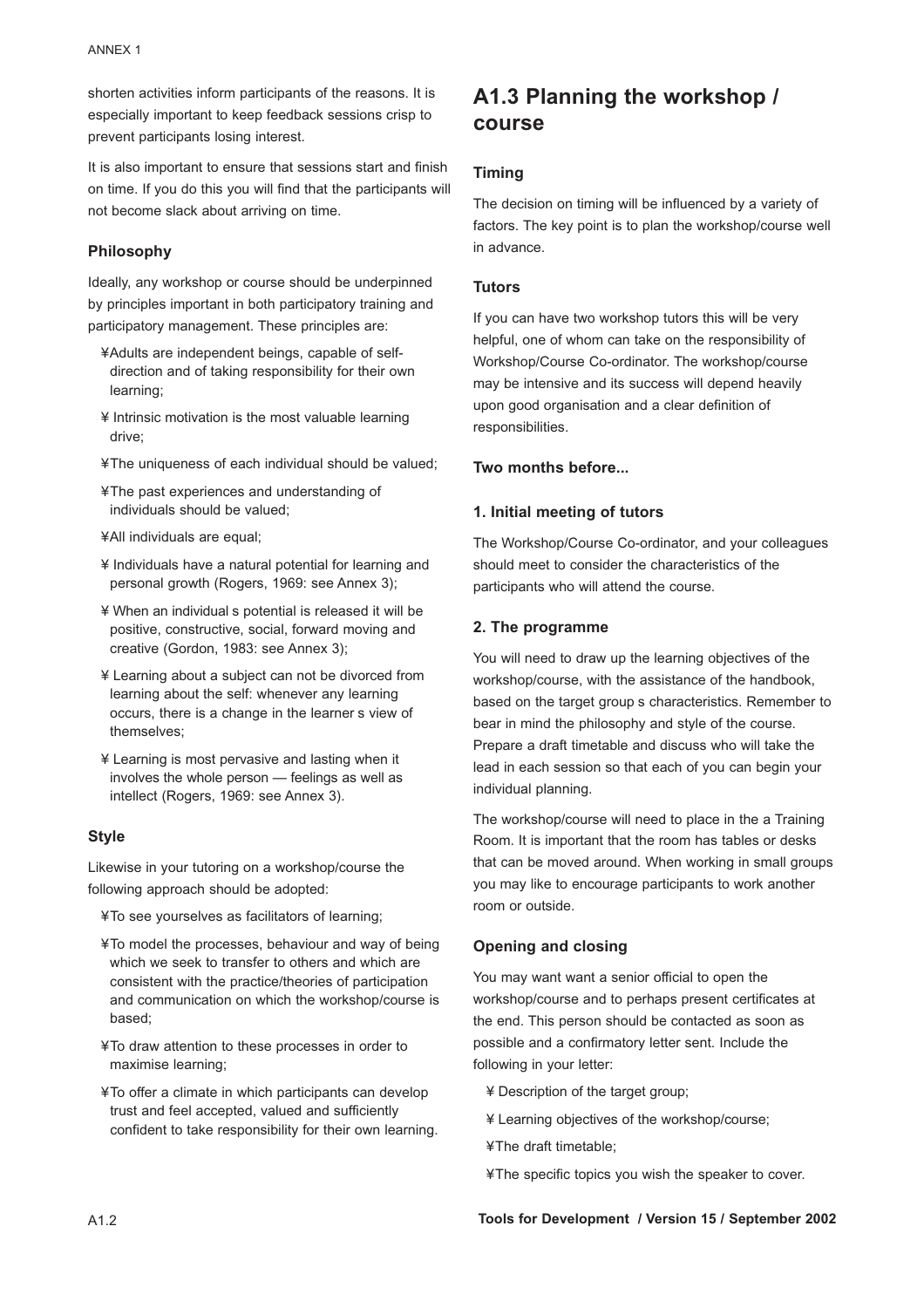#### **Certificates**

If certificates are to be awarded and there are no standard forms available, the design of the certificate must be agreed and the printing organised.

#### **Handouts**

This is about the right time for you to begin producing any handouts that you may wish to have typed and duplicated ready for distribution during the workshop/course.

#### **Joining instructions for participants**

The authorities concerned should now be in a position to provide the Workshop/Course Co-ordinator with the names and addresses of the 20 course participants. A letter should be sent to each one giving the dates of the workshop/course, its venue and a summary of its main objectives. In the same letter they should be informed about the accommodation arrangements.

#### **One month before...**

#### **Check**

 $\Box$  That the joining instructions have been circulated to participants.

 $\Box$  That accommodation, catering and transport have been arranged.

That funding has been allocated for the workshop/course.

 $\Box$  That the equipment and materials are prepared.

#### **One week before**

 $\overline{\phantom{0}}$ 

You will have travelled to the training centre to make the final planning for the workshop/course. During this week check on:

| $\Box$ Handouts and stationery                |
|-----------------------------------------------|
| $\Box$ Certificates                           |
| Accommodation, catering, meal and break times |
| $\Box$ Time tabling                           |
| $\Box$ Officials to open and close the course |
|                                               |

 $\Box$  Training room and resources

| <b>Box 1: Checklist of equipment</b><br>and material required |
|---------------------------------------------------------------|
| Stationery for participants                                   |
| Name cards                                                    |
| $\Box$ Name badges                                            |
| $\Box$ File covers or wallet files                            |
| $\Box$ A4 lined paper                                         |
| Pencils                                                       |
| <b>Ball-point pens</b>                                        |
| Erasers                                                       |
| Rulers                                                        |
| Field notebooks                                               |
| $\Box$ Stationery and equipment for Trainers                  |
| Post-Its or cards                                             |
| Chalk                                                         |
| Chalkboard                                                    |
| OHP pens                                                      |
| OHT sheets                                                    |
| OHP                                                           |
| OHP screen, plain wall or sheet                               |
| 35mm Slide Projector (if required)                            |
| Slide packs (if required)                                     |
| Video Player (if required)                                    |
| TV (if required)                                              |
| Chart paper                                                   |
| Flipcharts for each group                                     |
| Chart pens                                                    |
| Drawing pins                                                  |
| <b>Blu-tack</b>                                               |
| Certificates                                                  |
| Waste-paper bins                                              |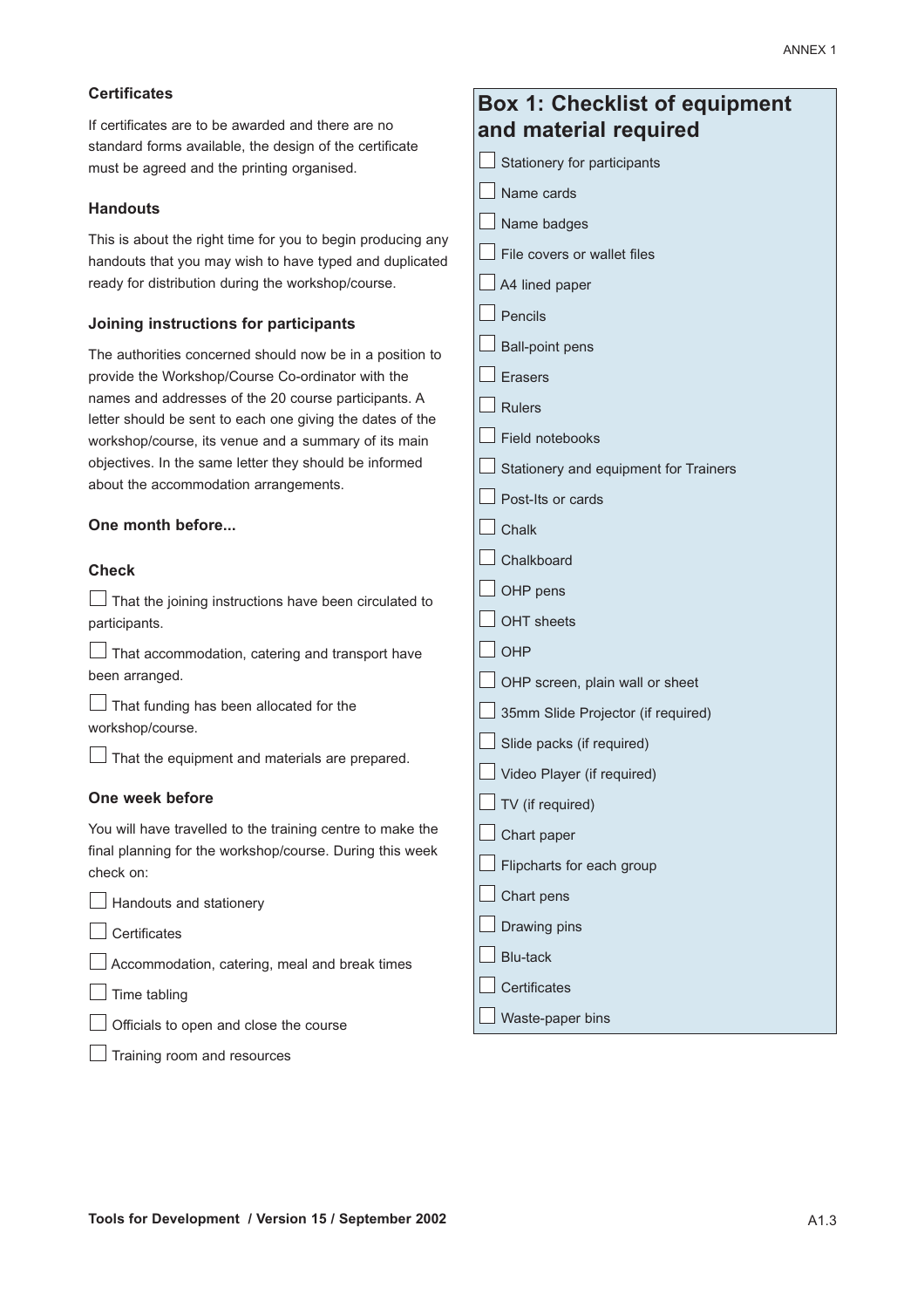ANNEX 1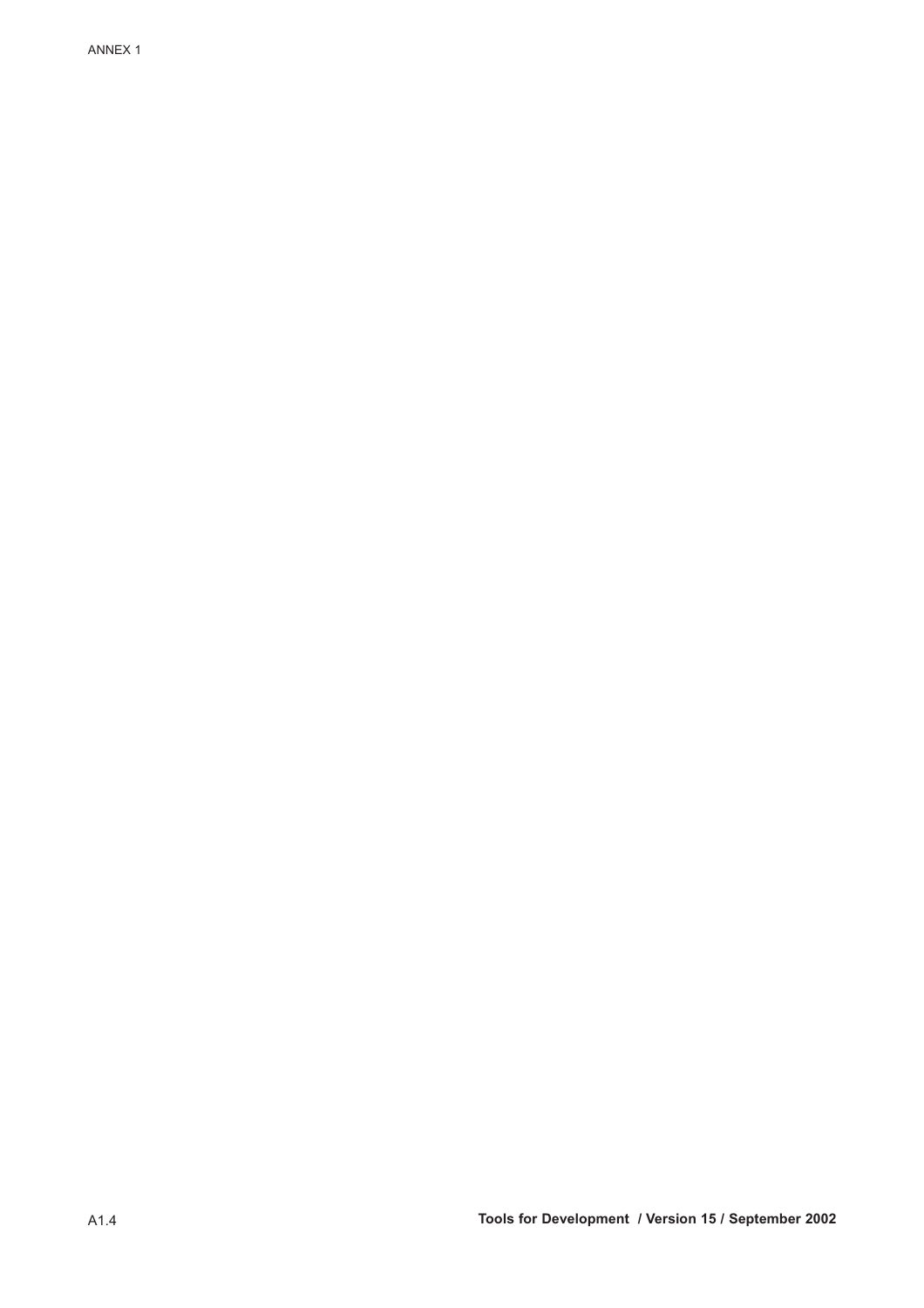# **Annex 2: Facilitation skills**

# **A2.1 Introduction**

While most programme managers recognise the benefits of participation, many lack the practical skills to effectively involve diverse stakeholders in planning and managing development programs. Most excellent facilitators are not naturals at what they do — rather, they work hard to develop the knowledge, attitudes, and skills needed to harness the power of groups. These people help diverse groups and local people to learn from their collective experience, take joint action, and develop their own facilitation skills.

This note offers a brief overview of facilitation including its benefits, core values, basic concepts, guidance on when and where it is needed, and practical tips for using facilitation to increase participation and to strengthen each stage of the Activity Cycle (see Chapter 1).

# **A2.2 The benefits of strong facilitation skills**

- ¥ Increased ability to manage diverse groups at each stage of the Activity Cycle;
- ¥ Improved skills for managing conflict;
- ¥ Better utilisation of local knowledge, resources, and capacities;
- ¥ Enhanced collaboration, co-ordination and understanding amongst project stakeholders;
- ¥ More committed and timely group action;
- ¥ Increased management capacity of partners;
- ¥ More effective meetings and workshops.

# **A2.3 What is facilitation?**

In broad terms, facilitation is the process of making something easier or less difficult. In development activity, facilitation is used in the context of group meetings or workshops in which a basically neutral person with no decision-making authority helps the group to be more efficient and effective when planning, implementing, and monitoring and evaluating meetings and workshops. As

# **Box 1: Core Values**

Schwarz (1994) modifies Argyris and Schoen (1974) to develop a set of core values which should guide facilitation. These guidelines are valid ones to follow when undertaking development activity.

#### **Core Value Description**

|                                   | Valid information People share all relevant information.                                                 |
|-----------------------------------|----------------------------------------------------------------------------------------------------------|
|                                   | People share information so that others<br>understand it.                                                |
|                                   | People continually seek new information to<br>determine whether previous decisions<br>should be changed. |
| Free and informed choice          |                                                                                                          |
|                                   | People define their own objectives and<br>methods for achieving them.                                    |
|                                   | People are not coerced or manipulated.                                                                   |
|                                   | People base their choices on valid<br>information.                                                       |
| Internal commitment to the choice |                                                                                                          |
|                                   | People feel personally responsible for their<br>decisions.                                               |
|                                   | People find their choices intrinsically<br>compelling or satisfying.                                     |

this handbook indicates, these meetings and workshops can take place at each stage of the Activity Cycle using various tools and methods. Underlying effective use of each of these methods are effective facilitation skills.

Our philosophy heavily emphasises using facilitation skills to further group members understanding of self and each other; planning processes; problem solving and decision-making skills; and co-operative and collaborative processes.

#### **Useful Guidance**

Rogers (1969: see Annex 3), a pioneer in learner-centred approaches to education, offers many sound ideas for effective facilitation. Although much has been researched and written since Carl Rogers developed his ideas, his guidelines (with slight modifications) are still relevant and timely:

**Tools for Development / Version 15 / September 2002**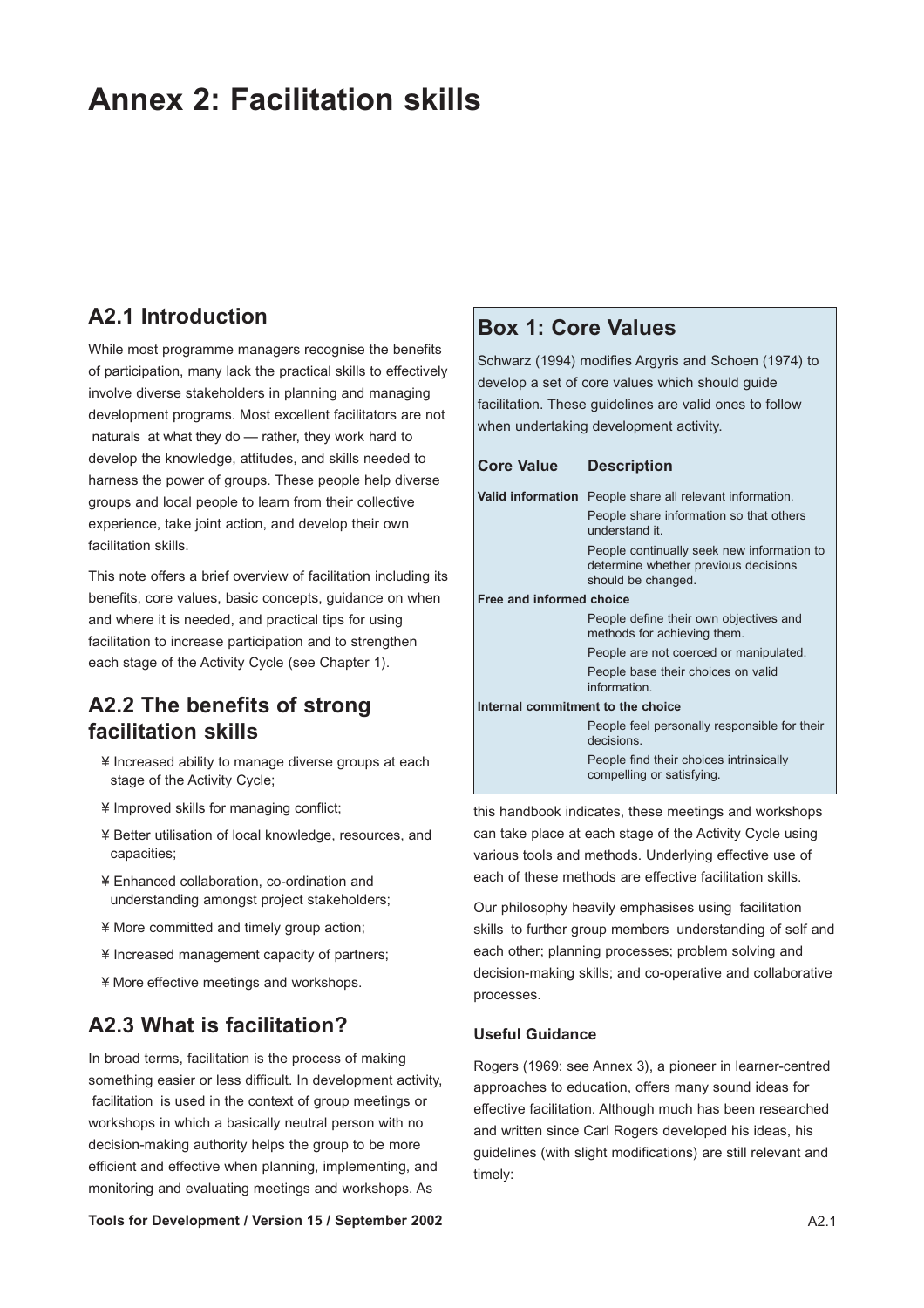- 1. A main role of the facilitator is setting the initial mood or climate of the group.
- 2. The facilitator helps to elicit and clarify the purposes of the individuals in the group as well as the more general purposes of the group.
- 3. She or he relies upon the desire of each participant to implement those purposes that have meaning for her or him, as the motivational force behind significant learning.
- 4. He or she organises and make accessible a wide range or resources for learning.
- 5. The facilitator is a flexible resource to be utilised by the group.
- 6. He or she accepts both the intellectual content and the emotionalised attitudes and tries to balance his/her emphasis or these aspects with the group s corresponding emphasis.
- 7. The facilitator may share opinions with the group, once the acceptable climate has been established, but he or she must do so in ways which do not demand nor impose but represent simply a personal sharing which group members may take or leave.
- 8. Throughout the group experience, the facilitator remains alert to expressions that indicate deep or strong feelings.
- 9. In his or her functioning as a facilitator of learning, the facilitator recognises and accepts his or her own limitations.

#### **Practical Tips**

A facilitator is neither a content expert nor a lecturer. A facilitator helps participants to interact with each other, gain new information, and build upon their experience. The facilitator guides a process which will help participants to reach their stated goals and objectives within the time allotted. The facilitator s key role is to help the group experience and learn together. If you are working with participants who may not understand the role of a facilitator, explain this to them.

#### A good facilitator:

- ¥ Keeps the group focused on task **and** process;
- ¥ Remains as objective as possible;
- ¥ Is an informed guide helping the group to chart its course and accomplish its goals;
- ¥ Listens more than talks;
- ¥ Adopts to various learning styles;
- ¥ Encourages everyone to participate while remembering that individuals participate in different ways. Some may talk only in small groups, but they

are still participating. Others may wish to talk constantly and may be contributing little;

- ¥ Protects members of the group from attack by others;
- ¥ Is gender and culturally sensitive;
- ¥ Energises a group or slows it down, as needed;
- ¥ Recaps, occasionally, what has happened in the workshop and helps group to make connections between the sessions.

YOU will become a good facilitator if you follow the above hints and also:

- ¥ Be alert to signs of confusion (puzzled or frustrated looks, people asking neighbours questions, resistance, etc.);
- ¥ Don t do the group s work. Learning is more effective and lasting if the individuals and small groups discover on their own (learning by doing);
- ¥ Circulate, but don t become a permanent part of any one group because you may too easily influence the group;
- ¥ Spend sufficient time with each group during small group work to be certain they have grasped the tasks and concepts supporting it;
- ¥ Review portions of the small group tasks which are causing confusion if several individuals or groups are having difficulty;
- ¥ Ask frequently if there are questions. Sometimes the training activity specifically suggests asking if there are questions, but you should ask even if the activity does not specify doing so;
- ¥ When you DO ask a question, allow group members time to think before answering. Slowly count to 10. This may seem like a long time and silence may feel uncomfortable, but allowing participants time to think is essential if you want thoughtful answers;
- ¥ Don t feel that you must be an expert. Remind the group and yourself that you are a facilitator. Remind them (and perhaps yourself) of THEIR expertise and experience. Ask other participants for their ideas on a question. Don t feel you should answer everything — you shouldn t!
- ¥ Be flexible. Keep the times of your sessions and depth and breadth of content somewhat flexible. Changing something doesn t mean you planned poorly, but probably means you are listening, watching, and adjusting your plans to fit the situation;
- ¥ Take at least two 15-20 minute breaks one in the afternoon and one in the morning. Suggest short stretch breaks as needed;

¥ Finally, RELAX!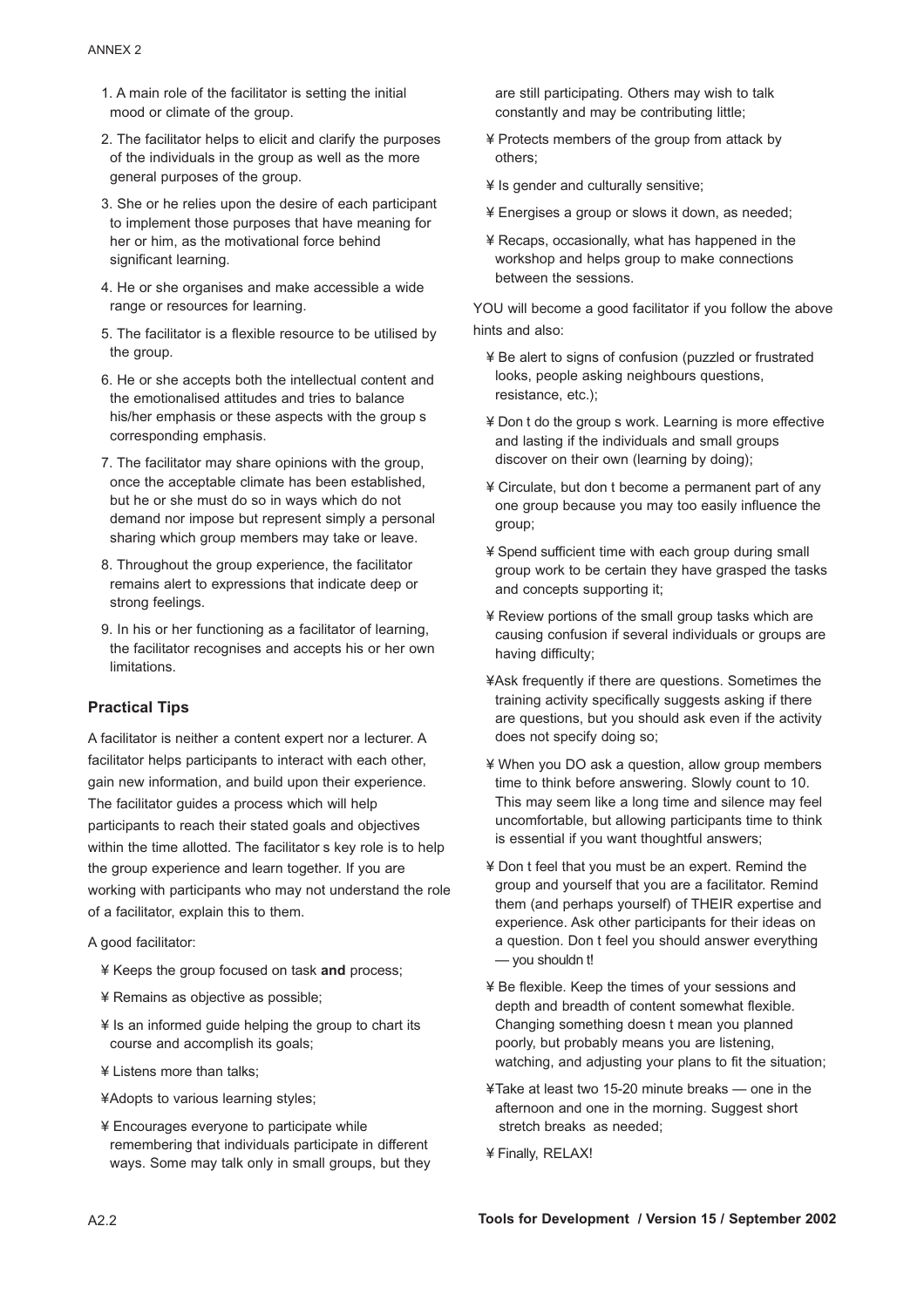### **A2.4 When and why is it needed?**

Rich, effective, growthful dialogue within groups cannot be forced but it can be encouraged and nurtured. This is a main part of a facilitator s role.

Through careful planning, designing effective and proven processes, observing and making skilled interventions, a good facilitator can make the difference between slow, boring, or hostile meetings and workshops and more effective ones in which group members actively contribute, feel ownership, and ultimately apply their understanding and learning in their work.

The following are just a few ways facilitators can improve this process.

#### **Encouraging dialogue**

Senge (1990: see Annex 3) writes of the importance of dialogue for team learning within the learning organisation. Facilitation is essential to this process. Senge suggests that through dialogue, the group benefits from a larger intelligence. Senge identifies three basic conditions for dialogue:

- 1. All participants must suspend their assumptions, literally to hold them as if suspended before us ;
- 2. All participants must regard one another as colleagues;
- 3. There must be a facilitator who holds the context of dialogue.

Without a facilitator to guide the dialogue, meeting or workshop participants tend to revert to old habits and the dialogue quickly digresses to discussion or debate.

#### **Guiding the group s process**

If a facilitator s main purpose is guiding the group s process, they are often called a process facilitator. Senge points out that the facilitator walks a fine line between guiding the process and drawing too much attention to herself/himself and taking away from group members ownership and responsibility for the group. The facilitator can also guide the process by asking critical, open-ended questions. For example, if someone makes a statement, the facilitator may say, In what other ways could we explain this? or Does anyone else have another perspective?

#### **Mirroring the group s process**

Groups often become so engrossed in what they are doing that they lose sight of what is happening in the group. The facilitator is in the excellent position of

standing back and reflecting back to the group what he or she can see happening. This function is especially important during times of crisis. The facilitator can express his observation and then guide the group in taking its own actions to return to the course. For example, if lots of ideas are flying around he may point out that several people seem to be saying the same thing, yet appear to be disagreeing with each other. In this case he/she is not saying what the group should do, but merely making an observation.

#### **Increasing participation and inclusion**

An important function of the facilitator is to regulate the group s dialogue and discussion. The facilitator helps to balance contributions made within groups. He or she can do this through group process intervention skills as well as changing methods within the group context, such as using more small group discussions.

#### **Basic and developmental facilitation: problemsolving and skill development**

Schwarz (1994: see Annex 3) makes the distinction between basic and developmental facilitation.

In basic facilitation, a facilitator works with a group at a specific time to solve a specific process. In developmental facilitation, a facilitator consciously works with the group to improve its processes. They may also solve a particular problem, but more importantly, they have improved the way they work together so that they will be better able to solve other problems in the future.

In basic facilitation, the facilitator shoulders more of the responsibility for the group s success, while with developmental facilitation the responsibility is shared.

The developmental approach to facilitation emphasises capacity building for long-term improvements in groups efficiency and effectiveness. Although the approach is more in line with development philosophy it requires more time to facilitate groups using this approach.

# **A2.5 What s the difference between training and facilitation?**

Many times the terms facilitator and trainer seem to mean the same thing, but they are, in fact, different. One may be a trainer but not a facilitator. Likewise one may be able to facilitate a group s process but does not have training skills. Social Impact offers a training process to teach facilitation skills and it also models facilitation skills in the process it advocates.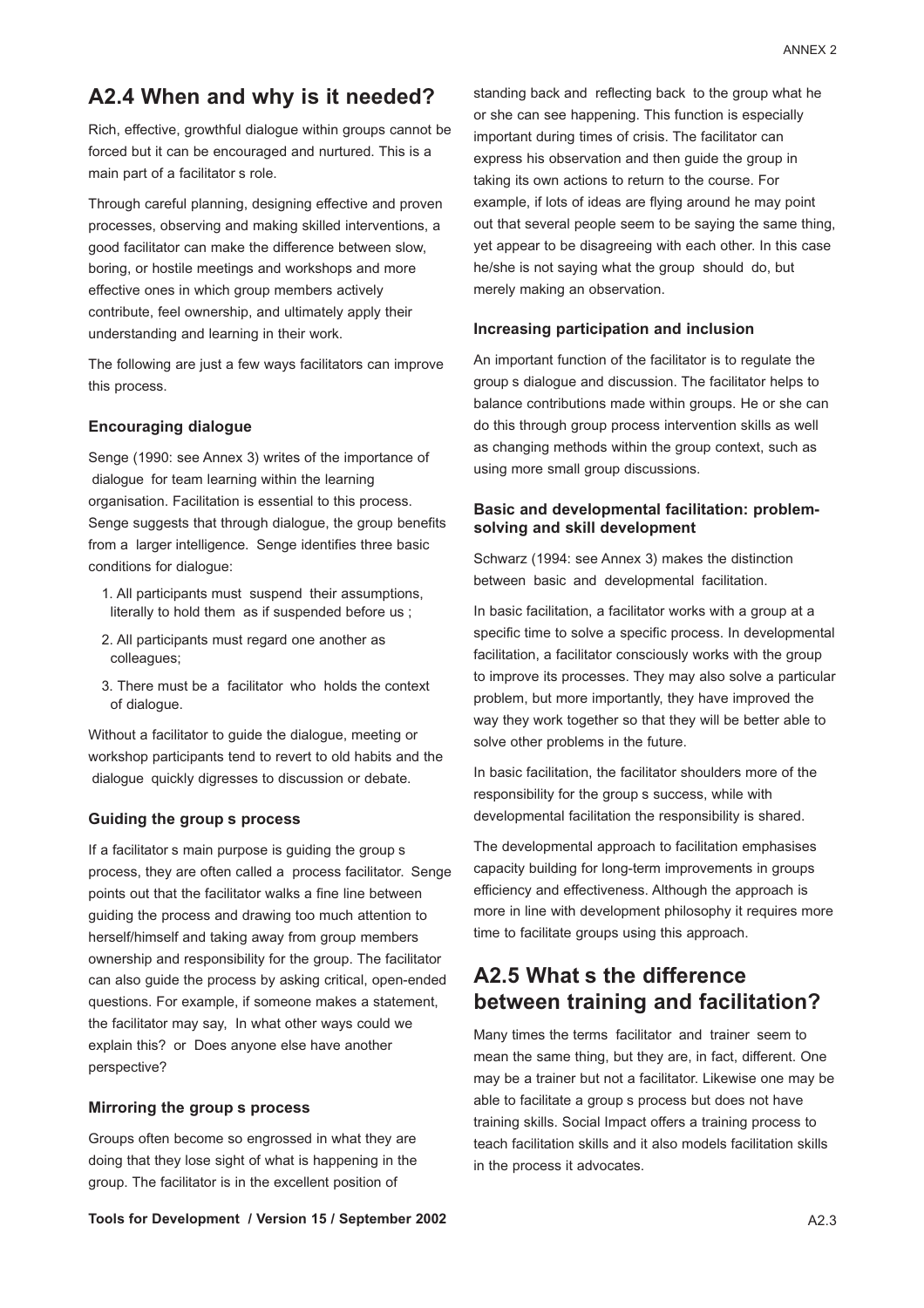# **Box 2: Facilitation skills for improved HIV/AIDS work in Zambia**

While working in Zambia, an international NGO and a bilateral donor recognised the need for Facilitation Skills training for local groups at the District level; in particular, these groups wanted HIV/AIDS programming that was more in tune to local realities, especially limited technical capacities and resources. At the same time, there was great potential for building on the work of existing community groups, churches, district health personnel, traditional healers, and the military in the fight against HIV/AIDS.

Consultants worked with these groups to better understand their training/facilitation needs. The assessment underscored the need for frontline HIV/AIDS workers to improve their group work and training skills in order to have greater impact in the communities. The consultants designed and facilitated a four-day facilitation skills workshop to respond to these needs. Several months later, they returned to deliver an advanced facilitation workshop for many of the same participants.

As a result of the facilitation skills training, participants reported being more confident and effective in mobilising groups in local HIV/AIDS activities, such as AIDS education, training and community meetings. Many participants had taken on new leadership roles. HIV/AIDS groups who had formerly been suspicious of one another now collaborated more closely.

Source: Social Impact

Renner (1983) suggests that all instructors are not natural facilitators. He says to be an effective facilitator an instructor ought to possess certain basic skills:

¥ Adequate expertise in the subject area;

- ¥ Some general knowledge of learning theory, and technical (instructional) skills to present the material so that it can be learned;
- ¥ A well-developed repertoire of interpersonal skills through which he can establish, maintain, and develop effective relationships and an atmosphere conducive to learning .

# **A2.6 Summary**

Effective facilitation encompasses a broad range of knowledge, attitudes and skills in working with diverse groups in development settings. These skills provide the basis for more effective interventions to strengthen each stage of the Activity Cycle.

Good facilitation work builds ownership and commitment to results and increases the likelihood that activities will respond to participants actual needs. A donor can use facilitation skills to build its own capacity in development activity management and also to build the managerial capacities of its development partners.

Choosing to follow a participatory process in development activities determines the context and reflects the values within which these activities proceed. If participation is important to a donor, it is important to model it throughout the life of an activity. Although facilitation skills are not especially easy to learn, they are learnable. Commitment to learning and practice takes development managers far in successfully applying these new skills!

# **A2.7 An evaluation form for practising facilitators**

Excellent ways to practice facilitation skills are through training, co-facilitation and practice in small group and team settings. The following evaluation form can be used by facilitators to get structured feedback from their interventions. The form can also be adapted for teams who want to evaluate the whole team s ability to facilitate its team meetings (team managed facilitation). Like other instruments of this kind, the form should be used in a positive way, to build dialogue around opportunities to improve facilitation.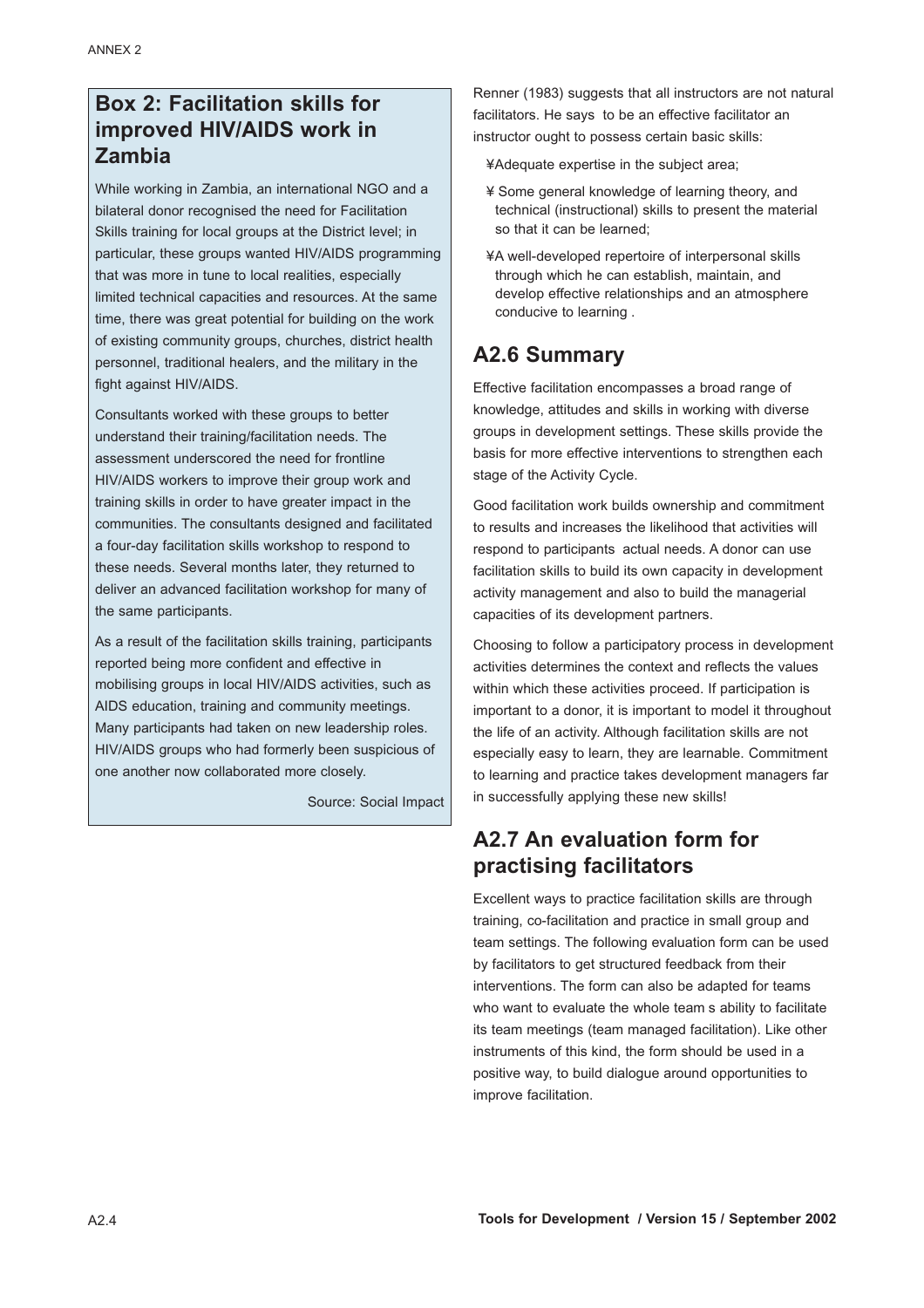ANNEX 2

|     | DOX 3. EVAIUAUON FONN IOI FACINIAIOIS                           |   |                |   |                           |                                    |
|-----|-----------------------------------------------------------------|---|----------------|---|---------------------------|------------------------------------|
|     | $5 =$ Fully agree                                               |   |                |   | $1 = Do$ not agree at all |                                    |
|     | The designated facilitator helped us to:                        |   |                |   |                           |                                    |
| 1.  | All participate in the discussion.                              | 5 | $\overline{4}$ | 3 | 2                         | $\mathbf{1}$                       |
| 2.  | Promote mutual learning and understanding.                      | 5 | $\overline{4}$ | 3 | $\overline{2}$            | $\mathbf{1}$                       |
| 3.  | Foster inclusive solutions.                                     | 5 | $\overline{4}$ | 3 | $\overline{2}$            | 1                                  |
| 4.  | Use our time effectively.                                       | 5 | $\overline{4}$ | 3 | $\overline{c}$            | $\mathbf{1}$                       |
| 5.  | Make good use of the information available to us.               | 5 | $\overline{4}$ | 3 | 2                         | $\mathbf{1}$                       |
| 6.  | Establish common objectives for the meeting.                    | 5 | $\overline{4}$ | 3 | $\overline{c}$            | $\mathbf{1}$                       |
| 7.  | Adhere to our meeting norms.                                    | 5 | $\overline{4}$ | 3 | $\overline{2}$            | $\mathbf{1}$                       |
| 8.  | Remain clear about our tasks.                                   | 5 | $\overline{4}$ | 3 | $\overline{2}$            | $\mathbf{1}$                       |
| 9.  | Clarify steps we would follow in performing our tasks.          | 5 | $\overline{4}$ | 3 | 2                         | $\mathbf{1}$                       |
| 10. | Stay conscious of the processes that we were trying to use.     | 5 | $\overline{4}$ | 3 | $\overline{2}$            | $\mathbf{1}$                       |
| 11. | Get back on track when we were confused.                        | 5 | $\overline{4}$ | 3 | 2                         | $\mathbf{1}$                       |
| 12. | Keep our inputs relevant.                                       | 5 | $\overline{4}$ | 3 | $\overline{2}$            | $\mathbf{1}$                       |
| 13. | Keep our inputs clear.                                          | 5 | $\overline{4}$ | 3 | 2                         | 1                                  |
| 14. | Communicate respectfully with one another.                      | 5 | $\overline{4}$ | 3 | 2                         | $\mathbf{1}$                       |
| 15. | Develop sufficient information about all topics discussed.      | 5 | $\overline{4}$ | 3 | $\overline{2}$            | 1                                  |
| 16. | Explore alternatives fully before making decisions.             | 5 | 4              | 3 | $\overline{2}$            | $\mathbf{1}$                       |
| 17. | Encourage differences in opinion.                               | 5 | $\overline{4}$ | 3 | $\overline{2}$            | $\mathbf{1}$                       |
| 18. | Manage conflict.                                                | 5 | $\overline{4}$ | 3 | $\overline{2}$            | 1                                  |
|     | The designated facilitator:                                     |   |                |   |                           |                                    |
| 19. | Listened actively.                                              | 5 | 4              | 3 | $\overline{2}$            | $\mathbf{1}$                       |
| 20. | Summarised and synthesised key points.                          | 5 | $\overline{4}$ | 3 | $\overline{2}$            | $\mathbf{1}$                       |
| 21. | Asked open-ended questions.                                     | 5 | $\overline{4}$ | 3 | $\overline{c}$            | $\mathbf{1}$                       |
| 22. | Reserved judgement and kept an open mind.                       | 5 | $\overline{4}$ | 3 | 2                         | $\mathbf{1}$                       |
| 23. | Encouraged people to take responsibility for their own actions. | 5 | $\overline{4}$ | 3 | $\overline{2}$            | $\mathbf{1}$                       |
|     |                                                                 |   |                |   |                           | Source: Adapted from Kinlaw (1993) |
|     |                                                                 |   |                |   |                           |                                    |

# **Box 3: Evaluation Form for Facilitators**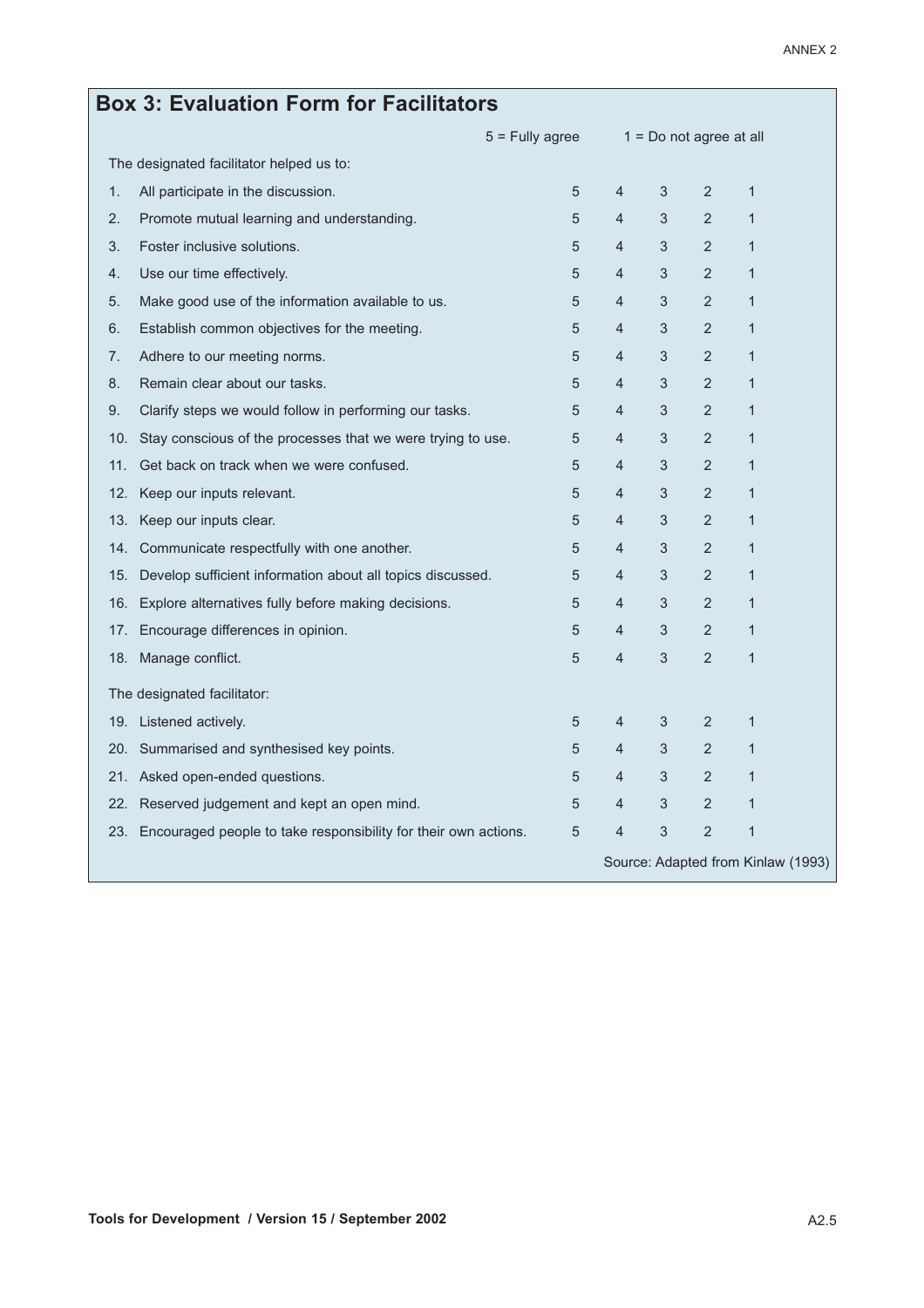ANNEX 2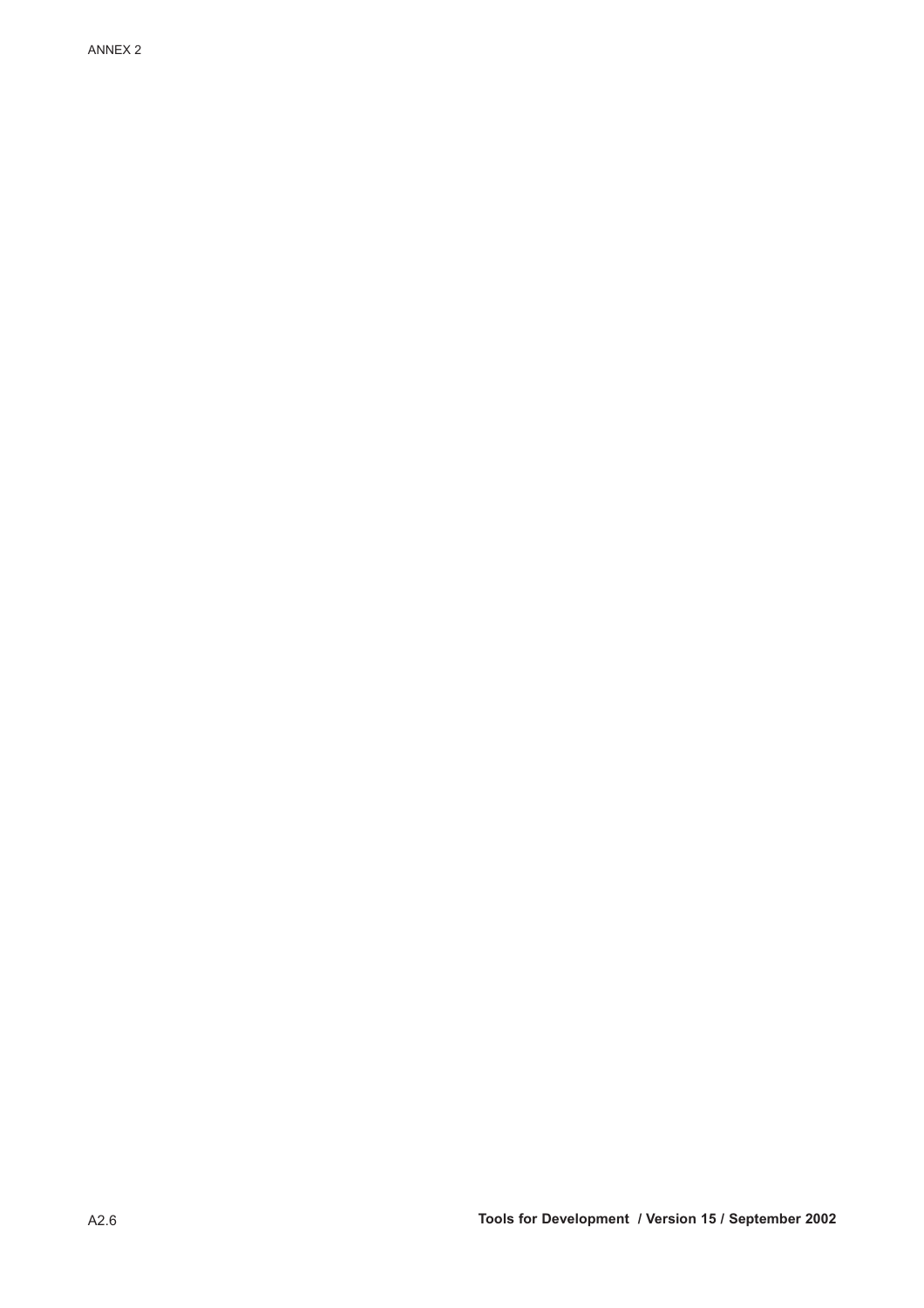# **Annex 3: References and suggested reading**

# **Chapter 1: Introduction and Overview**

HMSO, *Eliminating World Poverty: A Challenge for the 21st Century*, HMSO (1997)

HMSO, *Eliminating World Poverty: Making Globalisation Work for the World s Poor*, HMSO (2000)

DFID, *Office Instructions*, DFID (2001).

# **Chapter 2 : Stakeholder Analysis**

CRDT (1998), *Icitrap — An experiential training exercise for examining participatory approaches to project management*, DFID/CRDT University of Wolverhampton.

Dearden P. N. *et al* (1999), Icitrap — An experiential training exercise for examining participatory approaches to project management *Public Administration and Development* 19, 93-104 (1999)

ODA (1995a), *Note on Enhancing Stakeholder Participation in Aid Activities*, ODA Social Development Department, April 1995.

ODA (1995b), *Guidance Note on Indicators for Measuring and Assessing Primary Stakeholder Participation*, ODA Social Development Department, July 1995.

ODA (1995c), *Guidance Note on How to do a Stakeholder Analysis of Aid Projects and Programmes*, ODA Social Development Department, July 1995.

# **Chapter 3: Problem and Situation Analysis**

Kruger, R. (1995), *Focus Groups: A Practical Guide for Applied Research*, Thousand Oaks, CA; Sage Publications.

# **Chapter 4: Visioning**

Bunker. B, 1997, *Large Group Interventions: Engaging the Whole System for Rapid Change* San Francisco, Jossey-Bass

Fritz, R. 1989, *The Path of Least Resistance*, New York, Ballantine Books.

Weisbord, M. and Janoff, S. 1995, *Future Search: An Action Guide to Finding Common Ground in Organisations & Communities*, San Francisco, Berrett-Koehler.

Senge, P. 1994, *The Fifth Discipline Fieldbook*, London, Nicholas Brealey.

Svendsen, D. 1997, *Collaboration and Planning for Strengthened HIV/AIDS Efforts: A Facilitators Guide*, Reston, VA Social Impact.

Quigley, J. 1993, *Vision*, New York, McGraw-Hill.

Reading, C. 1993, *Strategic Business Planning*, London, Kogan Page

### **Chapter 5: Logical Frameworks**

Akroyd, D. (1995), The Logical Framework Approach and the post-evaluation of health sector projects by the, African Development Bank , *Project Appraisal,* 10 (4), Pages 210-222.

Akroyd, D. (1995), Steps toward the adoption of Logical Framework Approach in the African Development Bank: some illustrations for agricultural sector projects , *Project Appraisal,* 10 (1), 19-30.

Argeetey, E. (1998), Consultative processes in community development in Northern Ghana , *Community Development Journal,* 33 (4), 301-33.

Coleman, G. (1987), Logical framework approach to monitoring and evaluation of agricultural and rural development projects , *Project Appraisal*, 2 (4) 251-259.

Cordingley, D. (1995), Incorporating the Logical Framework into the Management of technical cooperation projects , *Project Appraisal*, 10 (2), 103-112.

Cracknell, B. (1996), Evaluating Development Aid , *Evaluation*, 2 (1) 23-33.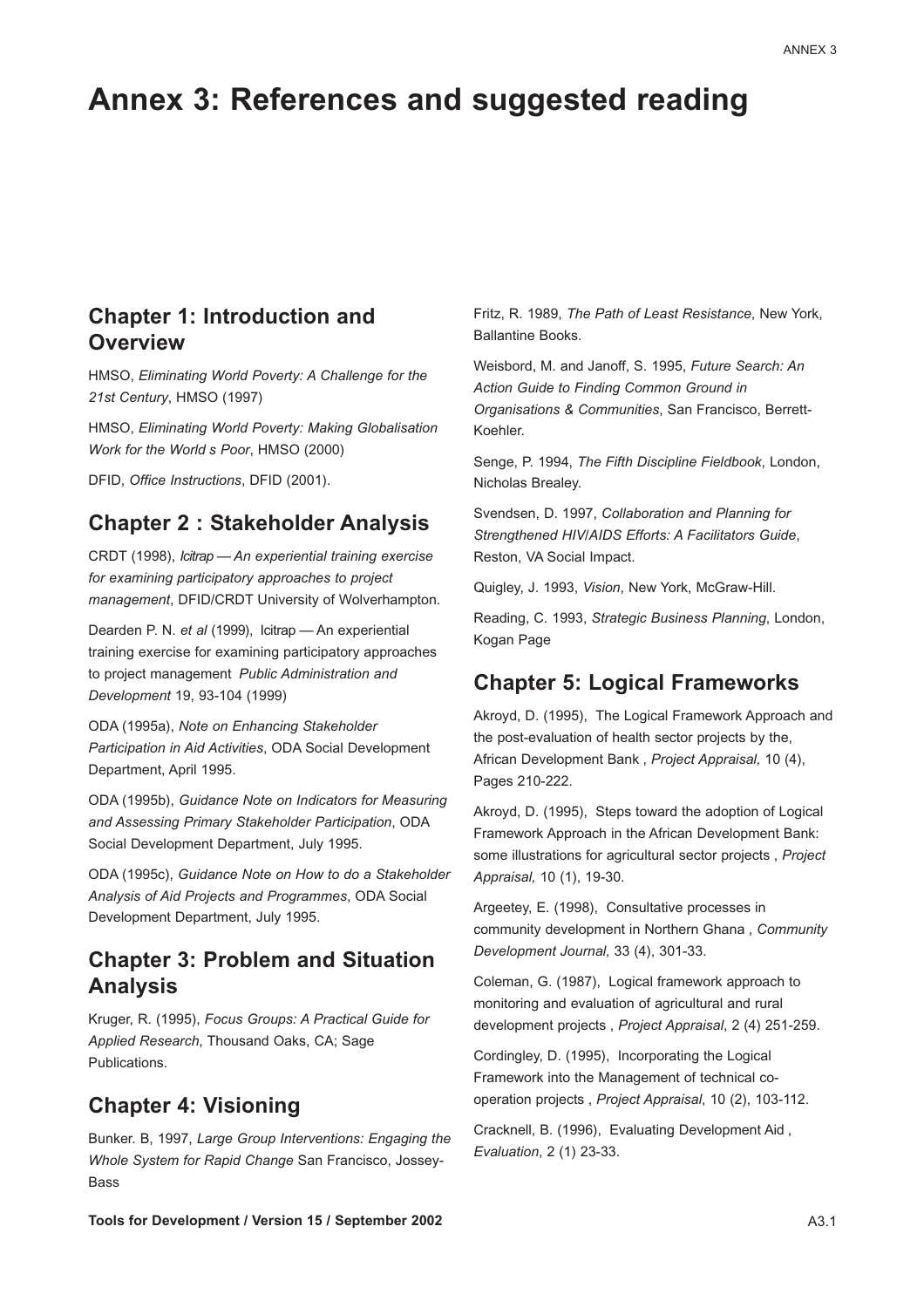Eggers, H. (1994), Integrated Project Cycle Management: Roots and Perspectives , *Project Appraisal*, 9 (1) 59-65.

Eggers, H. W. (1998), Project Cycle Management Revisited , *The Courier* May/June 1998, 69-72, Brussels: European Commission

Gasper, D. (1999), Problems in the Logical Framework Approach and the challenges for Project Cycle Management , *The Courier*, Jan/Feb 1999, 173, 75-77. Brussels: European Commission

Jackson, B, *Designing Projects and Project Evaluations using the Logical Framework Approach*, http://iucn.org/themes/eval/english/lfa.htm

Nancholas, S. (1998), How to (or not to do)... A Logical Framework , *Health Policy and Planning*, 13 (2), 189-193.

Sartorius, R. (1996), The third generation logical framework approach: dynamic management for agricultural research , *European Journal of Agricultural Education and Extension*, 1996, 2 (4), 49-62

Wiggins, S. and Shields, D. (1995), Clarifying the logical framework as a tool for planning and managing projects , *Project Appraisal*, 10 (1), 2-12.

# **Chapter 6: Risk Management**

DFID (1995), *The Management of Risk in DFID Activities*, Technical Note No 12, DFID, London.

Ward, S. C. and Chapman, C. B. (1991), Extending the Use of Risk Analysis in Projects , *Project Management*, 9 (2), 117-123.

# **Chapter 9: Participatory methodologies and management**

Burkley, S. (1993), *People First: a guide to self-reliant, participatory rural development*, London: Zed Books

Chambers, R. (1993), *Challenging the Professionals: Frontiers for Rural Development*, Intermediate Technology Publications, London.

Craig, D. and Porter, D. (1997), Framing Participation: Development projects, professionals and organisations , *Development in Practice* Vol. 7, No 3, Oxfam UK and Ireland August 1997.

DFID (1997), *Participatory Monitoring and Evaluation Guidelines*, Dissemination Note No.1, Social Development Division.

Holland, J. and Blackburn, J. (1998), *Whose Voice: participatory research and policy change*, Intermediate Technology Publications, London.

Kaner, S. (1996), *Facilitator s Guide to Participatory Decision-Making*, Vancouver, New Society Publishers.

Kinlaw, D. (1994), *Team Managed Facilitation: Critical Skills for Developing Self-Sufficient Teams*, San Diego, Pfeiffer.

Larson, P. and Svendsen, D. (1997) *Participatory Monitoring and Evaluation*, World Wildlife Fund, Washington, DC.

Nelson, N. and Wright, S. (Eds) (1995), *Power and Participatory Development: theory and practice*, London Intermediate Technology Publications.

Oakley, P. (1991), *Projects with People: The practice of participation in rural development*, Geneva: ILO

ODA, (1995), *A Guide to Social Analysis for Projects in Developing Countries*, HMSO, London

Pretty, J., Guijt, I., Thompson, J. and Scoones, I. (1995), Participatory Learning and Action , *IIED Participatory Methodology Series*, IIED, |London.

Rahnema, M. (1992), Participation , In Sachs, W. (Ed.), *The Development Dictionary — A Guide to Knowledge as Power*, Zed Books Ltd, London.

Slocum, R. et al. (1995), *Power, Process and Participation: Tools for change*, London: Intermediate Technology Publications.

# **Chapter 8: Teamworking**

Elledge, R. and Phillips, S. (1994), *Team Building for the Future: Beyond the Basics*, San Diego Pfeiffer

Kinlaw, D. (1994), *Team Managed Facilitation: Critical Skills for Developing Self-Sufficient Teams*, San Diego, Pfeiffer.

Lipnack, J. and Stamps, J. (1997), *Virtual Teams: Reaching Across Space, Time, and Organisations with Technology*, John Wiley and Sons, New York

Rees, F. (1991), *How to Lead Work Teams*, San Diego, Pfeiffer.

Spiegel, J. and Torres, C. (1994), *Managers Official Guide to Team Working*, San Diego, Pfeiffer.

# **Chapter 10: Building Partnerships**

Bergquist, W., Betwee, J. (1995), *Building Strategic Relationships: How to Extend Your Organisations Reach*

A3.2 **Tools for Development / Version 15 / September 2002**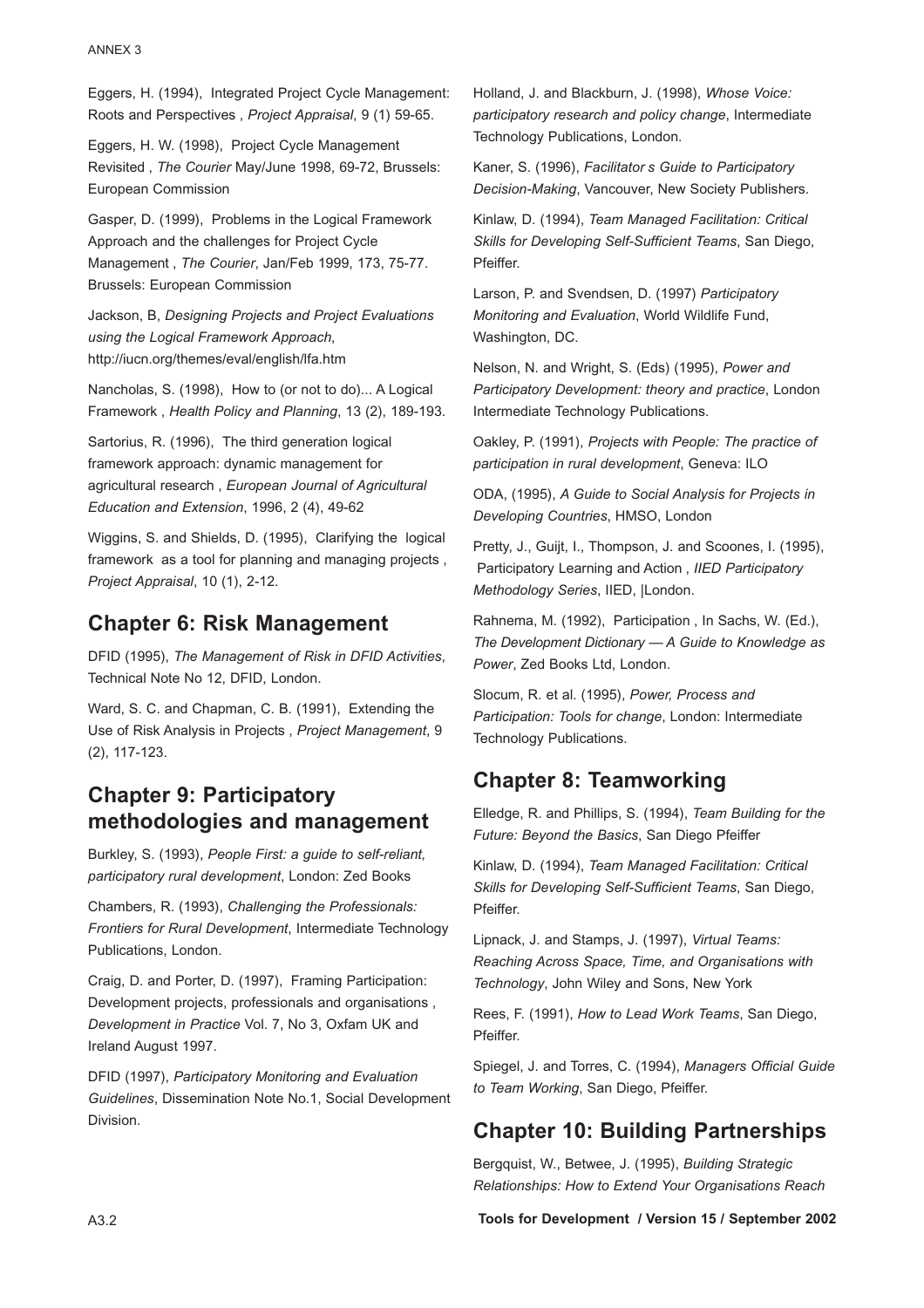*Through Partnerships, Alliances and Joint Ventures*, San Francisco, Jossey Bass.

Brown, D. (1991), *Bridging Organisations and Sustainable Development Human Relations*, 1991 44:8 807-831.

DFID (1998), *Partnership Workshop Report*, Social Development Department.

*Global Excellence in Management (GEM)*.

Tennyson, R. (1998), *Managing Partnerships: Tools for Mobilising the Public Sector, Business and Civil Society as Partners in Development*, London, Prince of Wales Business Leaders Forum.

USAID (1997), *New Partnership Initiative Resource Guide*, Washington, DC. Available on-line at: www.info.usaid.gov/pubs/npi/npiresrc.htm

### **Chapter 11: Conflict Reduction**

Anderson, M. (1999), *Do no harm: how aid can support peacebuilding*, Lynne Rienner, Boulder, Colorado

Berdal, M. and Malone (eds), (2000), *Greed and Grievance: economic agendas in civil wars*, Lynne Rienner, Boulder, Colorado

Bush, K., (1998), A Measure of Peace: Peace and Conflict Impact Assessment of Development Projects in War Zones , *The Peace-Building and Reconstruction Programme Initiative*, Working Paper 1, IDRC, Ottawa

DFID (2000), *Policy Statement on Conflict Reduction and Humanitarian Assistance*, DFID, London

DFID (2002a), *Conducting Conflict Assessments: an introduction*, DFID, London

DFID (2002b), *Conducting Conflict Assessments: guidance notes*, DFID, London

Goodhand, J. and Hulme, D. (1997), NGOs and Complex Political Emergencies, Working Paper, 1, Manchester, University of Manchester and INTRAC

International Alert (1999), *Conflict Impact Assessment of EU-Development Co-operation with ACP Countries: A review of literature and practice*, London: International Alert

Lederach, J.P. (1994), *Building Peace, Sustainable Reconciliation in Divided Societies*, Tokyo: UN University

OECD (2001), Helping Prevent Violent Conflict , *Development Co-operation Guidelines Series*, Paris: **OECD** 

#### **Annex 1**

Gibbs, G. (1988), *Learning by doing: a guide to teaching and learning methods*, London: Further Education Unit.

Kolb, D.A. (1984), *Experiential learning — experience as the source of learning and development*, New Jersey: Prentice-Hall.

### **Annex 2**

Bee, F & Bee, R (1998), *Facilitation Skills*, London: Institute of Personnel and Development.

Bentley, T. (1994), *Facilitation: Providing Opportunities for Learning*, Maidenhead: McGraw-Hill Book Company.

Brookfield, S. (1986), *Understanding and Facilitating Adult Learning: A Comprehensive Analysis of Principles and Effective Practices*, Buckingham: Open University Press.

Bunker, B. (1997), *Large Group Interventions: Engaging the Whole System for Rapid Change*, San Francisco: Jossey Bass.

Cameron, E. (1998), *Facilitation Made Easy:, Practical Tips to Improve Facilitation in Workshops*, London: Kogan Page Limited.

Hackett, D. & Martin, C. (1993), *Facilitation Skills for Team Leaders*, London: Kogan Page.

Hart, L. B. (1992), *Faultless Facilitation, — A Guide*, London: Kogan Page.

Heron, J. (1999), *The Complete Facilitator s Handbook*, London: Kogan Page.

Kaner, S. 1996, *Facilitators Guide to Participatory Decision-Making*, Gabriola Island, British Columbia: New Society Publishers.

Pretty, J. Guijt, I. Scoones, I. & Thompson, J. (1995), *Participatory Learning and Action: A Trainer s Guide*, London: International Institute for Environment and Development (IIED).

Sartorius, R. and Svendsen, D. (1998), *Facilitation Skills for Development Managers: A Training Approach*, Reston, VA: Social Impact.

Schwartz, R. (1994), *The Skilled Facilitator: Practical Wisdom for Developing Effective Groups*, San Francisco: Jossey-Bass Publishers.

Weaver, R. & Farrell, J. *Managers as Facilitators: A Practical Guide to Getting Work Done in a Changing Workplace*, San Francisco: Berrett-Koehler Publishers Inc.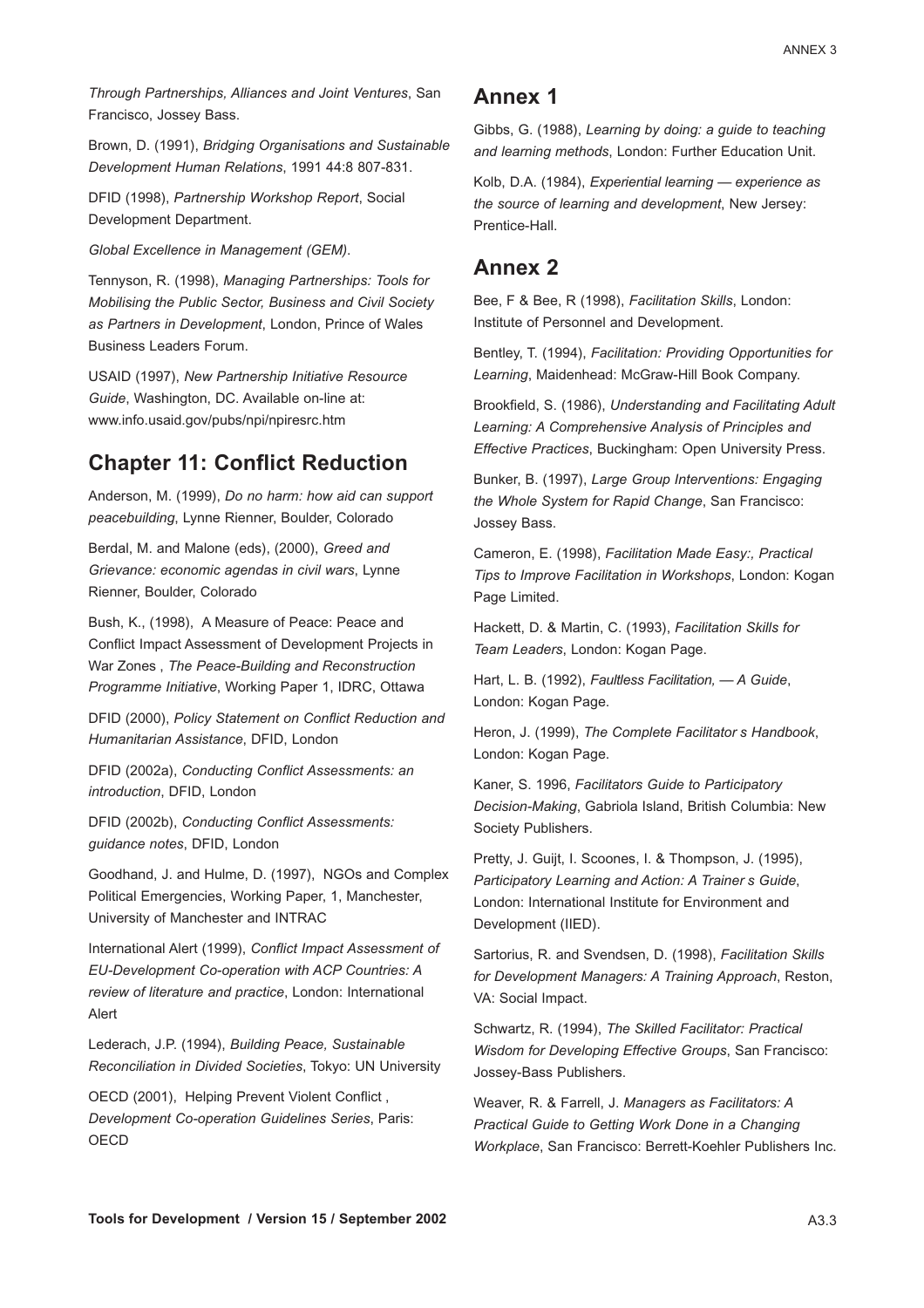#### ANNEX 3

Woodward, T. (1992), *Ways of Training: Recipes for Teacher Training*, Harlow: Longman Group.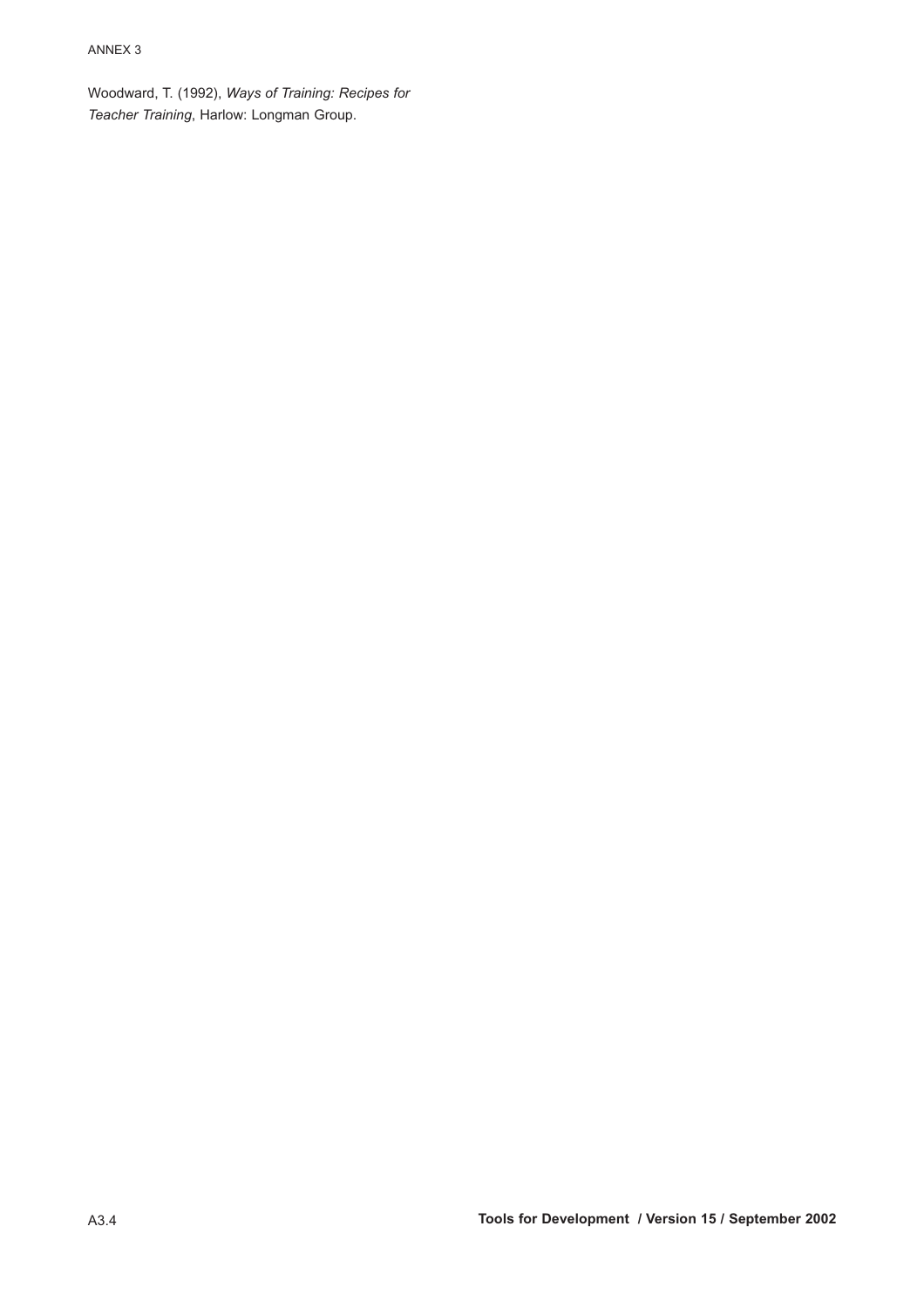# **Annex 4: Training and management resources**

# **Centre for Development Studies (CDS)**

Based in Swansea at the University of Wales, CDS offers occasional courses on the use of logframes.

Telephone: + 44 1792 295332 Fax: + 44 1792 295682

# **The Centre for International Development and Training (CIDT)**

CIDT at the University of Wolverhampton offers tailormade courses plus regular two- and three-day courses on the use of logframes and Activity Cycle Management. Also offers facilitation of logframe workshops.

CIDT University of Wolverhampton Gorway Road Walsall West Midlands WS1 3BD

Telephone: + 44 1902 323219 Fax: + 44 1902 323212 Email: cidt@wlv.ac.uk

### **Social Impact**

Social Impact is a values-based firm dedicated to increasing development effectiveness through practical approaches to programme monitoring and evaluation.

Social Impact provides training, consulting and group facilitation in these areas:

- ¥ Activity design using logframes and Activity Cycle Management;
- ¥ Participatory Learning and Action / Rural Appraisal;
- ¥ Activity launch and implementation;
- ¥ Output-to-Purpose and strategic reviews; impact evaluation;
- ¥ Monitoring and evaluation systems;
- ¥ Team building and team start-up;
- ¥ Planning and managing partnerships;
- ¥ Institutional assessment and development;
- ¥ Strategic planning;
- ¥ Large group facilitation.

Social Impact 1935 Upper Lake Drive Reston VA 20191, USA

Telephone: + 703 476 6660 Fax: + 703 476 6666 Email: info@socialimpact.com Website: www.socialimpact.com

### **Steve Jones and Associates (UK)**

Telephone: + 44 1954 718026 Fax: + 44 1954 718027 Email: rural@compuserve.com